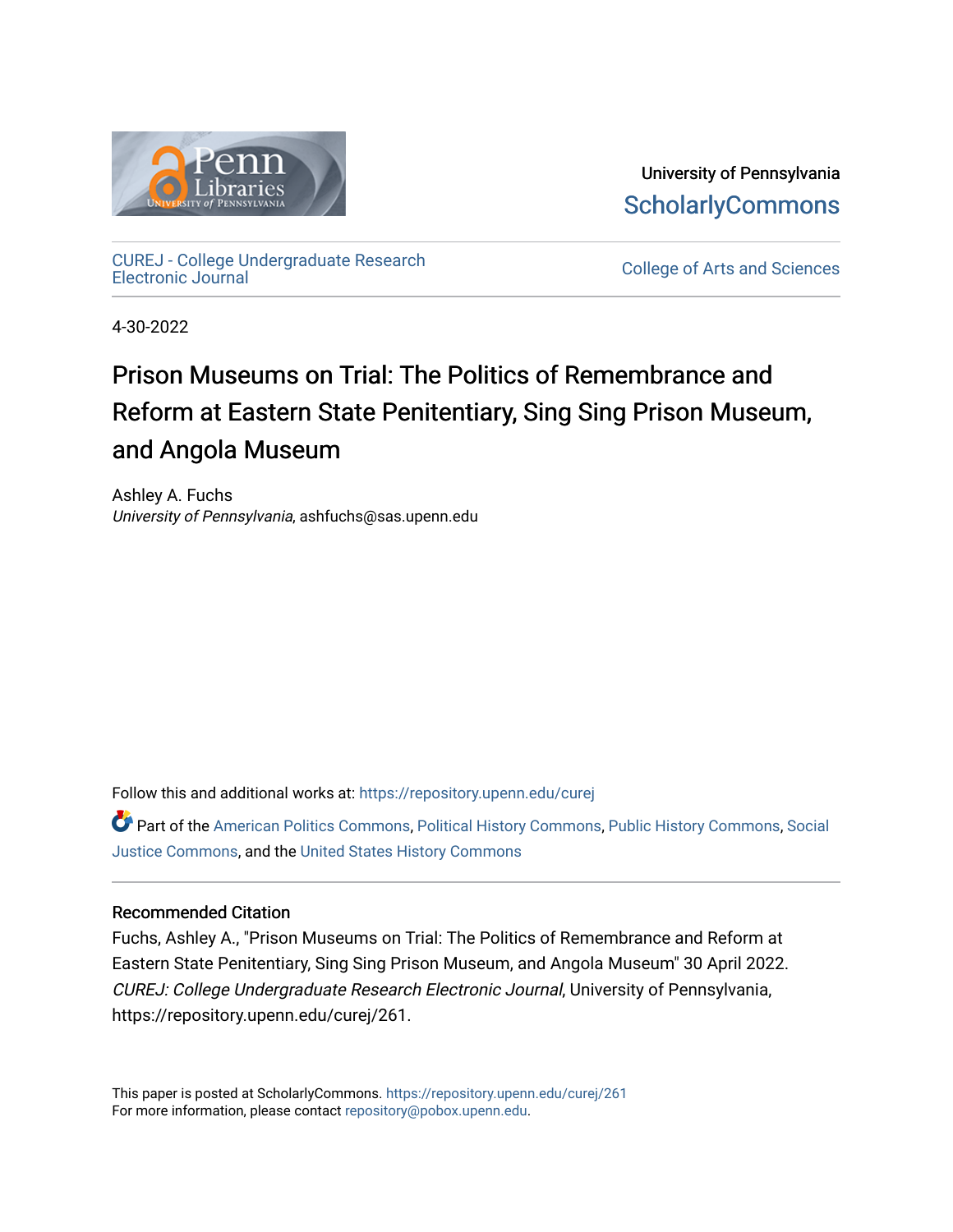# Prison Museums on Trial: The Politics of Remembrance and Reform at Eastern State Penitentiary, Sing Sing Prison Museum, and Angola Museum

# Abstract

Prison museums provide a critical bridge between historical penal practice and contemporary criminal legal issues in the United States. Over the past 15 years, challenges to museum neutrality, heightened awareness of mass incarceration and racial and ethnic disparities in the incarcerated population, social justice protests and museums, and Confederate statue controversies have redefined prison museums' roles and responsibilities. A comparative case study of Eastern State Penitentiary (ESP), Sing Sing Prison Museum, and Angola Museum demonstrates the various ways these factors have spurred change in exhibitions, programming, and public statements. Notably, the composition of leadership and staff is highly predictive of prison museums' ability to respond to criticism and engage with socio-political events. Centering justice impacted individuals in decision-making—e.g., ESP and Sing Sing—enables prison museums to contribute more effectively to criminal legal debates. By contrast, a greater influence of state corrections departments on museums' interpretative aims—e.g., Angola—hinders reform efforts. All prison museums, however, must be strategic in their reforms, so they can both foster dialogue across the political spectrum and engage in policy debates without appearing partisan. Importantly, growing awareness of a broader prison museum community has created new possibilities for informal knowledge sharing networks and collaborations.

## Keywords

prison museum, mass incarceration, justice impacted, criminal legal system, racial and ethnic disparities, eastern state penitentiary, sing sing prison museum, angola museum, Political Science, Social Sciences, Marie Gottschalk, Gottschalk, Marie

## **Disciplines**

American Politics | Political History | Public History | Social Justice | United States History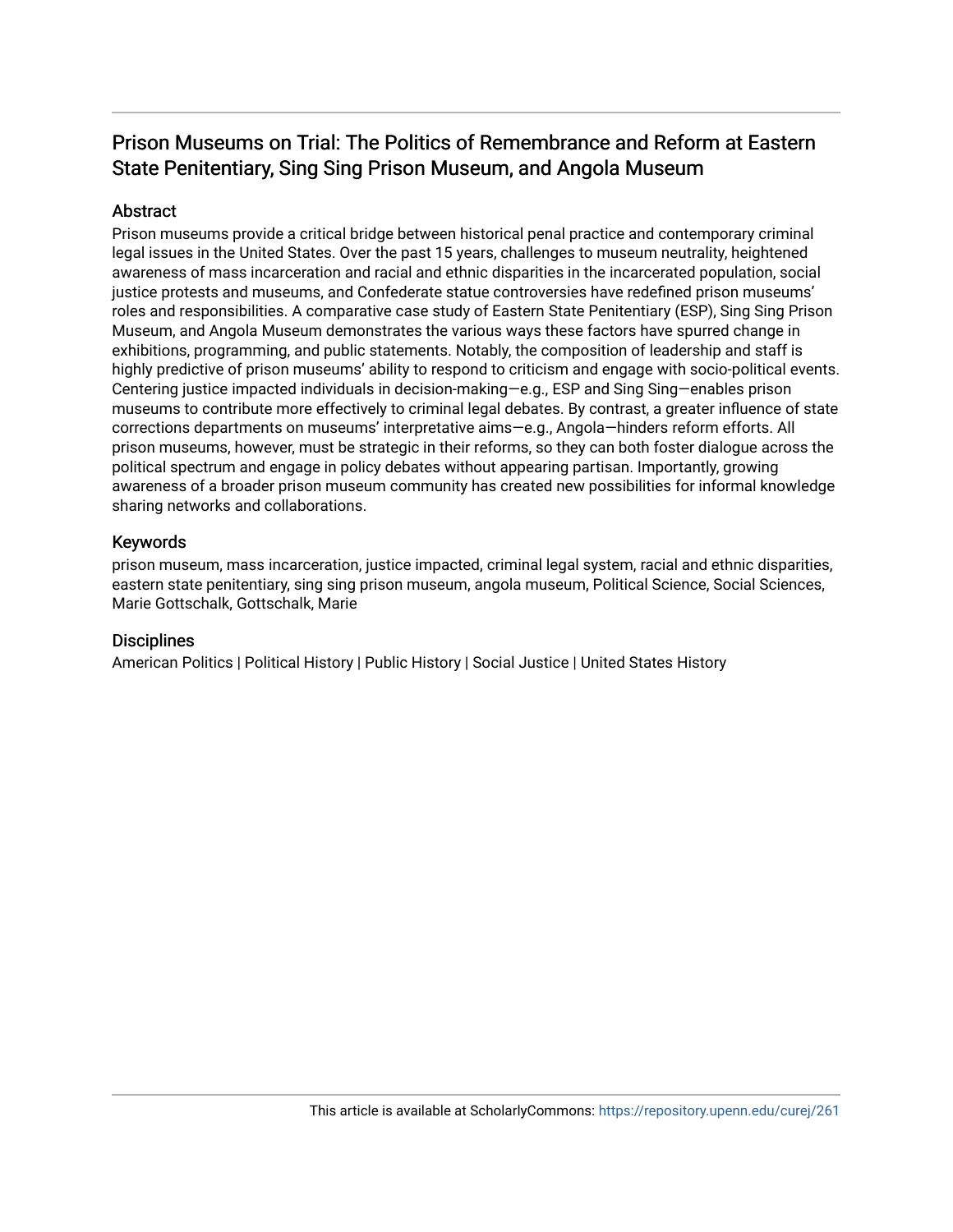## **PRISON MUSEUMS ON TRIAL:**

# **THE POLITICS OF REMEMBRANCE AND REFORM AT EASTERN STATE PENITENTIARY, SING SING PRISON MUSEUM, AND ANGOLA MUSEUM**

A Senior Honors Thesis

Presented to the Faculty of the Department of Political Science

University of Pennsylvania

By

Ashley A. Fuchs

Thesis Supervisor: Dr. Marie Gottschalk

Spring 2022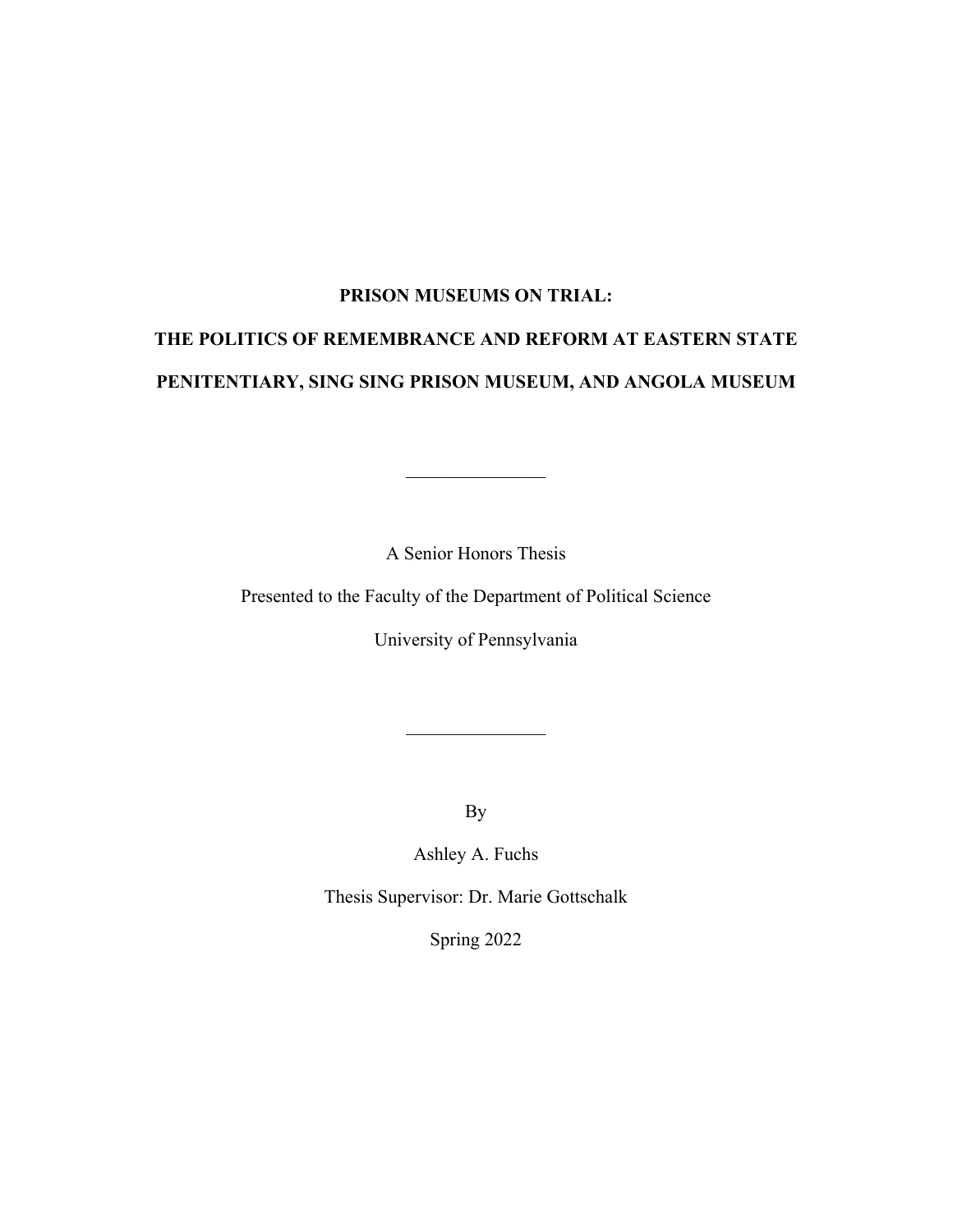#### **ACKNOWLEDGEMENTS**

A. A. Milne's initial introductions of Christopher Robin, Christopher Robin's companion Pooh, and Pooh's buddy Piglet prompted other dwellers of the Hundred Acre Wood to ask eagerly, "What about Us?" With so many friends still unnamed, the author concluded, "So perhaps the best thing to do is to stop writing Introductions and get on with the book." Before I get on with my own thesis, however, I must thank the cast of characters, mentors, professors, and interviewees who made this project possible—knowing full well that one page is insufficient to recognize all the people who have influenced and inspired me throughout my academic career.

Let me express my deepest gratitude to Dr. Marie Gottschalk who provided invaluable guidance throughout the research process. Ever since I took her course "Power and Punishment" in spring 2021, our conversations have challenged me to think critically about criminal legal issues and the carceral state. There are few people for whom I have more admiration.

I want to thank Dr. Eileen Doherty-Sil for her unwavering support and encouragement. In times when my research question was everchanging, methodology undetermined, and conclusions far out of reach, Dr. D gave me the confidence to persevere onwards. Her enthusiasm made the fall 2021 political science honors thesis seminar an incredible experience.

I am immensely grateful to all the prison museum professionals who generously agreed to be interviewed for this project. My thanks to Sean Kelley, Lauren Zalut, Matthew Murphy, Jerome A. Loach, Sheryl Ranatza, Marianne Fisher-Giorlando, Mandi Sanchez, Brent D. Glass, Nicole Belle DeRise, and Nicole Hamilton for sharing their insight and experience with me.

I consider my thesis to be a culmination of four years of thinking and learning at Penn. Thus, I would be remiss if I did not thank Dr. Ralph Rosen, Ellen Rosen, Dr. Kim Bowes, Dr. David Wallace, Dr. Rita Copeland, Dr. Claire Finkelstein as well as my colleagues at the Center for Ethics and the Rule of Law (CERL) and the University of Pennsylvania Museum of Archaeology and Anthropology for their role as inspiring educators and mentors in my life. They are the reason my time at Penn has been so rewarding and impactful.

I can unequivocally say that everything I do is built on the love and support of my family. As someone who often finds themselves in competitive environments, I want to thank Mom, Dad, Shane, Grandma, and баба for always reminding me of a certain Bear of Very Little Brain—reminding me to smile, laugh, cherish life, live in the moment, and even have a little fun.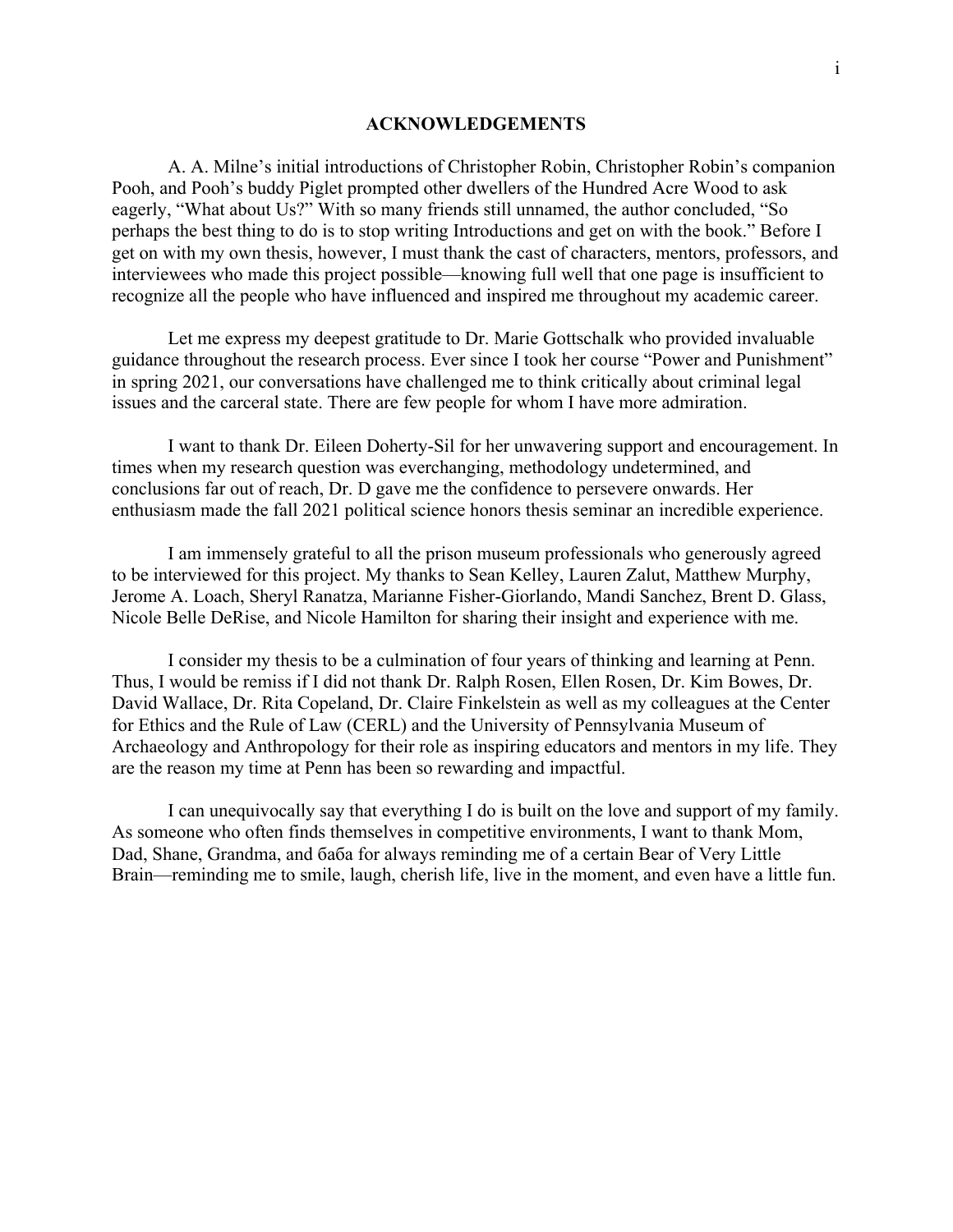### **ABSTRACT**

Prison museums provide a critical bridge between historical penal practice and contemporary criminal legal issues in the United States. Over the past 15 years, challenges to museum neutrality, heightened awareness of mass incarceration and racial and ethnic disparities in the incarcerated population, social justice protests and museums, and Confederate statue controversies have redefined prison museums' roles and responsibilities. A comparative case study of Eastern State Penitentiary (ESP), Sing Sing Prison Museum, and Angola Museum demonstrates the various ways these factors have spurred change in exhibitions, programming, and public statements. Notably, the composition of leadership and staff is highly predictive of prison museums' ability to respond to criticism and engage with socio-political events. Centering justice impacted individuals in decision-making—e.g., ESP and Sing Sing—enables prison museums to contribute more effectively to criminal legal debates. By contrast, a greater influence of state corrections departments on museums' interpretative aims—e.g., Angola hinders reform efforts. All prison museums, however, must be strategic in their reforms, so they can both foster dialogue across the political spectrum and engage in policy debates without appearing partisan. Importantly, growing awareness of a broader prison museum community has created new possibilities for informal knowledge sharing networks and collaborations.

**Keywords**: prison museum, mass incarceration, justice impacted, criminal legal system, racial and ethnic disparities, Eastern State Penitentiary, Sing Sing Prison Museum, Angola Museum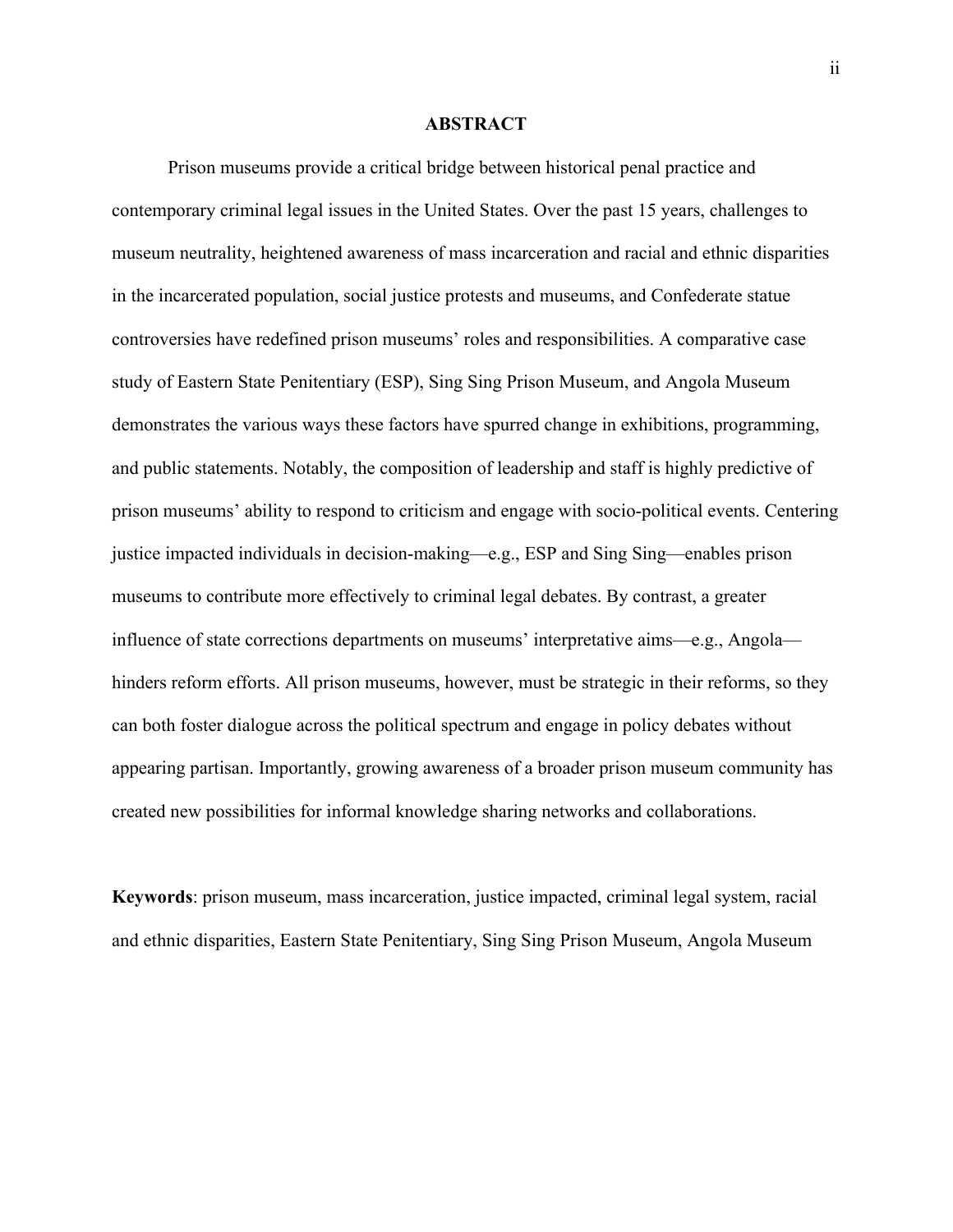| <b>INTRODUCTION</b>                                                                                                                                                |           |
|--------------------------------------------------------------------------------------------------------------------------------------------------------------------|-----------|
| <b>REDEFINING MUSEUMS' ROLES AND RESPONSIBILITIES</b>                                                                                                              | 7         |
| <b>PRISON MUSEUMS AS DARK HERITAGE</b>                                                                                                                             | 9         |
| <b>PRISON MUSEUMS AS CARCERAL INSTITUTIONS</b>                                                                                                                     | 10        |
| <b>RESEARCH METHODOLOGY</b><br>PRISON MUSEUMS IN A POLITICAL MOMENT<br><b>EASTERN STATE PENITENTIARY</b><br><b>SING SING PRISON MUSEUM</b><br><b>ANGOLA MUSEUM</b> | 11        |
|                                                                                                                                                                    | 13        |
|                                                                                                                                                                    | 13        |
|                                                                                                                                                                    | 27        |
|                                                                                                                                                                    | 37        |
| SIMILARITY AND DIFFERENCE ACROSS THREE PRISON MUSEUMS                                                                                                              | <u>52</u> |
| <b>CONCLUSION</b>                                                                                                                                                  | 59        |
| <b>REFERENCES</b>                                                                                                                                                  | 61        |
| <b>INTERVIEW LIST</b>                                                                                                                                              | 73        |

# **TABLE OF CONTENTS**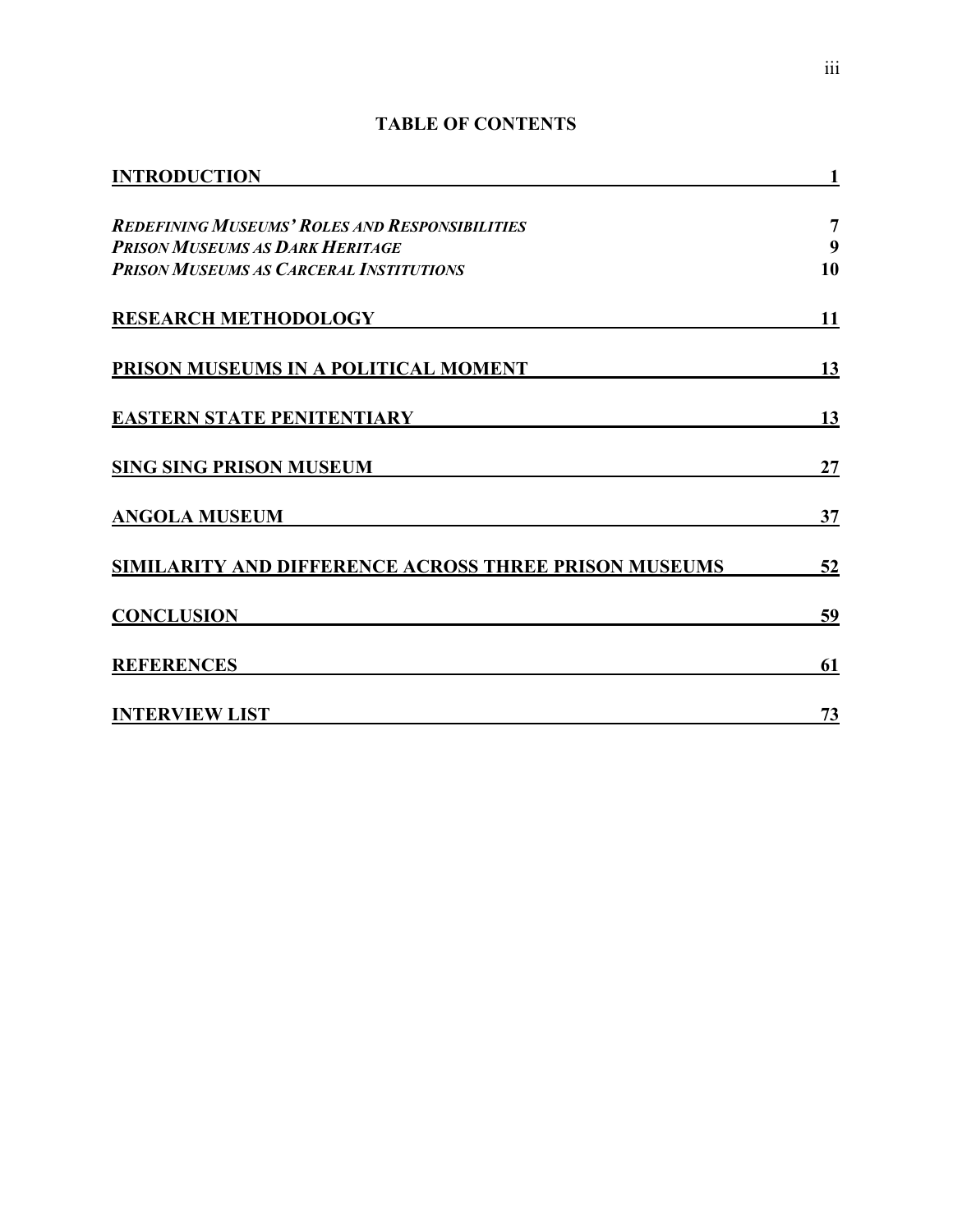### **INTRODUCTION**

[O]ld prisons can be remembered both as monuments of painful personal stories and as monuments of power and justice.

 $\sim$  G. Swensen<sup>1</sup>

Prison museums are at the nexus of public history and criminal legal policy, acting as important forums to address penal punishment and incarceration practices in the United States.<sup>2</sup> For over a decade, progressive activists, scholars, and organizations such as the Equal Justice Initiative (EJI) and *The New York Times* 1619 Project have brought mass incarceration to the forefront of national conversation and popularized a racialized historiography that understands present injustice within a 400-year timeline of oppression.3 Concurrently, museums have been at the center of divisive debate regarding neutrality and their responsibility to embrace social justice aims. A uniquely hybrid and publicly accessible institution, many prison museums have therefore begun to reevaluate their role in confronting mass incarceration, fostering critical debate on American penal exceptionalism, and acknowledging racial and ethnic disparities within the criminal legal system.<sup>4</sup>

<sup>1</sup> G. Swensen, "Concealment or spectacularisation: analysing the heritagisation process of old prisons," *Defense Sites: Heritage and Future* (2012).

<sup>&</sup>lt;sup>2</sup> The term "prison museum" encompasses both prisons that have been fully converted into museums and active prisons that have museum affiliates. Furthermore, I intentionally use "criminal legal policy" as opposed to "criminal justice policy" based on Michelle Kuo's argument that "interlocking mechanisms have made the criminal legal system so unjust that some activists and scholars have abandoned the phrase 'justice system' altogether." Michelle Kuo, "What Replaces Prisons?" *The New York Review of Books* (2020),

https://www.nybooks.com/articles/2020/08/20/what-replaces-prisons/. 3 Publications such as Michelle Alexander's *The New Jim Crow: Mass Incarceration in the Age of Colorblindness* (The New Press, 2012) and Clint Smith's *How the Word Is Passed: A Reckoning with the History of Slavery Across America* (Little, Brown and Company, 2021) emphasize certain, albeit contested, continuities between slavery and modern prison practice. *Also see* Ruth Delaney et al., "Reimaginging Prisons," *Vera Institute of Justice* (2018), https://www.vera.org/downloads/Reimagining-Prison\_FINAL2\_digital.pdf.

<sup>4</sup> The deeply entrenched influences of the carceral state and broader assertions of American penal exceptionalism are well documented. Over the past fifty years, the U.S. incarcerated population has increased 500%. The incarceration rate is 664 per 100,000 population—more than five times higher than most countries despite comparable crime levels across democratic, industrialized nations. With approximately 2.3 million people held in the criminal legal system, many characterize currently and formerly incarcerated populations as a permanent underclass, having been stripped of their voting rights and denied educational opportunities, federal housing, and government assistance programs. Furthermore, Black men are six times and Latino men are three times more likely to be incarcerated than white men, indicating persistent racial and ethnic disparities in penal practice. Carceral punishment is not limited to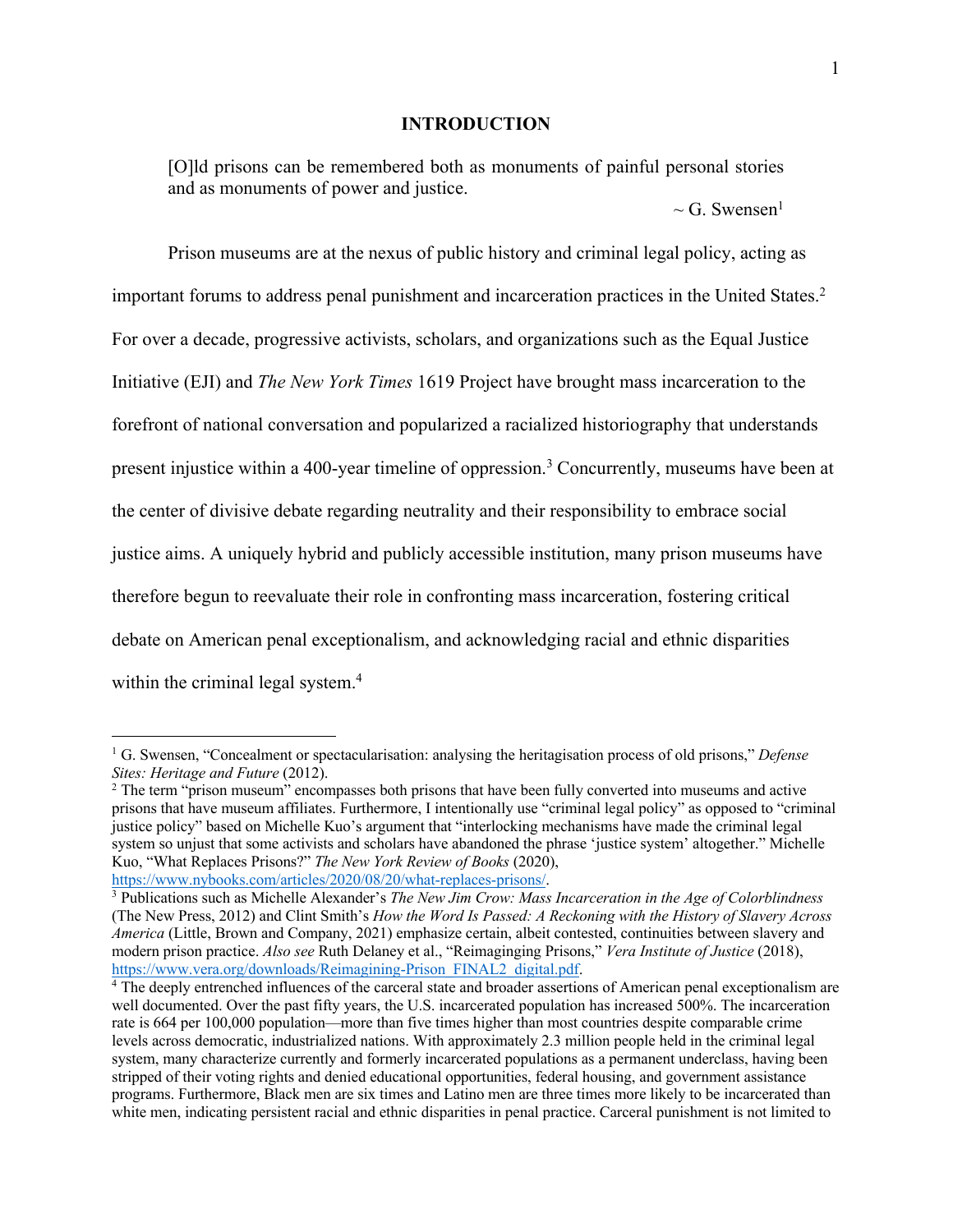Prison museums, both nationally and internationally, aim to educate the public,

memorialize the institution, and recontextualize the objects, practices, and imagery associated with incarceration.<sup>5</sup> According to a 2012 study, there are over 100 prison museums across the world; approximately 60 percent are located in the United States, with the highest concentrations in Texas, California, and Colorado.<sup>6</sup> Many prison museums and gift shops have recently closed due to financial constraints, including those at San Quentin State Prison in California and the State Prison of Southern Michigan (commonly known as Cellblock 7).<sup>7</sup> The COVID-19 pandemic has exacerbated funding and staffing issues for even the most prominent prison museums, since operations and revenue streams were shut down for most of 2020 and 2021.

Prison museums have taken different approaches to and demonstrated variable interest in recontextualizing their exhibitions and visitor experiences to address contemporary criminal legal issues. An interesting paradox emerges when mapping the relationship between prisons and such recontextualization efforts: "[J]ust as prisons have strived to purify their inmates, so too have they struggled to cleanse themselves, since there has always been something shameful

the physical infrastructure of prisons and jails; electronic monitoring, surveillance, and other mechanisms of control (known as "e-carceration") have allowed conditions of confinement and notions of imprisonment to expand from the tangible to the intangible. Chris Hedges, "Why Mass Incarceration Defines Us As a Society," *Smithsonian Magazine* (2012), https://www.smithsonianmag.com/people-places/why-mass-incarceration-defines-us-as-a-society-135793245/; Emily Widra and Tiana Herring, "States of Incarceration: The Global Context 2021," *Prison Policy* 

*Initiative* (2021), https://www.prisonpolicy.org/global/2021.html; Wendy Sawyer and Peter Wagner, "Mass Incarceration: The Whole Pie 2020," *Prison Policy Initiative* (2020),

https://www.prisonpolicy.org/reports/pie2020.html; Patricia J. Williams, "Why Everyone Should Care About Mass E-carceration," *The Nation* (2019), https://www.thenation.com/article/archive/surveillance-prison-race-technology/; "Criminal Justice Facts," *The Sentencing Project*, https://www.sentencingproject.org/criminal-justice-facts/; and "Mass Incarceration," *ACLU*, https://www.aclu.org/issues/smart-justice/mass-incarceration.

<sup>5</sup> Michael Welch, *Escape to Prison: Penal Tourism and the Pull of Punishment* (University of California Press, 2015), chapter ten, "Cultural Power" and chapter two, "The Museum Effect."

<sup>6</sup> Jeffrey Ian Ross, "Touring imprisonment: A descriptive statistical analysis of prison museums," *Tourism Management Perspectives* 4 (2012).<br><sup>7</sup> "San Quentin, California: San Quentin Prison Gift Shop (and Museum)," *RoadsideAmerica.com*,

https://www.roadsideamerica.com/tip/21453; Mary Frances Knapp, "Death Row Inmates Are Selling Their Art on Etsy (and It's Beautiful)," *VICE* (2021), https://www.vice.com/en/article/bvx4ed/how-to-buy-art-from-san-quentindeath-row-inmates; and Lori Rackl, "Time's up: Cell Block 7, a museum within a Michigan prison complex, will close at the end of the year," *Chicago Tribune* (2019), https://www.chicagotribune.com/travel/ct-trav-cell-block-7 museum-closing-1201-20191121-ejqhbou4wbg4hcoqtihfz7yety-story.html.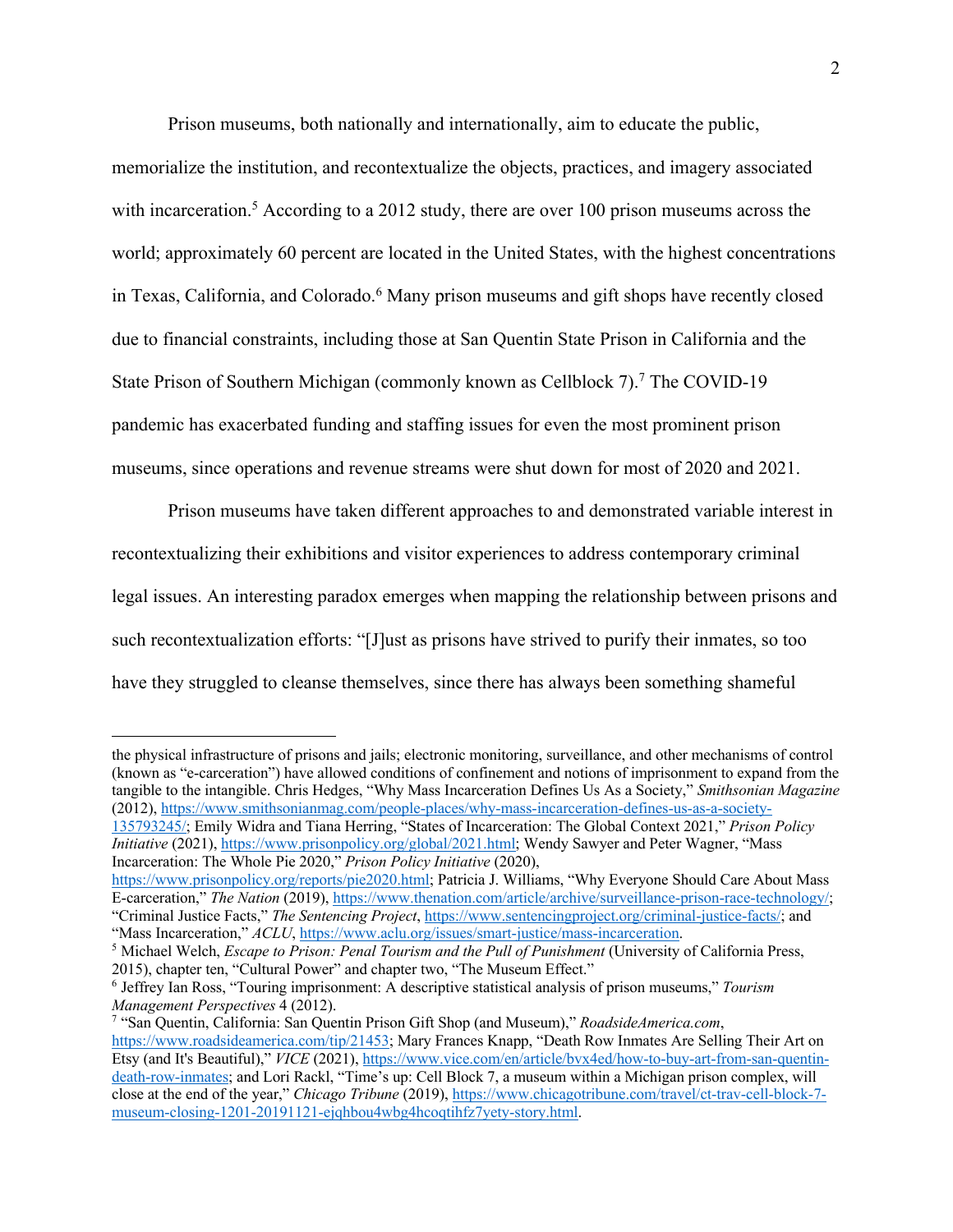about incarceration."8 Thus, the institutions whose purpose was punishment and reformation are now themselves being critiqued and redefined as they attempt to illuminate the abuses witnessed within their cellblocks through educational, expository, and cautionary exhibitions.

When charting patterns of change and resistance, it is important to situate prison museums within broader discussions of public art, memorials, monuments, museums, and dark heritage in the United States. Such renegotiations of public space, however, have a distinct political character. Notably, recent national protests over racial justice, sustained media coverage of police brutality against minority communities, Confederate statue controversaries, 1619-style historiographies, and the rise of social justice museums have both impacted and complicated prison museum operations. By creating a socio-political environment where neglecting to acknowledge racial and ethnic disparities bears an exceedingly high cost, these factors have pressured museums to embrace social justice aims more explicitly.

Factors driving change in prison museums can be broadly categorized as either internal or external pressures. Internal pressures refer to the conversations between and motivations of leadership and staff that indicate a discontentment with current practice and desire to better address contemporary legal issues. External pressures can be twofold. On the one hand, it encompasses social justice activists and organizations who—through their engagement with programming, educational content, and exhibitions—offer pointed criticisms of museum operations. On the other hand, it also includes societal changes stemming from media coverage, national political events, and shifting expectations for museums.

Eastern State Penitentiary (ESP) in Pennsylvania, Angola Museum at Louisiana State Penitentiary (LSP), and Sing Sing Prison Museum at Sing Sing Correctional Facility in New

<sup>8</sup> Shanisse Kleuskens et al., "Reconsidering the boundaries of the shadow carceral state: An analysis of the symbiosis between punishment and its memorialization," *Theoretical Criminology* 20 (2016).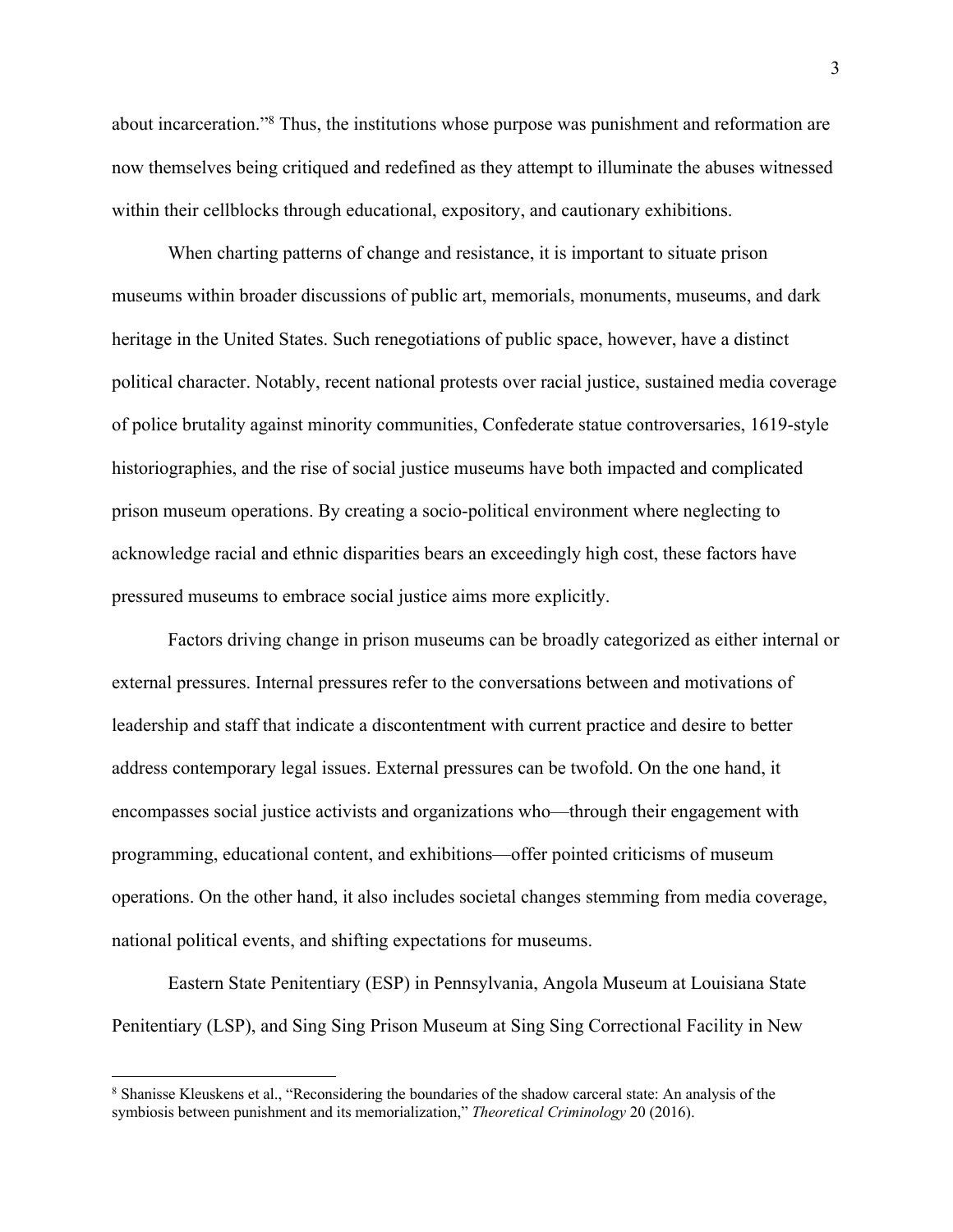York are apt case studies to consider how the aforementioned pressures have resulted in tangible and significant change for prison museums. Analysis of their boards, operations, programming, exhibitions, funding, grants, and affiliation with active prisons reveals distinct combinations of internal and external pressures that have propelled each institution's reforms.

During the past 15 years, ESP has critically examined its origins, recontextualized content, and unveiled new exhibitions in order to address more meaningfully contemporary legal issues—steps reminiscent of the different approaches to addressing Confederate statues. ESP leadership and staff, upon recognizing both the striking increase in Pennsylvania's incarcerated population from 1970 to 2012 and the museum's silence on criminal legal issues after 1970, began to reevaluate its programming and exhibitions. This process of comparative historical analysis led ESP to expand its audio tour to include discussion of current carceral practice, unveil *The Big Graph* and *Prisons Today: Questions in the Age of Mass Incarceration*, revise its mission statement, center justice impacted individuals, and reimagine the Halloween event *Terror Behind the Walls*. Thus, ESP continues to position itself at the forefront of change and serve as a model for other prison museums, including Sing Sing Prison Museum.

First conceived during the 1990s, Sing Sing Prison Museum has shifted radically from an economic development project to one servicing justice impacted communities. Reports, assessments, and concept designs prepared by consulting agencies prior to 2014 focused exclusively on Sing Sing Correctional Facility's history and prohibited criticism of the Department of Corrections and Community Supervision. New funding and leadership relaunched the project in 2014 with the intention of opening the museum in 2025, marking a critical juncture in the museum's development. The influx of progressively minded personnel coupled with external socio-political pressures that valued the museum's contribution to criminal legal debates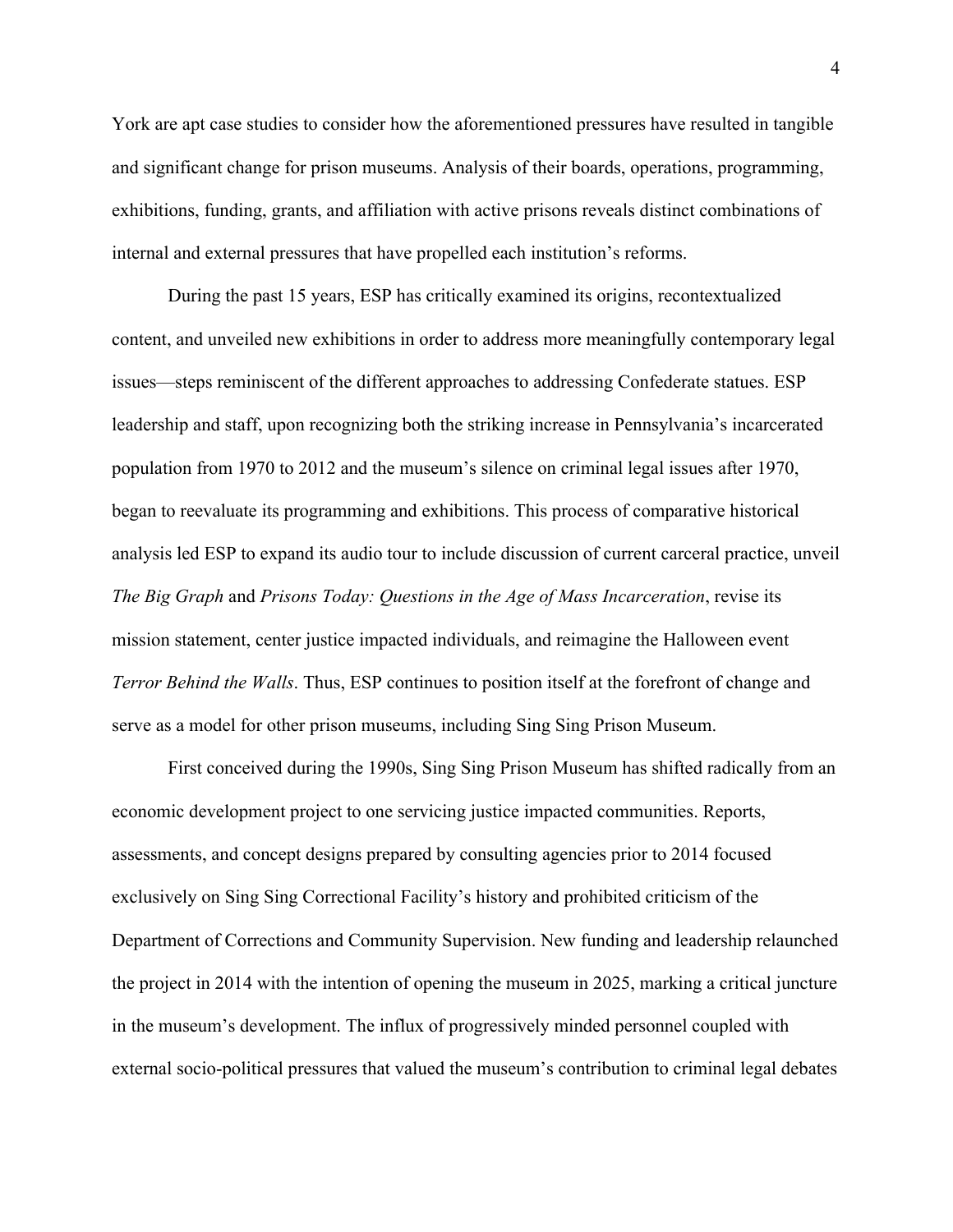over its economic potential redefined the museum as a platform to elevate artists, activists, and writers working with contemporary issues. Currently, the museum's leadership is focused on bridging historical and modern carceral practice, while drawing from the experiences of currently and formerly incarcerated individuals to inform their discussion of mass incarceration.

Angola Museum's exhibitions and programming vary significantly from ESP and Sing Sing given its longstanding reluctance to address mass incarceration and critically reflect on its history as a plantation. The catalyst for change came in 2018 when author and public intellectual Clint Smith—along with 15 other community activists, social justice advocates, and prison museum employees—sent a letter to the LSP Museum Foundation, criticizing Angola's lack of transparency. Given that Angola had worked hard to distance itself from controversies surrounding corruption, excessive punitive punishment, and the inhumane treatment of incarcerated people, the museum board recognized that failing to respond to the letter would likely have financial and reputational consequences. Pressures intensified with George Floyd's murder and Black Lives Matter (BLM) protests in 2020. The resultant 2022 symposium titled "In Pursuit of Equal Justice" along with the 2021 announcement of a new museum represent initial steps to appease these pressures and increase transparency.

The three case studies reveal that centering justice impacted individuals in partnerships, hiring practices, and content development enables prison museums to address more effectively contemporary criminal legal issues. By contrast, the predominance of corrections affiliated individuals in decision-making processes and greater influence by state corrections departments on interpretative aims hinder museum reform efforts. Thus, the composition of leadership and staff is highly predictive of prison museums' ability to respond to criticism and engage with socio-political events, more so than affiliation with an active maximum-security prison.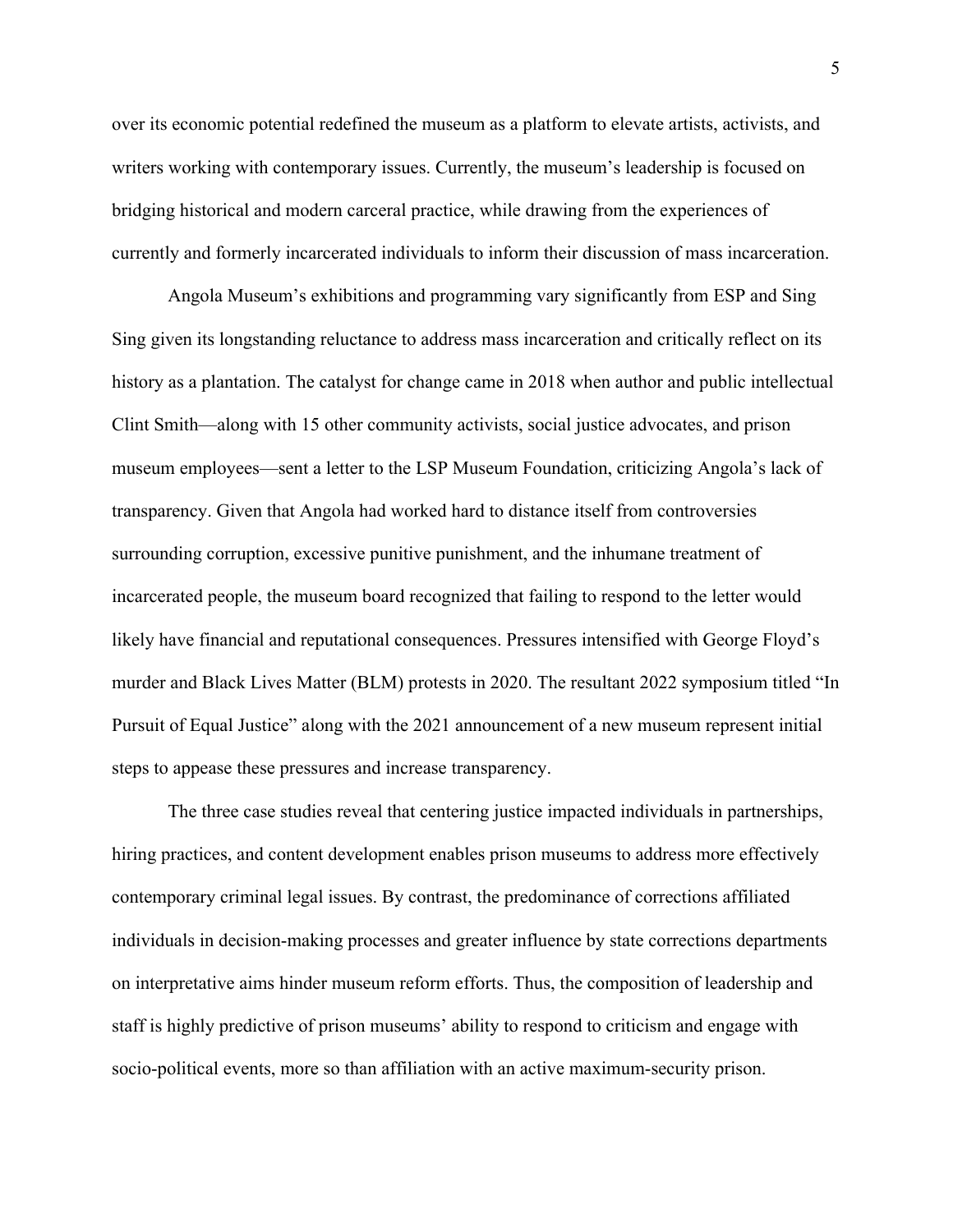Sing Sing Prison Museum coordinates with the Sing Sing Correctional Facility on title, land ownership, and occupancy issues whereas members of the LSP Museum Foundation repeatedly consult the secretary of corrections on Angola Museum's programming and interpretative decisions. Variable relationships with the adjacent prisons help explain the museums' different trajectories. That being said, ESP can implement reforms more easily because it is constrained neither by Sing Sing's logistical complications nor Angola's entanglement with the penitentiary. Given the absence of an immediate external force, ESP has had greater flexibility earlier on when redefining its role in contemporary debate.

Despite the distinctive timelines and approaches to reform, all three museums have been reluctant to explicitly endorse the 1619 Project and critical race theory (CRT). ESP, Sing Sing Prison Museum, and Angola Museum have, however, acknowledged continuities from slavery and convict leasing to modern disparities in the incarcerated population. This asymmetry shows the difficulties of simultaneously fostering dialogue across the political spectrum and engaging in current criminal legal debates without appearing partisan.

Importantly, the variability amongst prison museums can be mitigated through informal knowledge sharing networks and working partnerships. Given the different pressures, timelines, and content development initiatives, these collaborations provide further possibilities for reform as each institution recognizes its connection to a broader prison museum community.

### **PRISON MUSEUMS: DIVING DEEPER INTO THIS HYBRID INSTITUTION**

Prison museums have a unique tripartite identity: public museum, dark heritage site, and carceral institution. As such, it is advantageous to consider how these different formulations may affect prison museums' responsiveness to political pressures.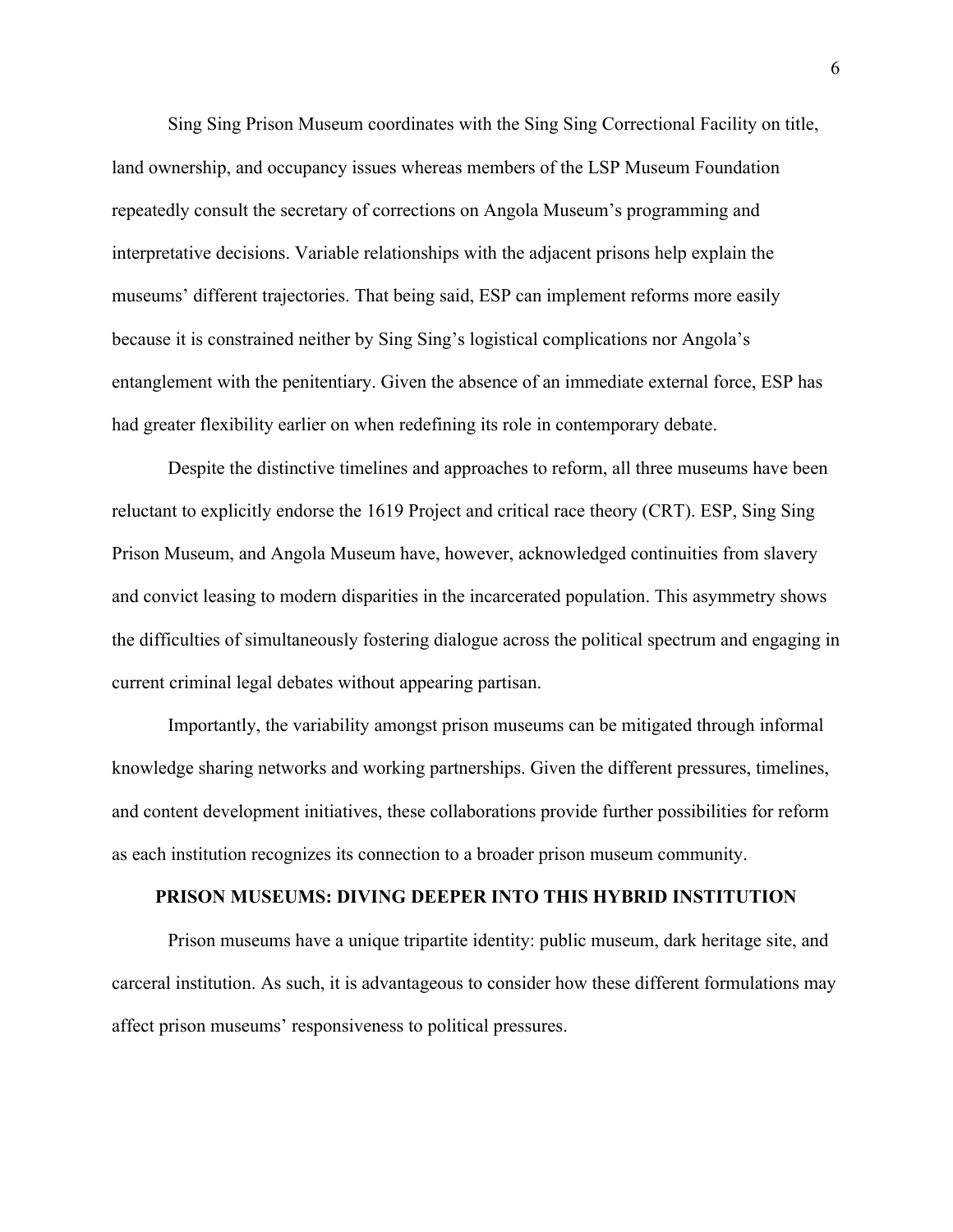### *Redefining Museums' Roles and Responsibilities*

The contentious position of museums in the  $21<sup>st</sup>$  century is captured by the International Council of Museums' (ICOM) definition of "museum."9 A proposal to update the definition to include "democratizing, inclusive and polyphonic spaces for critical dialogue about the pasts and the futures" and "human dignity and social justice, global equality and planetary wellbeing" was bitterly contested and the final vote postponed at the 25<sup>th</sup> ICOM General Conference in Kyoto in 2019.<sup>10</sup> Supporting the proposal, museum progressives championed this language as representing "fundamental, transformational earth-moving changes that are taking place in museums."11 Traditionalists, however, decried the amendments as an "ideological manifesto" with a "political tone" that perverted museum operations.<sup>12</sup> These distinct perspectives are continually reproduced in international deliberations and within the United States.<sup>13</sup>

Efforts to navigate these competing perspectives have been riddled with controversy. Museums are criticized for either resisting pressures to change by presenting ostensibly neutral narratives or changing too much by engaging in political activism.14 Such polarization and mounting challenges to traditional museum practices have created a lacuna in public discourse

<sup>9</sup> "Museum Definition," *International Council of Museums*, https://icom.museum/en/resources/standardsguidelines/museum-definition/.<br><sup>10</sup> ICOM restarted the definition debate in 2021. Zachary Small, "A New Definition of 'Museum' Sparks

International Debate," *Hyperallergic* (2019), https://hyperallergic.com/513858/icom-museum-definition/; and Geraldine Kendall Adams, "Ideological rift persists as Icom restarts museum definition consultation," *Museum Associations* (2021), https://www.museumsassociation.org/museums-journal/news/2021/03/ideological-rift-persists-<br>as-icom-restarts-museum-definition-consultation/#.

<sup>&</sup>lt;sup>11</sup> Alex Marshall, "What Is a Museum? A Dispute Erupts Over a New Definition," *The New York Times* (2020), https://www.nytimes.com/2020/08/06/arts/what-is-a-museum.html.

 $\frac{12 \text{ Suyin Haynes}}{12 \text{ Suyin Haynes}}$  "Why a Plan to Redefine the Meaning of 'Museum' Is Stirring Up Controversy," *TIME* (2019), https://time.com/5670807/museums-definition-debate/.<br><sup>13</sup> Notable domestic examples include museums addressing lynching, the legacies of enslavement, racial history, and

class politics. Kate Brown, "Are Art Institutions Becoming Too 'Ideological'? A Debate Breaks Out at the International Council of Museums Over Politics in the Galleries," *Artnet* (2019), https://news.artnet.com/artworld/icom-museum-definition-debate-1630312; and Shirley Li, "American Museums Are Going Through an Identity Crisis," *The Atlantic* (2020), https://www.theatlantic.com/culture/archive/2020/11/american-museums-aregoing-through-identity-crisis/617221/.

<sup>14</sup> Willard L. Boyd, "Museums as Centers of Controversy," *Daedalus* 128, no. 3 (1999).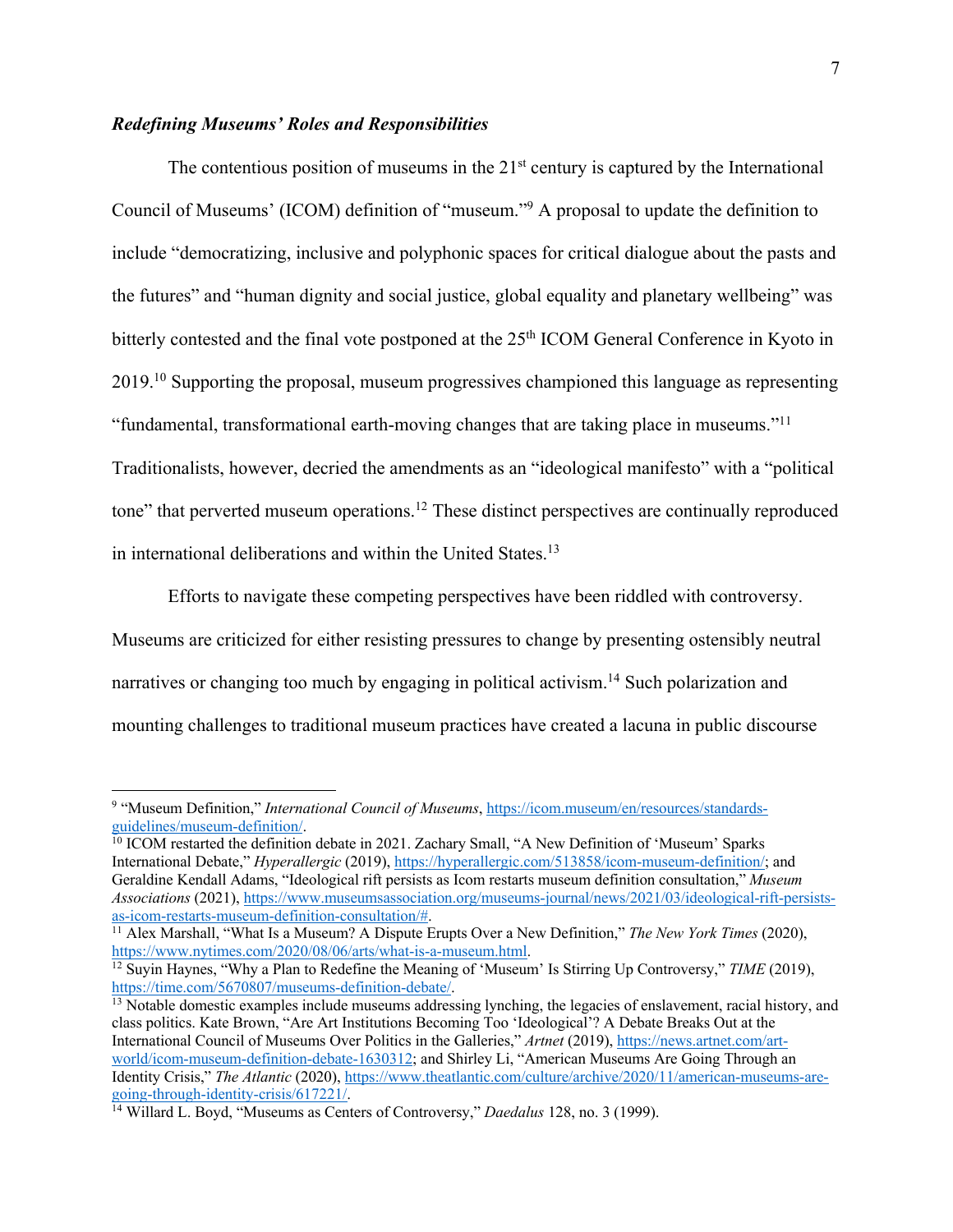whereby museums are accused of either willfully neglecting historical injustices or embracing partisan indoctrination.15 Therefore, museums—non-profits in particular—must chart a middle way that educates the public on critical perspectives without the overt political advocacy that may undermine institutional credibility.

Clearly demarcating the expectations for museums is essential, since the majority of visitors regard museums as places of unquestioned intellectual authority.16 They are repositories of objects, stories, information, and knowledge with great cultural, intellectual, and symbolic value and thus hold an elevated status in scholarly communities.<sup>17</sup> Museums are, however, unique in their dissemination of information because there is no identifiable intellectual mouthpiece communicating and framing the exhibitions. In other words, "[W]e do not know who is speaking; the exhibit takes on the quality of an institutional oracle… The time has come to unmask the museum oracle, revealing the people who create exhibits and crediting them at exhibit entrances."18 "Institutional oracle" should not be conflated with neutral historical narratives.<sup>19</sup> To borrow the phrasing from a 2017 global advocacy campaign co-produced by La Tanya S. Autry and Mike Murawski, "Museums Are Not Neutral."20 For prison museums, both the mention of carceral violence and its intentional omission are political choices that can shape public perception of American incarceration. Institutions of such cultural and intellectual import

<sup>15</sup> Jillian Steinhauer, "Museums have a duty to be political," *The Art Newspaper* (2018),

https://www.theartnewspaper.com/2018/03/20/museums-have-a-duty-to-be-political; and Michael Savage, "Against the Politicisation of Museums," *Quillette* (2018), https://quillette.com/2018/05/04/against-the-politicisation-ofmuseums/. 16 "Museums for the New Millennium: A Symposium for the Museum Community," *Center for Museum Studies,* 

*Smithsonian Institution* (Symposium held 5-7 September 1996); Lonnie G. Bunch, "Fighting the Good Fight: Museums in an Age of Uncertainty," *Museum News* (1995); and Neil Harris, "Exhibiting Controversy," *Museum News* (1995).

<sup>&</sup>lt;sup>18</sup> Boyd, "Museums as Centers of Controversy."

<sup>19</sup> Ibid.

<sup>20</sup> "Museums Are Not Neutral," https://www.museumsarenotneutral.com/.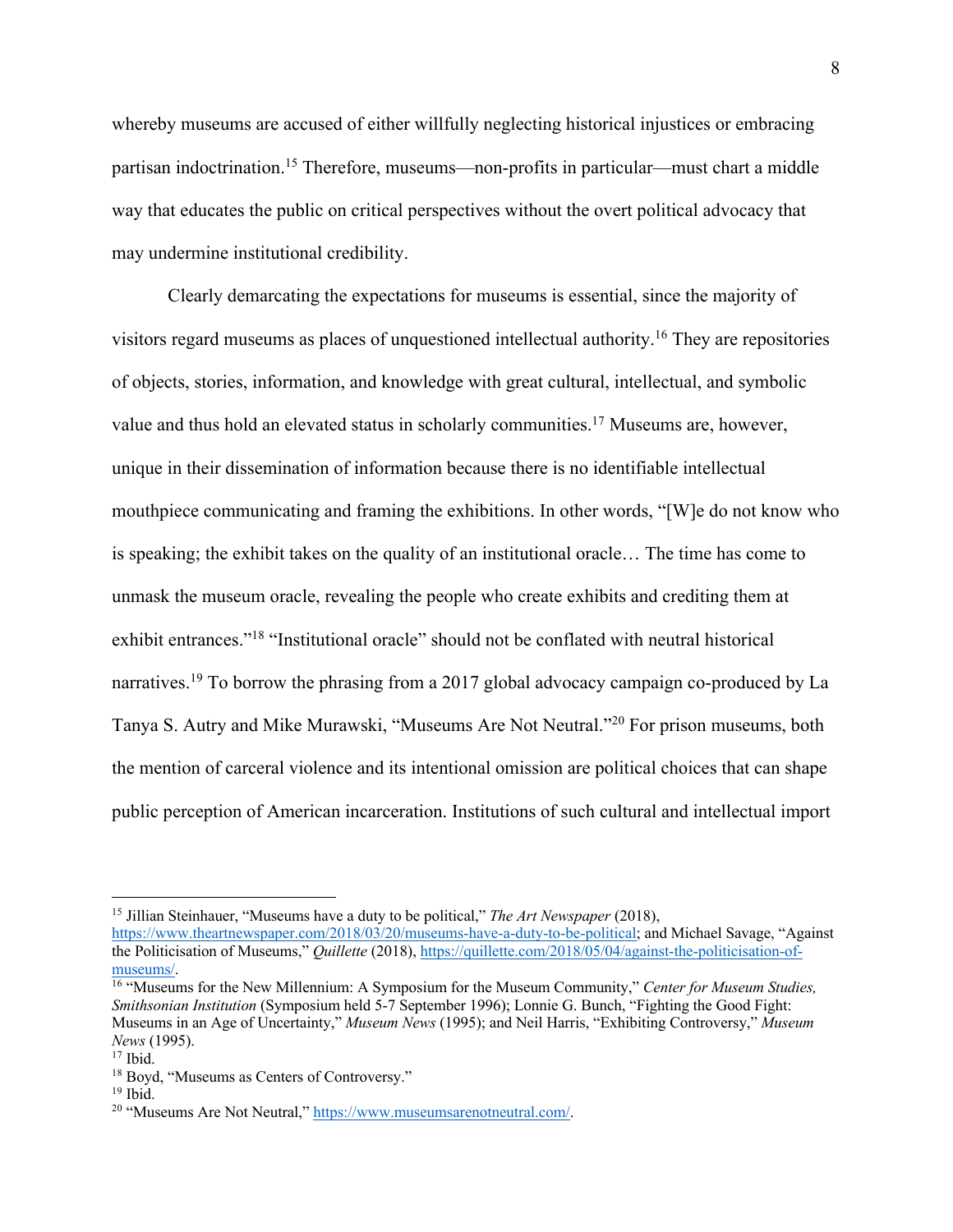must therefore operate with the highest degree of transparency if they are to address contemporary political concerns and meaningfully reflect on their own history.

### *Prison Museums as Dark Heritage*

Prison museums deal specifically with dark heritage and tourism, a subset of cultural heritage. The United Nations Educational, Scientific and Cultural Organization (UNESCO) defines cultural heritage as "the legacy of physical artifacts and intangible attributes of a group or society that are inherited from past generations, maintained in the present and bestowed for the benefit of future generations."21 An alternate articulation of cultural heritage is "that part of the past which we select in the present for contemporary purposes, be they economic, cultural, political, or social."22 Importantly, both definitions imply that objects and sites undergo a kind of cultural selection and social construction in order to assume the added value of identity and thus become heritage.<sup>23</sup> The definitions do, however, suggest different beneficiaries of heritage— "future generations" or "for contemporary purposes"—that, while not mutually exclusive, have severe implications for the value and treatment of dark heritage.

Dark heritage is envisioned as a "conflictual site that becomes the repository of negative memory in the collective imaginary."<sup>24</sup> Theoretically, a dark heritage site can occupy one of two roles: "[I]t can be mobilized for positive didactic purposes… or alternatively be erased if such places cannot be culturally rehabilitated and thus resist incorporation into the national imaginary."25 This dichotomy between cultural rehabilitation and erasure, however, becomes less clear in practice. Consider, for example, Sing Sing Prison Museum. It has the potential to engage

<sup>&</sup>lt;sup>21</sup> Cultural Heritage Preservation: The Past, the Present and the Future, ed. Tomas Nilson and Kristina Thorell (Halmstad University, 2018), https://www.diva-portal.org/smash/get/diva2:1224014/FULLTEXT01.pdf.

<sup>22</sup> Brian Graham, "Heritage as Knowledge: Capital or Culture?" *Urban Studies* 39, no. 5/6 (2002). 23 Christian Barrère, "Cultural heritages: From official to informal," *City, Culture and Society, Elsevier* (2016).

<sup>&</sup>lt;sup>24</sup> Lynn Meskell, "Negative Heritage and Past Mastering in Archaeology," Anthropological Quarterly 75, no. 3 (2002), 558.

 $25$  Ibid.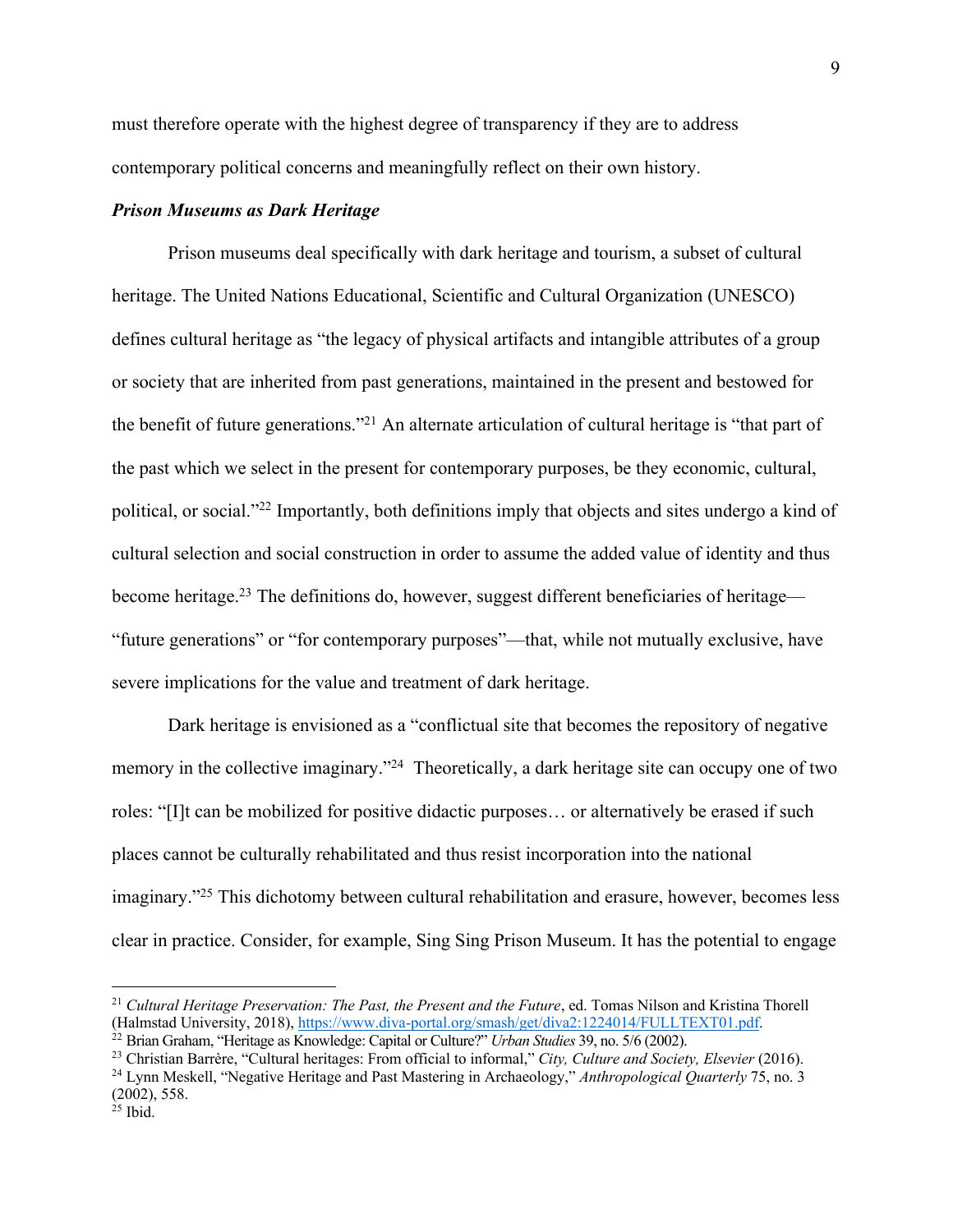visitors in meaningful debate regarding current carceral practices and remember the individuals who suffered there. By the same token, it preforms an uncomfortable bit of spatial transformation—Sing Sing Correctional Facility's 1825 Cellblock, which was once a space of punishment and anguish, becomes a tourist destination. If the site is not properly contextualized, it may inadvertently glorify carceral abuse and give credence to punitive criminal legal policies.

### *Prison Museums as Carceral Institutions*

Prison museums are also carceral institutions. They remain forever tethered to the criminal legal system and continue to function as engines of incarceration either through their connection to active prisons or their portrayal of history. Prison museums are, in many cases, visitors' sole exposure to carceral institutions.<sup>26</sup> Unfortunately, the people and communities who are most impacted by the criminal legal system are less likely to visit prison museums.<sup>27</sup>

Although the literature remains limited, initial evidence suggests that even brief exposure to museum exhibitions can have a lasting impact on visitors and shape their opinions despite previous experiences and ideological leanings.28 Prison museums must therefore reckon with several contradictions as they implement reforms. By engaging in dark tourism and developing exhibitions around carceral violence, they may be excluding the very people whose experiences they are trying to recognize. And despite their reluctance to engage with contemporary issues, they may still impact visitors' perspectives on current criminal legal policies.

<sup>&</sup>lt;sup>26</sup> Interviews with Sean Kelley, Lauren Zalut, Matthew Murphy, Marianne Fisher-Giorlando, Nicole Belle DeRise, and Nicole Hamilton.

 $27$  Ibid.

<sup>&</sup>lt;sup>28</sup> Although this study considered a transitional justice museum in Chile, its conclusions are relevant to prison museums: "We therefore agree with the notion that symbolic justice can influence citizens' emotions and subsequent attitudes and behaviors… At the same time, it can draw attention to painful pasts, stir up negative emotions, and highlight prior societal divisions... Where our argument differs from existing accounts is by suggesting that these phenomena need not be at odds with the persuasive effects of these policies. In a nutshell, we anticipate that appraisals of the museum will be driven by ideology but suggest that the museum is nonetheless capable of shifting opinions on salient political issues." Laia Balcells, Valeria Palanza, and Elsa Voytas, "Do Transitional Justice Museums Persuade Visitors? Evidence from a Field Experiment," *The Journal of Politics* 84, no. 1 (2022), 499.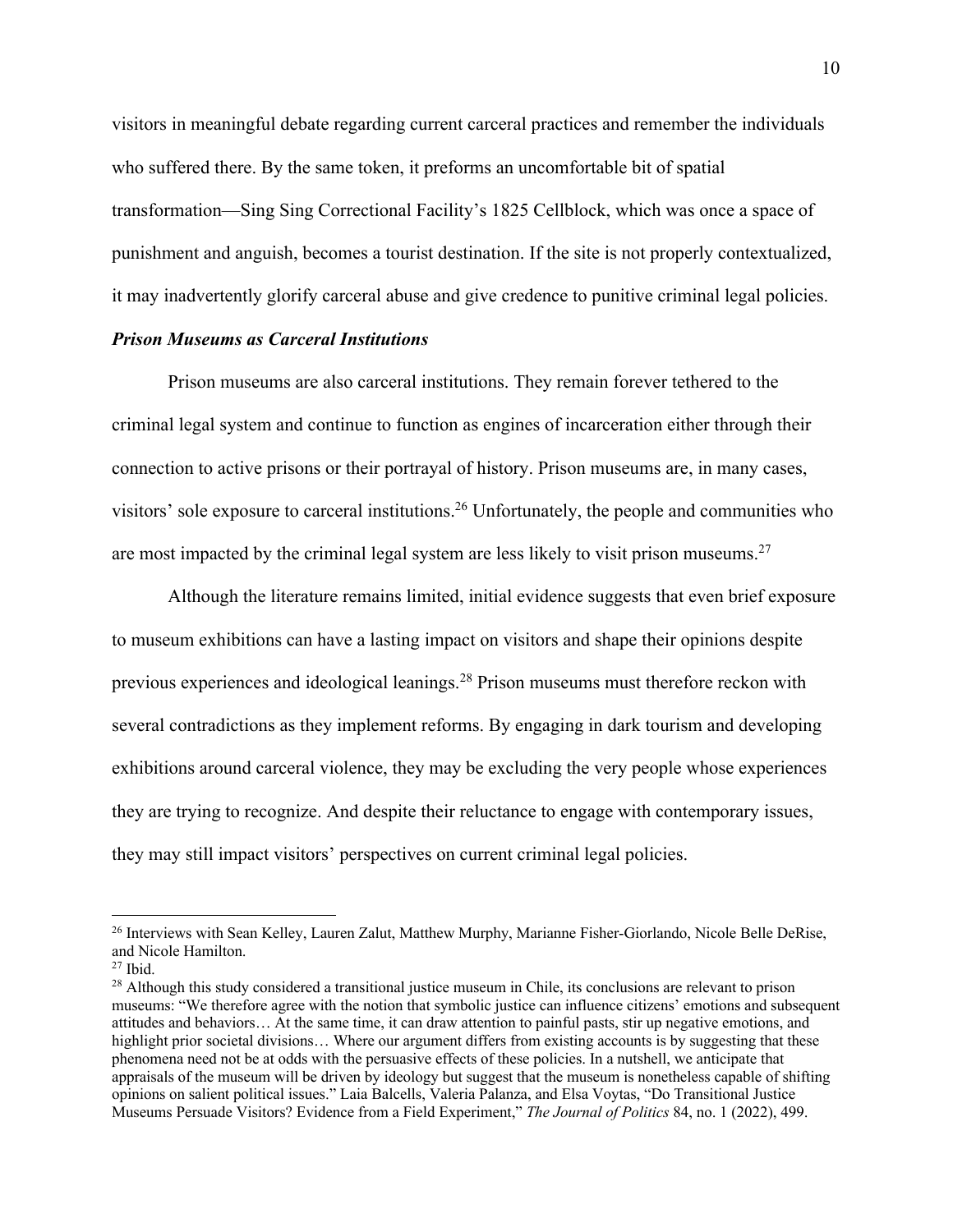### **RESEARCH METHODOLOGY**

This thesis uses qualitative research methods to construct a comparative case study of three prison museums in the United States: Eastern State Penitentiary (ESP), Sing Sing Prison Museum, and Angola Museum. I systematically reviewed each museum's mission statements, reforms, exhibitions, and programming as well as reports, assessments, and concept designs prepared by consulting agencies. I collected and analyzed all relevant news sources, criticisms, and reviews of the museums prior to, during, and after (if applicable) their physical and substantive changes. I also conducted ten virtual interviews with leadership from all three prison museums. The purpose of these interviews was to gain specific insights and firsthand knowledge of the pressures felt by museums affiliates and to identify the impetuses for changing their exhibitions and operations.

The case studies were deliberately chosen from the total set of prison museums in the United States based on three criteria:

- Financial viability: defined from closed to highly lucrative.
- Public awareness: defined from completely unknown to national tourist attraction.
- Responsiveness: defined from no concrete reform plans to completed reforms.

Firstly, the COVID-19 pandemic has worsened museums' longstanding financial struggles.<sup>29</sup> Many prison museums have either closed or lack a robust digital presence, meaning they would not be feasible to study. All the selected museums have sufficient funds to remain open for the foreseeable future and support reform initiatives.

Secondly, prison museums must be relatively well-known if they are to contribute to criminal legal debates. Therefore, I did not consider local museums that attract only the surrounding community. ESP, Angola, and Sing Sing are nationally recognized for their

<sup>&</sup>lt;sup>29</sup> "Museums, museum professionals and Covid-19: third survey," *ICOM* (2021), https://icom.museum/wpcontent/uploads/2021/07/Museums-and-Covid-19\_third-ICOM-report.pdf.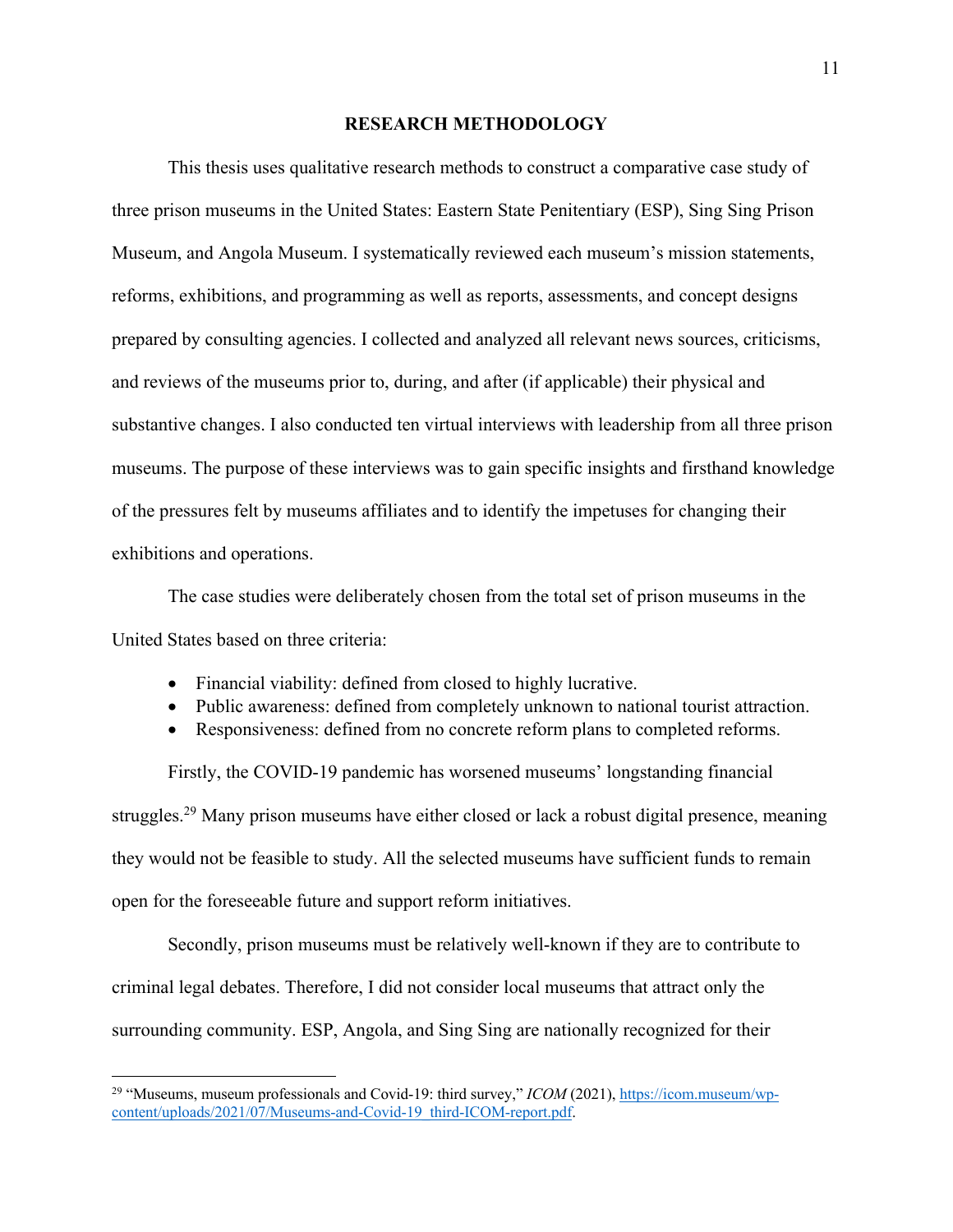exhibitions or the associated prison. Although internationally renowned, I chose not to research Alcatraz in San Francisco Bay, California—the infamous, now shuttered federal penitentiary operated between 1934 and 1963.30 There already exists a comprehensive body of scholarship addressing Alcatraz as a dark tourism site and a museum grappling with American incarceration. 31

Thirdly, I selected museums that are at different stages of implementing reforms. Angola Museum has announced its plans for a new museum but has not made any concrete decisions for exhibitions or content. Sing Sing Prison Museum has provided extensive plans for new exhibitions, content, outreach programs, and interpretative aims; however, it will not open to the public until 2025. ESP has announced, planned, and opened two nationally acclaimed exhibitions related to mass incarceration. These case studies allowed me to assess how various internal and external pressures have resulted in different timelines.

It is important to note that these three museums are located in different states, which introduces significant variability regarding state politics and history. Furthermore, Angola Museum's and Sing Sing Prison Museum's connection to active prisons places them in markedly different circumstances than ESP, a stabilized ruin. That being said, ESP has presented itself as a model for other U.S. prison museums—including Sing Sing and Angola—that want to engage more critically with their controversial histories and foster debate on criminal legal issues. Overall, the conclusion of this thesis discusses the most salient factors affecting ESP, Sing Sing, and Angola as well as their approaches to reform, which may be reasonably generalized to other prison museums.

<sup>&</sup>lt;sup>30</sup> "Alcatraz Origins," *Federal Bureau of Prisons*, https://www.bop.gov/about/history/alcatraz.jsp.<br><sup>31</sup> See, e.g., Carolyn Strange and Michael Kempa, "Shades of Dark Tourism: Alcatraz and Robben Island," Annals of *Tourism Research* 30, no. 2 (2003).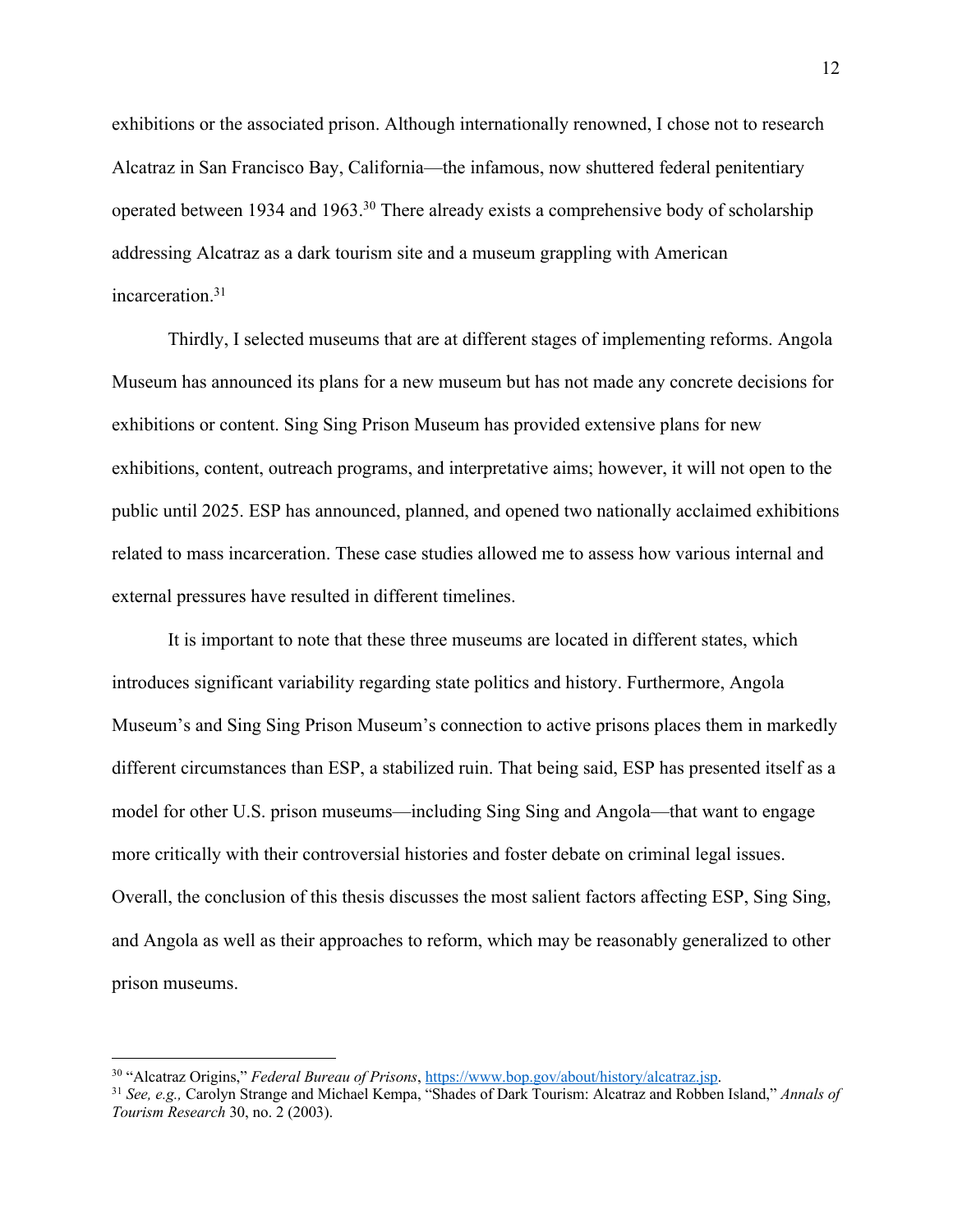#### **PRISON MUSEUMS IN A POLITICAL MOMENT**

Over the past decade, prison museums have, in increasing numbers, begun to critically assess mass incarceration and acknowledge racial and ethnic disparities in the criminal legal system. As recently as October 2021, Alcatraz unveiled a new permanent installation titled *The Big Lockup: Mass Incarceration in the U.S*., which replaced a 1990s Bureau of Prisons exhibition.<sup>32</sup> Given that prison museums serve as touchstones for the public's understanding of incarceration, they are now being reframed as reflective spaces to confront assumptions about criminality and platforms to elevate the voices and ideas of justice impacted communities.<sup>33</sup>

The following sections detail how Eastern State Penitentiary (ESP), Sing Sing Prison Museum, and Angola Museum have each navigated competing political, internal, and external pressures to reexamine their role as both rememberer of and present contributor to the carceral state. The concluding sections then draw similarities across and differences between the three case studies and discuss the importance of professional partnerships and informal knowledge sharing networks for driving change in the prison museum community.

### **EASTERN STATE PENITENTIARY**

In the early 19<sup>th</sup> century, architect John Haviland envisioned a carceral space whose architecture reflected both Jeremy Bentham's panopticon and the reformist-minded Philadelphia Society for Alleviating the Miseries of Public Prisons' approach to penal punishment, which argued that solitary confinement and forced labor could most effectively induce behavioral

<sup>32</sup> "The Big Lockup: Mass Incarceration in the U.S." *National Park Service*,

https://www.nps.gov/goga/thebiglockup.htm. 33 Megan Cullen Tewell, "Historic Prison Museums and the Promise of the 'New Museology,'" *Theory and Practice*   $(2018)$ ,

https://articles.themuseumscholar.org/2018/06/14/tp\_vol1tewell/#:~:text=Historic%20prison%20museums%20are% 20the,and%20implications%E2%80%94of%20mass%20incarceration.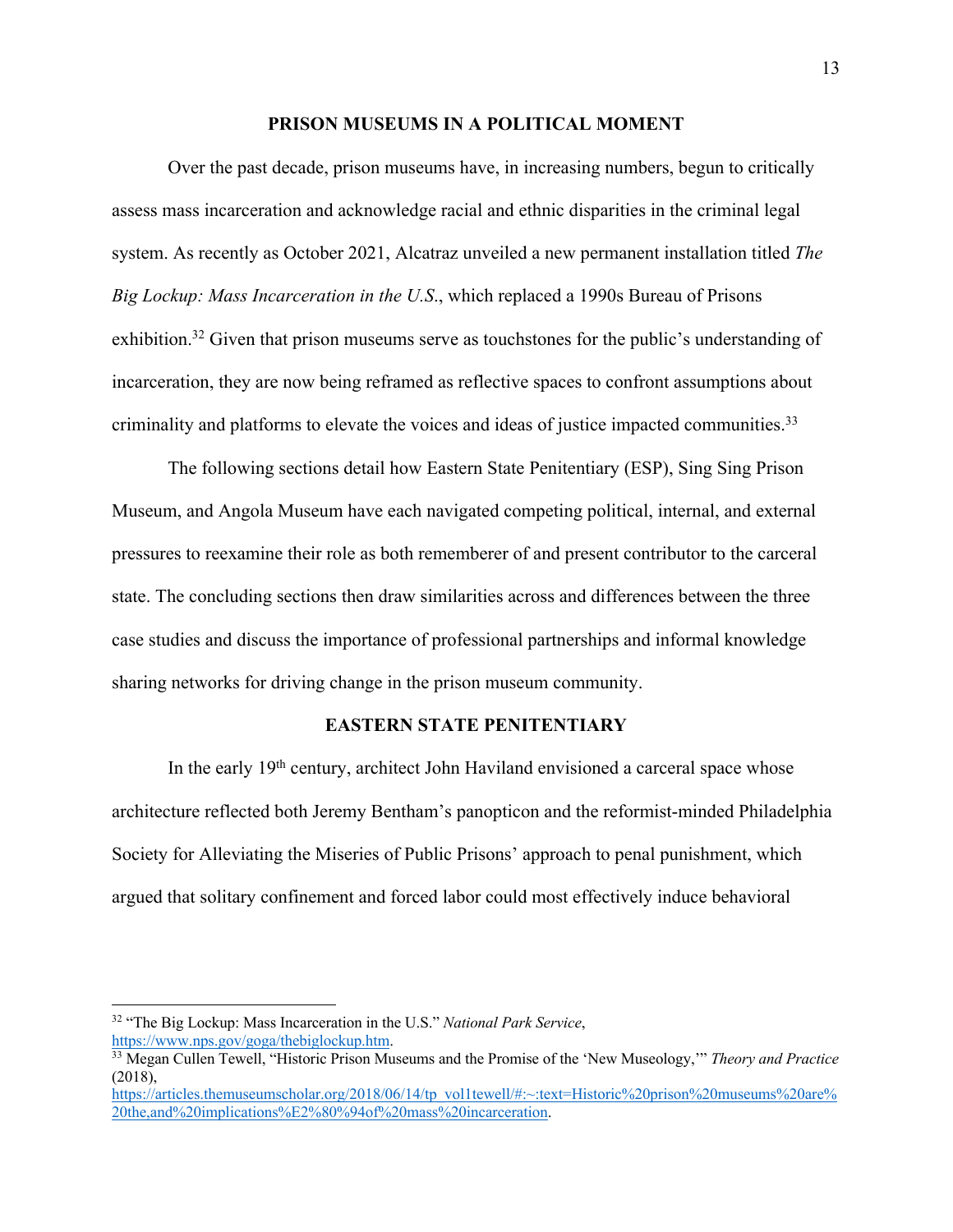changes in incarcerated individuals.<sup>34</sup> The ensuing prison—Eastern State Penitentiary (ESP) officially opened on October 25, 1829, in Philadelphia, Pennsylvania. Known for institutionalizing solitary confinement and pioneering the penial methodology called the Pennsylvania System, ESP's incarcerated population was regularly placed in barren and dark cells, confined by straitjackets, tranquilizing chairs, or iron gags, beaten with sticks, forced into cold baths, and given reduced food rations.<sup>35</sup> The penitentiary closed in 1970 and was subsequently abandoned. Following significant preservation work, ESP reopened as a historic site in the 1990s and has since garnered national attention as a prison museum and stabilized ruin.36

For about 15 years now, ESP has intentionally positioned itself at the forefront of change for prison museums. Incremental steps to introduce new exhibitions, reform its mission statement, and reimagine public engagement have given ESP a newfound relevancy in criminal legal debates. Although not without criticism, ESP has been steadfast in its commitment to confront mass incarceration and has exercised an unprecedented willingness to recognize its own violent history.37 Such reform efforts have been driven primarily by internal pressures, assessments, and deliberations since 2007 that challenged museum leadership to question and constantly reassess how its interpretations shaped visitors' perception of American incarceration.

 $\frac{35}{35}$  Charles Dickens wrote of solitary confinement at ESP, "I hold this slow and daily tampering with the mysteries of the brain to be immeasurably worse than any torture of the body: and because its ghastly signs and tokens are not so palpable to the eye and sense of touch as scars upon the flesh; because its wounds are not upon the surface, and it extorts few cries that human ears can hear; therefore I the more denounce it, as a secret punishment which slumbering humanity is not roused up to stay." *American Notes* (1842), chapter 7, "Philadelphia, and Its Solitary Prison," http://xroads.virginia.edu/~Hyper/DICKENS/dks7.html. *Also see* Ashley Fuchs et al., "Congress must exclude the provision banning transfers from GTMO to the U.S. from the 2022 NDAA," *The Rule of Law Post* (2021), https://archive.law.upenn.edu/live/news/11413-congress-must-exclude-the-provision-banning/news/cerlnews.

<sup>&</sup>lt;sup>34</sup> "History of Eastern State Penitentiary, Philadelphia," *Eastern State Penitentiary: A National Historic Landmark*, https://www.easternstate.org/sites/easternstate/files/inline-files/ESP-history-overview.pdf.

<sup>&</sup>lt;sup>36</sup> "Timeline," *Eastern State Penitentiary*, https://www.easternstate.org/research/history-eastern-state/timeline. <sup>37</sup> Seth C. Bruggeman, "Reforming the Carceral Past: Eastern state penitentiary and the challenge of the twenty-first-century prison museum," *Radical History Review* (2012).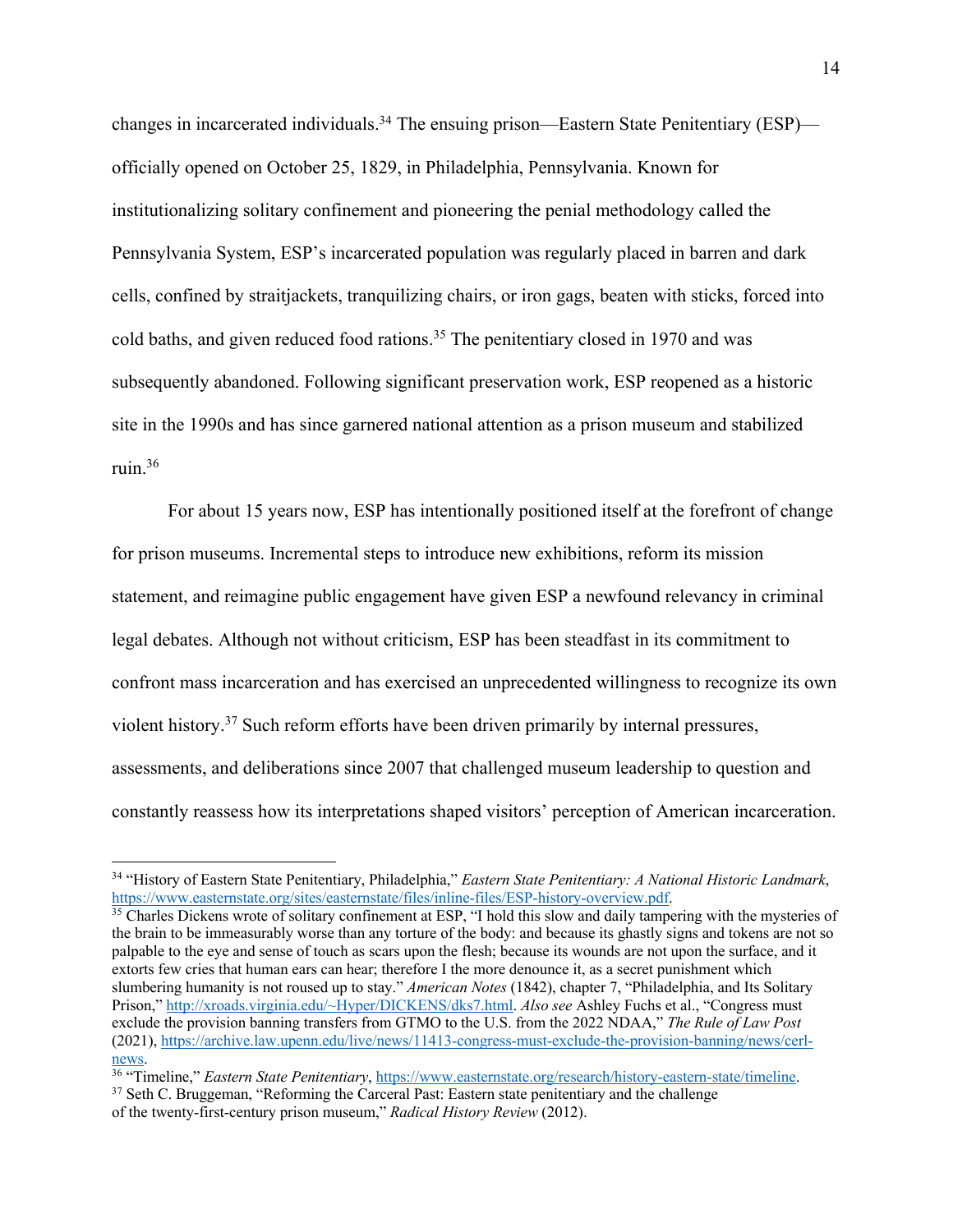Museum leadership has long been aware that the penitentiary's closure did not signify an end to its impact on punitive punishment and practices. The mission statement adopted by the board of directors in December 1999 included the following:

While the interpretive program advocates no specific position on the state of the American justice system, the program is built on the belief that the problems facing Eastern State Penitentiary's architects have not yet been solved, and that the issues these early prison reformers addressed remain of central importance to our nation.<sup>38</sup>

The statement simultaneously provides for and forecloses the possibility of using the past as a vehicle to discuss the present; the opening clause, in no uncertain terms, constrains the museum's interpretative aims by prohibiting any political advocacy related to contemporary criminal legal issues. Thus, ESP maintained a purportedly neutral posture, emphasizing its history and accomplishments in preservation. This is aptly captured in the first iteration of the "The Voices of Eastern State" audio tour—narrated by actor Steve Buscemi and introduced in 2003—where the last stop brought ESP's story to an abrupt close with the penitentiary's shuttering, abandonment, and historic preservation.39

Starting in 2007, ESP embarked on a series of self-reflective museum processes, which included a full audience analysis detailing how visitors moved through the building and what they took away from the experience.<sup>40</sup> These efforts culminated in the 2009 interpretative plan that assessed ESP's operations, messaging strategies, and institutional goals. The interpretative plan yielded, inter alia, several main themes that leadership and staff identified as central to the museum's mission, one of which was engaging with contemporary issues. They felt that ESP's unique location was an extraordinarily good place to reflect on the prison system today.<sup>41</sup>

<sup>38</sup> "About Eastern State," *Eastern State Penitentiary*, http://dev.interactivemechanics.com/easternstate/about-eastern- $\frac{\text{state}}{39}$  "Timeline."

<sup>&</sup>lt;sup>40</sup> Interview with Sean Kelley.

<sup>41</sup> Ibid.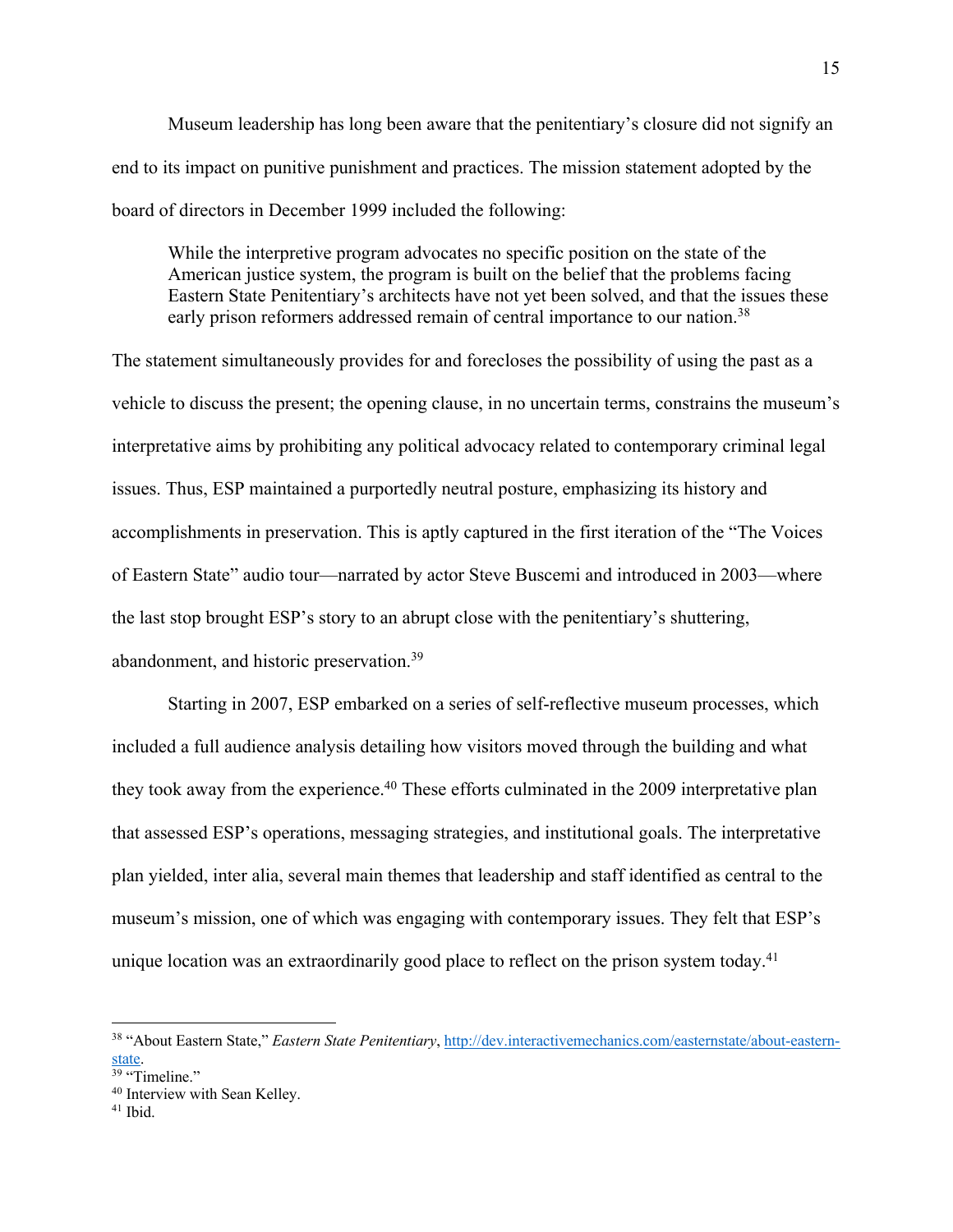During the next two years, ESP leadership superimposed these themes onto the building layout, foot trafficking patterns, programming, and art installations. It found that all themes were well represented and distributed throughout the museum except for contemporary issues, which was in low foot traffic areas at the physical fringes of the property and relegated exclusively to artist installations.42 This distance between ESP's main content and contemporary corrections was previously enshrined in the mission statement. The museum could ostensibly remain neutral if all political perspectives were ascribed to artists' individual voices.

ESP Senior Vice President Sean Kelley and others, although worried that such action would spur dissent from the board of directors and public, decided to incorporate contemporary issues into the main audio tour, where visitor engagement is consistently the highest.<sup>43</sup> In 2012/13, ESP added a final stop showing how Pennsylvania's incarcerated population had drastically increased between 1970 and 2012 with no similar population growth or notable reduction in crime—an prime example of comparative historical analysis.44 Staff and visitor testing revealed that individuals were more receptive to striking statistical formulas as opposed to discussions of, for example, discrepancies in sentencing lengths over time as a starting point to engage with contemporary issues.<sup>45</sup> This addition was significant for ESP given that mass incarceration was presented in the museum's voice and not outsourced to art installations.

The period from 2014 to 2021 represents the core of ESP's radical transformation, where contemporary criminal legal issues directly informed presentations of the institution's historical origins and incarceration practices.<sup>46</sup> The following developments punctuated these eight years

 $42$  Ibid.

 $43$  Ibid.

<sup>44</sup> *See, e.g.,* "Incarceration Trends in Pennsylvania," *Vera Institute of Justice*, https://www.vera.org/downloads/pdfdownloads/state-incarceration-trends-pennsylvania.pdf. 45 Interviews with Sean Kelley, Lauren Zalut, and Matthew Murphy.

<sup>46</sup> Shannon Eblen, "A Former Prison Breaks From the System That Built It," *The New York Times* (2019), https://www.nytimes.com/2019/03/12/arts/eastern-state-penitentiary-museum-philadelphia.html; and Starr Herr-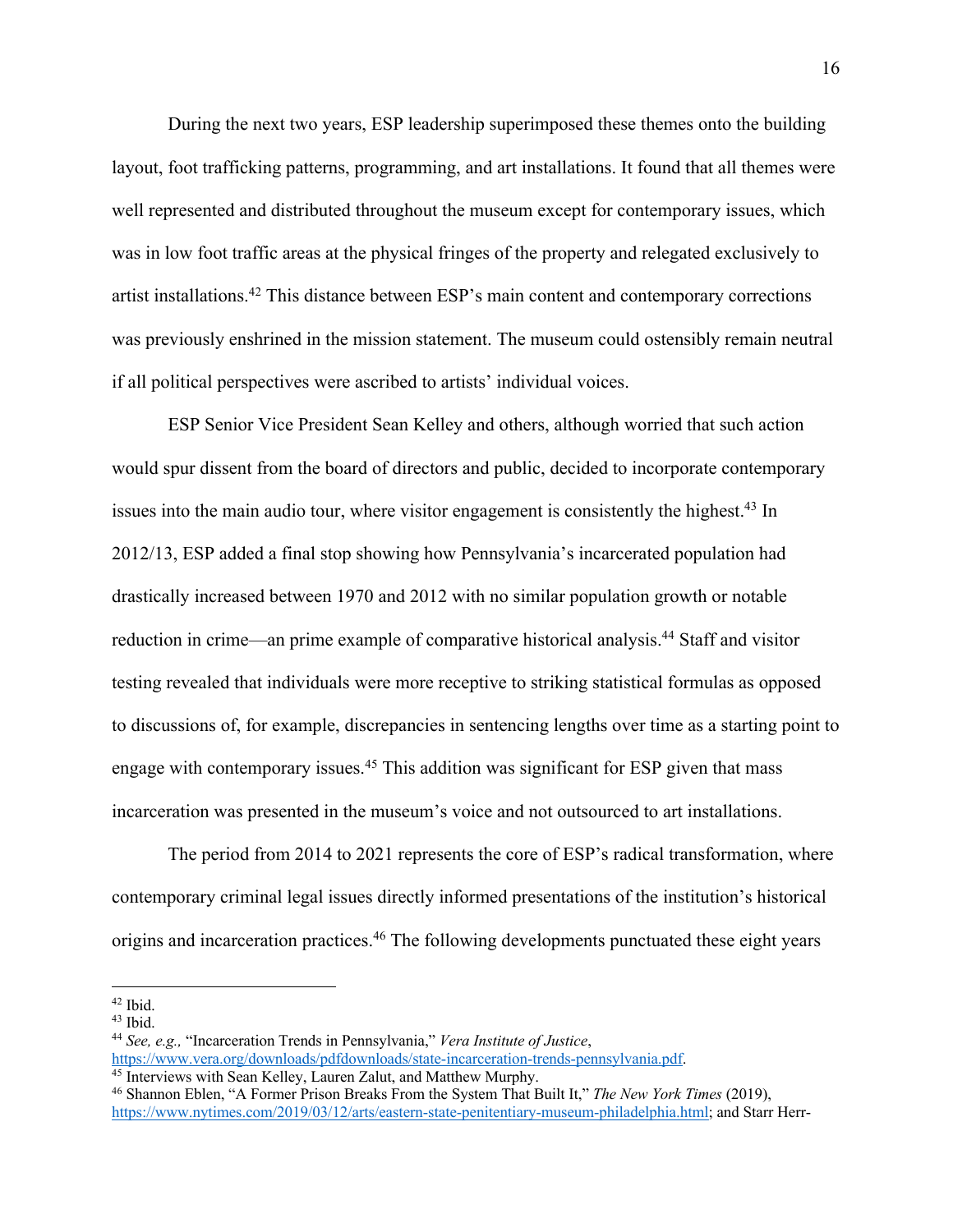of progress: unveiling *The Big Graph* and *Prisons Today: Questions in the Age of Mass Incarceration*, removing the word "neutral" from the mission statement, reimagining the Halloween event *Terror Behind the Wall* as well as elevating, hiring, and partnering with justice impacted individuals. Museum leadership's rhetoric, press releases, and media appearances suggest that comparative historical analysis and internal pressures scrutinizing how ESP shaped visitors' perception of carceral practices drove and accelerated reform.

ESP's recontextualization efforts and new exhibitions began to erode the institutional neutrality articulated in the 1999 mission statement. As ESP's aims grew to include contemporary issues, internal reckoning with neutrality became the cornerstone of the museum's development. Before constructing a granular analysis of ESP's timeline, it is advantageous to consider claims of neutrality and reform strategies in the context of Confederate statues—another example of controversial heritage in the United States. Debates surrounding Confederate statues are relevant to understanding the political moment prison museums face. Moreover, similarities between ESP's actions and responses to these statues reveal the complexities and consequences of renegotiating public space both inside and outside museums.

In the report *Whose Heritage? Public Symbols of the Confederacy*, the Southern Poverty Law Center (SPLC) identified 1,747 Confederate symbols (e.g., school and park names, flags, monuments, and roads) in public spaces across the United States.<sup>47</sup> The SPLC found that 114 of them were removed between the June 2015 Charleston church shooting and February 2019.<sup>48</sup> Within this timespan, it is worth highlighting the 2017 Unite the Right rally in Charlottesville,

Cardillo, "A Prison Reformed: Eastern State Penitentiary Confronts Injustice," *Hidden City* (2022), <sup>47</sup> Whose Heritage? Public Symbols of the Confederacy (Southern Poverty Law Center, 2019), https://www.splcenter.org/20190201/whose-heritage-public-symbols-confederacy#findings.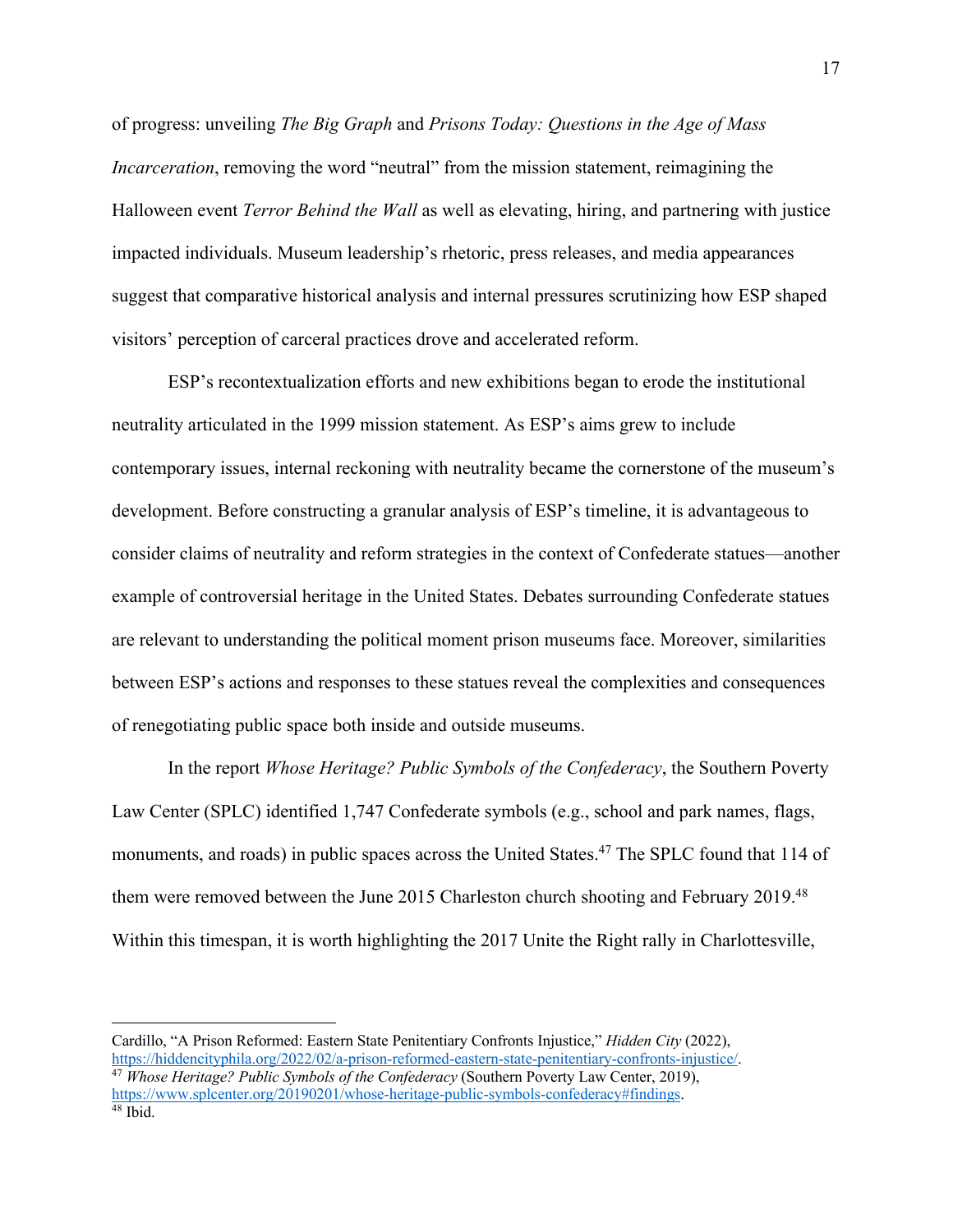Virginia, which came after the city council's decision to remove the Robert E. Lee statue. The violence, white supremist chants, and images of torches changed the national calculus regarding the legacy and impact of Confederate symbols; the city became a "national battleground over issues of hate and extremism."<sup>49</sup> In 2020, 168 Confederate symbols were taken down.<sup>50</sup> Importantly, 167 of these removals occurred after the murder of George Floyd, which suggests a concentrated period of reckoning with America's cultural heritage propelled by Black Lives Matter (BLM) and media attention on police brutality against minority communities.<sup>51</sup>

The Confederate statue debates warn against trivializing the relationship between art and politics and thus reaffirm that the past is contested through monuments, museums, art installations, and exhibitions. With this in mind, it is beneficial to examine two prominent arguments supporting Confederate statues. Firstly, arguments that champion a monument's aesthetic beauty cast Confederate figures, who are both remembered and venerated when displayed in public, as apolitical art pieces, even though their achievements are linked to the defense of slavery.52 Secondly, arguments in favor of preserving the statues as history operate under similar, albeit false, assumptions that history is objective, and art is innocuous. Here, the statues become part of a larger, immutable conception of American identity that celebrates figures' military prowess and leadership at the cost of willfully ignoring their racist ideology.53

https://www.splcenter.org/presscenter/splc-reports-over-160-confederate-symbols-removed-2020. 51 *The Preservation of Art and Culture in Times of War*, ed. Claire Finkelstein, Derek Gillman, and Frederik Rosén (Oxford: Oxford University Press, forthcoming); and Christina Carrega and Karma Allen, "Historians debate America's history of racism and Confederate monuments," *ABC News* (2020), https://abcnews.go.com/US/historians-debate-americas-sordid-history-racism-confederatemonuments/story?id=71486827#:~:text=Historians%20have%20debated%20the%20issue,oppression%20and%20Af rican%20American%20pain.

<sup>&</sup>lt;sup>49</sup> Neil MacFarquhar, "Four Years After 'Unite the Right,' Charlottesville Still Struggles to Move On," *The New York Times* (2021), https://www.nytimes.com/2021/11/18/us/charlottesville-nc-unite-the-right-rally.html. <sup>50</sup> "SPLC Reports Over 160 Confederate Symbols Removed in 2020," *Southern Poverty Law Center* (2021),

<sup>&</sup>lt;sup>52</sup> Danielle Kurtzleben and Miles Parks, "Trump Defends 'Beauty' Of Confederate Memorials," *NPR* (2017), https://www.npr.org/2017/08/17/544137751/trump-defends-beauty-of-confederate-memorials.

<sup>&</sup>lt;sup>53</sup> Thomas S. Szayna, "Confederate Statues Symbolize Role of Racism in America," *RAND Corporation* (2020), https://www.rand.org/blog/2020/07/confederate-statues-symbolize-role-of-racism-in-america.html.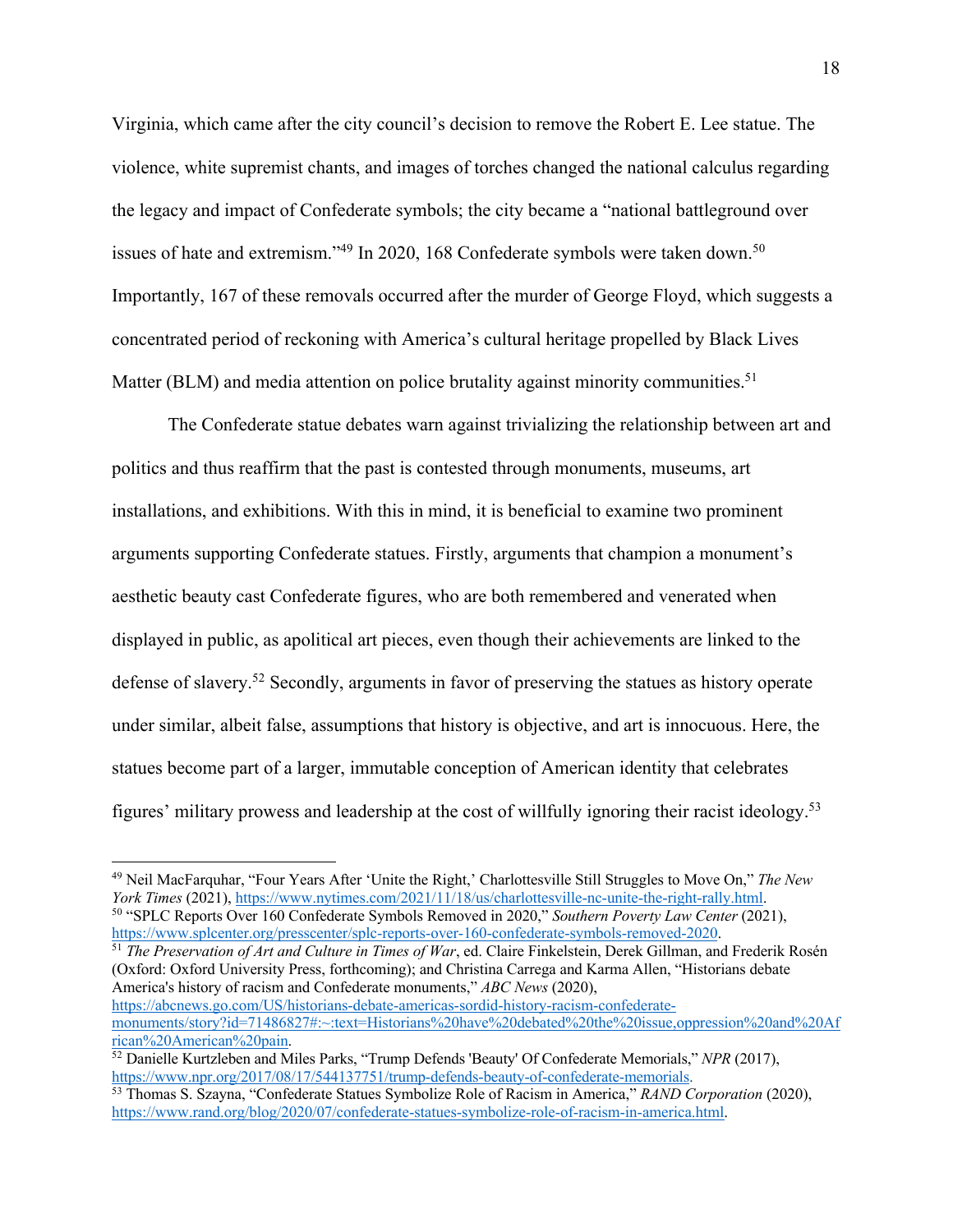The outcome, in either case, is the same: communities of color are physically absent from public spaces, which can reinforce a sense of political silence.<sup>54</sup>

Political choices dictating representation in public spaces both bolster certain historical narratives—like the Lost Cause of the Confederacy—and have contemporary consequences. In fact, historical remembrance entangles itself with contemporary politics most pointedly in art and exhibitions. This is because monuments and museums exist within a larger, ever-shifting architecture of power in society. They make physical the spectral forces of power, partisanship, and prejudice that inform groups' sense of self-expression and representation in public discourse. Any one exhibition invariably bares traces of the political environment and influences present at its construction. Importantly, recognizing these political origins and reflecting on how silence and omission are themselves political choices undermine claims of neutrality.

Most Confederate statues were erected between 1895 and World War I by the United Daughters of the Confederacy not to commemorate fallen soldiers, but to further white supremacy ideals and Jim Crow segregation.<sup>55</sup> As University of Chicago history professor Jane Dailey succinctly noted, "Most of the people who were involved in erecting the monuments were not necessarily erecting a monument to the past, [b]ut were rather, erecting them toward a white supremacist future."56 Modern interpreters may emphasize the statues' historical and

<sup>&</sup>lt;sup>54</sup> Referring to the Robert E. Lee statue in Kentucky, Sherman Neal II, a coach and resident in the community, powerfully stated, "I am a black male. I am no longer willing to accept state-sponsored symbols of institutional racism in my community." Thus, even at an individual level, public art is taken to have political significance. Aimee Ortiz and Johnny Diaz, "George Floyd Protests Reignite Debate Over Confederate Statues," *The New York Times*  (2020), https://www.nytimes.com/2020/06/03/us/confederate-statues-george-floyd.html.

<sup>55</sup> Karen L. Cox, "The whole point of Confederate monuments is to celebrate white supremacy," *The Washington Post* (2017), https://www.washingtonpost.com/news/posteverything/wp/2017/08/16/the-whole-point-of-confederate-<br>monuments-is-to-celebrate-white-supremacy/

<sup>&</sup>lt;sup>56</sup> Miles Parks, "Confederate Statues Were Built To Further A 'White Supremacist Future," *NPR* (2017), https://www.npr.org/2017/08/20/544266880/confederate-statues-were-built-to-further-a-white-supremacist-future.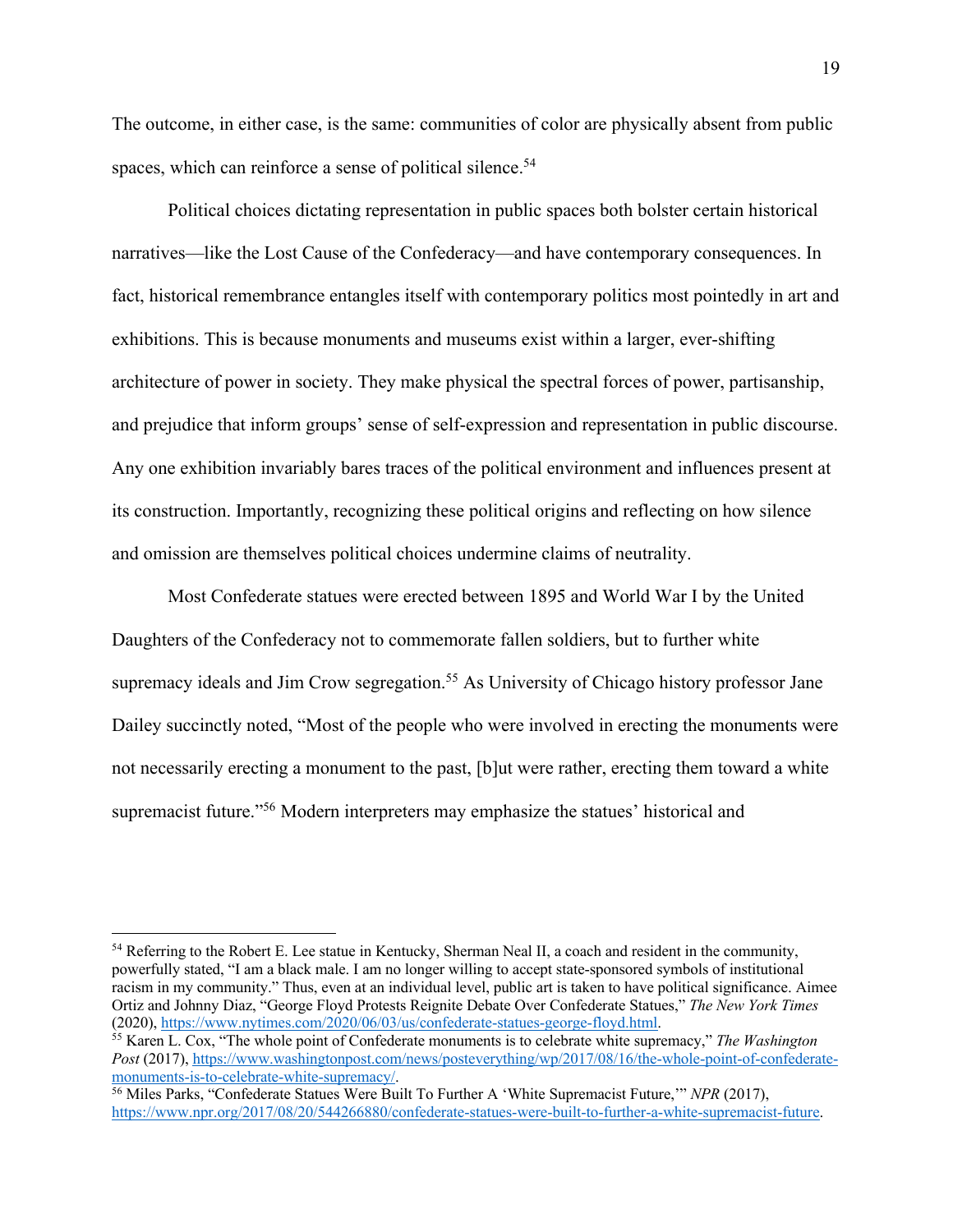commemorative elements; in doing so, they intentionally or inadvertently allow a revisionist narrative of neutrality to expunge the political context that informed the statues' construction.

There have been several approaches to reform within the Confederate statue debates. One approach has been to remove them. Such was the case with the Robert E. Lee and Stonewall Jackson statues in Charlottesville.<sup>57</sup> Another option has been to recontextualize them through the addition of plaques, educational material, and further art installations. In Atlanta, Georgia, for example, a plaque next to the controversial Peace Monument now reads, "This monument should no longer stand as a memorial to white brotherhood; rather, it should be seen as an artifact representing a shared history in which millions of Americans were denied civil and human rights."58 While each of the aforementioned approaches has its merits, neither purports to undertake the radical project of building something new.<sup>59</sup> Consequently, certain artists, lawyers, and social justice advocates have assumed this mantle—their work draws on the interconnectedness of art and politics to put forth their own historical narrative.

Ghanaian sculptor Kwame Akoto-Bamfo's Blank Slate Palimpsest Monument (also known as the Blank Slate Monument) is pioneering in this regard.<sup>60</sup> Subtitled "A Tribute to African American History in the Face of the Confederacy," the monument depicts the Struggling Mother Activist (holding a placard and baby), standing atop the Lynched Union Soldier Martyr (holding a tattered American flag and memory jug), standing atop the Slave Ancestor.<sup>61</sup> Through

<sup>57</sup> Ben Paviour, "Charlottesville Removes Robert E. Lee Statue That Sparked A Deadly Rally," *NPR* (2021), https://www.npr.org/2021/07/10/1014926659/charlottesville-removes-robert-e-lee-statue-that-sparked-a-deadlyrally.<br><sup>58</sup> Hannah Natanson, "There's a new way to deal with Confederate monuments: Signs that explain their racist

histories," *The Washington Post* (2019), https://www.washingtonpost.com/history/2019/09/22/theres-new-way-dealwith-confederate-monuments-signs-that-explain-their-racist-history/.<br><sup>59</sup> "Radical" is used not as a pejorative, but as a means to emphasize the impact and gravity of such pursuits.

<sup>60</sup> "A BLANK SLATE," *Blank Slate Monument*, https://blankslatemonument.com/. Akoto-Bamfo's work is also featured in the Lynching Memorial.

<sup>61</sup> "Symbolism," *Blank Slate Monument*, https://blankslatemonument.com/symbolism/.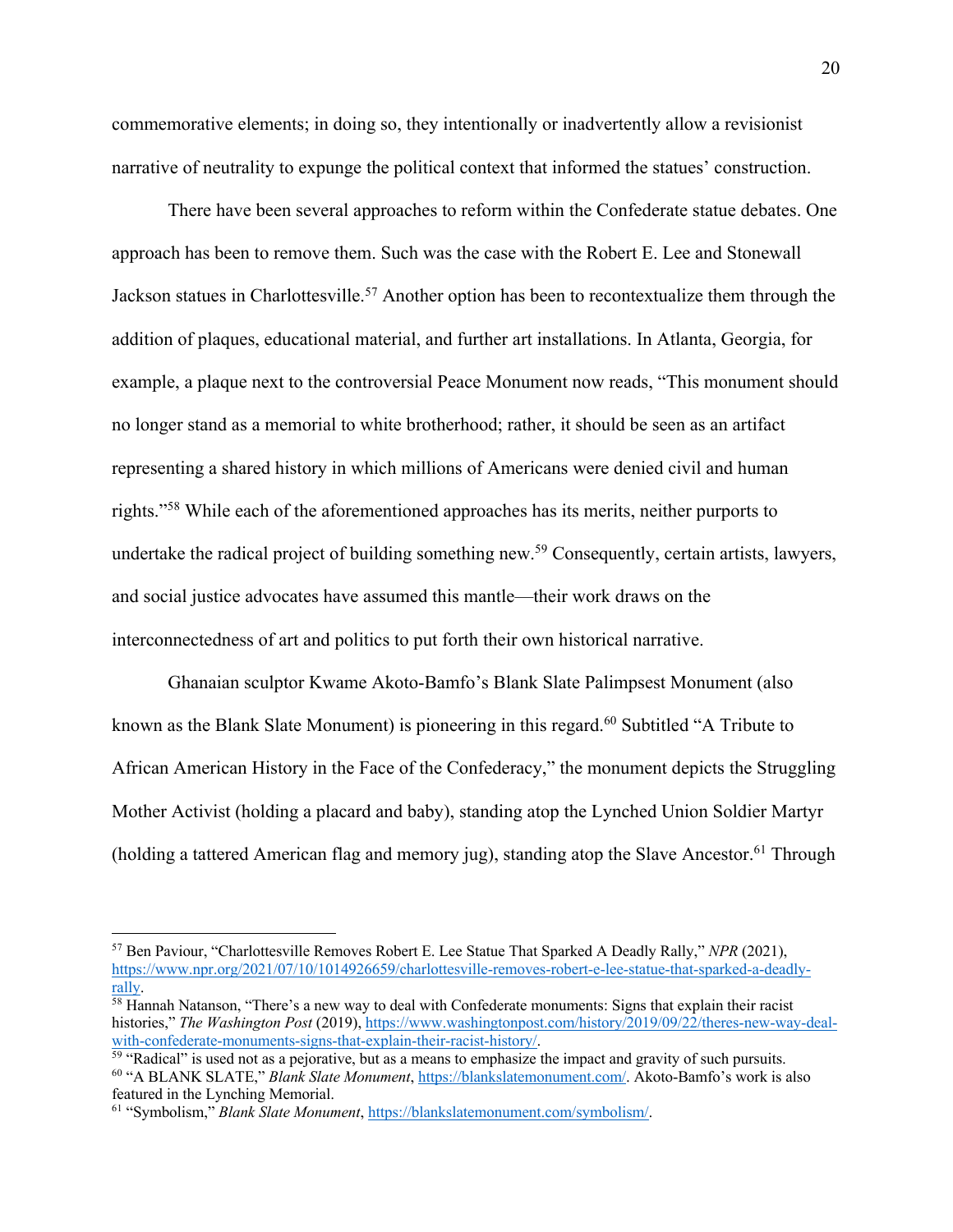this lineage, Akoto-Bamfo gives life and strength to the people that other monuments relegate to historical silence. Such art pieces allow communities of color a physical presence in public spaces, which can then reinforce a sense of political empowerment. In other words, the Blank Slate Monument uses artful remembrance to enable people of the present to speak their truth.

Confederate statues demonstrate how politicized origins undermine present assertions of neutrality and the extricable connection between history and present policy. In these debates, reforms are defined along two main axes: recontextualization efforts where qualifying information is added to preestablished content and new exhibitions geared towards reframing contemporary issues. Such analyses can also be applied to ESP. Considering the penitentiary's profound influence on American penal practice, present claims of neutrality introduce a false sense of distance between ESP and modern criminal legal debates. As elaborated below, ESP's reforms can be charted along the two axes. It has both recontextualized content—e.g., the main audio tour—and built new exhibitions to address contemporary corrections.

Opened to the public on May 9, 2014, *The Big Graph* is a 16-foot sculpture charting the growth of the U.S. incarceration rate since 1900 on the one side and racial disparities in the U.S. prison population on the other.<sup>62</sup> The 1970s, shown in red, is the clear turning point ushering in the era of mass incarceration. President Lyndon Johnson's "War on Crime," Presidents Richard Nixon's and Ronald Reagan's "War on Drugs," and President Bill Clinton's championing of harsh prison reforms such as three strikes laws helped drive this punitive turn.<sup>63</sup> Within the context of ESP's history, 1970 marks the year the prison shut down. The irony is not lost on the

<sup>62</sup> "The Big Graph," *Eastern State Penitentiary*, https://www.easternstate.org/explore/exhibits/big-graph.

<sup>63</sup> Michael S. Sherry, *The Punitive Turn in American Life: How the United States Learned to Fight Crime Like a War* (University of North Carolina Press, 2020); and Marie Gottschalk, *Caught: The Prison State and the Lockdown of American Politics* (Princeton: Princeton University Press, 2015).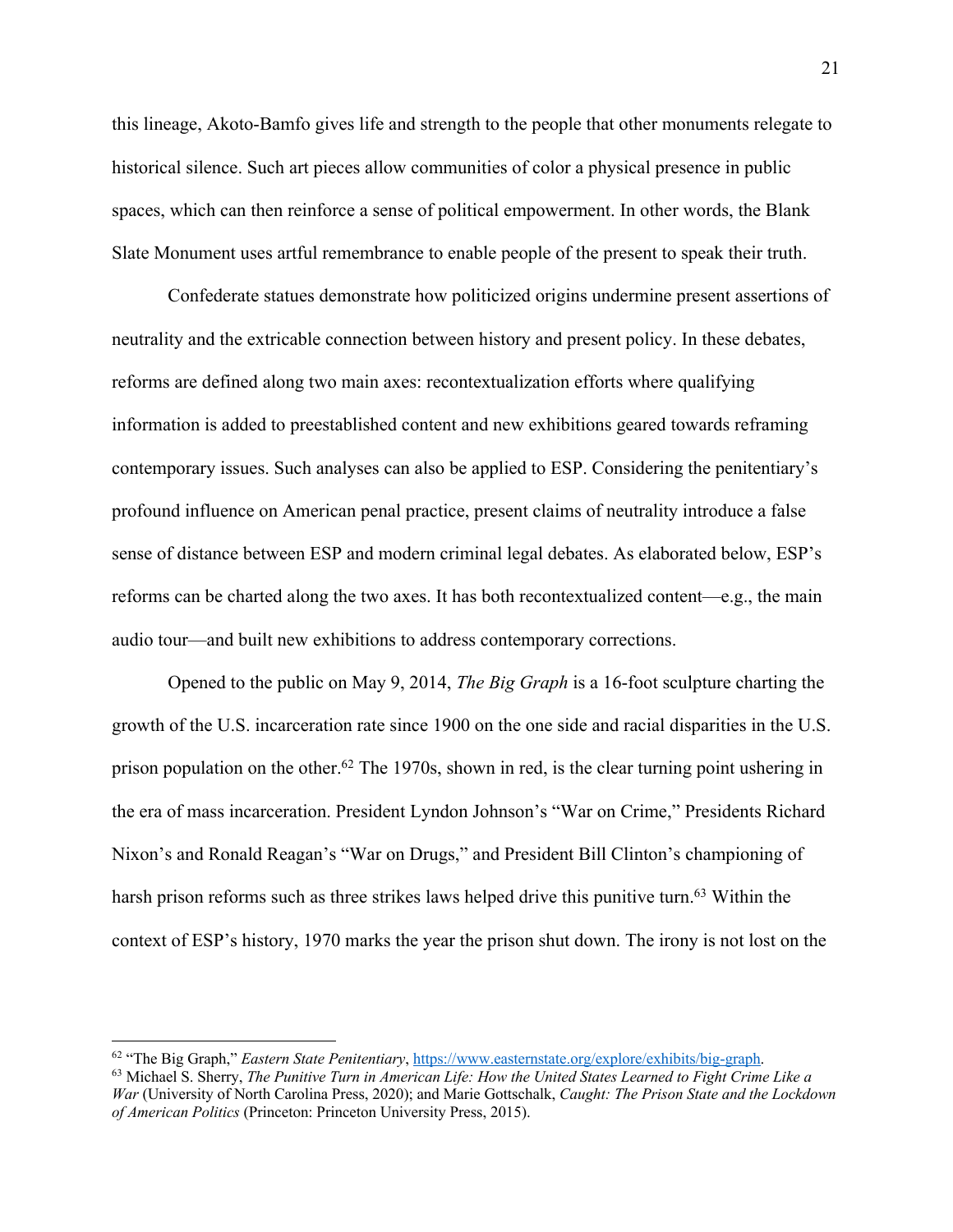museum visitor. As ESP closed its doors, hundreds if not thousands of facilities constructed in ESP's image opened theirs. Following the exhibition's opening, Kelley emphasized,

Americans are not more violent, they do not commit more crimes than they did—in a significant way—40 years ago. Our laws have changed, and our policing and prosecution have changed. We are much more committed as a country to send people to prison as a response to crime than we were 40 years ago. $64$ 

Importantly, this deliberate organization of data stops short of interpretation. Museum visitors have the latitude to draw their own conclusions regarding ESP's impact on contemporary policy as they grapple with the affective presentation of statistical data.

The immediate response to *The Big Graph* surprised ESP leadership: "The funders have loved it. The audience has liked it. The board has rallied around it. The staff hated it."<sup>65</sup> Staff and frontline educators—i.e., individuals responsible for leading tours—were given a year's notice to prepare for the official opening and supplied with extensive educational and research material.<sup>66</sup> They also attended numerous preparatory meetings that catastrophized tours of *The Big Graph* to prepare them for potential public backlash and difficult conversations surrounding racial disparities in the incarcerated population. In particular, several members of museum leadership were concerned that emphasizing racial disparities would inadvertently reinforce stereotypes of Black criminality.<sup>67</sup> Unexpectedly, many frontline educators staunchly resisted the museum taking a political stance. Such deeply entrenched opposition resulted in several firings.<sup>68</sup>

ESP's willingness to be explicit in its interpretations continued with the unveiling of *Prisons Today: Questions in the Age of Mass Incarceration* in 2016.<sup>69</sup> The exhibition opens with

<sup>64</sup> Peter Crimmins, "At Eastern State, massive sculpture points to exploding U.S. incarceration rate," *PBS* (2014), https://whyy.org/articles/at-eastern-state-massive-sculpture-illustrates-exploding-us-incarceration-rate/. 65 Interview with Sean Kelley.

<sup>66</sup> Interviews with Sean Kelley, Lauren Zalut, and Matthew Murphy.

<sup>67</sup> Interview with Sean Kelley.

<sup>68</sup> Ibid.

<sup>69</sup> "Prisons Today," *Eastern State Penitentiary*, https://www.easternstate.org/explore/exhibits/prisons-today.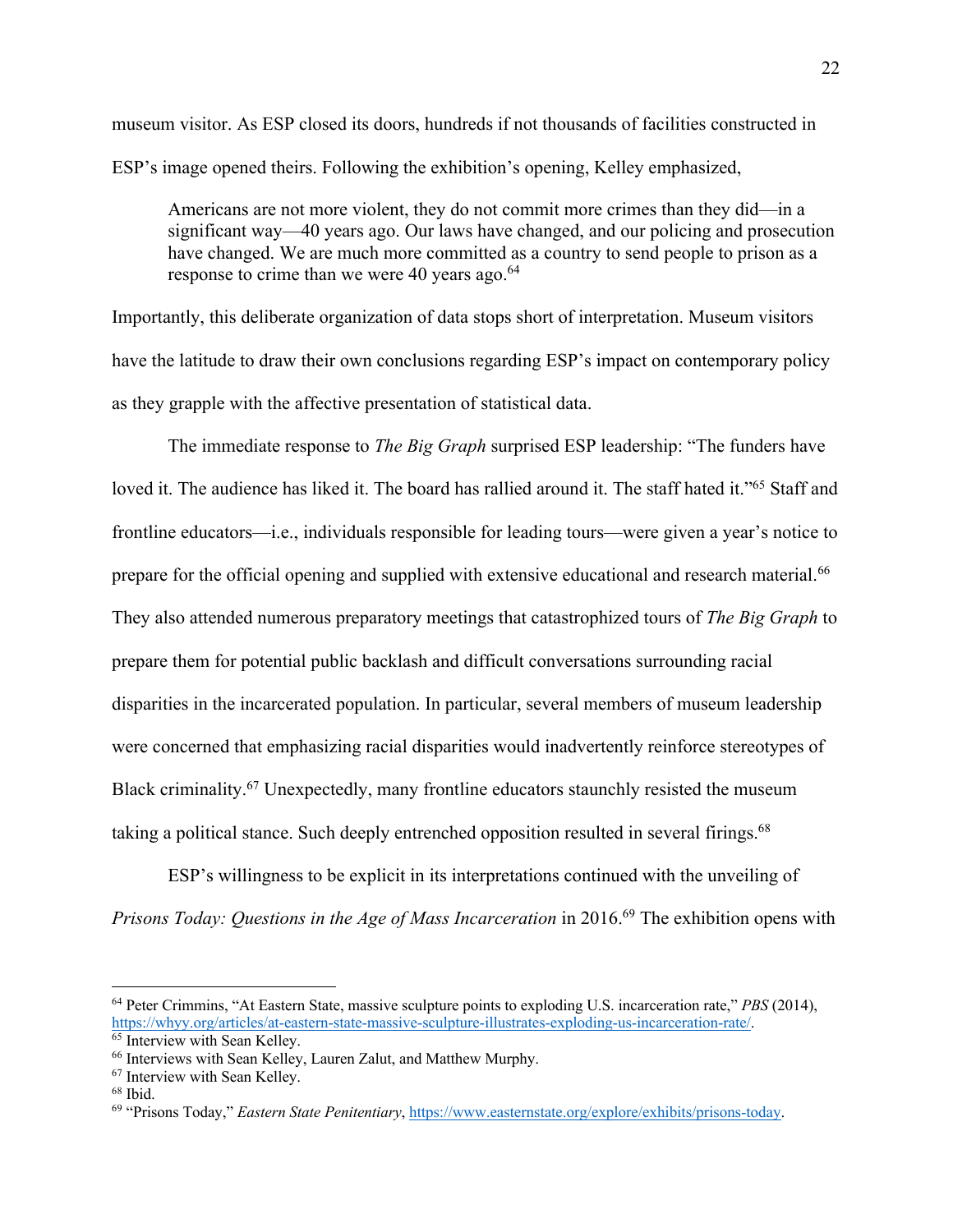the provocative phrase, "Mass Incarceration Isn't Working."70 Kelley explained the underlying rationale for the exhibition: "For a major prison site to not mention what's happening in the American prison system today would be irresponsible. … I think we actually were irresponsible for a long time by not pushing it harder."71 This interpretative leap is significant and won ESP the American Alliance of Museums' Excellence in Exhibitions award.72

ESP's turn towards present policy required leadership and staff to reassess longstanding notions of neutrality. In fact, the opening of *The Big Graph* and *Prisons Today* so profoundly redefined the museum's sense of purpose that ESP removed the word "neutral" from its mission statement.<sup>73</sup> Museums officials explained their rationale in the 2016 essay "Beyond Neutrality":

We believe that the bedrock value that many of us brought into this field—that museums should strive for neutrality—has held us back more than it has helped us. Neutrality is, after all, in the eye of the beholder. At Eastern State, more often than not, the word provided us an excuse for simply avoiding thorny issues of race, poverty and policy that we weren't ready to address.<sup>74</sup>

In June 2017, the board of directors adopted the new mission statement:

Eastern State Penitentiary Historic Site interprets the legacy of American criminal justice reform, from the nation's founding through to the present day, within the long-abandoned cellblocks of the nation's most historic prison.75

In light of ESP's politicalized history and impact on current criminal legal debate, neutrality was

no longer considered a virtue, but a euphemism for disengagement and negligence.<sup>76</sup>

<sup>70</sup> Peter Crimmins, "Eastern State Penitentiary focus shifts from Al Capone to prison policy," *PBS* (2016), https://whyy.org/articles/eastern-state-penitentiary-focus-shifts-from-al-capone-to-prison-policy/.

<sup>71</sup> Amy Mckeever, "Eastern State Penitentiary and the Critique of Mass Incarceration," *Pacific Standard* (2017), https://psmag.com/news/eastern-state-penitentiary-and-the-critique-of-mass-incarceration.<br><sup>72</sup> Nicole Frankhouser, "Taking a Stand: Prisons Today, The Eastern State Penitentiary Historic Site Award

Winner," *American Alliance of Museums* (2017), https://www.aam-us.org/2017/09/27/taking-a-stand-prisons-todaythe-eastern-state-penitentiary-historic-site-award-winner/.

<sup>73</sup> Elizabeth Merritt, "Leading Forward: engaging with complex and controversial topics," *American Alliance of Museums* (2018), https://www.aam-us.org/2018/03/15/leading-forward-engaging-with-complex-and-controversial-

topics/.<br><sup>74</sup> "Beyond Neutrality," *American Alliance of Museums* (2016), https://www.aam-us.org/2016/08/23/beyond-<br>neutrality/.

<sup>&</sup>lt;sup>75</sup> "About Eastern State Penitentiary," *Eastern State Penitentiary*, https://www.easternstate.org/about-eastern-state. <sup>76</sup> *Museum Activism*, ed. Robert R. Janes and Richard Sandell (Routledge, 2019).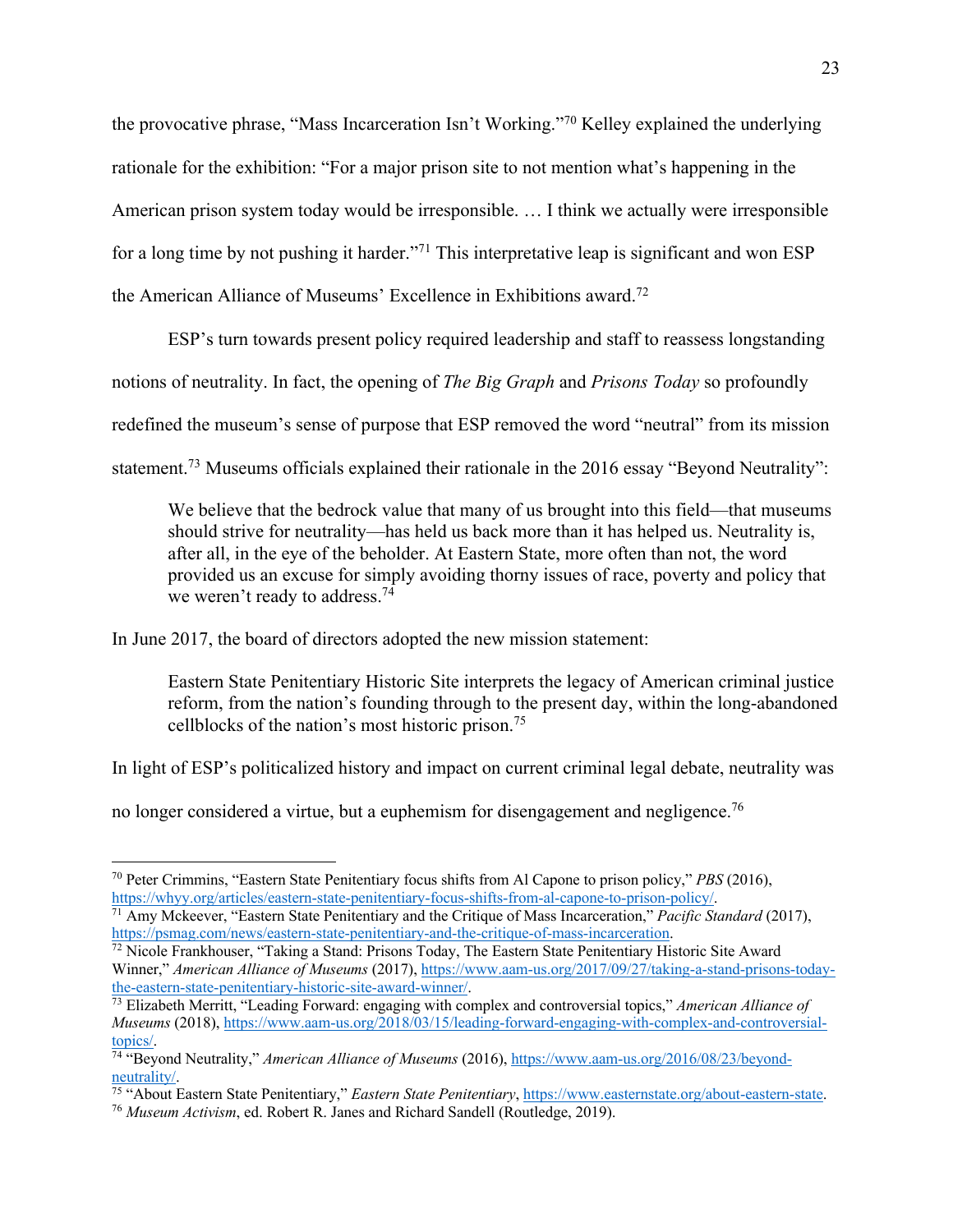A philosophy of facilitated dialogue has been integral to the aforementioned changes. Tours and public programming are structured to encourage visitor participation and empower them to share their opinions and experiences.<sup>77</sup> As one ESP supervisor and former tour guide commented, "A really good tour of Eastern State feels like a really good conversation. I know I am doing a good job when folks stop talking to me and start talking to each other on their own accord."78 Staff training and content development therefore focus heavily on pedagogy, so educators can use this foundation to construct their own tours. The subjectivity of ESP's unscripted tours allows the staff to update content and relate it to political developments.<sup>79</sup> Every week ESP selects an article dealing with an important criminal legal issue. It is then discussed at meetings and becomes an approved source that can be integrated into programming.<sup>80</sup>

Despite the subjectivity of tours and evaluations, frontline educators are required to visit several locations and meet certain core interpretative standards.<sup>81</sup> They are expected to take visitors to one of the John Haviland era cellblocks, the central rotunda, and inside a cell. In terms of content, they must discuss solitary confinement, give a cradle to grave history of ESP, and highlight the lived experience of at least one person incarcerated at the penitentiary. Furthermore, they must explain why ESP is significant and relate it to contemporary corrections content.<sup>82</sup> Tour guides are also encouraged to ask one to three open-ended questions that are meant to engage visitors.

Subjectivity, however, has created problems with staff members. Several years ago, certain frontline educators became adversarial with visitors and adopted a preachy attitude.<sup>83</sup> As

<sup>&</sup>lt;sup>77</sup> Interviews with Lauren Zalut and Matthew Murphy.<br><sup>78</sup> Interview with Matthew Murphy.

 $79$  Interview with Lauren Zalut.<br> $80$  Ibid.

<sup>&</sup>lt;sup>81</sup> Interview with Matthew Murphy.

<sup>&</sup>lt;sup>82</sup> ESP has not offered history only tours since 2010/11.

<sup>83</sup> Interview with Lauren Zalut.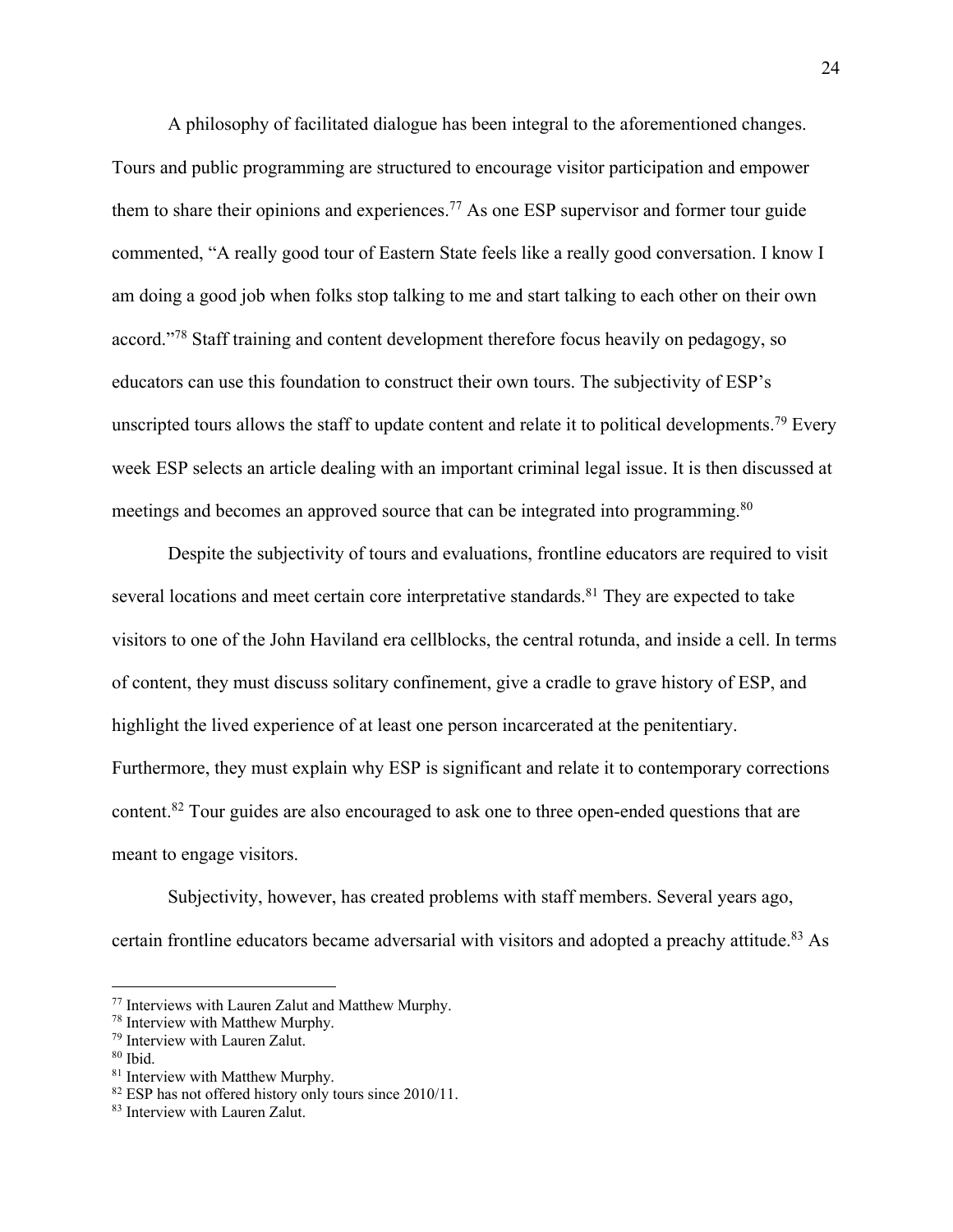a result, ESP leadership hosted "visitor empathy training" to reinforce that tours are a two way street, focused on meeting visitors where they are and facilitating "open-minded exchange of ideas across diverse beliefs, cultures and experiences."84

Beginning in earnest around 2016, ESP began hiring and partnering with formerly incarcerated individuals who would have a voice in programming, consulting, hiring practices, visitor engagement, and financial decisions.85 This led to initiatives such as *Hidden Lives Illuminated* where animated films made by incarcerated individuals were projected onto the front walls of the penitentiary. In fact, Jerome A. Loach, the current supervisor for education and partnerships at ESP, participated in *Hidden Lives Illuminated* while incarcerated. <sup>86</sup> Loach powerfully articulated the importance of integrating local community members and justice impacted individuals directly into museum operations:

Eastern State has given me the opportunity to be the voice for those that don't have a voice. It is all about who is telling the narrative. … I've been here for the past six or seven months. It changed my whole perspective on museums. Now, if that can change me, I know what it can do to those in my community.87

ESP's interactions with justice impacted communities further elucidate its responsibility to foreground the experiences of those most affected by the carceral state.

ESP's emphasis on reentry programs and fair chance hiring culminated in its most recent change—the reimagining of its famed and lucrative Halloween event. *Terror Behind the Walls* amounted to a complete spatial transformation of the prison where carceral violence and tragic personal stories were recast as characters in a fright-night style narrative. In 2021, ESP announced that it would drastically reform and rebrand this event as *Halloween Nights*, an

<sup>&</sup>lt;sup>84</sup> Ibid. This statement is part of the most recent "About Eastern State" webpage, https://www.easternstate.org/abouteastern-state, under the subtitle "Welcome to the Conversation!" 85 Interviews with Lauren Zalut and Matthew Murphy.

<sup>86</sup> Interview with Jerome A. Loach.

 $87$  Ibid.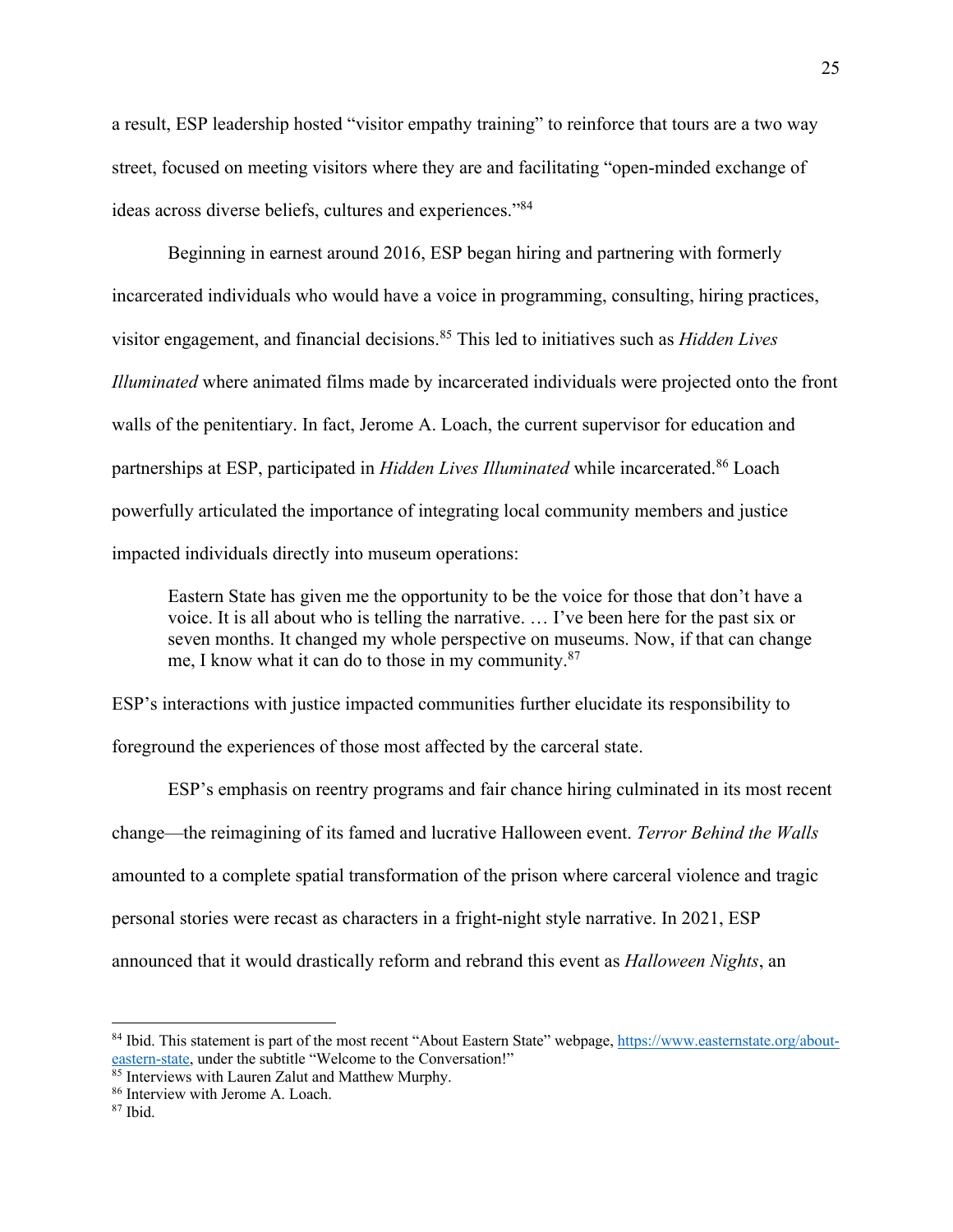immersive festival that includes minimal haunted attractions, a beer garden, cocktail lounges, live music, and more opportunities for visitors to learn about the prison.<sup>88</sup> Such efforts signify ESP's mounting reluctance to sacrifice educational experiences and downplay the prison's history in the name of profit margins.

ESP has maintained a central focus on expanding its visitor population.<sup>89</sup> A 2008 study concluded, "Although Eastern State attracts interest across a much larger age spectrum than most history museums do, by and large its audience consists of well-educated middle- and upper-class white tourists visiting from out of town."<sup>90</sup> ESP leadership confirmed that visitor demographics have largely remained the same for racial and socio-economic classifications.<sup>91</sup> That being said, partnerships with the Philadelphia School District and local organizations have allowed ESP to build more meaningful and deeper ties with the community.<sup>92</sup> Museum leadership has also observed that tour groups are more receptive to discussing criminal legal issues and generally come with a baseline understanding of mass incarceration and racial disparities. Unfortunately, ESP has lost some momentum in its reform initiatives due to the COVID-19 pandemic, during which approximately 40% of the staff were laid off.<sup>93</sup>

ESP's trajectory since 2007 makes clear how its recontextualizing and reimagining of exhibitions and programming have redefined the prison museum as a deliberative space.

<sup>88</sup> Peter Crimmins, "From Terror Behind the Walls to Halloween Nights: ESP reimagines annual event," *PBS* (2021), https://whyy.org/articles/from-terror-behind-the-walls-to-halloween-nights-esp-reimagines-annual-event/. <sup>89</sup> *Eastern State Penitentiary Historic Site Strategic Business Plan FY 2017-2021*, https://www.easternstate.org/sites/easternstate/files/inline-files/ESPHS-StrategicPlan-ExecutiveSummary-

ForWeb 1.pdf.<br><sup>90</sup> Furthermore, "Over eighty percent identify as white and well over half have attended college." Bruggeman,

<sup>&</sup>quot;Reforming the Carceral Past."

 $91$  Interviews with Sean Kelley, Lauren Zalut, and Matthew Murphy.

 $92$  Ibid.

<sup>93</sup> Hadriana Lowenkron, "Eastern State Penitentiary lays off staff, cancels Terror Behind the Walls for 2020," *The Philadelphia Inquirer* (2020), https://www.inquirer.com/news/eastern-state-penitentiary-terror-behind-the-wallscancelled-coronavirus-20200618.html.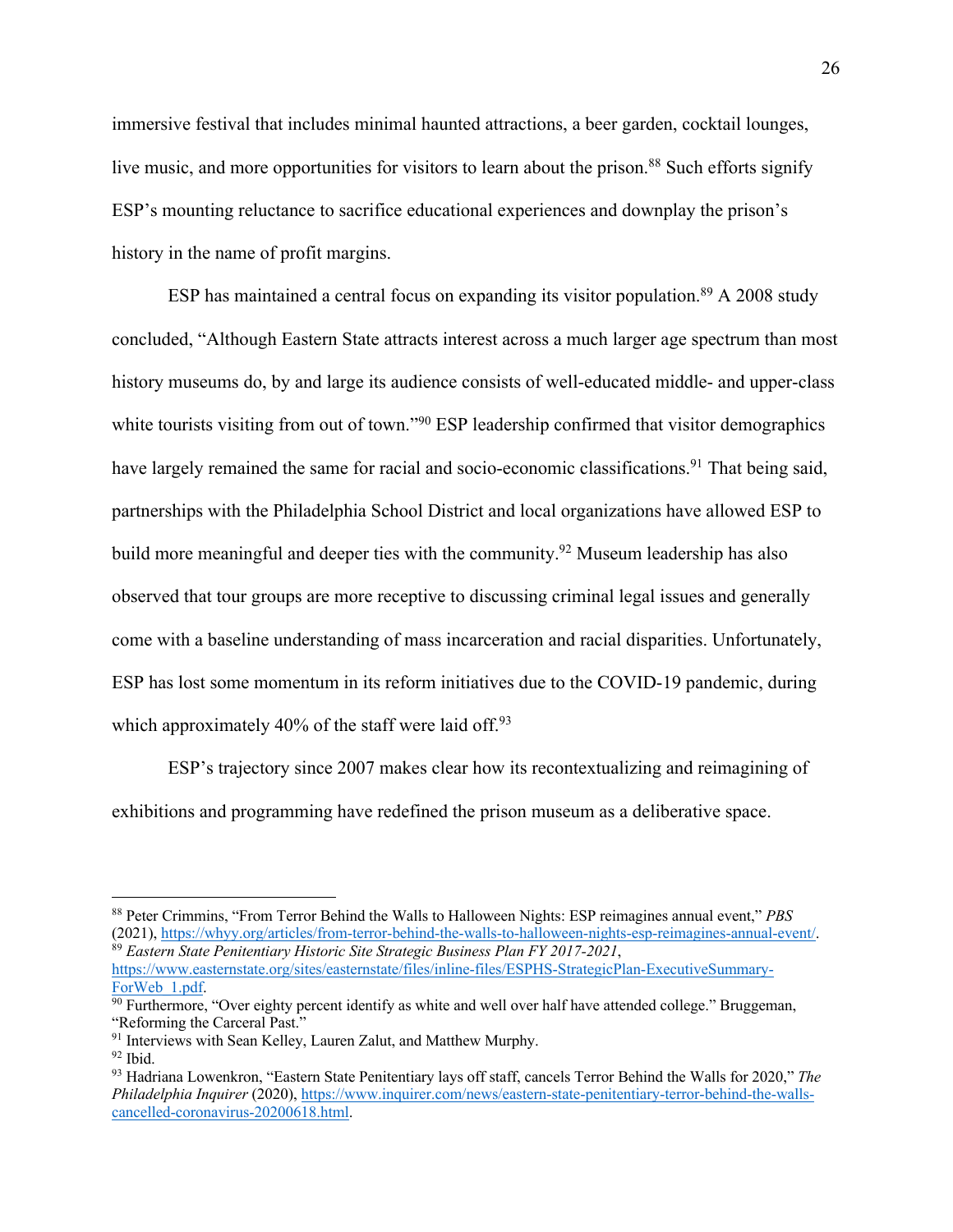Furthermore, its local partnerships and heightened awareness of justice impacted communities have allowed ESP to spotlight contemporary criminal legal issues while servicing currently and formerly incarcerated individuals. These pioneering actions have established ESP as a model for other prison museums—notably, Sing Sing Prison Museum—throughout the United States.

### **SING SING PRISON MUSEUM**

Sing Sing Correctional Facility is a maximum-security prison in Ossining, New York, whose name has assumed a folkloric quality given the prison's prominence in popular culture, films, theater, and sports as well as its incorporation into the vernacular with phrases such as "up the river."94 A contemporary of Eastern State Penitentiary (ESP), Sing Sing Correctional Facility championed a competing penial philosophy to the Pennsylvania System's emphasis on solitary confinement known as the Auburn System in which incarcerated individuals worked throughout the day, endured physical punishment, and spent only the night in their cells.<sup>95</sup>

Sing Sing Prison Museum—scheduled to open in 2025 as part of the facility's 200<sup>th</sup> anniversary—will be located directly adjacent to and within the prison. The current museum plans provide for the following three main structures: the 1936 Powerhouse, the 1825 Cellblock, and a secure corridor connecting the two areas through the correctional facility.<sup>96</sup>

Projects looking to develop a prison museum in Ossining span over three decades. In its earliest iteration, Sing Sing Prison Museum was an outgrowth of early 1990s waterfront revitalization and economic development proposals in the Village of Ossining.<sup>97</sup> Since then, the

<sup>94</sup> "Sing Sing in Print," *Sing Sing Prison Museum*, http://www.singsingprisonmuseum.org/sing-sing-in-printmedia.html. 95 Michael Hill, "Museum planned at New York prison Sing Sing," *The Columbian* (2021),

https://www.columbian.com/news/2020/mar/20/museum-planned-at-new-york-prison-sing-sing/.

<sup>96</sup> "Bird's-eye View," *Sing Sing Prison Museum*, http://www.singsingprisonmuseum.org/birds-eye-overview.html. 97 *Sing Sing Historic Prison Museum Complex Concept Design* (Westchestergov.com, 2009),

http://www.singsingprisonmuseum.org/uploads/7/8/5/7/78575536/sing\_sing\_historic\_prison\_interim\_concept\_desig n\_2009.\_.pdf.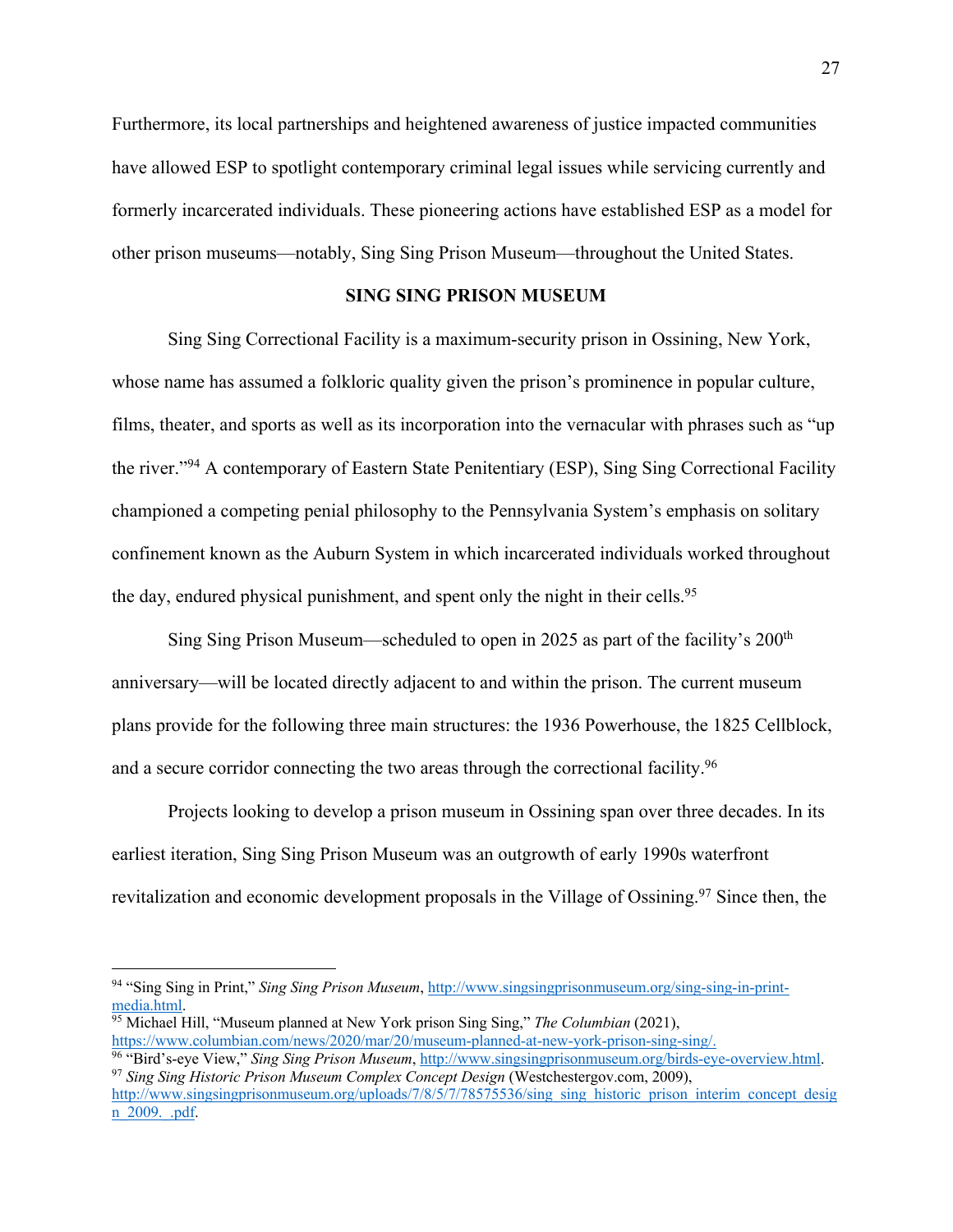project has been interrupted by numerous starts and stops due to logistical hurdles, fundraising issues, and difficulties negotiating with New York State authorities. The year 2014 marked an important turning point after which the newly developed museum board and partnered consulting agencies began the process that will bring the project to fruition. Significant dynamism in the goals for and approaches to Sing Sing Prison Museum defines the period from 2014 to March 2022. Shifting expectations for museums and the recent emphasis on hiring, partnering, and servicing justice impacted individuals have moved the dial on the Sing Sing project from economic development to critically discussing modern American incarceration.

Many of the assessments and plans published prior to 2014 continue to backlight current developments; therefore, it is essential to first signpost Sing Sing Prison Museum's long and complex history. From August to December 2001, ConsultEcon, Inc/Office of Thomas J. Martin with Davidson-Peterson Associates, Inc. and Herbert Sprouse Consulting—serving as economic research and management consultants—prepared a report titled *Market Potential for Sing Sing Historic Prison*. <sup>98</sup> Situating the prison museum within Hudson River Valley tourism, the report outlined the project's socioeconomic benefits, logistics, target market, and overall aims.<sup>99</sup> It also described four main exhibitions: *Sing Sing and the Genesis of the American Prison*, which would focus on penal punishment from colonial America to 1820; *Up the River*, which would serve as the walkway between the Powerhouse and historic cellblock and allow visitors to experience the prison's 19th century intake processes; *Cellblock*, which would use the ruins to frame historical

<sup>&</sup>lt;sup>98</sup> In the report, Angola, ESP, Alcatraz, and West Virginia Penitentiary were listed as comparable prison museums.<br><sup>99</sup> Market Potential for Sing Sing Historic Prison, (ConsultEcon, Inc./Office of Thomas J. Martin, 2001), http://www.singsingprisonmuseum.org/uploads/7/8/5/7/78575536/market\_potential\_for\_sing\_sing\_historic\_prison.p df.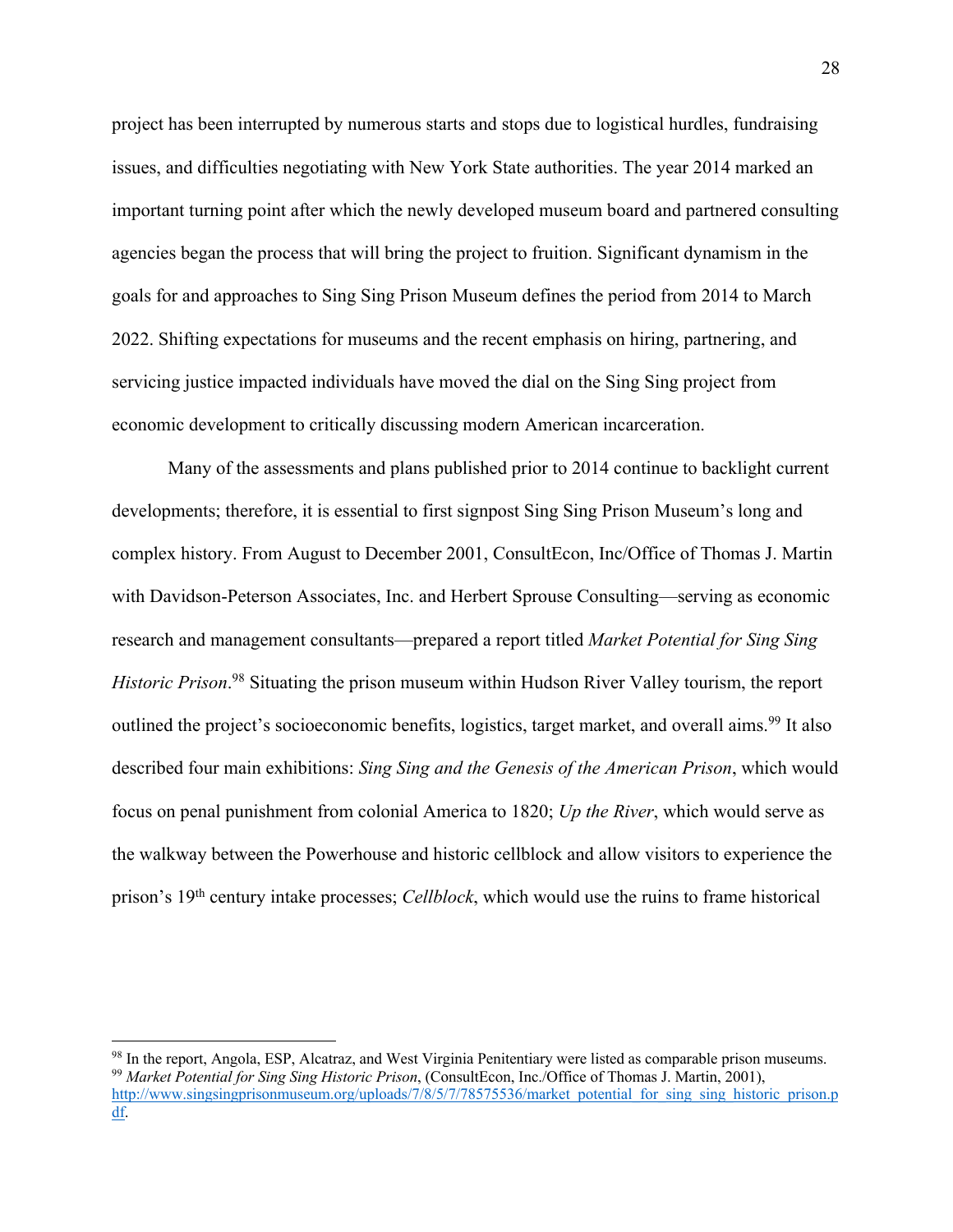discussions of prison life; and *Death House/Sing Sing Today*, which would focus on capital punishment and its evolution to the present day.<sup>100</sup>

At this time, the prison museum was conceptualized in economic development and historical terms. In a section titled "Appeals and Drawbacks," the report stated, "The most significant appeal of the museum is its potential ability to offer an *interesting historical* and *educational* experience. Most believe it will help teach children of the dangers of crime and feel they will also learn."101 Sing Sing's educational value was therefore associated with deterrence and providing insights into punishment and incarceration from a distant perspective.

The same approach persisted through 2007 when students from the Robert F. Wagner Graduate School of Public Service at New York University published *Sing Sing Historic Prison Museum: Assessment of Economic Impacts and Planning Framework*. The report assessed the museum's potential benefits for the Hudson River Valley, Westchester County, and Ossining through its "economic impacts; the existing regional tourism market and resources; access, parking and transportation; and connectivity of the museum site to downtown Ossining."<sup>102</sup> "Positioned to become a significant regional attraction," stakeholders framed the project as a driver of tourism and economic growth in the region.<sup>103</sup>

In 2009, the Westchester County Department of Planning released the *Sing Sing Historic Prison Museum Complex Concept Design*—a revision of the 2000 *Sing Sing Historic Prison Interim Design Concept* prepared by DMCD Incorporated and Li Saltzman Architects, PC. Similar to previous reports, it analyzed economic development and outlined the three

<sup>100</sup> Ibid.

http://www.singsingprisonmuseum.org/uploads/7/8/5/7/78575536/sing\_sing\_historic\_prison\_museum\_assessment of economic\_impacts\_and\_planning\_framework.pdf. 103 Ibid.

<sup>101</sup> Ibid. Original emphasis.

<sup>102</sup> *Sing Sing Historic Prison Museum: Assessment of Economic Impacts and Planning Framework* (Robert F. Wagner Graduate School of Public Service at New York University, 2007),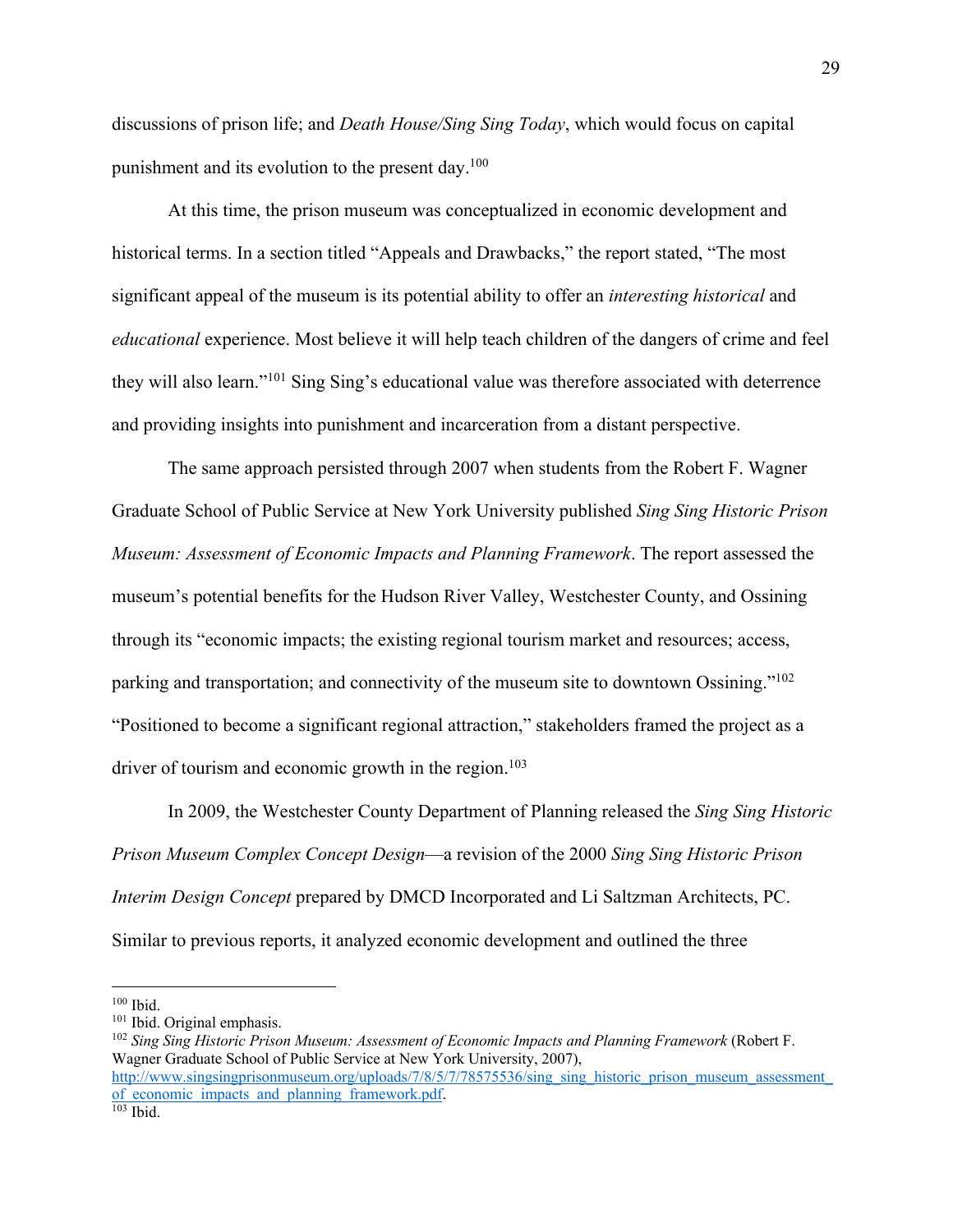components of the Sing Sing Historic Prison Museum Complex: Sing Sing Historic Prison Museum Exhibit, 1825 Cellblock Historic Site, and Archives and Research Library.<sup>104</sup> The report also brought into high relief the dynamics governing the relationship between the museum and Sing Sing Correctional Facility:

[T]he exhibitory must not present content that could be deemed offensive to the current Sing Sing staff, inmates and those who visit them. Accordingly, as the facility's name makes clear, the main focus of the interpretive material will be on Sing Sing's past and the interpretation will not go beyond its working life, which came to an end in 1943. 105

Built into the project's fabric was an understanding that exhibitions, content, and programming would, in the process of retelling Sing Sing's history, refrain from criticizing and/or challenging the correctional facility and the criminal legal system it shaped.<sup>106</sup> It is therefore unsurprising that the artifact list for *Sing Sing to the Twenty-First Century and Sing Sing Today* included only three items: newsletters, weightlifting equipment, and educational materials.<sup>107</sup>

Progress on Sing Sing Prison Museum was soon derailed due to the Great Recession (2007-2009). It was not until 2014 that preparations, funding, personnel, and momentum once again converged around the project. Current museum leadership identified three critical factors that both reinvigorated and reimagined the Sing Sing project.<sup>108</sup> Firstly, New York State Assemblywoman Sandy Galef (D-Westchester/Putnam) made legislative funding available for project planning and renovation costs.109 Secondly, Brent Glass, former director of the

<sup>104</sup> The museum's main sections echo those given in the 2000 *Sing Sing Historic Prison Museum Complex Concept Design*: *Sing Sing and the Genesis of the American Prison*, *Up the River*, *Cellblock 1825‐1943*, and *Death House/Sing Sing Today*.

<sup>&</sup>lt;sup>105</sup> 1943 refers to the year the 1825 Cellblock closed.

<sup>&</sup>lt;sup>106</sup> Dana Levenberg, Ossining town supervisor and museum board member, reflected, "There was pushback in talking about what was happening in criminal justice or what's happening in prisons in general when you're right next to an operating prison. … It was a sensitive subject." Emily Nonko, "Can This Prison Museum Tell the Full Story of Mass Incarceration?" *Next City* (2021), https://nextcity.org/features/can-this-prison-museum-tell-the-fullstory-of-mass-incarceration.

<sup>107</sup> *Sing Sing Historic Prison Museum: Assessment of Economic Impacts and Planning Framework*. <sup>108</sup> Interviews with Brent Glass, Nicole Belle DeRise, and Nicole Hamilton.

<sup>&</sup>lt;sup>109</sup> In 2014, Senator Chuck Schumer (D-New York) also endorsed plans to open the Sing Sing Prison Museum: "We have the potential here to create the Alcatraz of the East, a tourist destination that could attracts hundreds of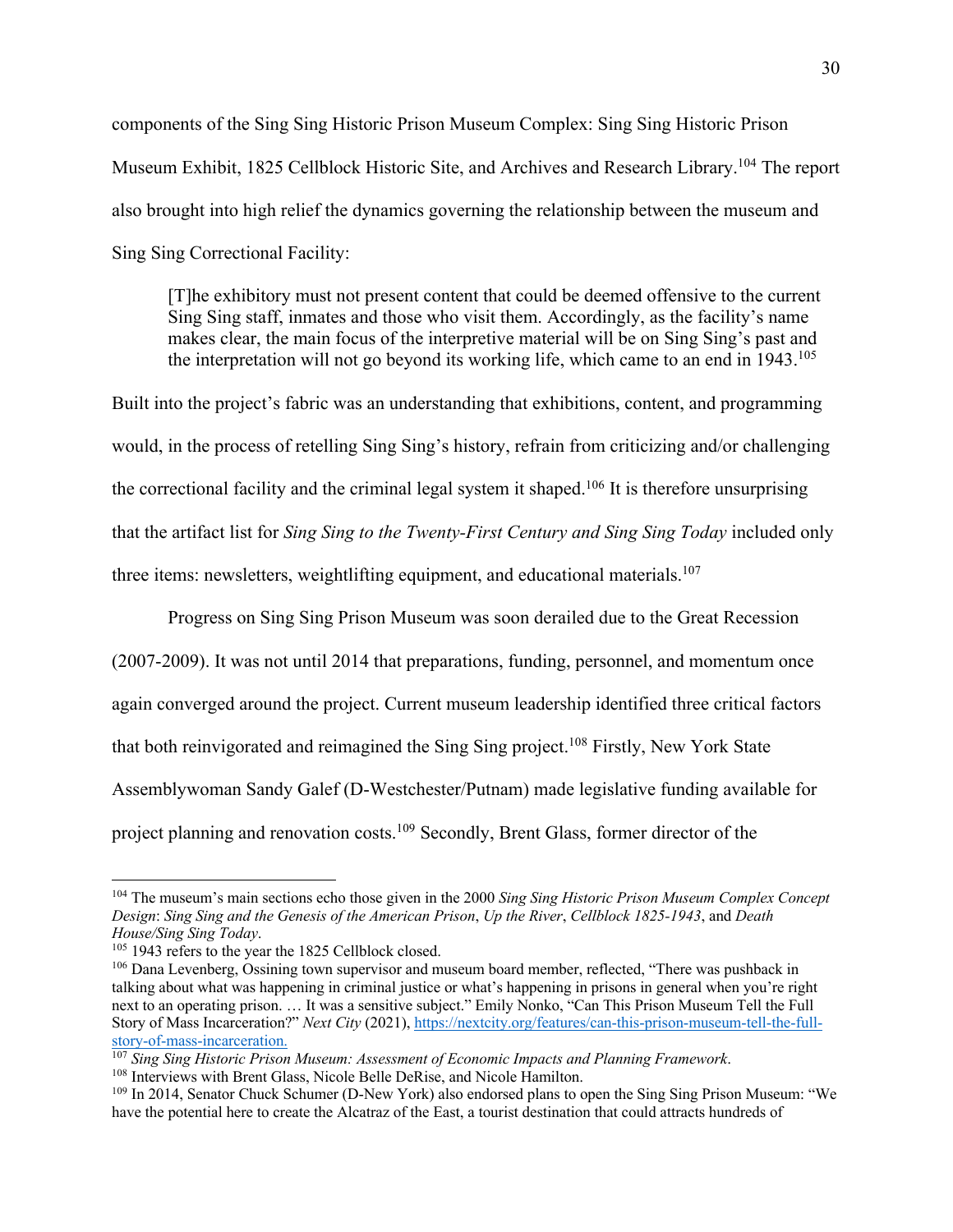Smithsonian National Museum of American History and accomplished public historian, was hired to spearhead the project. Thirdly, a board of trustees was formed to provide structure and guidance. Although less consequential, Lord Cultural Resources was hired to devise a strategic plan and Jan Hird Pokorny to conduct a preservation assessment around 2015/16.

The 2016 *Museum Program Plan* developed by Lord Cultural Resources presented a vision for Sing Sing Prison Museum reminiscent of ESP, thereby signifying a radical departure from previous versions of the project.<sup>110</sup> The four goals established by the board of directors and later incorporated into the mission statement pointedly captured the museum's shifting focus:

- 1. De-sensationalize and humanize the stories of the prison impacted: Become a prominent voice in the national conversation about social and criminal justice.
- 2. Challenge what it means to be a prison museum: Become the leading prison museum in the U.S., with a facility of architectural distinction and a reputation of outstanding programs.
- 3. Listen to and uplift those living the experience daily: Have a positive impact on the incarcerated, workers, victims, and families.
- 4. Revitalize Ossining: Stimulate local and regional economic development in the Hudson Valley and the village of Ossining.<sup>111</sup>

Not only was economic development listed fourth (in the *Museum Program Plan* it was listed third), but it was also dwarfed by the board's social justice aims and desire to engage with justice impacted communities and contribute to contemporary debate. In fact, the plan features "Joy and Happiness in the Morning"—a poem written by Roger Porcelli, while he was incarcerated.<sup>112</sup>

The plan details a comprehensive approach to reform that considers diverse stakeholders,

confronts the facility's history, proposes community outreach programs, and seeks to elevate the

thousands, maybe even millions of tourists each year." Allison Dunne, "Senator Schumer Backs Sing Sing Museum Plan," *WAMC Northeast Public Radio* (2014), https://www.wamc.org/hudson-valley-news/2014-07-01/senatorschumer-backs-sing-sing-museum-plan. 110 *Volume One: Museum Program Plan* (Lord Cultural Resources, 2016),

http://www.singsingprisonmuseum.org/uploads/7/8/5/7/78575536/singsingprisonmuseum\_volumeone\_2016\_public \_web.pdf. 111 "Mission Statement," *Sing Sing Prison Museum*, http://www.singsingprisonmuseum.org/mission-statement.html. 112 *Volume One: Museum Program Plan*.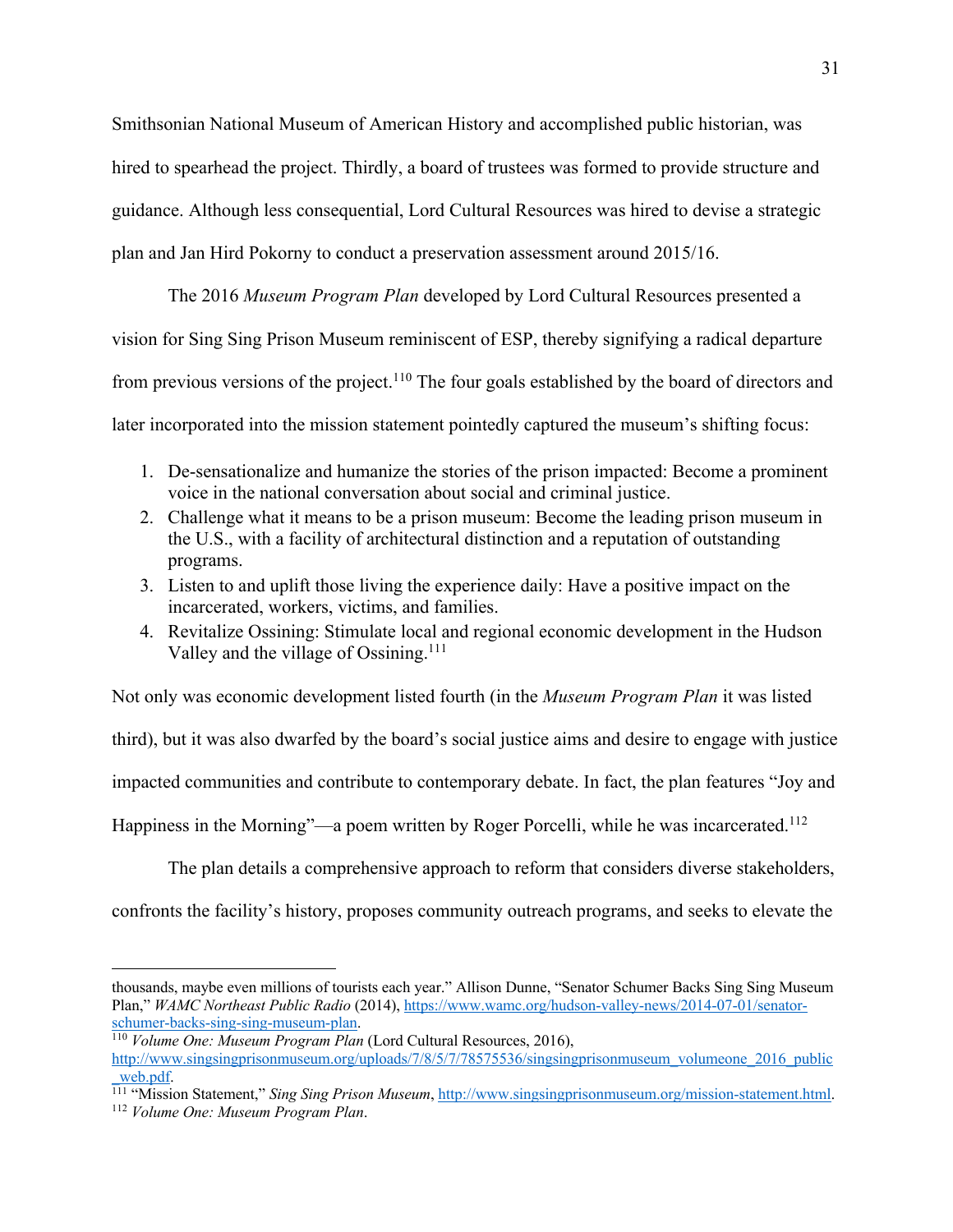voices of those directly impacted by carceral violence.<sup>113</sup> This language reflects a new understanding of prison museums as playing a vital role in present criminal legal debates. These conceptual changes also manifested physically in the proposed content and exhibitions.

Visitor experience at Sing Sing Prison Museum will be bookended by a discussion of contemporary criminal legal issues. Visitors will first encounter *Sing Sing Prison Today*, an exhibition that draws from the lived experience of incarcerated individuals, their families, law enforcement officials and victims, and other community members to convey the magnitude of Sing Sing's impact on modern prison practice.<sup>114</sup> Shortly thereafter, visitors will see *1 in 100: Incarceration in America*, an affective statistical interpretation and timeline similar to *The Big Graph* in its critical reflections on mass incarceration.<sup>115</sup> Made explicit through exhibitory content is the fact that 95% of individuals incarcerated in Sing Sing will eventually be released.<sup>116</sup> Therefore, visitors will be challenged to reconsider their preconceptions surrounding rehabilitation, the goals of incarceration, and their potentially stereotyped understandings of prison life. Although exhibits and content may be subject to change, the articulations and formulations presented in the 2016 plan represent a change in approach and mindset that has taken root in the project and drastically altered its nature.

Museum leadership along with community partners and stakeholders pressured Sing Sing Prison Museum to integrate social justice aims and activist practices throughout its different spaces. The 2016 plan, for example, relied heavily on statements, feedback, and writings from

<sup>113</sup> "Can This Prison Museum Tell the Full Story of Mass Incarceration?"

<sup>114</sup> *Volume One: Museum Program Plan*.

<sup>&</sup>lt;sup>115</sup> Executive Director Brent Glass said in an interview for this thesis, "I am most interested in documenting the last 50 years of Sing Sing's history from 1970 to the present because that is clearly the break. That is what you see in Eastern State's *Big Graph*. You see a dramatic change in the incarceration rate in this country."  $116$  Ibid.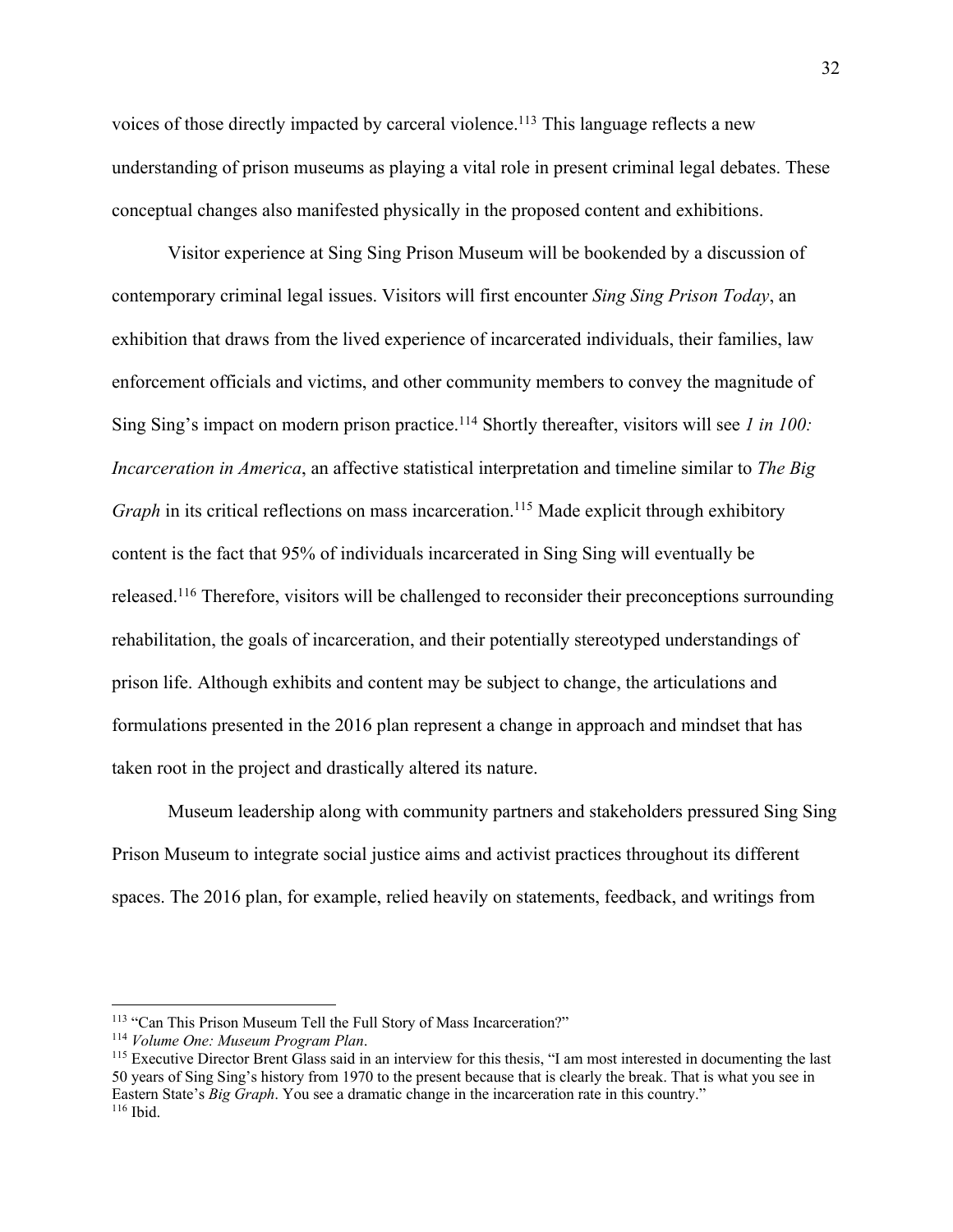community meetings, interviews, workshops, high school students, and focus groups.<sup>117</sup> These conversations yielded five main points that the community felt it was essential for Sing Sing Prison Museum to address: humanizing incarcerated populations and correctional employees (and including them directly in museum programming), making clear the prison's significance, incorporating multiple perspective, addressing fraught subjects (e.g., mass incarceration), and economic development.<sup>118</sup>

Especially since 2019/20, Sing Sing Prison Museum has prioritized involving individuals impacted by the criminal legal system in museum operations and projects. Executive Director Brent Glass affirmed that "the connection between Sing Sing's history, which is so extraordinary, and current issues surrounding criminal justice, mass incarceration, sentencing, and prison life are becoming more and more important than when I first got involved with the project."119 There are two formerly incarcerated individuals on the board and the wife of someone incarcerated at Sing Sing, all of whom have been instrumental to decision-making.<sup>120</sup>

Most efforts intended to penetrate Sing Sing's walls—e.g., interviews, oral histories, and podcasts similar to "Ear Hustle" at San Quentin State Prison—were delayed with the COVID-19 pandemic.<sup>121</sup> Museum staff therefore shifted its focus towards increasing its digital presence and

<sup>117</sup> *Volume Two: Supporting Documentation* (Lord Cultural Resources, 2016),

http://www.singsingprisonmuseum.org/uploads/7/8/5/7/78575536/singsingprisonmuseum\_volumetwo\_public\_web.  $\frac{\text{pdf}}{118}$  Ibid.

<sup>&</sup>lt;sup>119</sup> Interview with Brent Glass.

 $120$  Museum leaders estimated that 10-15% of the Sing Sing population will want to get involved with and advise on museum programming. They also anticipated that a small percentage of correctional staff and a large portion of Sing Sing's volunteer network will contribute to the museum. As Glass made clear, "There is a population within the facility that will be considered stakeholders." Importantly, Sing Sing Superintendent Michael Capra is open to having an advisory board drawn from the incarcerated population to guide the museum in telling the current story of mass incarceration. Ibid.

<sup>&</sup>lt;sup>121</sup> Museum leadership "hoped fellows would conduct and record interviews with others impacted by the prison formerly incarcerated people, their family members, volunteers and staff of the prison — so those stories could be integrated into the museum narrative." "Can This Prison Museum Tell the Full Story of Mass Incarceration?"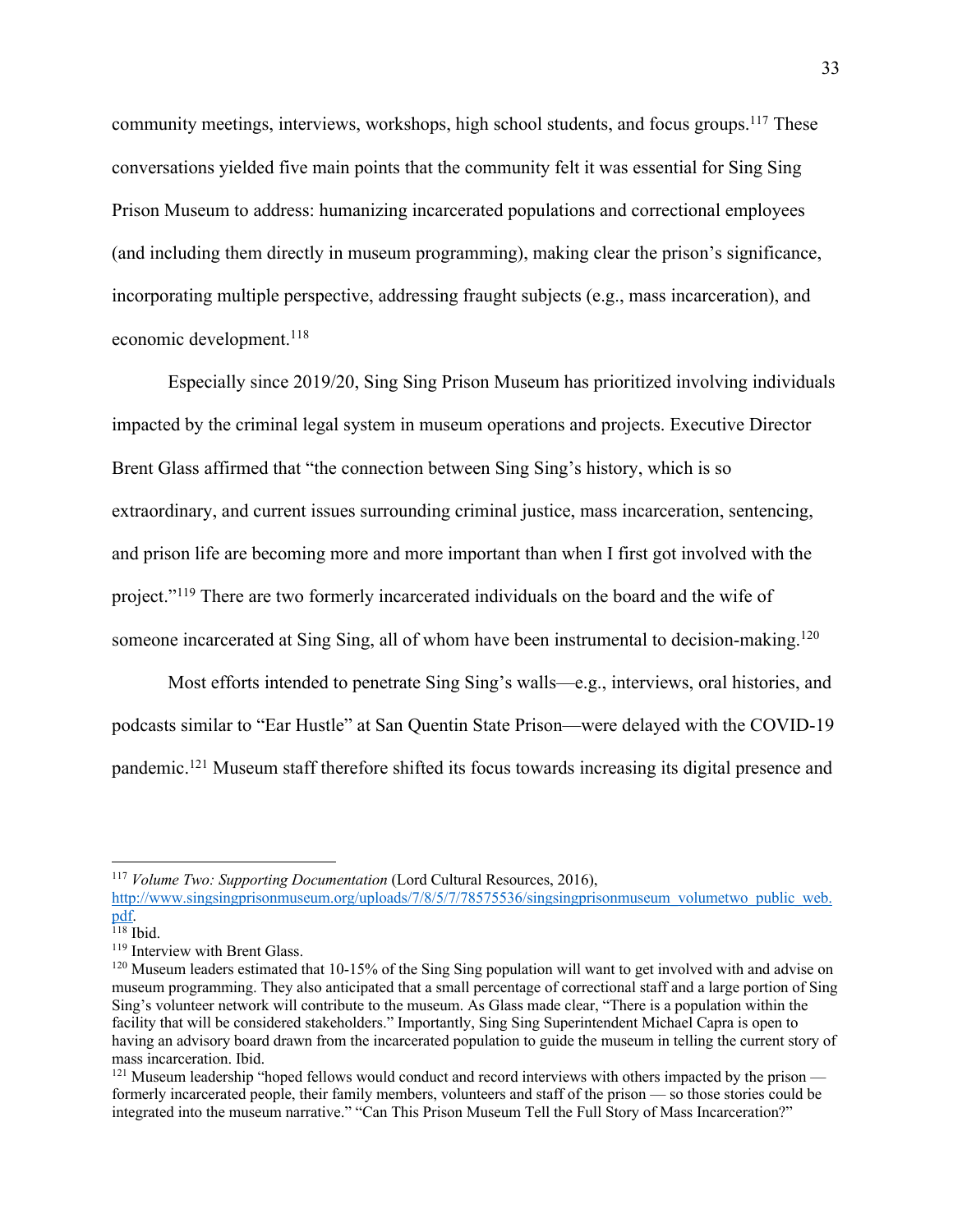speaking with returning citizens in partnership with Columbia University's Center for Justice.<sup>122</sup> As organizations such as Hudson Link for Higher Education in Prison, Rehabilitation Through the Arts, Fortune Society, and Osborne Association resume work in Sing Sing Correctional Facility, the museum will continue to establish productive partnerships and deepen its engagement with currently incarcerated individuals.<sup>123</sup>

Sing Sing Prison Museum has also turned its gaze toward Ossining to pursue partnerships and educational opportunities. In addition to developing two school curricula on mass incarceration, museum leadership has maintained an acute awareness of local demographics and economic hardships. For example, around 44% of the population is Hispanic.124 In 2021, the museum received a grant to reimagine a community center exhibition, which they made assessable through bilingual content.<sup>125</sup> They have also conducted oral histories in Spanish.<sup>126</sup> Even though the Sing Sing project is no longer cast in purely economic development terms, revitalizing and reaching out to the community remains central to its mission.

In response to the community perspectives featured in the 2016 *Museum Program Plan*, museum leadership and staff have been developing exhibitory content. Reform is baked into the identity of the Sing Sing Correctional Facility as evidenced by the Mt. Pleasant Female Prison in the  $19<sup>th</sup>$  century, the Mutual Welfare League in the  $20<sup>th</sup>$  century, Warden Lewis Lawes who became a national leader in reform as well as the introduction of theater, baseball, radio, and television into prison life.127 Reform in the historical sense, according to Glass, gives the museum an avenue to talk about reform today.<sup>128</sup> For example, the staff is considering an

<sup>122</sup> Interviews with Brent Glass, Nicole Belle DeRise, and Nicole Hamilton.

<sup>&</sup>lt;sup>123</sup> Ibid.<br><sup>124</sup> Data is available at https://datausa.io/profile/geo/ossining-ny.

<sup>&</sup>lt;sup>125</sup> Interviews with Brent Glass, Nicole Belle DeRise, and Nicole Hamilton.

<sup>126</sup> Ibid.

<sup>127</sup> Ibid.

<sup>&</sup>lt;sup>128</sup> Interview with Brent Glass.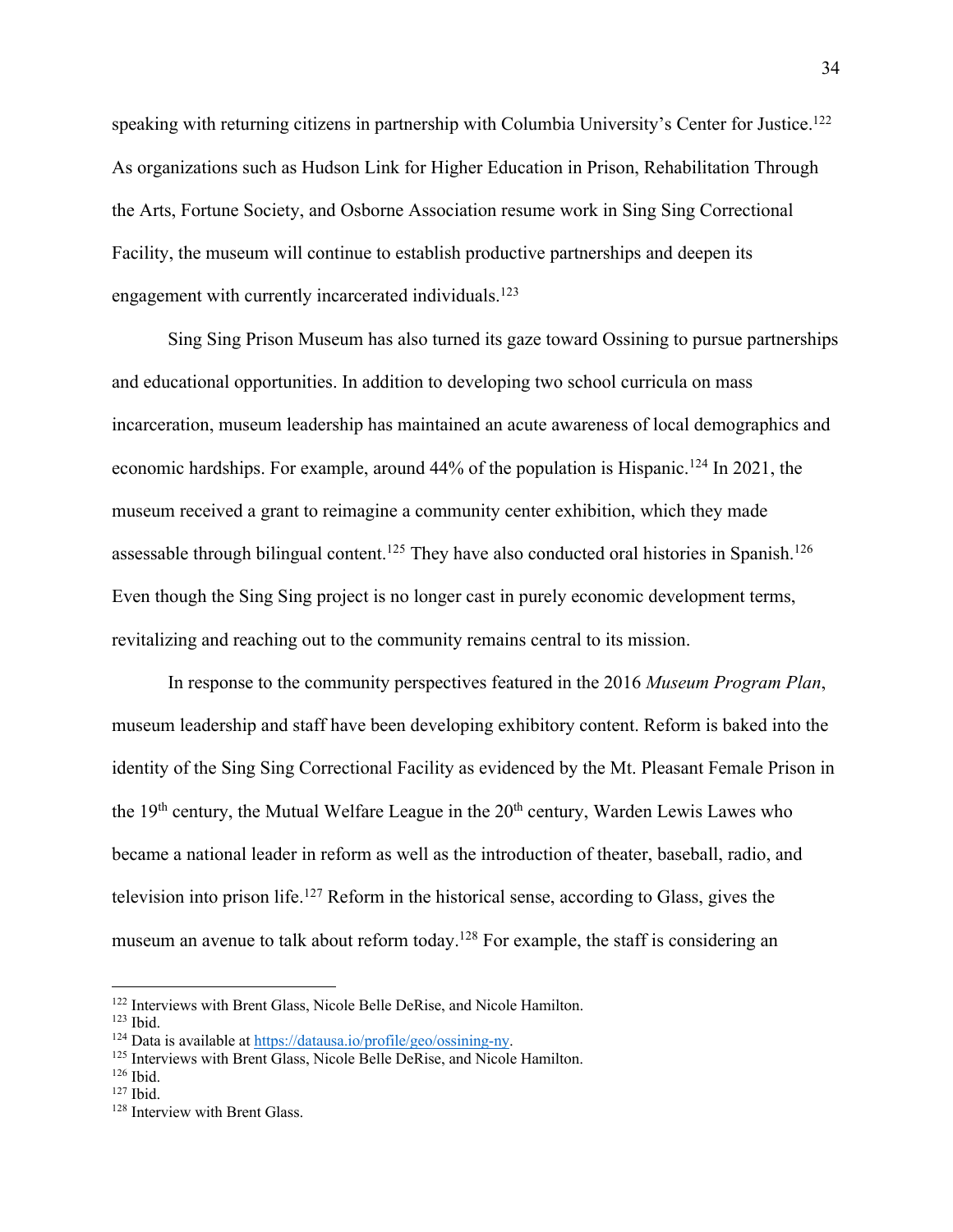exhibition titled *From Cholera to COVID* to connect and contrast past and present health conditions in Sing Sing.

Central to Sing Sing's post-2014 evolution is a hyperawareness not to sensationalize prison life, notable escapes, and capital punishment.<sup>129</sup> Although these topics will be discussed, they will not serve as the museum's principal focus—this privilege is reserved for artists, activists, creators, community leaders, and justice impacted individuals who are critically assessing contemporary criminal legal issues and American carceral practices.

The Sing Sing project has, however, encountered significant logistical difficulties stemming from its negotiations with the Department of Corrections and Community Supervision and New York State regulatory agencies. Importantly, the museum is not connected to or governed by the Department of Corrections and Community Supervision—an arrangement that contrasts sharply with Angola Museum, as discussed in the next section. Museum leadership agreed that oversight has been confined to title, land ownership, and occupancy issues that inevitably arise when constructing a museum in a maximum-security prison.<sup>130</sup>

This is especially true for the current negotiations surrounding the 1936 Powerhouse, which still contains a steam plant that heats the facility and a mechanics garage where the facility's vehicles are maintained and repaired. A previous arrangement stipulated that if the museum were to take over the Powerhouse, it must build a new garage for the Department of Corrections and Community Supervision.<sup>131</sup> Such new construction projects are not only expensive but also trigger an array of bureaucratic processes, which include negotiating fees with the New York State Office of General Services and addressing zoning issues.<sup>132</sup> Aside from the

 $129$  614 individuals were executed at Sing Sing.

<sup>130</sup> Interviews with Brent Glass, Nicole Belle DeRise, and Nicole Hamilton.

<sup>131</sup> Ibid.

<sup>132</sup> Ibid.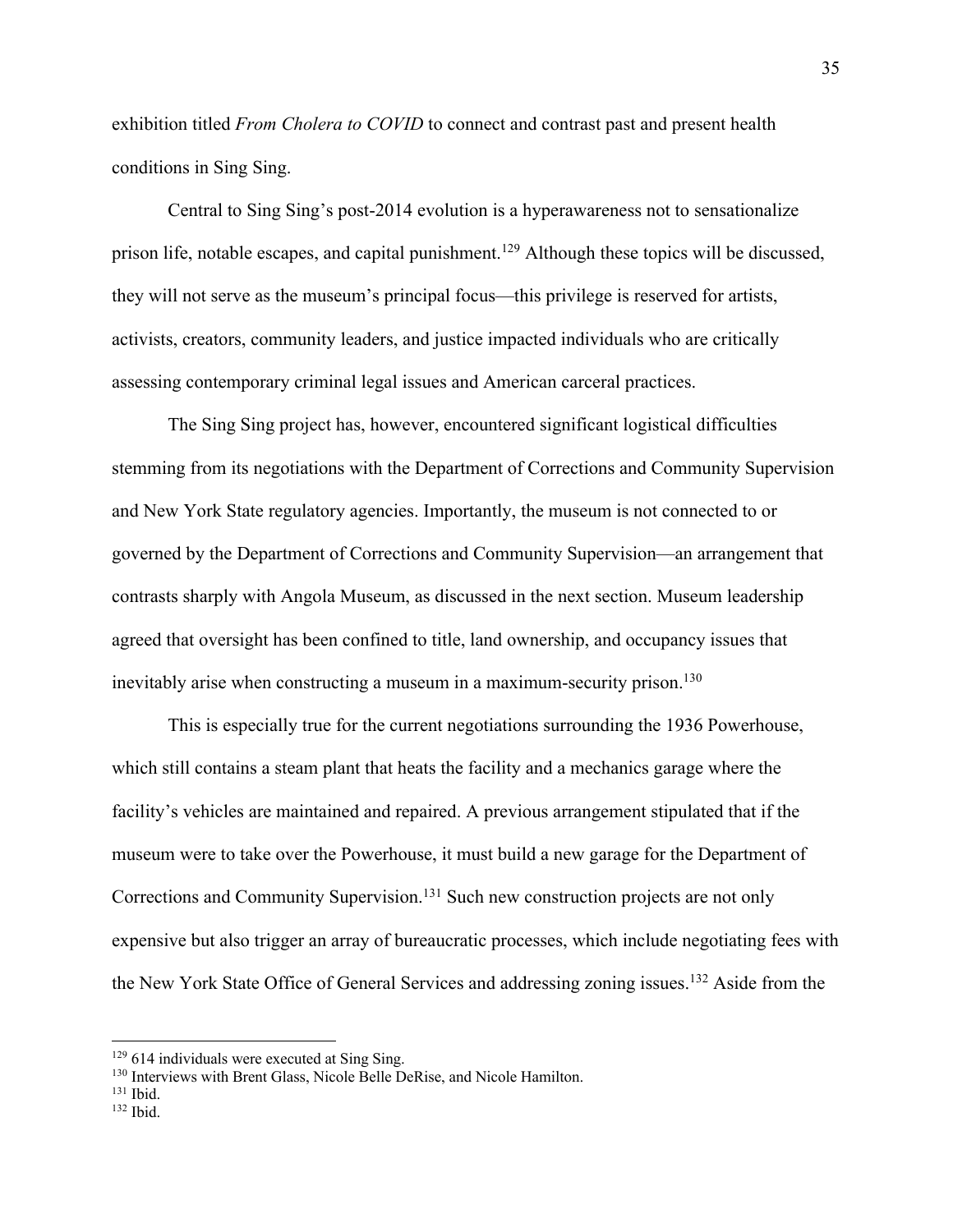Department of Corrections and Community Supervision, the Sing Sing project has also been in conversation with Westchester County, the Town of Ossining, and the Village of Ossining, all of which have created obstacles to establishing a brick-and-mortar museum.<sup>133</sup>

Fundraising remains a central concern for Sing Sing Prison Museum, which, according to various estimates, requires a \$45 million budget for construction and renovations.<sup>134</sup> The museum possesses approximately \$6 million to begin renovations at the 1936 Powerhouse; however, the corridor and access to the cellblock are not yet funded.<sup>135</sup> The immediate financial priority is to gather the requisite funds to move the mechanics garage and other functions currently housed in the Powerhouse to a new location. Given persistent financial constraints, museum leadership is catastrophizing location scenarios and scouting other sites in Ossining that would allow them to begin renovations.<sup>136</sup> Having some physical presence would enable the museum to protype exhibits and programming and thus generate additional funding.

The Sing Sing project's prolonged timeline captures the shifting expectations for prison museums within the context of a single case study—what began as an economic development project later evolved into a platform designed to examine contemporary criminal legal issues. If the museum was to remain viable and receive community support, it had to connect Sing Sing's history to current carceral practice and partner with incarcerated individuals. While these lofty goals harken back to ESP's revised mission statement, Sing Sing Prison Museum must contend with logistical considerations given its location next to and within the correctional facility. Overall, the museum's relationship to Sing Sing Correctional Facility has increased costs and

<sup>133</sup> Ibid.

<sup>&</sup>lt;sup>134</sup> "Can This Prison Museum Tell the Full Story of Mass Incarceration?"

<sup>&</sup>lt;sup>135</sup> The Sing Sing project has received, inter alia, state funding and grants from the Andrew W. Mellon Foundation, the National Endowment for the Humanities, and American Express. Interviews with Brent Glass, Nicole Belle DeRise, and Nicole Hamilton.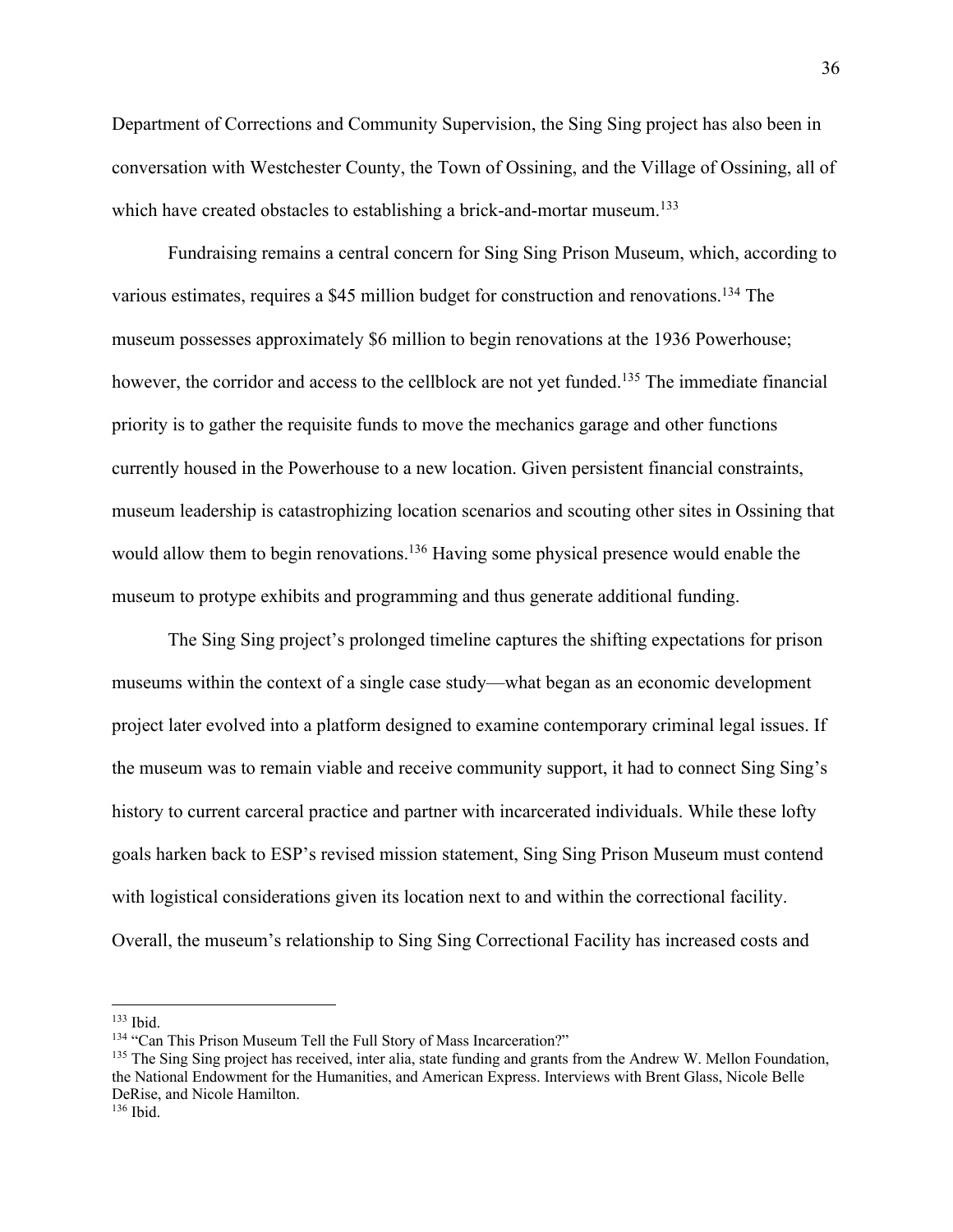complicated construction but allowed it to adopt a set of ambitious and progressive interpretative aims. It is now worthwhile to turn to Angola Museum, whose complex relationship with the adjacent penitentiary severely impacts its interpretive aims and hinders reform.

## **ANGOLA MUSEUM**

Angola Museum is located directly adjacent to Louisiana State Penitentiary (LSP), the largest maximum-security prison in the United States, and within the approximately 18,000 acres of prison property in West Feliciana Parish, Louisiana. Established in 1997 under the supervision of Warden Burl Cain, the museum's initial design and exhibitions were heavily influenced by individuals working in or affiliated with corrections.137 The Texas Prison Museum, opened in Huntsville, Texas, in 1989, served as a blueprint for the Angola Museum.<sup>138</sup> In both cases, the exhibitions tended to overemphasize incarcerated individuals' crimes and disciplinary infractions, portraying them in a singular, vilified light.<sup>139</sup> Clint Smith, one of Angola's most vocal critics, described how the museum "almost relentlessly, depicted images of violence," making clear that to unveil Angola's institutional oracle is to reveal a narrative crafted predominantly by corrections employees.<sup>140</sup>

The Angola Museum is supported by the LSP Museum Foundation, which has a cooperative endeavor agreement with the Louisiana Department of Public Safety & Corrections.141 Considered a shared public interest, both the museum and penitentiary were recognized for their financial, cultural, and historic importance to Louisiana tourism.

<sup>&</sup>lt;sup>137</sup> Interview with Marianne Fisher-Giorlando.<br><sup>138</sup> "About Our Museum," *Texas Prison Museum*, <u>https://www.txprisonmuseum.org/about-us</u>.<br><sup>139</sup> See, e.g., Lianne Hart, "A New Museum Shows Death Penalty as a Way of Life," https://www.latimes.com/archives/la-xpm-2002-nov-17-na-prison17-story.html. 140 Smith, *How the Word Is Passed*, 91.

<sup>&</sup>lt;sup>141</sup> Interview with Sheryl Ranatza.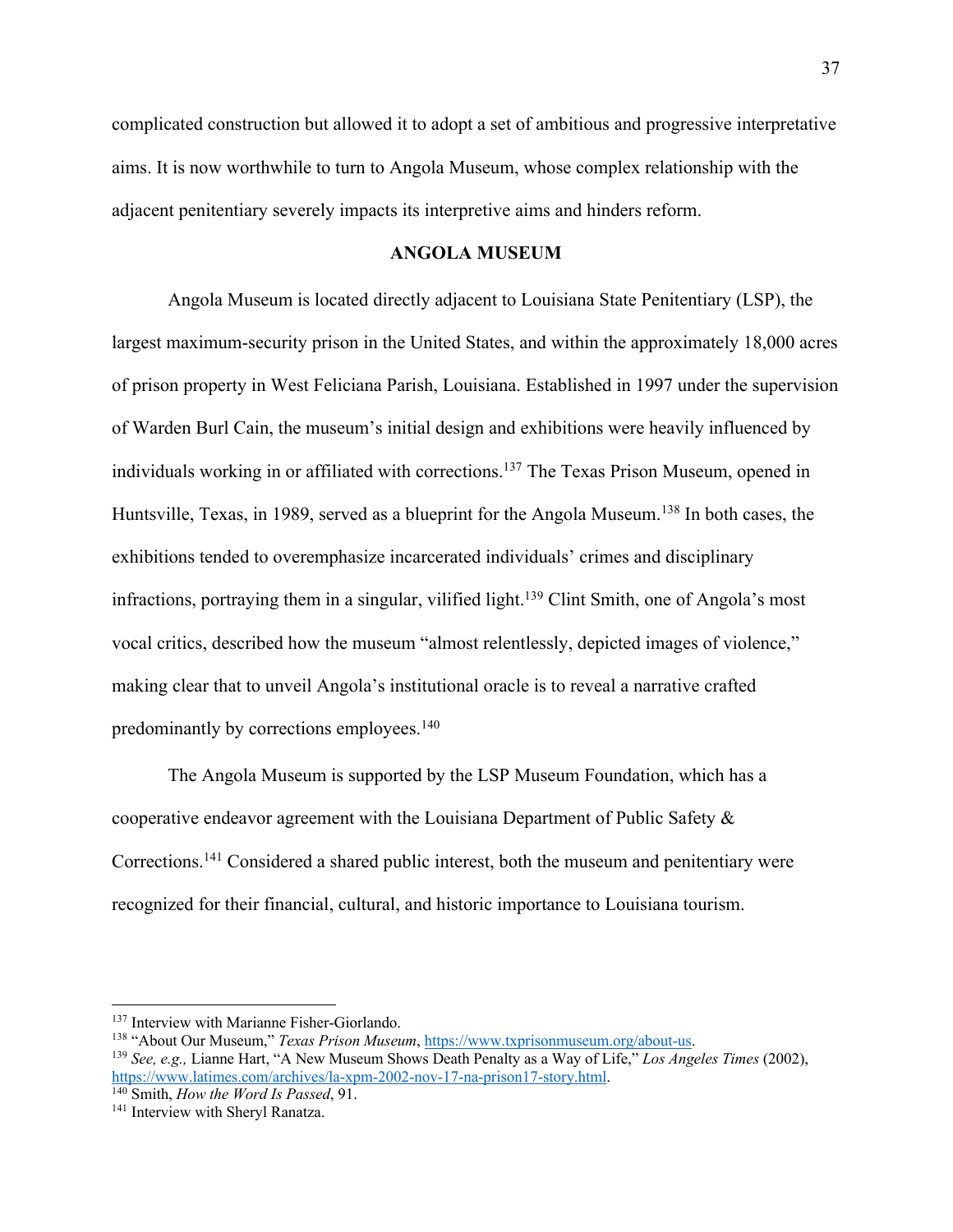Approximately 8,000 to 9,000 visitors tour the prison annually.<sup>142</sup> As stipulated in the agreement, the Department of Corrections provides for the museum's rent, facilities, utilities, insurance, security, and grounds maintenance.<sup>143</sup> The LSP Museum Foundation organizes and hosts programming, fundraises, and coordinates all tours for the penitentiary.144

The Angola Museum's defining feature and a significant hindrance to reform is the proximity between the museum and the penitentiary, which manifests itself in physical space, interpersonal relationships, and individuals occupying multiple positions that span interpretative museum responsibilities and correctional duties. The notorious descriptor "Angola: A Gated Community"—which still adorns t-shirts, coffee mugs, and reusable bottles in the museum gift shop—aptly captures Angola's close-knit, closed-off institutional culture. During his 21-year tenure (1995-2016), Warden Cain was intent on controlling and carefully monitoring all of Angola's public relations, messaging, and representation in media, film, and news coverage.<sup>145</sup> Furthermore, Angola boasts high rates of intergenerational employment and longstanding ties to local families, as evidenced by interviews, media reports, and most recently the "Meet Angola: Behind the Gates" Facebook series.<sup>146</sup> Institutional norms are more likely to crystalize than constantly evolve in such environments built on continuity.

https://www.npr.org/templates/story/story.php?storyId=96030547.

<sup>&</sup>lt;sup>142</sup> Visitors include middle school, high school, and university students as well as white, middle-upper class individuals. Furthermore, Angola hosts more than 10,000 attendees at its annual rodeo—the longest-running prison rodeo in the United States. Clint Smith, *Letter* (2018); and interview with Sheryl Ranatza. For additional discussion of the Angola Rodeo, *see* Jessica Adams, "'The Wildest Show in the South': Tourism and Incarceration at Angola," *The Drama Review* 45 (2001). 143 Interview with Sheryl Ranatza. 144 Ibid.

<sup>145</sup> James Ridgeway, "God's Own Warden: If you ever find yourself inside Louisiana's Angola prison, Burl Cain will make sure you find Jesus – or regret ever crossing his path," *Prison Legal News* (2012); Wilbert Rideau, *In the*  Place of Justice: A Story of Punishment and Redemption (Vintage, 2010); and The Farm: Angola, USA (1998).<br><sup>146</sup> See, e.g., Laura Sullivan, "Doubts Arise About 1972 Angola Prison Murder," NPR (2008),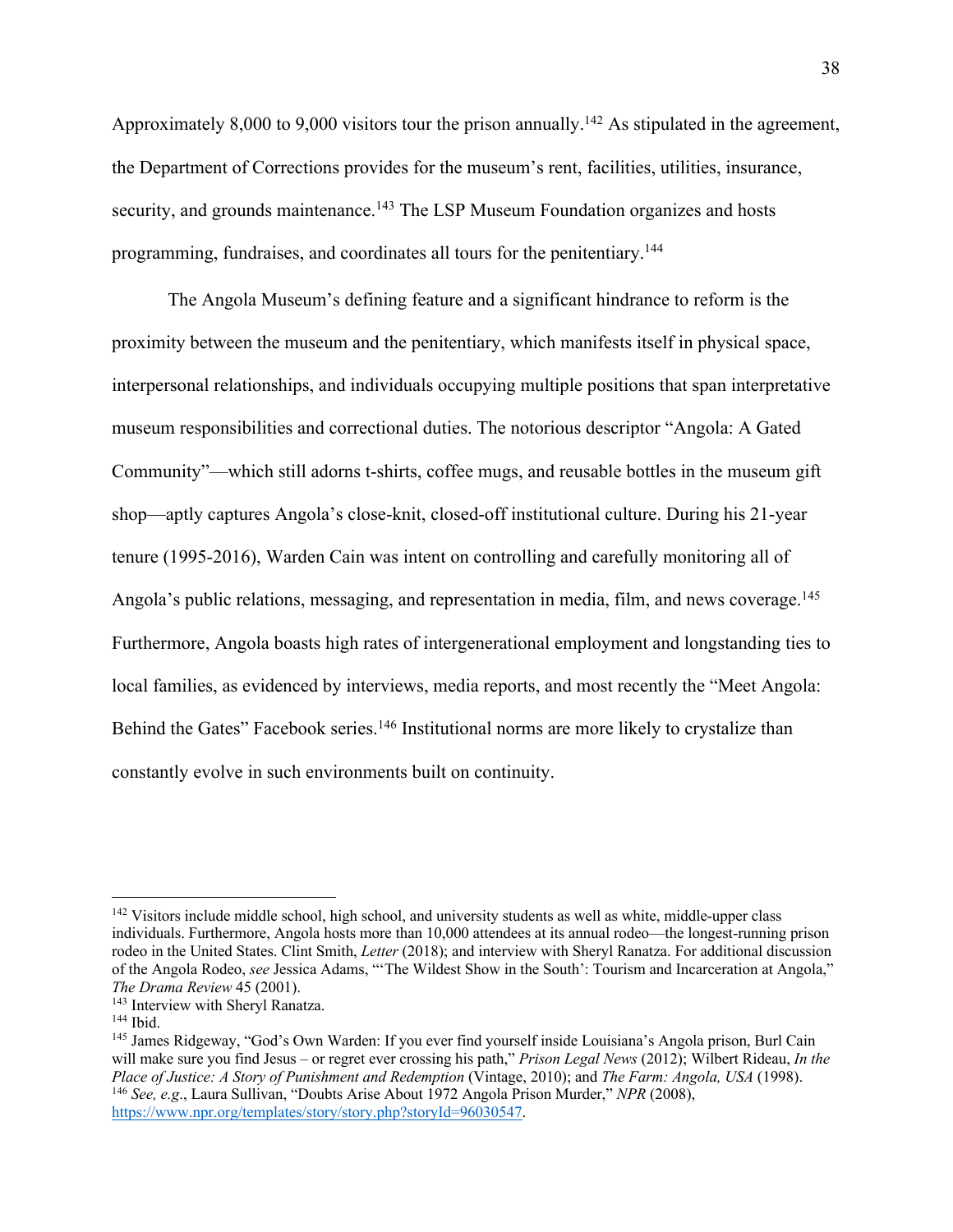The composition of LSP Museum Foundation leadership—i.e., officers of the foundation/executive committee (the terminology varies), board of directors, and advisory board—since 2016 makes clear the predominance of voices with corrections experience. *Table 1* summarizes the proportion of LSP Museum Foundation leadership affiliated with corrections, which broadly encompasses wardens, sheriffs, district attorneys, judges as well as individuals previously or currently employment at LSP, Department of Public Safety & Corrections, Board of Pardons & Parole, Office of Juvenile Justice, and other correctional facilities. Such categorizations are intended not to undermine these individuals' perspectives, but rather as a point of contrast to other prison museums whose boards have been intentionally diversified to include historians, preservationists, social justice and community activists, formerly incarcerated individuals, and a minority of corrections-affiliated personnel.

| Proportion of LSP Museum Foundation Leadership Affiliated with Corrections <sup>147</sup> |                                                      |             |                           |               |                       |           |
|-------------------------------------------------------------------------------------------|------------------------------------------------------|-------------|---------------------------|---------------|-----------------------|-----------|
| Fiscal Year*                                                                              | Officers of the<br>Foundation/Executive<br>Committee |             | <b>Board of Directors</b> |               | <b>Advisory Board</b> |           |
|                                                                                           | Number                                               | Percent     | Number                    | Percent       | Number                | Percent   |
| 2016-17                                                                                   | 3/4                                                  | 75%         | 9/13                      | $~10\%$       | 7/13                  | $~1.54\%$ |
| 2017-18                                                                                   | 3/5                                                  | 60%         | 8/12                      | $\sim 67\%$   | 7/13                  | $~1.54\%$ |
| 2018-19                                                                                   | 3/5                                                  | 60%         | 8/12                      | $\sim 67\%$   | 7/13                  | $~1.54\%$ |
| 2019-20                                                                                   | 3/5                                                  | 60%         | 7/11                      | $~10^{-64\%}$ | 8/14                  | $~1.58\%$ |
| 2020-21                                                                                   | 4/5                                                  | 80%         | 5/13                      | $\sim 39\%$   |                       |           |
| Website                                                                                   | 4/6                                                  | $\sim 67\%$ | 5/12                      | $\sim 42\%$   |                       |           |

*Table 1*

\* *Fiscal year is defined from July 1 to June 30 of the following year.*

In all but two categories, corrections-affiliated personnel formed the majority perspective

in the officers of the foundation/executive committee, board of directors, and advisory board. It

<sup>&</sup>lt;sup>147</sup> This analysis is based on five LSP Museum Foundation annual reports and current listings on the Angola Museum website, which are available at https://www.angolamuseum.org/foundation. This chart does not address leadership changes or turnover; therefore, continuity in the number of positions does not imply that the same individuals held those positions each year. With that being said, 10 of the 18 individuals listed in the 2020-21 annual report also appear in the 2016-17 annual report.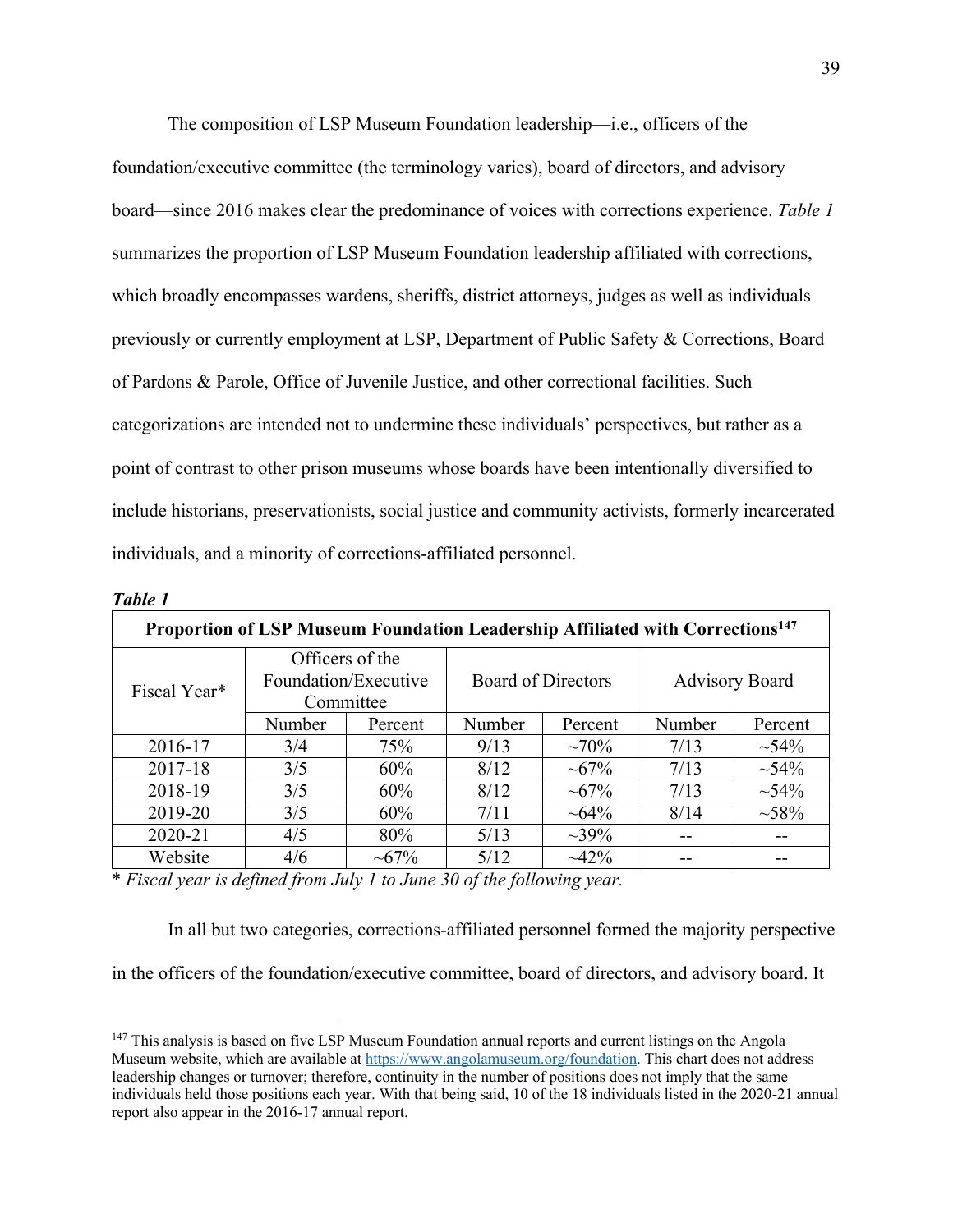is reasonable to conclude that working as a warden, sheriff, etc. inculcates, through both training and in some cases decades worth of experience, an understanding of the criminal legal system from a perspective of power and authority. When coupled with a lack of racial, gender, and age diversity, this leadership structure prevents Angola from centering justice impacted individuals, effectively responding to outside criticisms, and reflecting on its exhibitory content.<sup>148</sup> Notably, Norris Henderson—who was formerly incarcerated and now serves as the founder and executive director of Voice of the Experienced—joined the board of directors in 2021, which represents initial attempts to diversify museum leadership.<sup>149</sup>

Angola has long come under national scrutiny as the "bloodiest prison"—a reputational stain that Warden Cain further complicated through his religious initiatives, celebrated violence reduction, ordered beatings and use of solitary confinement, threats towards journalists, and unethical business deals leading to his  $2016$  resignation.<sup>150</sup> Despite these controversies, museum leadership spoke of a paradigm shift at the prison over the past decade that has had resonant effects on the museum.151 Once embracing a "we just house them" mentality, Angola has started to transition away from the language of "inmates" and "convicts" towards "offenders" and "returning citizens" to refer to its incarcerated population.<sup>152</sup> This shift alone, however, did not prompt any notable changes in programming, exhibits, or content prior to 2016.<sup>153</sup>

<sup>148</sup> Interviews with Sheryl Ranatza and Marianne Fisher-Giorlando.

<sup>&</sup>lt;sup>149</sup> Interview with Mandi Sanchez.

<sup>150</sup> Maurice Chammah, "What Angola's Resigning Warden Is Leaving Behind," *The Marshall Project* (2015), https://www.themarshallproject.org/2015/12/14/the-final-judgment-of-burl-cain. 151 Interviews with Sheryl Ranatza and Mandi Sanchez.

<sup>152</sup> Interview with Sheryl Ranatza.

<sup>&</sup>lt;sup>153</sup> That is not to say there was no recognition of racial injustice prior to 2016. For example, Joanne Ryan and Stephanie L. Perrault (member of the LSP Museum Foundation board of directors) co-authored a research study titled *Angola: Plantation to Penitentiary* as part of the Preserving Louisiana's Heritage series funded by the U.S. Army Corps of Engineers New Orleans District. These observations, however, did not gain enough traction to be meaningfully incorporated into museum operations, programming, and exhibitions. *See*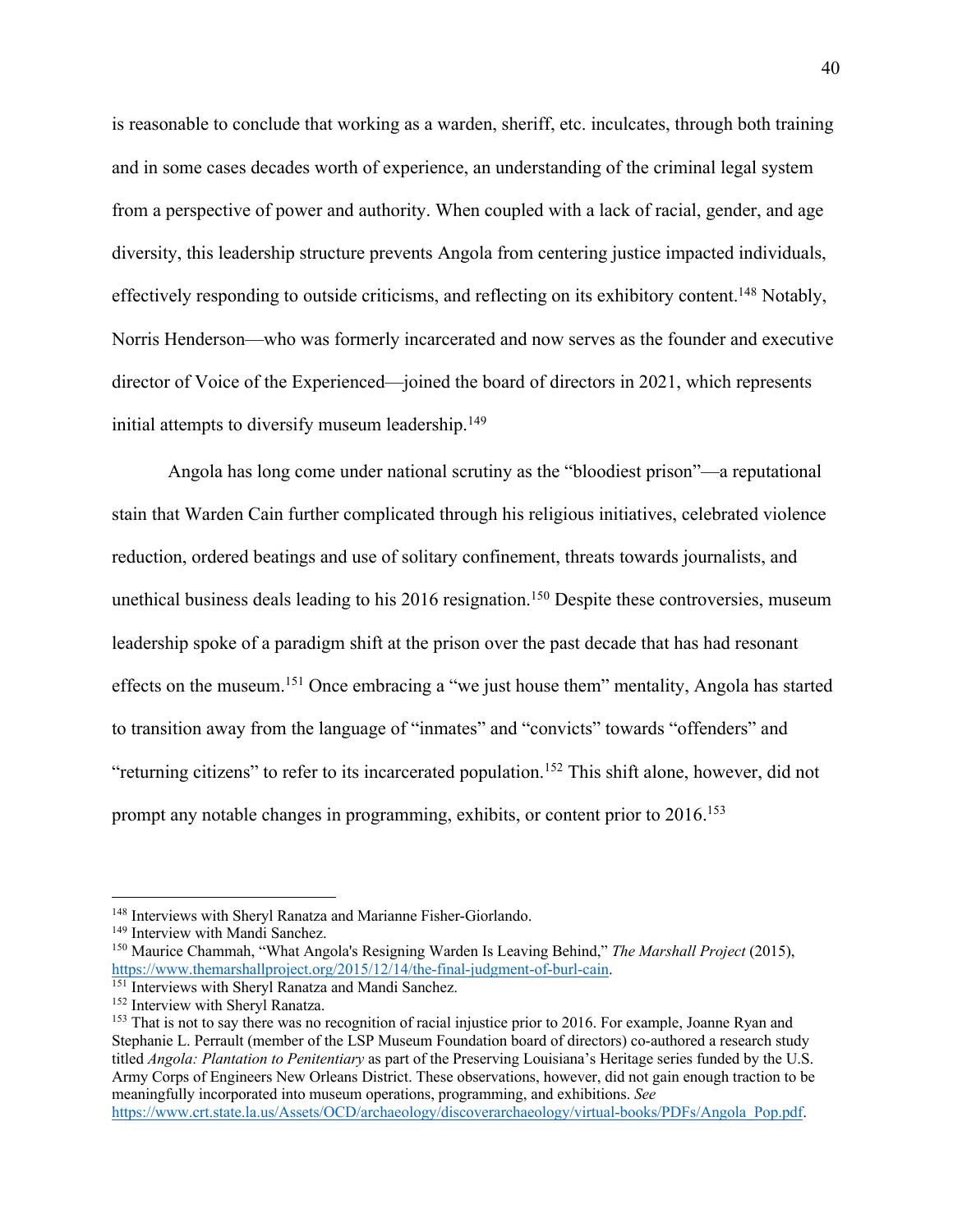Compared to the previous two decades of operation, the period from 2016 to March 2022 is marked by incremental change for Angola Museum. Public backlash against the museum's exhibitions and tours has centered almost exclusively on Angola's failure to reckon with its history as a slave plantation and acknowledge persistent racial disparities in its incarcerated population—approximately 75% of whom are Black.154 The amalgam of political pressures underpinning Angola's reform efforts are encapsulated in Clint Smith's 2018 to the board of directors. Although this was the primary catalyst for change, it is important to recognize the impact of the Whitney Plantation opening as a museum, Confederate statue debates, Black Lives Matter (BLM) protests, racialized historiographies similar to the 1619 Project, and the work of the Equal Justice Initiative (EJI) on Angola's changing programs. These pressures led Angola to announce on November 2, 2021, its plans for a new museum to be housed in the old Tunica Elementary School, several miles down the road from the current location.155

Museums do not operate and reform as a cohesive unit; individual personalities and relationships can have significant bearing on institutional decision-making. In the case of Angola, however, overlap between museum and penitentiary operations have created a certain degree of cohesive thought where individuals either occupy multiple positions that span both interpretative museum responsibilities and correctional duties or share similar experiences working in the prison system. One member of LSP Museum Foundation leadership described this overlap as "a really good working relationship" and felt such dual appointments did not

<sup>154</sup> "Slavery, the Prison Industrial Complex: Photographs by Keith Calhoun and Chandra McCormick," *Frist Art Museum* (2018), https://fristartmuseum.org/exhibition/slavery-the-prison-industrial-complex-photographs-by-keithcalhoun-and-chandra-mccormick/

<sup>155</sup> "A New Angola Museum," *Angola Museum* (2021), https://www.angolamuseum.org/the-museumblog/2021/11/2/a-new-angola-museum.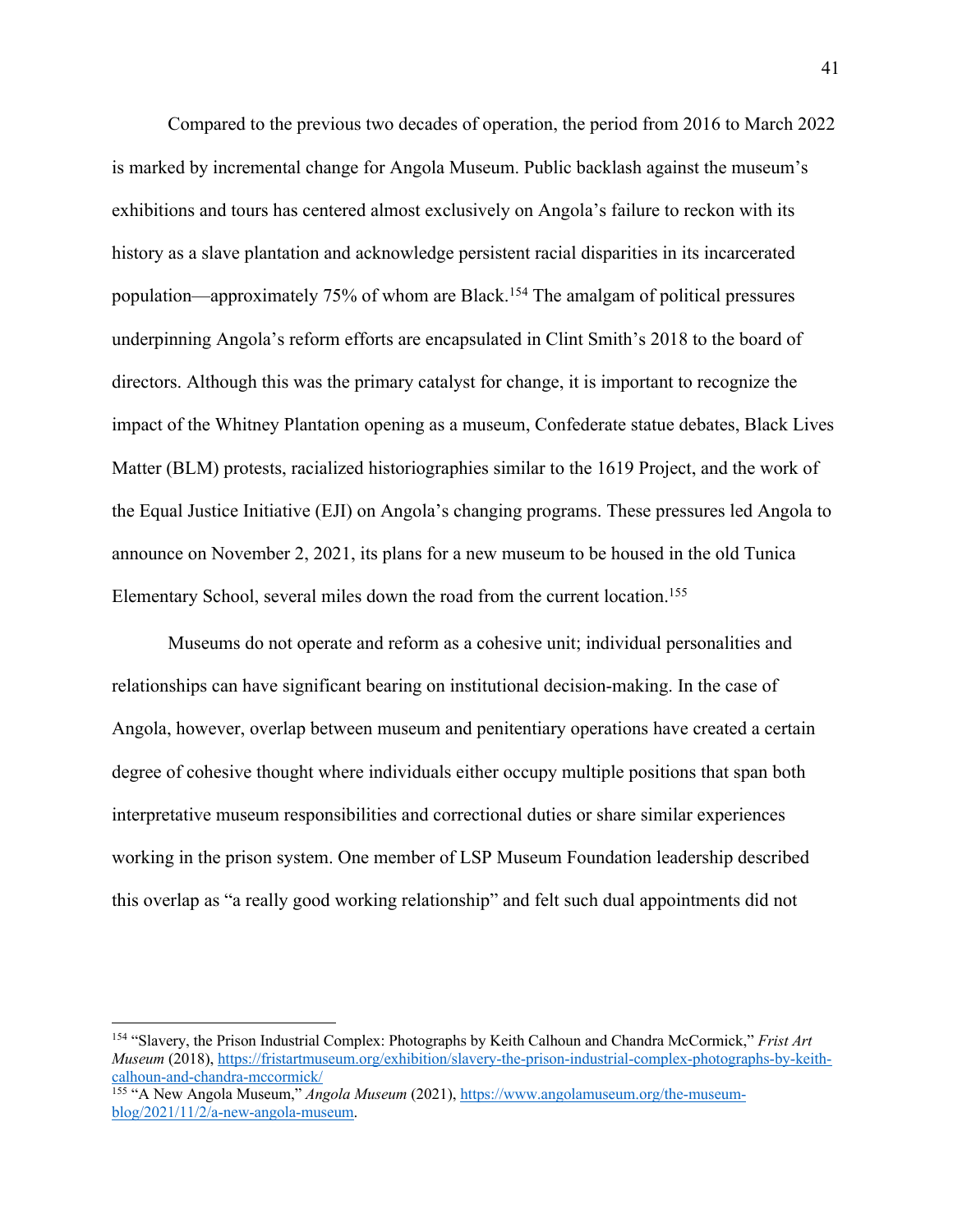create conflicts of interest.156 In practice, however, this arrangement seems to have foreclosed early opportunities for museum reform regarding Angola's controversial and brutal history.

Angola has long "danced around" issues related to racial disparities in the criminal legal system and its history as a slave plantation.<sup>157</sup> At times, however, disregard bordered on intentional silencing. Prior to the 2016 symposium titled "Angola Bound Revisited: Prison Music of Louisiana," an executive committee member was explicitly told, "There would be none of that slavery stuff," referencing the work songs that formed the foundation of prison music.<sup>158</sup> This exchange occurred months after Warden Cain left the prison and as staff was dealing with financial scandals from his tenure. Charles Neville, one of the symposium's featured participants, squarely addressed issues of race and slavery; however, this does not negate the museum's attempts to expunge considerations of race from Angola's history.

The following fiscal year (2017-18), Angola Museum began to confront these issues more directly with its biennial symposium focused on prison reform and reentry programs and by creating the *History of Angola Plantation* land exhibit. <sup>159</sup> The most substantial changes, however, began in fiscal year 2018-2019. In fall 2018, recipients of the Art for Justice Fund—a donor collaborative managed by the Ford Foundation and Rockefeller Philanthropy Advisors convened for a three-day event in New Orleans, Louisiana, on the future of criminal legal reform. Grants had been awarded to organizations focused on addressing the harms of racial bias and mass incarceration. During the event, recipients were able to take a field trip, so approximately sixteen high profile social justice advocates, criminal legal scholars, artists,

<sup>156</sup> Interview Sheryl Ranatza.

<sup>&</sup>lt;sup>157</sup> Interview with Marianne Fisher-Giorlando.

<sup>158</sup> Ibid.

<sup>159</sup> *LA State Penitentiary Museum Foundation FY 2017-2018 Annual Report*,

https://static1.squarespace.com/static/5c5cb39fe5f7d13637acfff9/t/5dbc97c955d2e25fcd1572eb/1572640713763/FY +17-18+Annual+Report.pdf.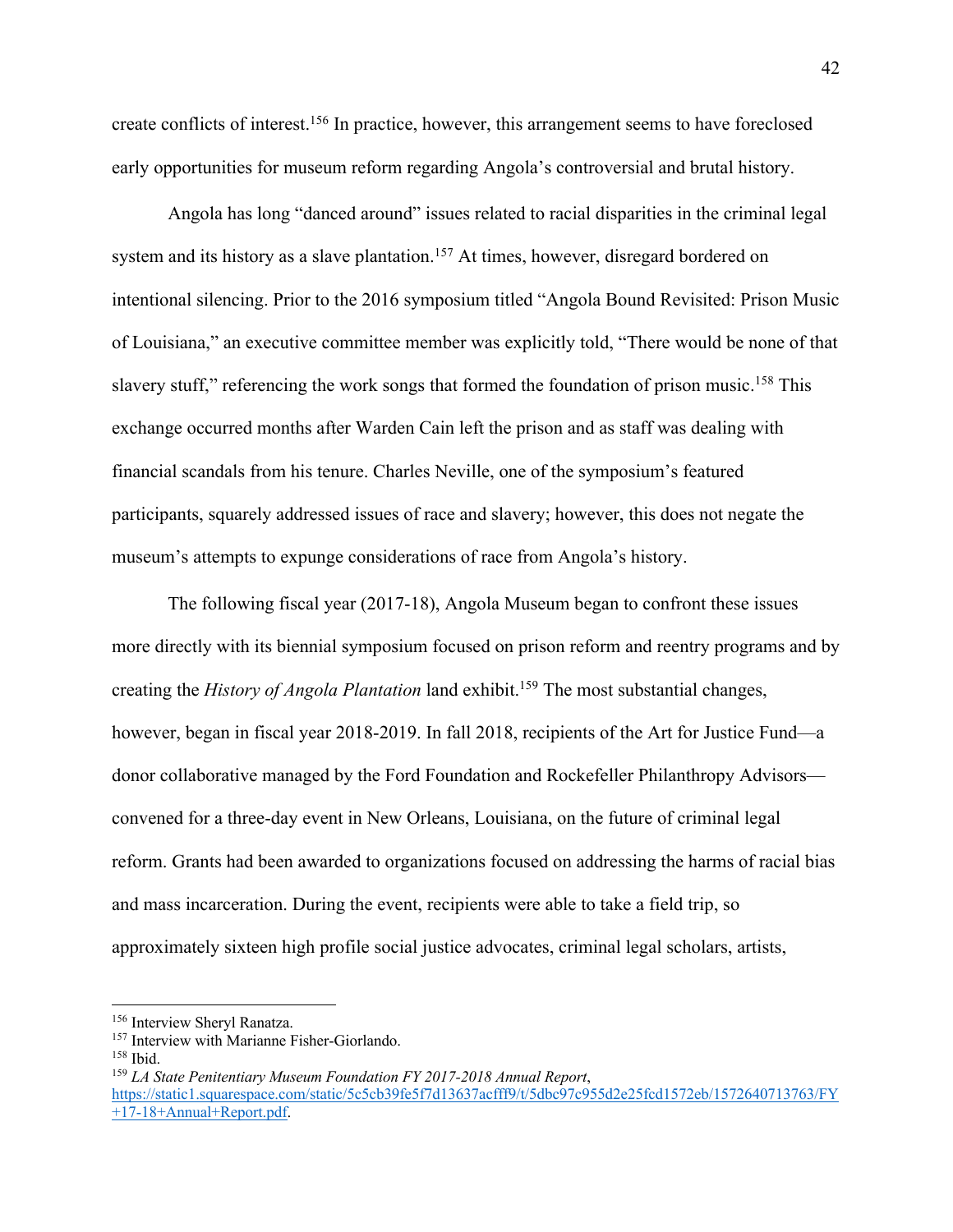authors, lawyers, and prison museum employees traveled to Angola for a tour of the penitentiary and museum. During the tour, one person inquired why slavery was not meaningfully discussed as part of Angola's history; the tour guide responded with something to the effect of, "Well, you can Google it."160 The group found this comment and the omission of Angola's racialized history to be particularly striking as they observed incarcerated individuals—most of whom were Black—working the agricultural fields under the supervision of white corrections officers on horseback.161

After the tour, the group debated how it could propel change at Angola. With Clint Smith as the lead signatory, the group sent a letter to Gary Young, assistant warden and member of the LSP Museum Foundation, on November 30, 2018. The letter urged "Angola to be more direct and forthright in addressing the institution's long history to the relationship of slavery and institutional racism."162 In a direct rebuke of the tour, the group voiced their concern that "without being proactively guided through that history by the institution itself, visitors who are not cognizant of that history will not even know that it is something they should be aware of."<sup>163</sup> The letter also emphasized "how closely the past and present of racial injustice are intertwined" on the issues of slavery, Jim Crow, and current carceral practices at Angola.164 Importantly, the letter cited the Whitney Plantation and the Legacy Museum as comparative models that Angola should reference in order to reckon with its history and "move forward successfully, instead of repeating past injustices."<sup>165</sup>

<sup>&</sup>lt;sup>160</sup> Interview with Marianne Fisher-Giorlando; and Smith, *Letter*.<br><sup>161</sup> Interviews with Sean Kelley and Marianne Fisher-Giorlando.<br><sup>162</sup> Smith, *Letter*.<br><sup>163</sup> Ibid.

<sup>164</sup> Ibid.

<sup>165</sup> Ibid.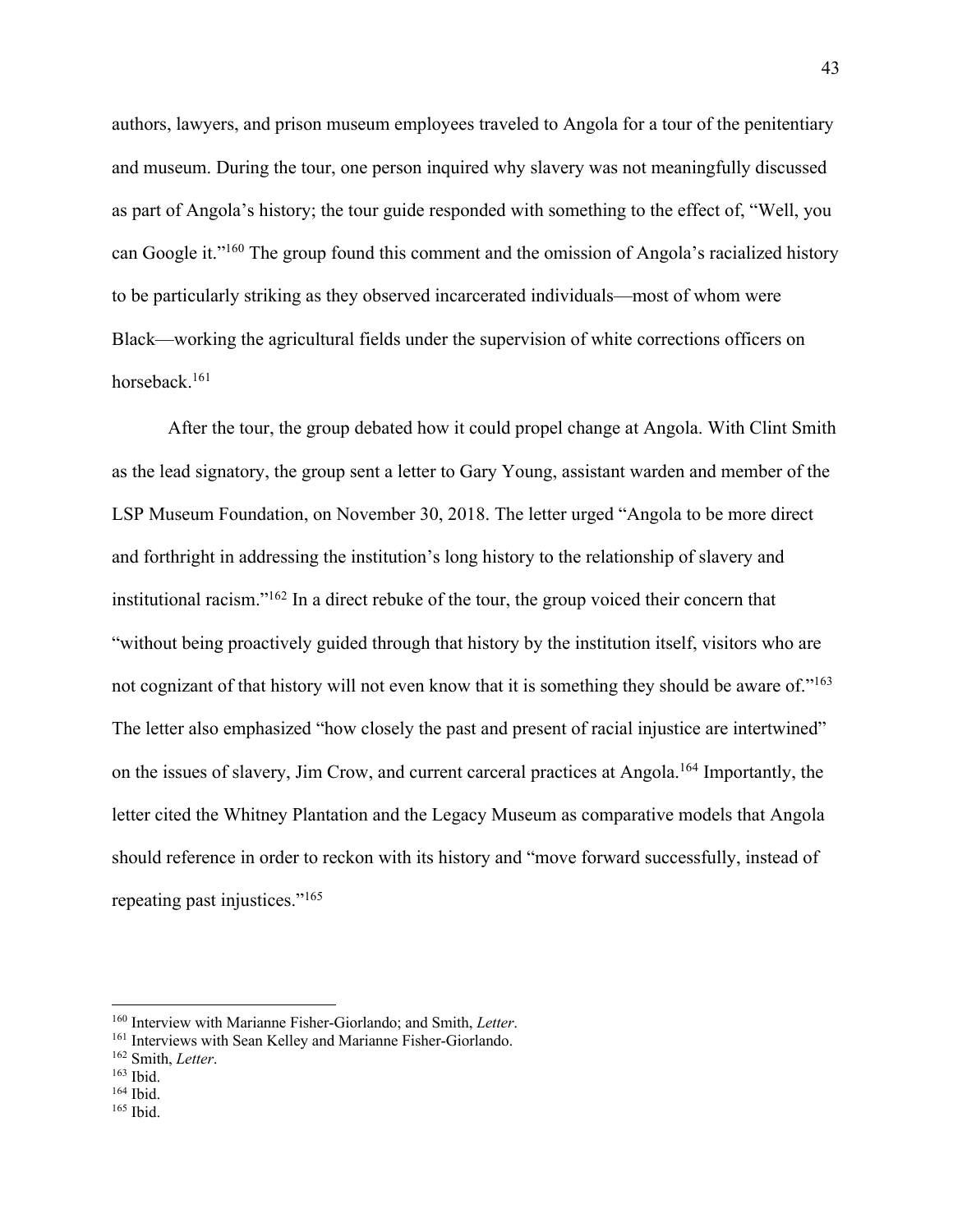Reframing incarceration at Angola as a modern iteration of slavery—as the November 2018 letter suggests—represents a racially focused historiography that gained national recognition with *The New York Times* 1619 Project. Similar publications such as "How the 13th Amendment Kept Slavery Alive: Perspectives From the Prison Where Slavery Never Ended" and "American Slavery, Reinvented" constitute a school of thought where present injustice is understood as part of a 400-year lineage of oppression.<sup>166</sup> In a museum context, both the Whitney Plantation in Louisiana—the "only museum in Louisiana with an exclusive focus on the lives of enslaved people"—and the Legacy Museum: From Enslavement to Mass Incarceration in Montgomery, Alabama, which was established by Bryan Stevenson and EJI as a companion to the National Memorial for Peace and Justice (also known as the Lynching Memorial), have unequivocally embraced this approach.<sup>167</sup> This thesis focuses on the latter given that Angola leadership has both traveled to and been in contact with individuals affiliated with the Legacy Museum and its focus on connecting slavery to modern criminal legal issues.<sup>168</sup>

Bryan Stevenson and EJI have significantly bolstered the acceptance and legitimacy of such social justice projects. Their work on the Lynching Memorial—built on the site of a former slave warehouse—is unprecedented in its use of art, sculpture, archival research, and political commentary to challenge historical silences. Opened to the public on April 26, 2018, the Lynching Memorial foregrounds the identities of individual victims—many of whom have never been named publicly—in its broader reflection on the horrific practice and destructive legacy of

<sup>166</sup> Daniele Selby, "How the 13th Amendment Kept Slavery Alive: Perspectives From the Prison Where Slavery Never Ended," *Innocence Project* (2021), https://innocenceproject.org/13th-amendment-slavery-prison-laborangola-louisiana/#; Whitney Benns, "American Slavery, Reinvented," *The Atlantic* (2015), https://www.theatlantic.com/business/archive/2015/09/prison-labor-in-america/406177/; and "History of Angola," *Angola Museum*, https://www.angolamuseum.org/history-of-angola.

<sup>&</sup>lt;sup>167</sup> "Whitney Plantation," https://www.whitneyplantation.org/; "The National Memorial for Peace and Justice," *Equal Justice Initiative*, https://museumandmemorial.eji.org/memorial; and "The Legacy Museum: From Enslavement to Mass Incarceration," *Equal Justice Initiative*, https://museumandmemorial.eji.org/museum.

<sup>&</sup>lt;sup>168</sup> Interview with Sheryl Ranatza.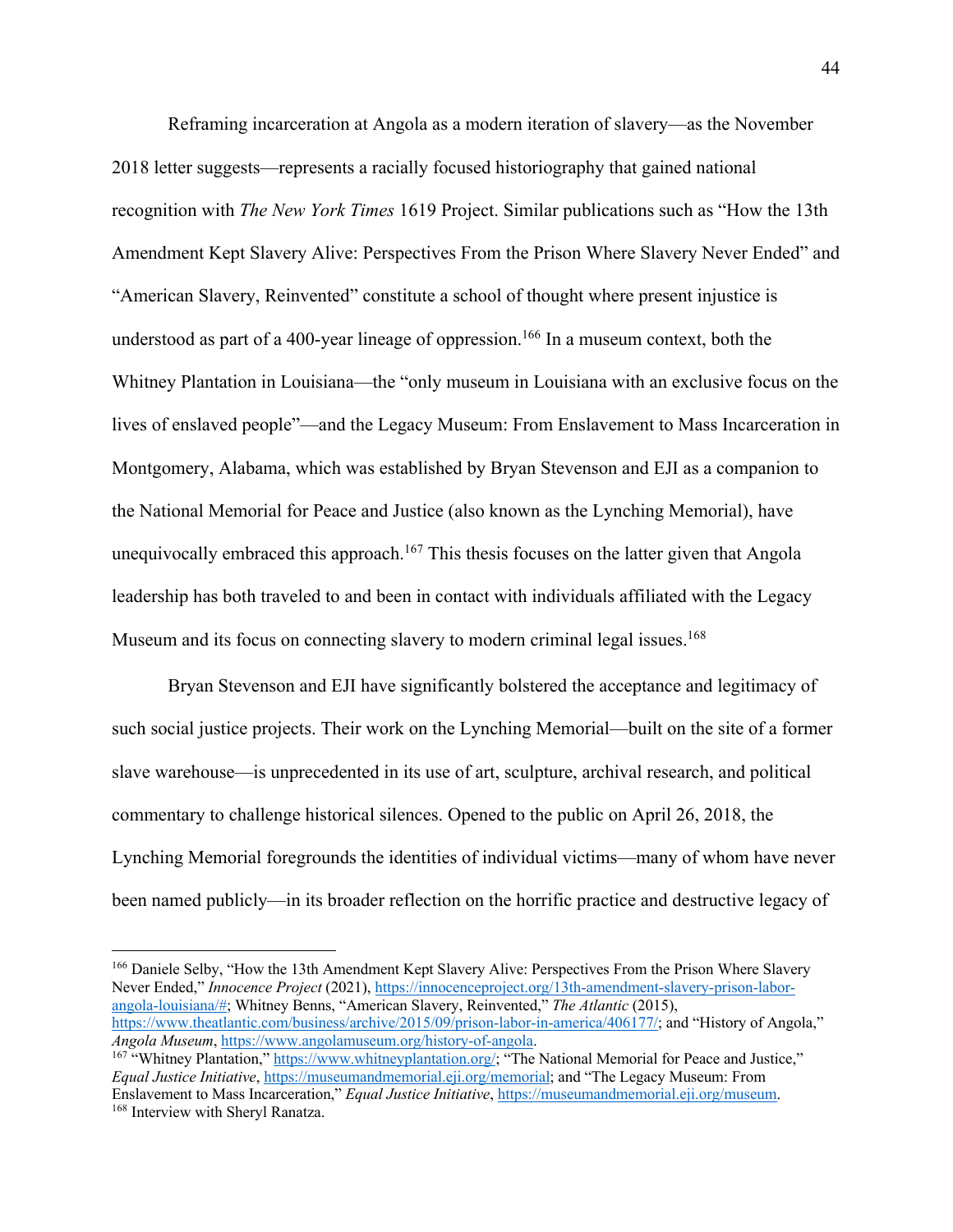lynching in the United States. <sup>169</sup> At the memorial's center is a cloister, where visitors observe 800 steel columns attached to stone blocks engraved with the names of American counties and the people lynched there.<sup>170</sup> The blocks first appear attached to the ground. As the floor lowers, the blocks steadily rise until they hang overhead. This configuration initially separates the visitor from the victims. The visitor stands amongst the headstones of lynching victims, looking at the past as one does in a graveyard. By the end, however, the visitor is forced to gaze up at the dangling stones. They become participants in the public murder, collapsing the silence that divides the past and present.

On September 29, 2021, EJI unveiled the Legacy Museum, which deals specifically with the modern resonances of slavery.171 Consider the aggregate effects of the following three exhibitions: the Community Remembrance Project, the mass incarceration wing, and the Reflection Space. The first features 800 jars of soil collected from sites of lynching and racial violence across the country.172 The second, in addition to its other exhibits, brings the visitor into the folds of the carceral state by having them pick up a phone and watch a video of an incarcerated individual as if they were conversing across a glass partition.<sup>173</sup> Through art, music, and powerful quotations, the third recognizes the hundreds of people who dedicated their lives to combating racial injustice.<sup>174</sup> Together, these exhibitions argue that remembering the past and critically engaging with the present are inextricably linked.

<sup>&</sup>lt;sup>169</sup> "The National Memorial for Peace and Justice."<br><sup>170</sup> Campbell Robertson, "A Lynching Memorial Is Opening. The Country Has Never Seen Anything Like It," *The* New York Times (2018), https://www.nytimes.com/2018/04/25/us/lynching-memorial-alabama.html.<br><sup>171</sup> "The Legacy Museum: From Enslavement to Mass Incarceration."<br><sup>172</sup> "Community Remembrance Project," *Equal Justice Initiati* 

project/.<br><sup>173</sup> "The Legacy Museum: From Enslavement to Mass Incarceration."

<sup>174</sup> Ibid.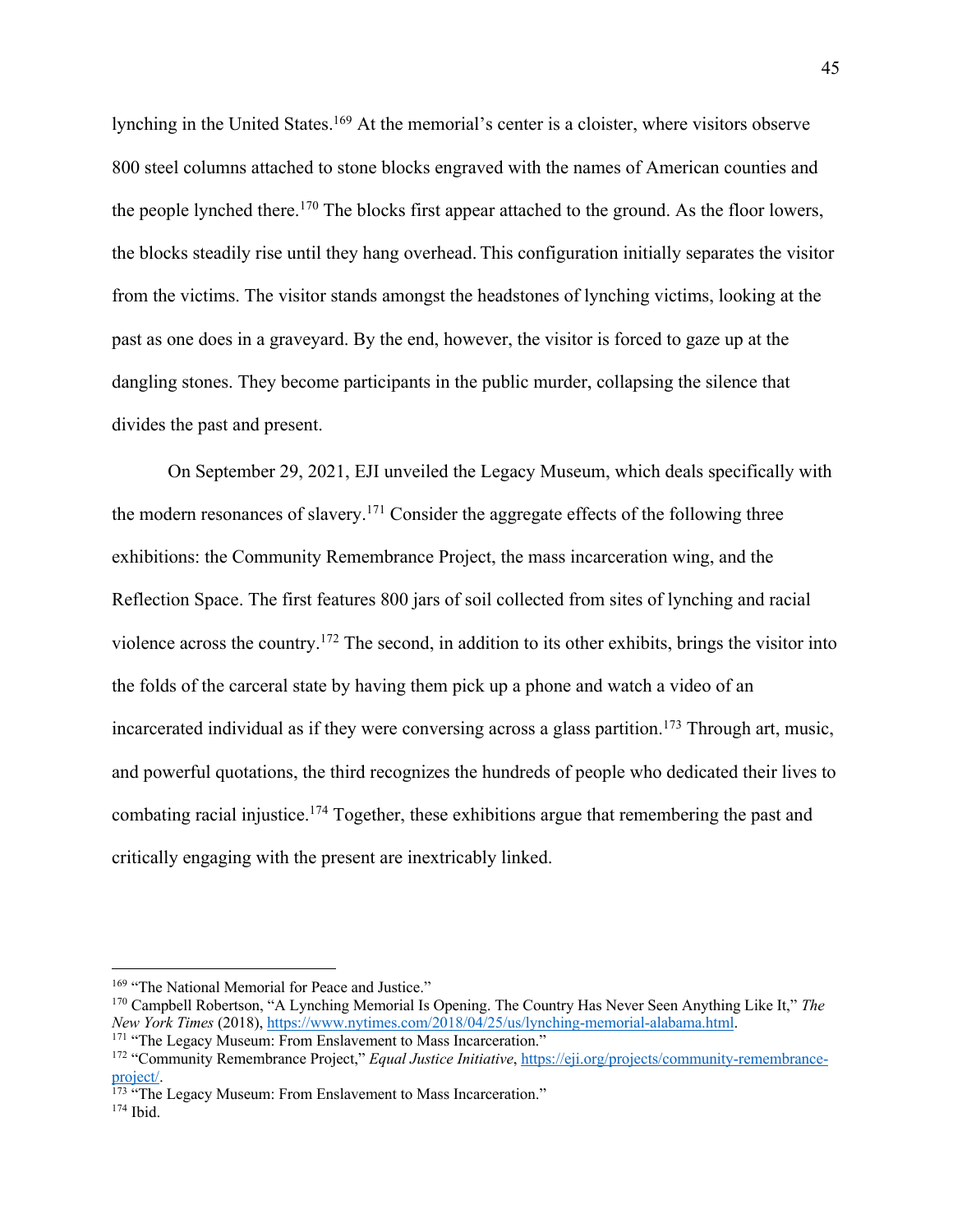Clint Smith's vision for Angola aligns with those of the Legacy Museum. In his book *How the Word Is Passed: A Reckoning with the History of Slavery Across America*, published in

June 2021 and regarded as the most famous critique of Angola Museum, Smith reflected,

I wanted the prison to create a sign at the entrance naming that it had been a plantation. I wanted markers erected in the places where incarcerated people had died, and for the first and last sentence of every tour to begin with the word 'slavery.' I wanted Angola, where 71 percent of people are serving life sentences and three-quarters of the population is Black, to not pretend as if that was a coincidence. What I wanted more than anything was for this prison to not be here, holding these people, on this land, with this history. It all felt so profoundly irredeemable. $175$ 

The criticisms enshrined in the November 2018 letter and later reinforced by Smith's book served as the primary catalyst that drove the LSP Museum Foundation to action.

In fiscal year 2018-19, Angola Museum began planning a symposium titled "In Pursuit of Equal Justice: Race and Criminal Justice in Louisiana from Jim Crow to Criminal Justice Reform, 1898-2017."176 Initially scheduled for 2021, the symposium was delayed due to the COVID-19 pandemic and will now be held over the course of four days from March 24 to April 1, 2022, with the title "In Pursuit of Equal Justice: Race and Criminal Justice in Louisiana— Reconstruction, Convict Leasing, Jim Crow Governance, and Prison Reform." The symposium will feature the following four panels: "The Legacy of Jim Crow in Louisiana: Non-Unanimous Juries"; "Legal Antecedents of Mass Incarceration in Louisiana"; "Criminal Justice Reform in Louisiana"; and "What Would Equal Justice Look Like in Louisiana and How Do We Get There?"177 During this time, Angola Museum also edited and uploaded its historical timeline to the museum's new website as "an online learning tool for the general public."<sup>178</sup> This revised

<sup>175</sup> Smith, *How the Word Is Passed*, 101.

<sup>176</sup> *LA State Penitentiary Museum Foundation FY 2018-2019 Annual Report*, https://static1.squarespace.com/static/5c5cb39fe5f7d13637acfff9/t/5dbc77553f8d1a048a4b02a1/1572632405514/FY 1819\_AnnualReport\_v2.pdf. 177 "Upcoming Events," *Angola Museum*, https://www.angolamuseum.org/events.

<sup>178</sup> *LA State Penitentiary Museum Foundation FY 2018-2019 Annual Report.*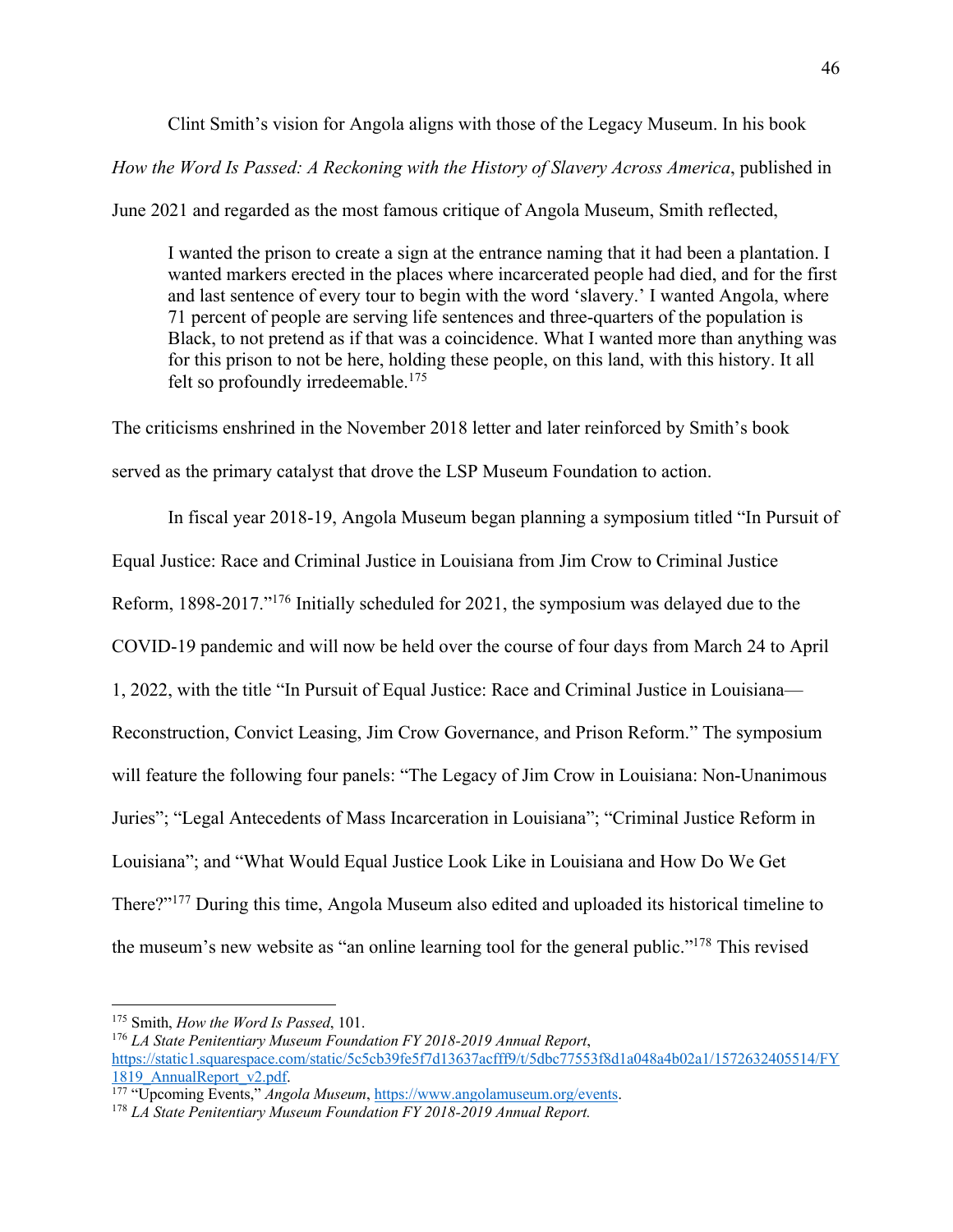timeline begins in 1835 with the construction of Louisiana's first state penitentiary and ends in 2017 with criminal justice reform, while signposting topics such as plantation to prison camp, capital punishment, and prison operations.<sup>179</sup>

Importantly, these reform initiatives overlapped with journalistic endeavors such as the 1619 Project and widespread racial justice protests that shifted the public narrative towards emphasizing racial oppression and disparities. LSP Museums Foundation leadership feared that failure to address the letter's criticisms would subject the prison and museum to scathing media coverage. In their deliberations, individuals cited Black Lives Matter (BLM) and racial justice protests as motivating factors to pursue change.<sup>180</sup> Given that Angola had worked hard in the proceeding years to distance itself from controversies surrounding the inhumane treatment of incarcerated people, excessive punitive punishment, and corruption, the prospect of coming under further national scrutiny had significant financial and reputational ramifications.<sup>181</sup>

BLM's growing prominence and sustained media coverage of police brutality against minority communities have impacted museums in two notable ways: first, they have pushed museums to embrace more explicitly social justice aims; and second, they have created a sociopolitical environment where a refusal to acknowledge racial and ethnic disparities bears an exceedingly high cost.<sup>182</sup> Before returning to Angola, it is beneficial to chronicle these changes in the museum landscape writ large.

<sup>&</sup>lt;sup>179</sup> "History of Angola."<br><sup>180</sup> Interview with Marianne Fisher-Giorlando.

<sup>&</sup>lt;sup>181</sup> Recall, for example, the Angola Three—Robert King, Albert Woodfox, and Herman Wallace—who were incarcerated in solitary confinement for decades. *Also see* "Slavery, the Prison Industrial Complex: Photographs by Keith Calhoun and Chandra McCormick."

<sup>&</sup>lt;sup>182</sup> Nationally publicized acts of police brutality are not recent phenomena. Recall, for example, Rodney King, Trayvon Martin, Eric Garner, Michael Brown, and Breonna Taylor, which all sparked national outcry.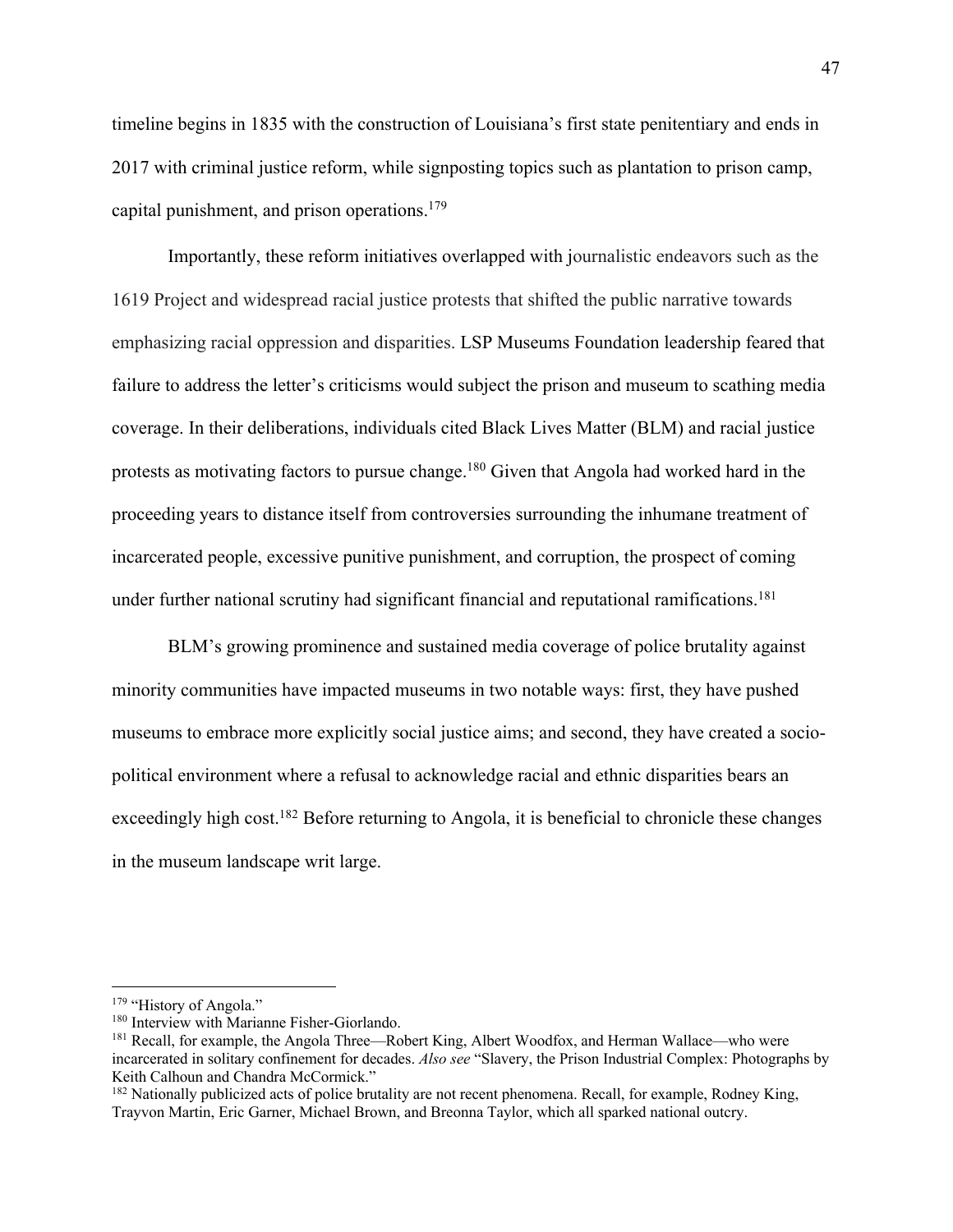Following the murder of George Floyd on May 25, 2020, museums were polarized in their expression of solidarity with BLM and condemnation of racial violence.<sup>183</sup> The Getty, San Francisco Museum of Modern Art (SFMOMA), Philadelphia Art Museum, Metropolitan Museum of Art (MET), and others initially issued lackluster statements that failed to mention Floyd or the Black community.<sup>184</sup> The public backlash was swift and penetrating; museum employees and affiliates, writers, pundits, and activists challenged these museums' statements, with some extending their criticisms to exhibitions, workplace culture, and staff choices that perpetuate white supremacy and racial insensitivity.

Some museums, after shying away from overt political statements, were pressured to issue apologies and renege on their attempts at neutrality. In his apology, Getty President Jim Cuno wrote, "We learned that we can do much better expressing our Getty values than we did yesterday, and we apologize."185 Similarly, the SFMOMA's corrective statement made clear that it could have "more directly expressed our sadness and outrage."186 After initially affirming that "every individual life matters," Philadelphia Art Museum Director Timothy Rub and President Gail Harrity backtracked on their comments: "Institutions like ours, beginning with leadership but also extending into every aspect of work, have not done enough to acknowledge their own shortcomings."187 Other museums, however, remained steadfast in their apolitical stance. For

<sup>&</sup>lt;sup>183</sup> Manuel Charr, "How Have Museums Responded to the Black Lives Matter Protests?" *Museums Next* (2020), https://www.museumnext.com/article/how-have-museums-responded-to-the-black-lives-matter-protests/.

<sup>&</sup>lt;sup>184</sup> Matt Stromberg, "Palm Springs Art Museum Criticized for Staying 'Neutral' in Wake of George Floyd's Killing," *Hyperallergic* (2020), https://hyperallergic.com/571454/open-letter-criticizes-palm-springs-art-museumfor-neutral-george-floyd-response/.<br><sup>185</sup> Alex Greenberger and Tessa Solomon, "Major U.S. Museums Criticized for Responses to Ongoing George Floyd

Protests," *ARTnews* (2020), https://www.artnews.com/art-news/news/museums-controversy-george-floyd-protests-1202689494/.<br><sup>186</sup> Ibid.

<sup>&</sup>lt;sup>187</sup> Stephan Salisbury, "Philadelphia Art Museum leaders apologize for word choices in Black Lives Matter message," The Philadelphia Inquirer (2020), https://www.inquirer.com/news/black-lives-matter-philadelphiamuseum-of-art-response-protest-staff-criticism-20200611.html.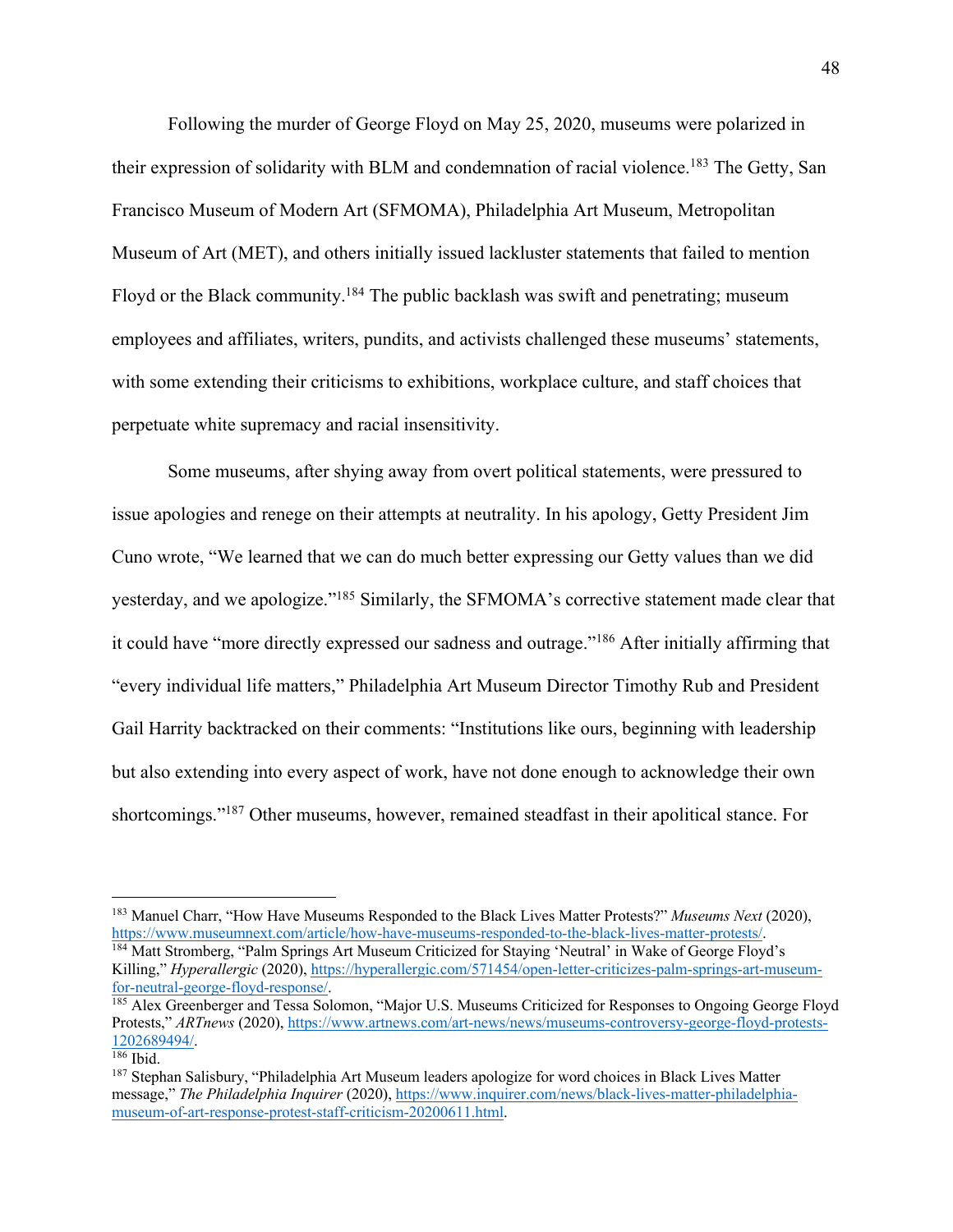example, the Toledo Museum of Art continued to emphasize that it "does not have a political stance," condemning the "unconscionable homicides that disproportionately target people of color" but foregrounding that a "nonpartisan and disinterested approach is baked into our institutional DNA."188

Individuals working for or affiliated with such museums have become increasingly vocal when advocating for firmer political statements and heightened awareness of social and racial issues. Chris Anagnos, executive director of the Association of Art Museum Directors*,* issued a powerful statement in favor of museums wading into social justice debates:

As a community, I do not think art museums have done enough. We have dabbled around the edges of the work, but in our place of privilege we will never live up to the statement that 'museums are for everyone' unless we begin to confront, examine and dismantle the various structures that brought us to this point.<sup>189</sup>

In an open letter to the Palm Springs Art Museum, signatories made clear, "It is not enough for the museum to 'reflect' on the 'power and possibility of art' when there is no commitment to concrete and direct action against racism and anti-blackness at your institution and within your community."190 Many museum professionals have expressed their discontent in open letters. The Guggenheim Museum Curatorial Department described to its leadership "an inequitable work environment that enables racism, white supremacy, and other discriminatory practices."<sup>191</sup>

<sup>188</sup> Valentina Di Liscia, "Amid Historic Black Lives Matter Protests, One Museum's Call for a 'Nonpartisan Approach' Disappoints," *Hyperallergic* (2020), https://hyperallergic.com/569393/toledo-museum-nonpartisanapproach/. 189 Chris Anagnos, "Message from the Executive Director: Black Lives Matter," *Association of Art Museum* 

*Directors* (2020), https://aamd.org/for-the-media/press-release/message-from-the-executive-director-black-lives- $\frac{\text{matter}}{\text{190}}$  Andrea Romero, "Open Letter to the Palm Springs Art Museum," (2020),

https://docs.google.com/forms/d/e/1FAIpQLSdUM7xME5FtTi0S5uUX9\_8Dk-<br>ppTYlMasgc5AL3n3sKE4553g/viewform.

<sup>&</sup>lt;sup>191</sup> Robin Pogrebin, "Curators Urge Guggenheim to Fix Culture That 'Enables Racism," *The New York Times* (2020), https://www.nytimes.com/2020/06/22/arts/design/guggenheim-curators-racism-sexism.html.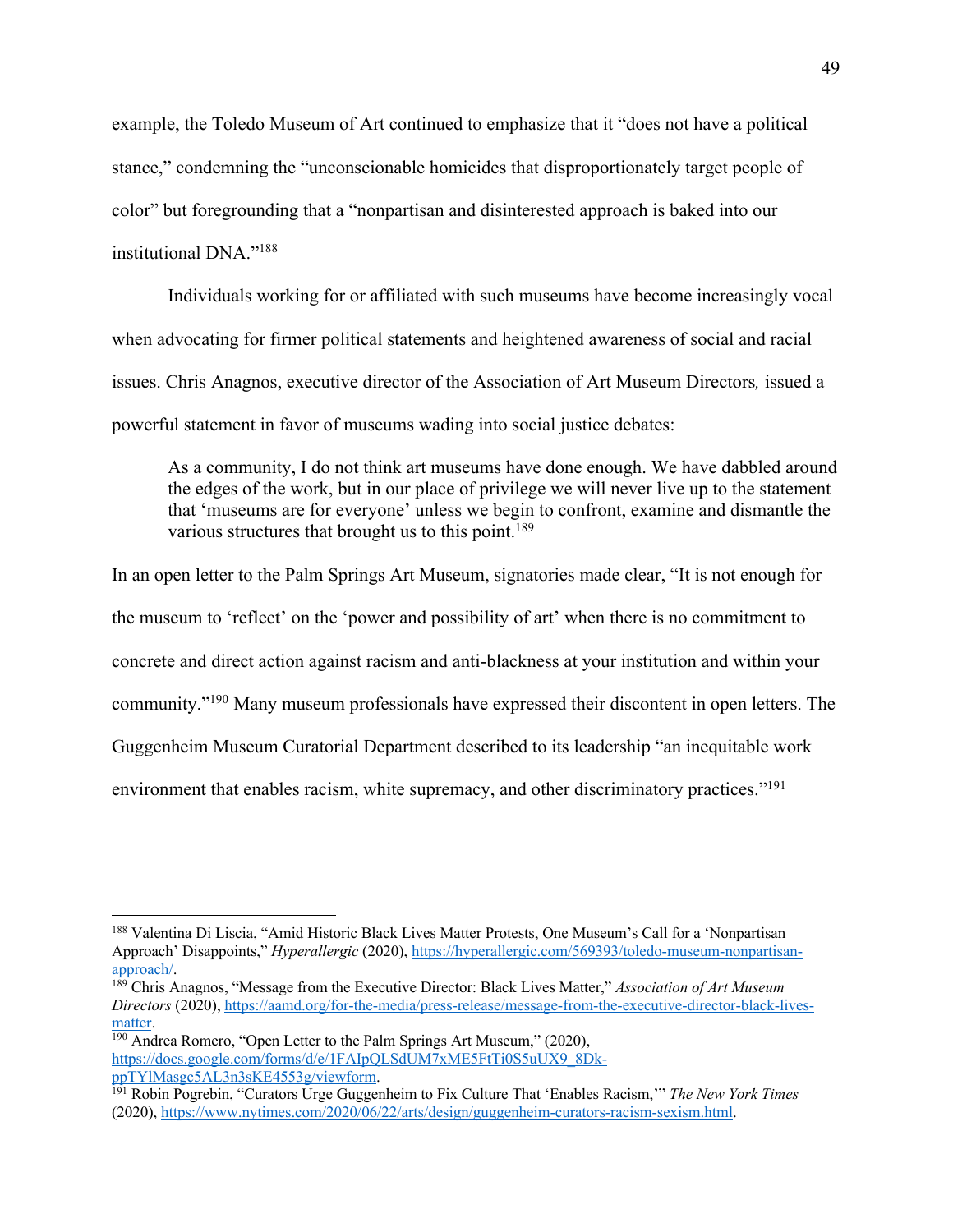Similarly, MET staff members urged the institution to address "what we see as the expression of a deeply rooted logic of white supremacy and culture of systemic racism at our institution."<sup>192</sup>

Public figures have intensified these political pressures. Writer and art critic Antwaun Sargent, for example, questioned the extent to which public statements lead to measurable change: "[D]o black lives matter on your curatorial team or board? [D]o they matter in your collections and shows? [T]hey have to earn the right to say black lives matter."193 Putting a finer point on broad criticisms, one comment directed at the Philadelphia Art Museum urged, "We ask that you take a really good look at how race impacts the museum. From the staff makeup, to how they are treated, even to who gets the privilege of being considered staff, not contractors."194 These multiples streams of backlash create an environment—both physical and virtual—where a reluctance to address political and social issues is immediately condemned.<sup>195</sup>

In the case of Angola Museum, this environment continued to propel reform following the receipt of the November 2018 letter.<sup>196</sup> The *LA State Penitentiary Museum Foundation FY 2020-2021 Annual Report* details the museum's adoption of a new strategic plan to "help us be more collaborative and efficient in our work and to engage new and more diverse audiences in meaningful ways" as well as a new exhibit, *Angola: The Beginning*, that "will dive into Angola's past as a plantation and its transition into a prison."197 Although these initiatives were disrupted

<sup>194</sup> Salisbury, "Philadelphia Art Museum leaders apologize for word choices in Black Lives Matter message."

<sup>&</sup>lt;sup>192</sup> Robin Pogrebin, "Upheaval Over Race Reaches Met Museum After Curator's Instagram Post," *The New York Times* (2020), https://www.nytimes.com/2020/06/24/arts/design/met-museum-staff-letter-racism.html.

<sup>&</sup>lt;sup>193</sup> Greenberger and Solomon, "Major U.S. Museums Criticized for Responses to Ongoing George Floyd Protests."

<sup>&</sup>lt;sup>195</sup> The physical environment is defined by public spaces of protests. The virtual environment is defined by social media and other online channels of communication.

<sup>&</sup>lt;sup>196</sup> Interview with Mandi Sanchez.

<sup>197</sup> *LA State Penitentiary Museum Foundation FY 2020-2021 Annual Report*, https://static1.squarespace.com/static/5c5cb39fe5f7d13637acfff9/t/61167be2aadcbf49e2507a32/1628863470762/FY +20-21+Annual+Report.pdf.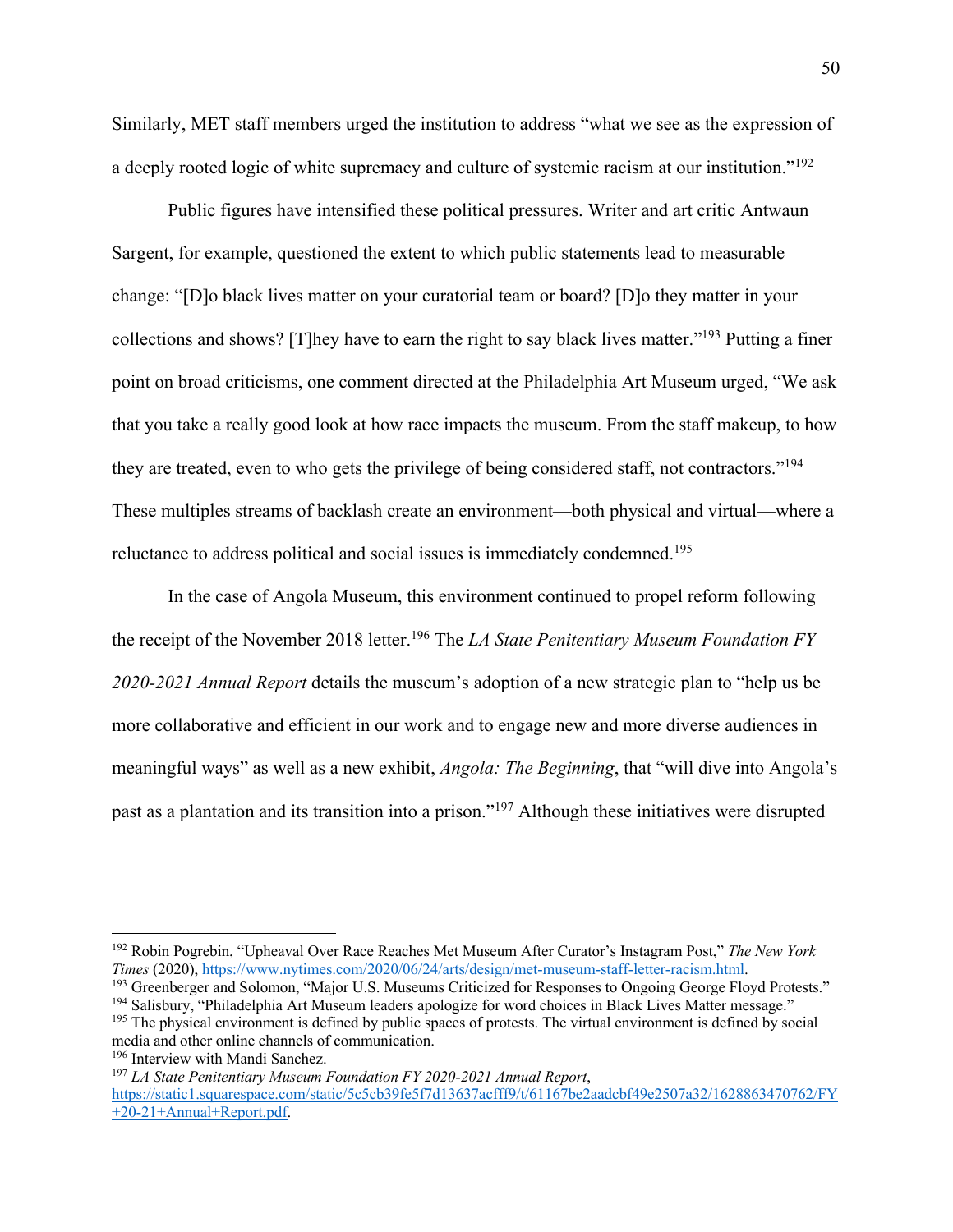by the COVID-19 pandemic, the museum announced on November 2, 2021, its plans for a new museum. According to the press release,

Our goal with this new opportunity is to create a meaningful institution that is better able to provide more transparent educational experiences and resources for our community, based around the history of the prison's transformation from slave plantations into the Louisiana State Penitentiary.198

LSP Museum Foundation leadership is currently deliberating the new vision for the museum, which may retain the look and feel of a prison museum and/or be reimagined as a space to reflect more broadly on the Louisiana Department of Public Safety & Corrections.<sup>199</sup> Given that it will be in a former elementary school, the new museum will likely include a community gallery and try to incorporate local voices and initiatives.<sup>200</sup> Although the funding, resources, exhibitions, and substantive context remain undecided, the aforementioned announcement suggests a notable turn towards transparency and historical reflection for Angola.

Providing for a new Angola Museum does not nullify the challenges associated with the leadership's lack of diversity, the overrepresentation of corrections-affiliated personnel, and the overlap between museum and prison operations. Secretary of Corrections James M. LeBlanc has expressed a willingness to embrace these changes. In the past, certain members of museum leadership have repeatedly consulted the secretary of corrections on programming and interpretative decisions that may have a negative impact on Louisiana corrections and Angola.<sup>201</sup> This will likely occur with content and programming for the new location. Although such relationships may fall short of informal oversight, it further constrains Angola's ability to confront its history and address contemporary criminal legal issues by creating a potentially

<sup>&</sup>lt;sup>198</sup> Ibid. Emphasis added.

<sup>199</sup> Interviews with Sheryl Ranatza and Marianne Fisher-Giorlando.

<sup>200</sup> Ibid.

<sup>201</sup> Interviews with Sheryl Ranatza, Marianne Fisher-Giorlando, and Mandi Sanchez.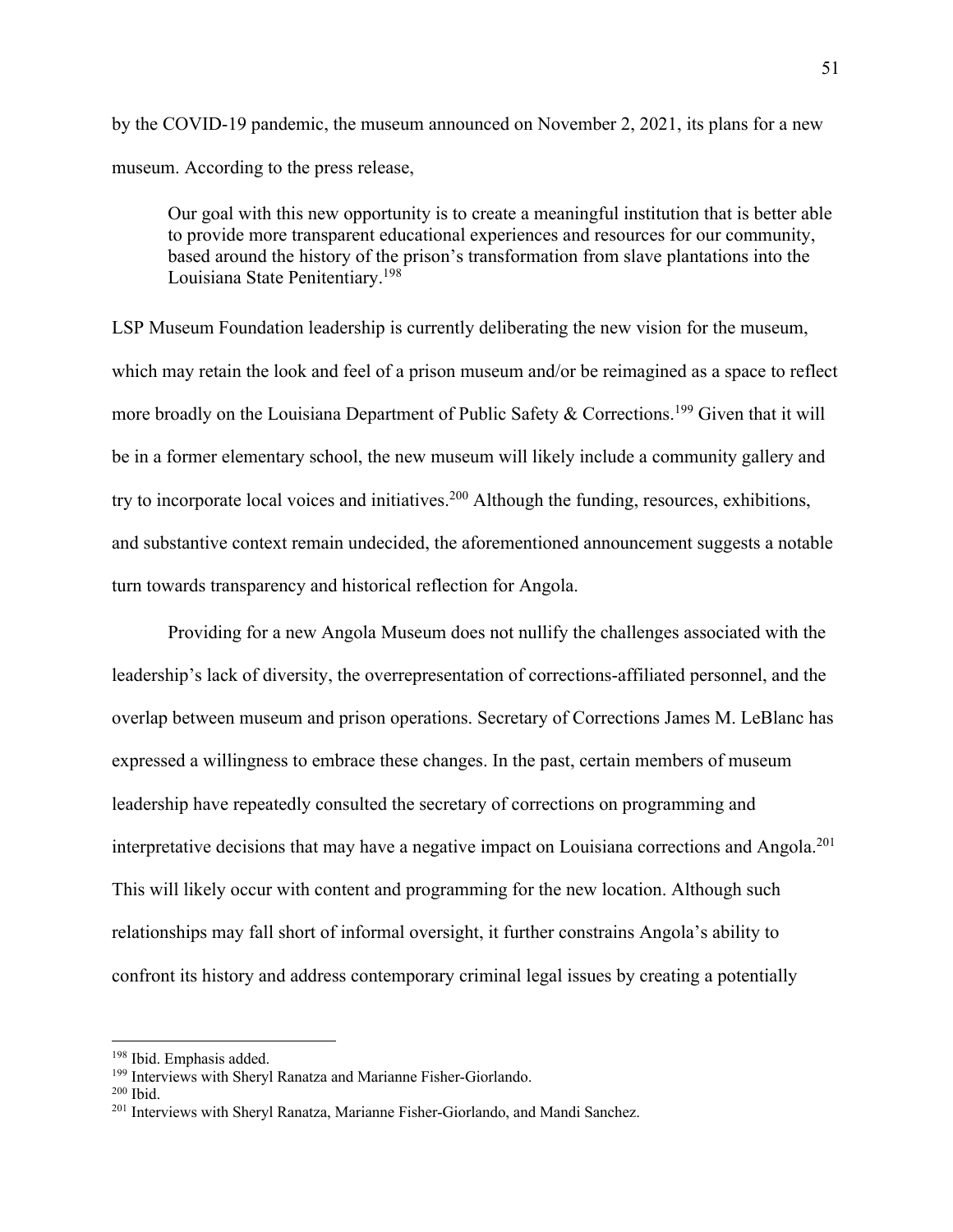volatile and fraught situation if Angola's messaging runs contrary to the interests of the Department of Public Safety & Corrections.

## **SIMILARITY AND DIFFERENCE ACROSS THREE PRISON MUSEUMS**

In depth consideration of Eastern State Penitentiary (ESP), Sing Sing Prison Museum, and Angola Museum makes clear that centering justice impacted individuals in partnerships, hiring practices, and content development better enables prison museums to address contemporary criminal legal issues. Notably, ESP and Sing Sing Prison Museum have established diverse boards comprised of preservationists, historians, social justice and community activists, formerly incarcerated individuals, and a minority of corrections-affiliated personnel to inform decision-making and determine interpretative aims. These two prison museums have also actively connected with currently and formerly incarcerated individuals through, inter alia, oral histories and art projects. This approach has deepened ESP's connection to the Philadelphia community and Sing Sing's relationship with Ossining residents.

The Louisiana State Penitentiary (LSP) Museum Foundation, by contrast, remains dominated by corrections affiliated individuals. Wardens, sheriffs, district attorneys, and judges as well as experience at LSP, Department of Public Safety & Corrections, Board of Pardons & Parole, and other correctional facilities inculcate an understanding of the criminal legal system from a position of power. The predominance of this perspective increases institutional resistance to external pressures and prevents Angola Museum from critically examining mass incarceration and racial disparities to the same extent as ESP and Sing Sing Prison Museum. It also minimizes opportunities for currently and formerly incarcerated individuals to contribute to museum operations, which is a central driver of reform.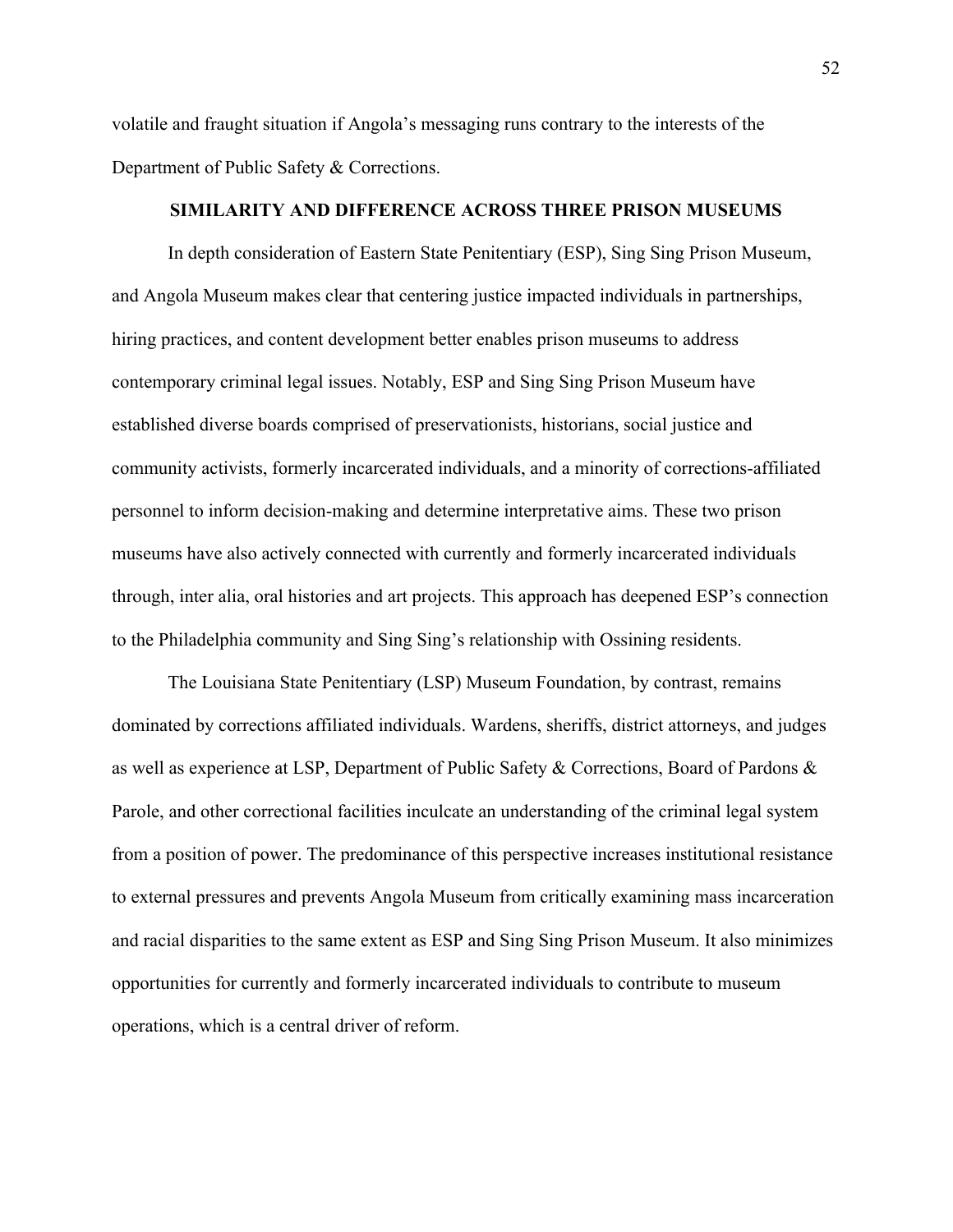Importantly, affiliation with an active prison does not necessarily hinder reform efforts. Sing Sing Prison Museum and Angola Museum are both located directly adjacent to and within active maximum-security prisons, yet their approaches to exhibitions, programming, staffing, and remembrance vary substantially. This discrepancy can be attributed to the issues museum and corrections staff are required to collaborate on. In the case of Sing Sing, interactions and negotiations between museum staff and the Department of Corrections and Community Supervision are largely confined to title, land ownership, occupancy, and construction issues. At Angola, however, certain members of museum leadership have repeatedly consulted the secretary of corrections on programming and interpretative decisions. Angola's reform initiatives are necessarily constrained by these informal relationships.

As a stabilized ruin, ESP can more easily implement reforms because it is not hindered by Sing Sing's logistical complications nor Angola's entanglement with the penitentiary. Given the absence of an immediate external force, ESP's changes have been driven by internal deliberations and members of the leadership team, such as Sean Kelley, pushing the institution to reevaluate its responsibility to educate the public on modern carceral practices.

ESP's and Sing Sing Prison Museum's internal structures and interpretative aims have placed them in a better position to response to emerging political events. The latter, for example, hosted one of its Justice Talks—a webinar series focused on contemporary issues—on solitary confinement as legislation was introduced in New York to ban the practice.<sup>202</sup> A comparable online program, ESP's Searchlight Series has allowed the prison museum to address issues related to, for example, the impact of the COVID-19 pandemic on prisons.<sup>203</sup>

<sup>&</sup>lt;sup>202</sup> "Justice Talks," Sing Sing Prison Museum, http://www.singsingprisonmuseum.org/justice-talks.html.<br><sup>203</sup> "The Searchlight Series," *Eastern State Penitentiary*, https://www.easternstate.org/visit/events/searchlight-se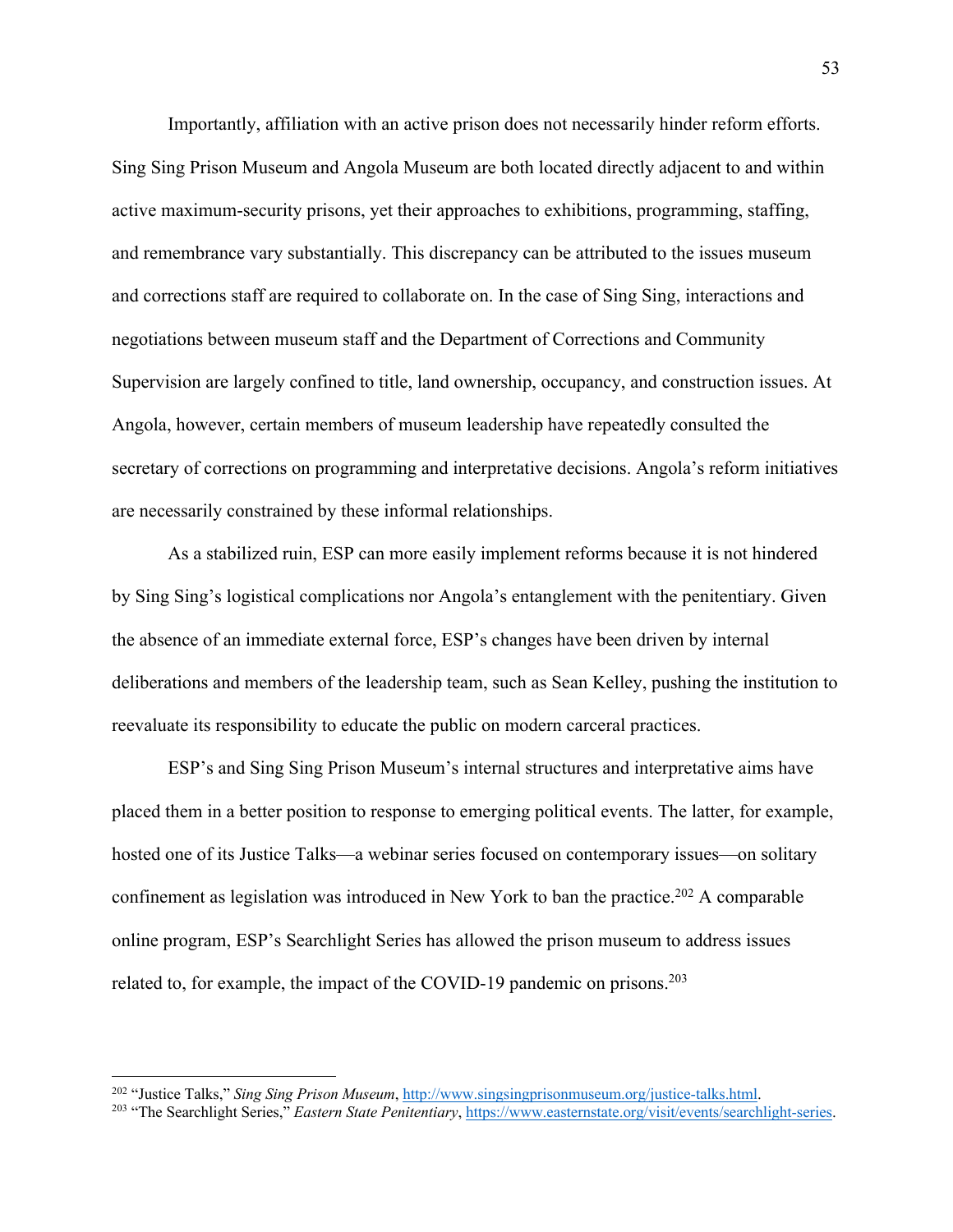Political events have spurred internal deliberations at Angola Museum but have not resulted in the same robust programming. For example, amidst the Confederate statue debates, Angola leadership and staff began to reassess the mural's impact (located behind the cash register) on visitors, which depicts predominantly Black incarcerated individuals working in the fields under the supervision of white corrections officers on horseback.204 Limited concrete action has been taken aside from several small book talks, including Joshua Rothman's *The Ledger and the Chain: How Domestic Slave Traders Shaped America*.

Prison museums' political responsiveness also includes their engagement with racial justice protests. Black Lives Matter (BLM) and nationally publicized acts of police violence against minority communities have created an environment of high consequence for museums unwilling to confront their own racialized history. Reflecting national museum trends, the Sing Sing Prison Museum expressed its "sympathy to the families and communities of George Floyd, Ahmaud Arbery, and Breonna Taylor" and made its intentions clear: "We stand in solidarity with Black communities across the country."205 ESP's public programming and even Angola's hosting the "In Pursuit of Equal Justice" symposium show how BLM values have permeated these institutions. Overall, the volatility of the political landscape demands a baseline level of political responsiveness from prison museums.

The notion of bringing institutional knowledge and authority to racial justice issues recalls the work of the Lynching Memorial and the Legacy Museum. Bryan Stevenson and the Equal Justice Initiative's (EIJ) vision for a "sacred space for truth-telling and reflection about racial terror in America and its legacy" resulted in the construction of a new memorial and

<sup>204</sup> Interviews with Sheryl Ranatza and Marianne Fisher-Giorlando.

<sup>&</sup>lt;sup>205</sup> The statement is available at https://mailchi.mp/6343ba0f56c0/solidarity-statement?fbclid=IwAR3EXbJSHwoRvNUejqVs79CgRQNKWRzI0gqAUU8bx3A--UzqmnOws\_DmRI.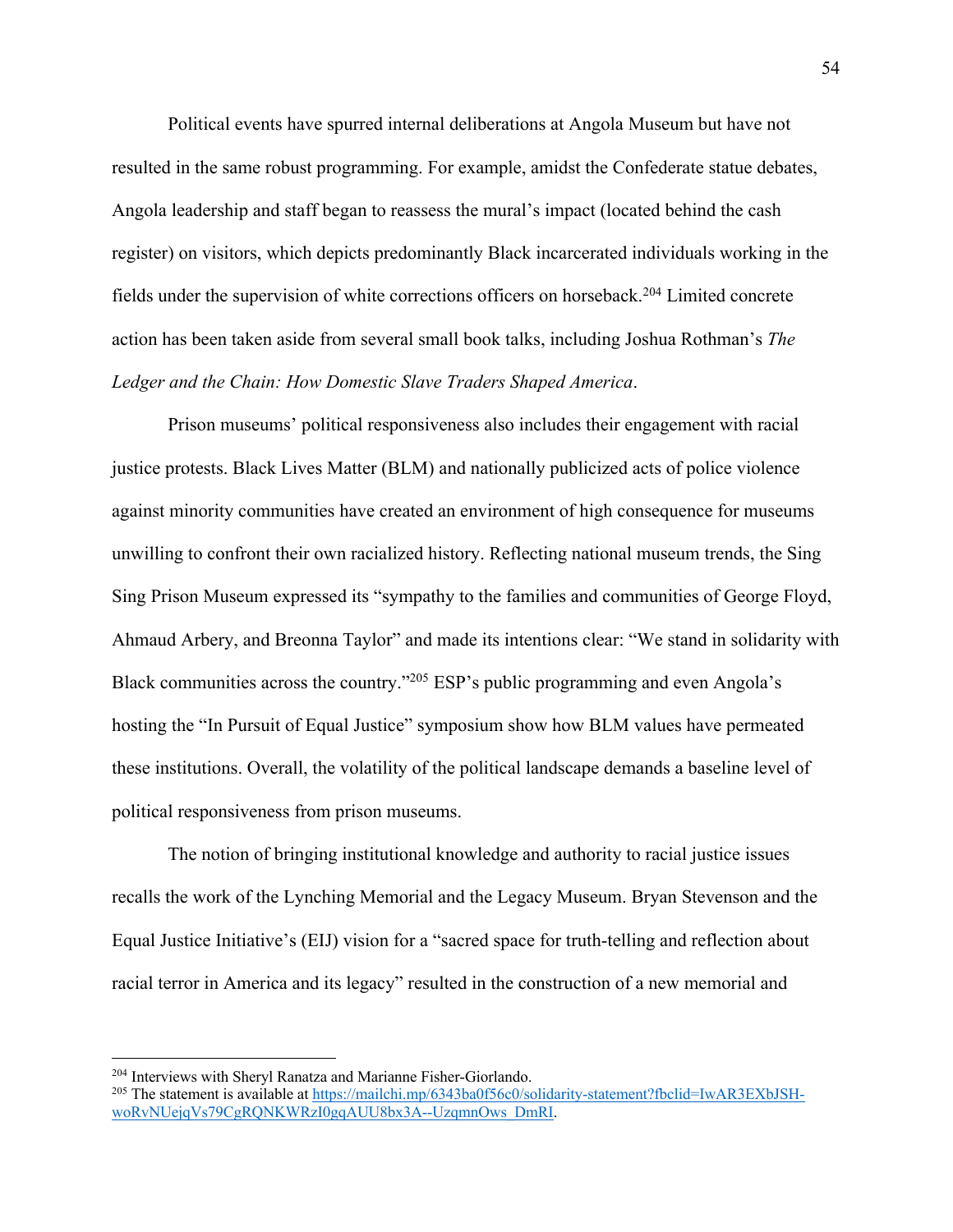museum.206 Unfortunately, not all organizations—particularly museums—have the resources, funding, independence, or willingness to adopt such sweeping renovations or ambitious development projects. Museums must therefore employ a calculus that tempers their response to mounting political pressures with logistical considerations.

In the aftermath of Floyd's murder, for example, ESP leadership received an influx of requests from visitors and schoolteachers asking that it teach police brutality and the impact on communities of color.<sup>207</sup> While ESP hosted a Facebook Live event and other programming during the pandemic that related contemporaneous events to parallel instances of violence in the penitentiary's history, ESP leadership also recognized its limitations.208 ESP leadership wanted to contribute to the national conversation but understood they could not provide the nuanced discussion of generational trauma visitors and community partners demanded.<sup>209</sup>

When addressing issues of racial justice, all three prison museums have legitimized through exhibitions, programming, and public statements—Stevenson's assertion that "[r]ecognizing the unbroken links between slavery, Black Codes, lynching, and our current era of mass incarceration is essential."210 Racialized historiographies outlining a 400-year timeline of racial oppression in the United States gained national traction with *The New York Times* 1619 Project. Prison museums' implicit embrace of this analysis, either prior to or during the 1619 Project's release, did not translate into overt acceptance of the 1619 Project or critical race theory (CRT). In fact, individuals from all three museums were either openly hesitant or stated that such discussions did not occur.<sup>211</sup> Analysis of the 1619 Project and treatments of CRT therefore brings

<sup>206</sup> "The National Memorial for Peace and Justice."

 $^{207}$  Interviews with Sean Kelley and Lauren Zalut.  $^{208}$  Ibid.

<sup>209</sup> Ibid.

<sup>210</sup> Nikole Hannah-Jones, *The 1619 Project: A New Origin Story* (One World, 2021), 281.

<sup>211</sup> Interviews with Sean Kelley, Brent Glass, and Sheryl Ranatza.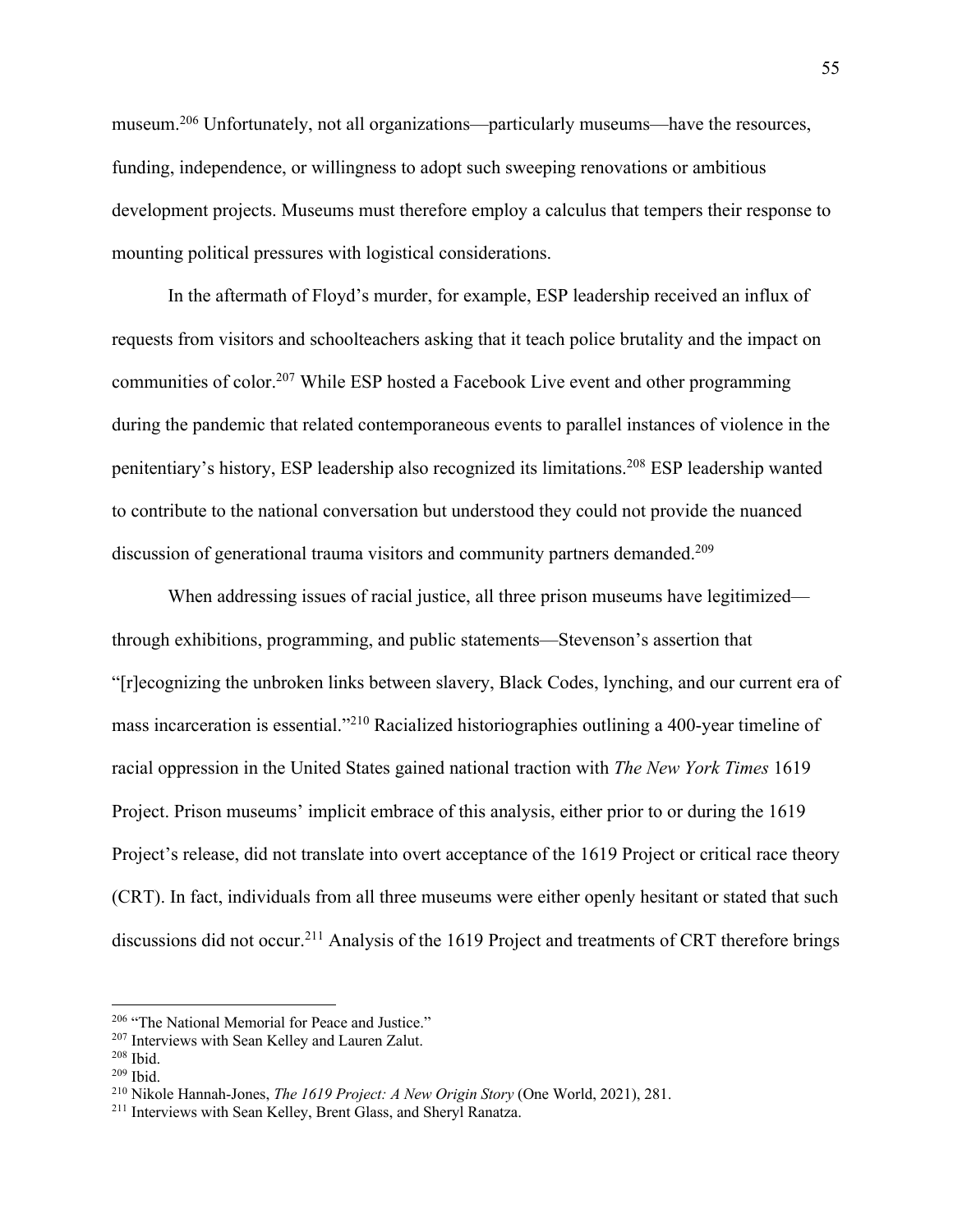into high relief the nuances of simultaneously fostering dialogue across the political spectrum and engaging in current criminal legal debates.

The 1619 Project—appearing in the August 2019 issue of *The New York Times Magazine* and, after revision and expansion, as a book in November 2021—refracts U.S. history through the prism of 1619, the year enslaved Africans were first brought to American shores. Notably, the Pulitzer Prize winning longform journalism project has been criticized for its methodology, rigor, and intellectual legitimacy.212 Both liberals and conservatives have opposed, albeit for different reasons, such attempts to create what American historian James Oakes calls "racial consensus history."213 In an effort to depoliticize the project, Clint Smith argued that discussions of slavery need not imply a liberal agenda; however, disentangling the politics from the project's rendering of history remains a challenge.<sup>214</sup>

Conservative politicians and pundits have been vocal in their backlash.215 Following Republican Senator Tom Cotton's (R-Arkansas) failed "Saving American History Act of 2020,"

https://www.forbes.com/sites/patriciagbarnes/2020/09/27/ideology-over-excellence-awarding-the-pulitzer-prize-tothe-1619-project/?sh=5e68fcc94e65; Lauren Michele Jackson, "The 1619 Project and the Demands of Public History," *The New Yorker* (2021), https://www.newyorker.com/books/under-review/the-1619-project-and-thedemands-of-public-history; Leslie M. Harris, "I Helped Fact-Check the 1619 Project. The Times Ignored Me," *Politico* (2020), https://www.politico.com/news/magazine/2020/03/06/1619-project-new-york-times-mistake-122248; and "We Respond to the Historians Who Critiqued The 1619 Project," *The New York Times* (2019), https://www.nytimes.com/2019/12/20/magazine/we-respond-to-the-historians-who-critiqued-the-1619-project.html. <sup>213</sup> James Oakes, "The Art of History: On Changing My Mind," *Perspectives on History* (2012), https://www.historians.org/publications-and-directories/perspectives-on-history/september-2012/on-changing-my-

<sup>&</sup>lt;sup>212</sup> After the magazine release, Leslie M. Harris and other historians defended the project's corrective framing but made clear that it mischaracterized, inter alia, the role of slavery as the primary reason colonists supported independence. Historians Victoria Bynum, James M. McPherson, James Oakes, Sean Wilentz, and Gordon S. Wood went so far as voicing their factual concerns in a public letter. Patricia Barnes, "Ideology Over Excellence: Awarding The Pulitzer Prize To The 1619 Project," *Forbes* (2020),

mind; and Carlos Lozada, "The 1619 Project started as history. Now it's also a political program." *The Washington Post* (2021), https://www.washingtonpost.com/outlook/2021/11/19/1619-project-book-history/.

<sup>214</sup> Clint Smith, "Telling the Truth About Slavery Is Not 'Indoctrination,'" *The Atlantic* (2020), https://www.theatlantic.com/ideas/archive/2020/09/real-stakes-fight-over-history/616455/.

<sup>&</sup>lt;sup>215</sup> Highly critical of the 1619 Project's ideological implications and alleged assault on patriotism, President Donald Trump contended, "The left has warped, distorted, and defiled the American story with deceptions, falsehoods, and lies." His administration released the *1776 Report* in retaliation at the end of his tenure. In April 2021, Senate Minority Leader Mitch McConnell (R-Kentucky) expressed his misgivings in a letter to U.S. Secretary of Education Miguel Cardona in which he implored the secretary to oppose the project's incorporation into state and local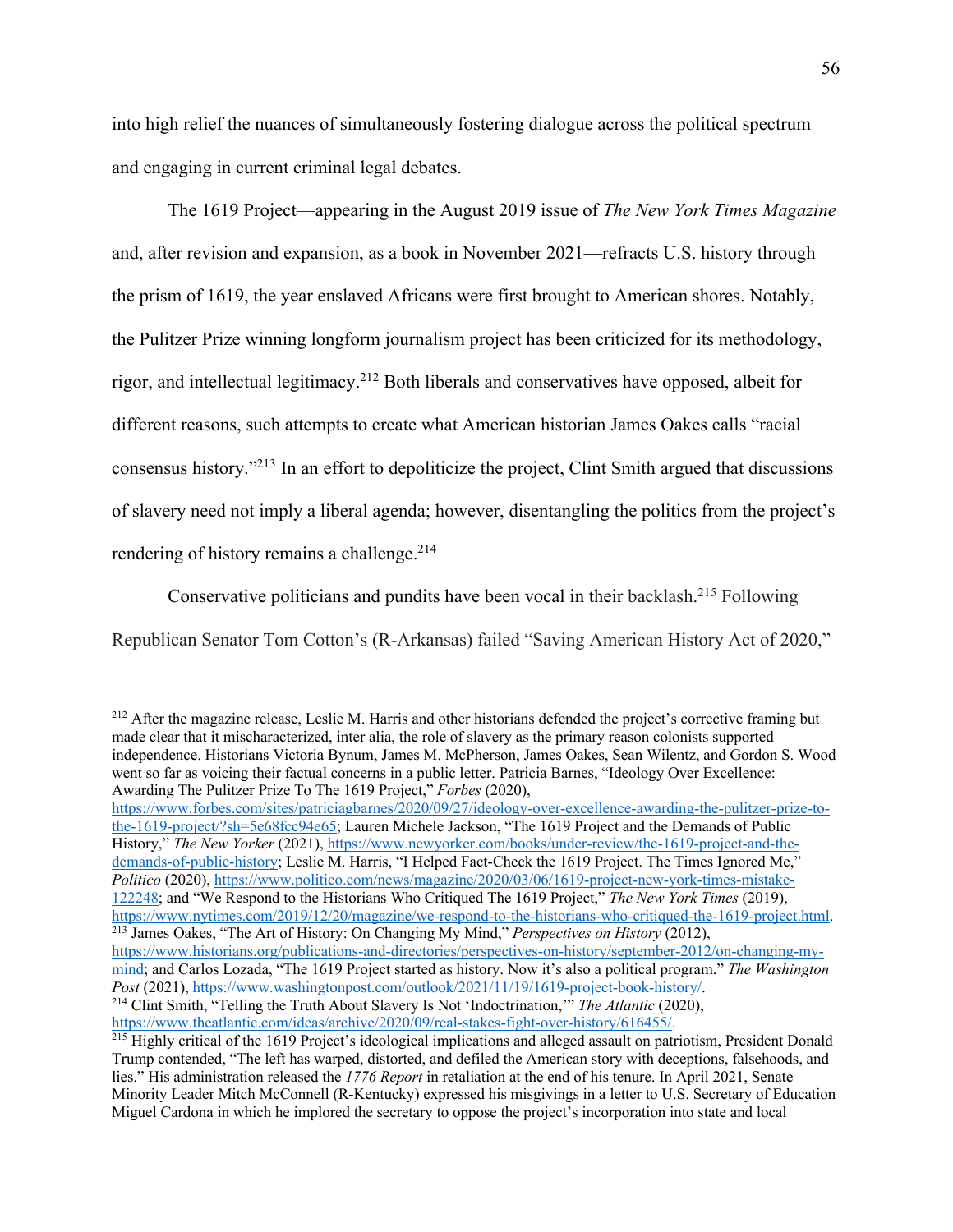which "prohibits the use of federal funds by an elementary or secondary school to teach the 1619 Project or by a local educational agency (LEA) to support its teaching in public schools," conservative politicians mobilized to ban the 1619 Project and CRT in public schools. <sup>216</sup> As of November 2021, Idaho, Oklahoma, Tennessee, Texas, Iowa, New Hampshire, South Carolina, and North Dakota passed legislation banning CRT in classrooms; Florida, Georgia, Utah, and Alabama state school boards introduced guidelines barring discussion of CRT; and approximately 20 more states have taken similar actions.217 Intent on increasing teachers' and already budget strapped schools' liability, Florida Governor Ron DeSantis proposed the "Stop the Wrongs to Our Kids and Employees Act" in December 2021, which would allow parents to sue schools that teach CRT.<sup>218</sup> As of February 2022, reports estimate that no fewer than 36 states have either introduced or adopted policies restricting instruction of race and racism.<sup>219</sup>

The 1619 Project has also been subjected to many leftist critiques. Historians and public figures argued against its pessimism and insistence on a racial caste system that originated with slavery and persisted continuously through time despite marked periods of improvement (e.g., the antislavery movement and Civil Rights era).<sup>220</sup> Such origin-centered analyses, grounded in an

curricula. Adam Serwer, "Why Conservatives Want to Cancel the 1619 Project," *The Atlantic* (2021), https://www.theatlantic.com/ideas/archive/2021/05/why-conservatives-want-cancel-1619-project/618952/; Kathryn Watson and Grace Segers, "Trump blasts 1619 Project on role of Black Americans and proposes his own '1776 commission,'" *CBS News* (2020), https://www.cbsnews.com/news/trump-1619-project-1776-commission/; "The 1776 Commission," *The President's Advisory 1776 Commission* (2021), https://trumpwhitehouse.archives.gov/wpcontent/uploads/2021/01/The-Presidents-Advisory-1776-Commission-Final-Report.pdf; and "READ: McConnell letter to the Education Department regarding '1619 Project' programs," *CNN* (2021),

https://www.cnn.com/2021/04/30/politics/mitch-mcconnell-miguel-cardona-letter/index.html<br><sup>216</sup> "Saving American History Act of 2020," https://www.congress.gov/bill/116th-congress/senate-bill/4292.

217 Rashawn Ray and Alexandra Gibbons, "Why are states banning critical race theory?" *Brookings* (2021), https://www.brookings.edu/blog/fixgov/2021/07/02/why-are-states-banning-critical-race-theory/.

<sup>&</sup>lt;sup>218</sup> Nicholas Reimann, "DeSantis Unveils 'Stop W.O.K.E. Act' So Parents Can Sue Over Critical Race Theory In Schools," *Forbes* (2021), https://www.forbes.com/sites/nicholasreimann/2021/12/15/desantis-unveils-stop-wokeact-so-parents-can-sue-over-critical-race-theory-in-schools/?sh=3e4a4cad24d3.<br><sup>219</sup> Cathryn Stout and Thomas Wilburn, "CRT Map: Efforts to restrict teaching racism and bias have multiplied

across the U.S." *Chalkbeat* (2022), https://www.chalkbeat.org/22525983/map-critical-race-theory-legislation-teaching-racism.

<sup>&</sup>lt;sup>220</sup> Adam Serwer, "The Fight Over the 1619 Project Is Not About the Facts," *The Atlantic* (2019), https://www.theatlantic.com/ideas/archive/2019/12/historians-clash-1619-project/604093/.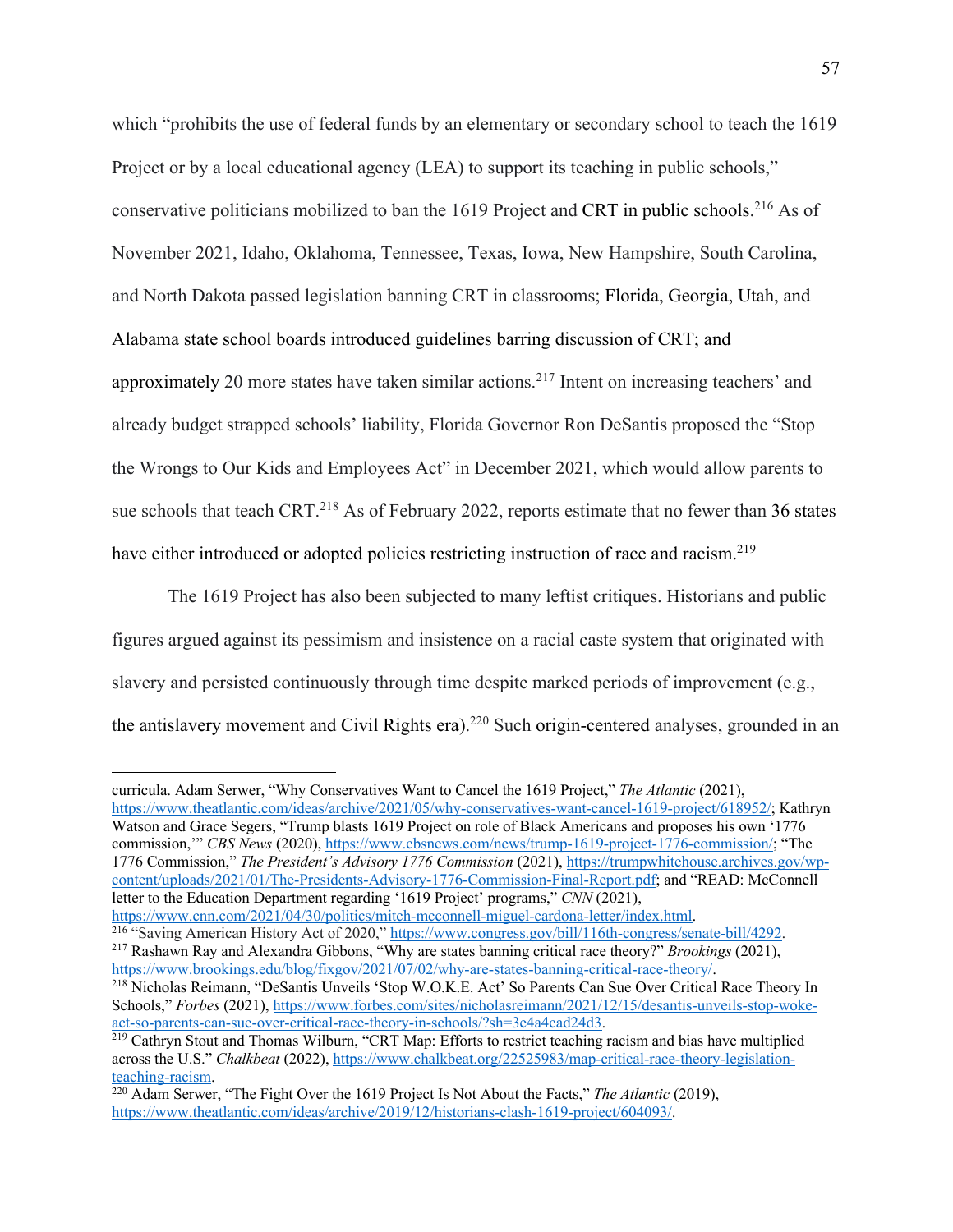unchanging historical narrative of oppression, do not account for instances of progress or allow for transformative change.<sup>221</sup> Critics also emphasized that confronting the past does not in itself signify an end nor does it necessarily translate into measurable progress.<sup>222</sup>

Polarized characterizations of and responses to the 1619 Project and CRT have placed prison museums in a difficult position. Felt most acutely since 2019, ESP, Sing Sing Prison Museum, and Angola Museum must avoid certain political stances when discussing racial justice otherwise they may be accused of partisan indoctrination. Sean Kelley made clear that it would not benefit ESP to offer explicit endorsements because it would prevent them facilitating conversations across the political spectrum that are integral to its mission.223 Sing Sing Prison Museum echoed this sentiment: embracing the values of the 1619 Project and CRT is different than supporting them by name.224 Prison museums' selective engagement with socio-political events thus reveals the fine line these institutions must walk to embrace social justice aims, avoid perceptions of partisanship, and facilitate dialogue across a diversity of visitors.

In recent years, the development of a broader prison museum community has offered possibilities for informal knowledge sharing networks and working partnerships that help propel change. Notably, ESP, Sing Sing, Alcatraz, Old New-Gate Prison & Copper Mine in Connecticut, and several others participate in the National Prison Museum Consortium, a monthly meeting where museum leadership share ideas and challenges. Channels of communication also exist between individual museums.225 ESP and Sing Sing leadership have

<sup>221</sup> Matthew Karp, "History As End," *Harper's Magazine* (2021), https://harpers.org/archive/2021/07/history-asend-politics-of-the-past-matthew-karp/.

 $\frac{222}{222}$  Ibid.<br><sup>223</sup> Interview with Sean Kelley.

<sup>&</sup>lt;sup>224</sup> Interview with Brent Glass.<br><sup>225</sup> Interviews with Sean Kelley, Lauren Zalut, Marianne Fisher-Giorlando, Nicole Belle DeRise, Nicole Hamilton, and Brent Glass.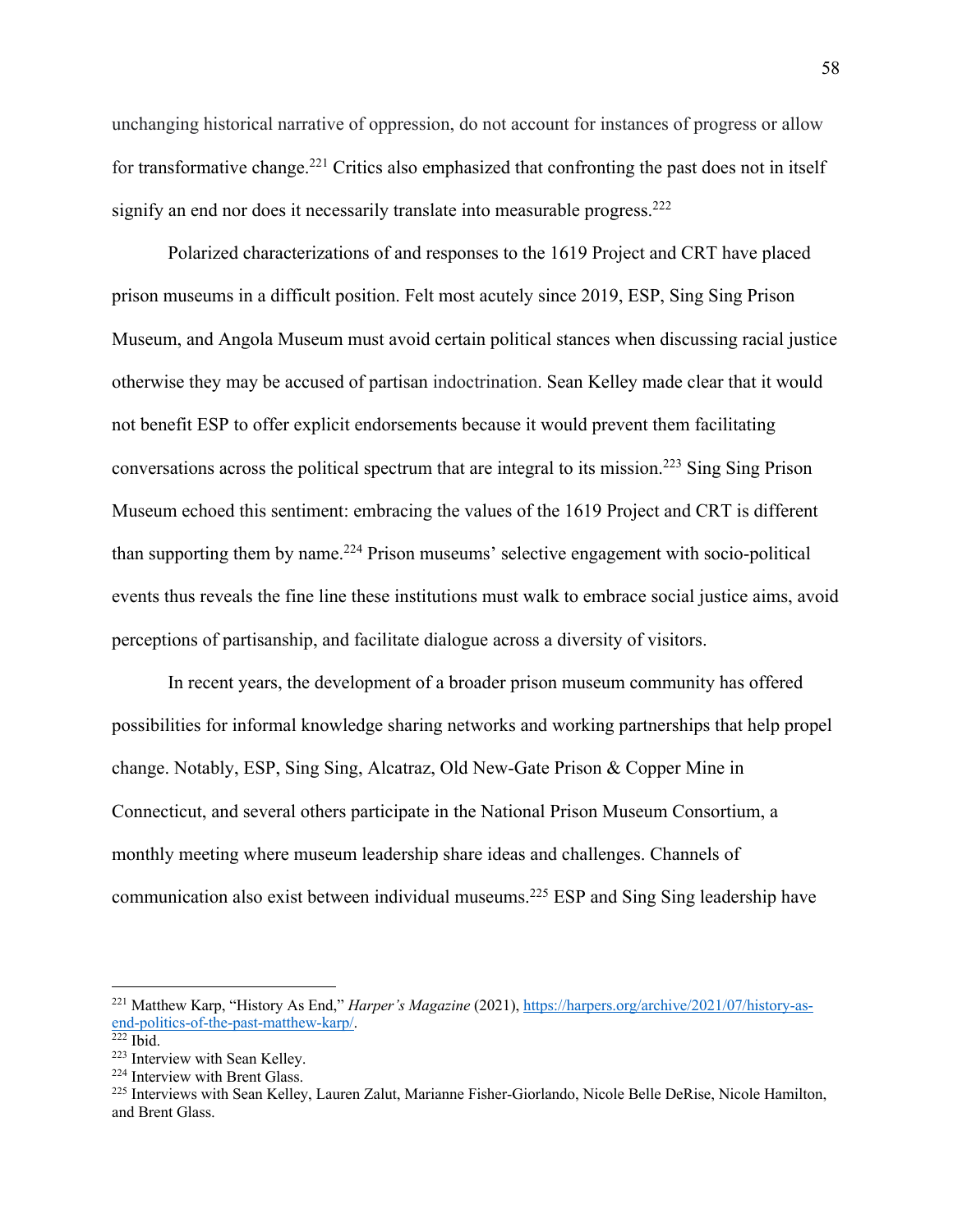been in close contact with individuals from Alcatraz regarding exhibition development.<sup>226</sup> Angola has visited and coordinated with the Legacy Museum to understand their methodology in addressing enslavement and modern incarceration.<sup>227</sup> In 2015, ESP leadership visited New York to collaborate with the Sing Sing staff.228 Individuals such as ESP's Sean Kelley and Sing Sing's Brent Glass have advised on several other prison museum projects.<sup>229</sup> Furthermore, ESP has presented itself as a model for other prison museums and continues to offer its assistance.<sup>230</sup> This cross pollination of ideas is essential to reform in prison museums.

## **CONCLUSION**

Heightened visibility of mass incarceration and racial and ethnic disparities within the criminal legal system through their incorporation in exhibitions and public art has redefined the responsibilities of prison museums. Designed as historically focused institutions, prison museums are now expected to actively contribute to contemporary criminal legal debate and draw connections between past and present carceral practices. Eastern State Penitentiary (ESP), Sing Sing Prison Museum, and Angola Museum are uniquely hybrid institutions, functioning as museums, dark heritage sites, and carceral spaces. These multiple identities interface with sociopolitical pressures and cultural debates in ways that create enormous opportunities for reform.

This shift is driven in large part by reexaminations of museum neutrality. Expectations regarding social justice aims, commenting on protest movements, and having programs mirror contemporary debates represent a rapid erosion of and dwindling tolerance for museums that distance themselves from the present—from impacted communities. Sean Kelley recounted his

<sup>&</sup>lt;sup>226</sup> Interviews with Sean Kelley, Lauren Zalut, Nicole Belle DeRise, Nicole Hamilton, and Brent Glass.

<sup>227</sup> Interview with Sheryl Ranatza and Mandi Sanchez.

<sup>228</sup> Interview with Sean Kelley.

<sup>229</sup> Interview with Sean Kelley and Brent Glass.

<sup>230</sup> Interviews with Nicole Belle DeRise and Nicole Hamilton.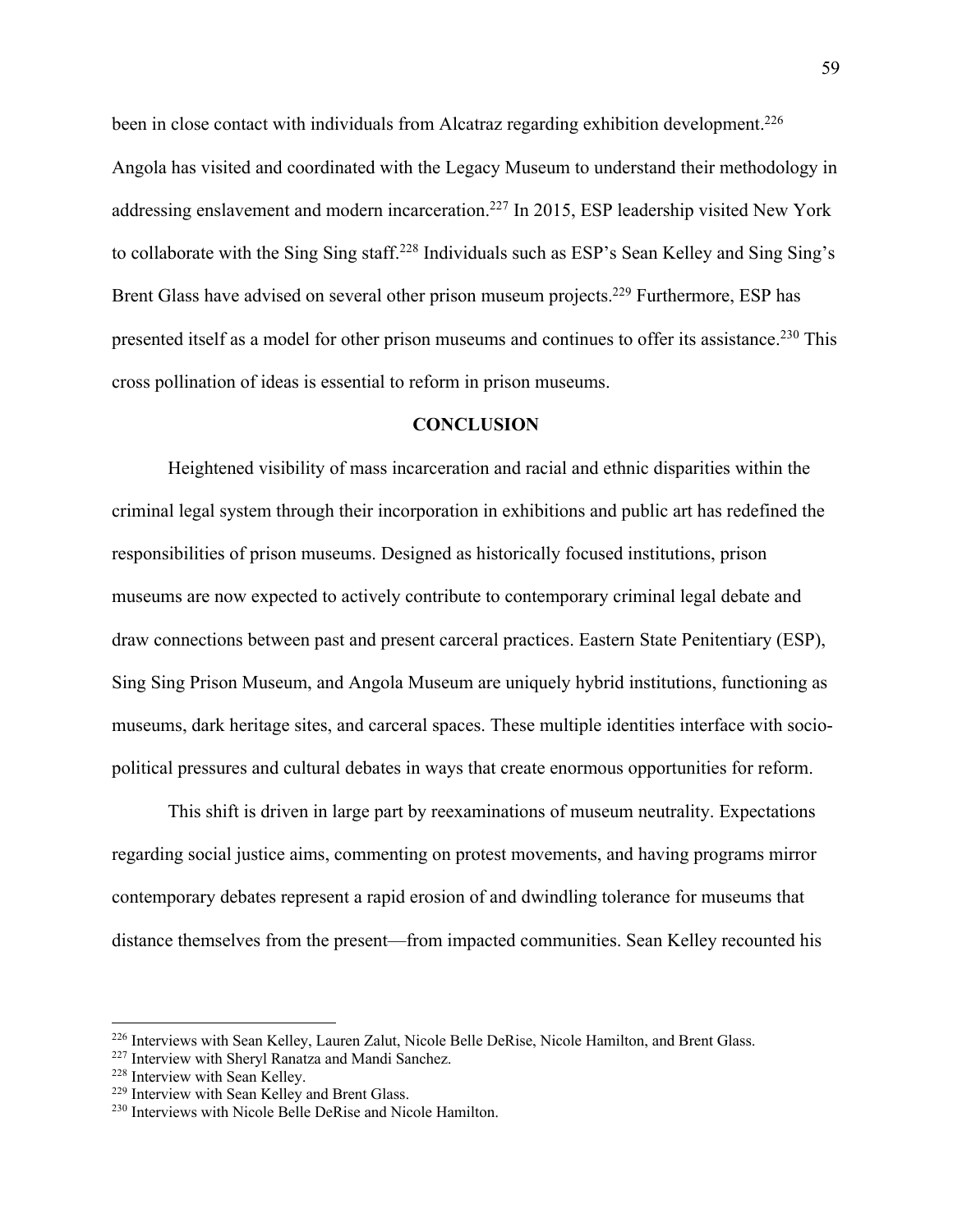coworker's comments during the development of *The Big Graph* in the influential essay "Beyond Neutrality": "We talk about race and the US criminal justice system every day… our silence tells visitors exactly what we think about it."<sup>231</sup> Thus, neutrality has become a euphemism for silence.

Silence seems a thing in and of itself: an unwelcomed guest cunningly creating tension between colleagues; a palpable sense of separation in an ever-polarized political landscape; or a figure of solidarity that allows its company to reflect on the past. Silence can be devastating for democracy and yet silence, when taken in a different form, is essential. Recall the murder of George Floyd. At 11:00 A.M. on June 9, 2020, Minnesota Governor Tim Walz declared 8 minutes 46 seconds of silence to honor Floyd. In doing so, a powerful silence replaced one of powerlessness. When police officer Derek Chauvin knelt on Floyd's neck, he not only took his life but imposed a silence on his final moments, embodied in the words "I can't breathe." 15 days later, silence became solidarity—a rallying cry for racial justice.

As prison museums redefine neutrality, embrace transparency, and work to elevate justice impacted individuals, they fill a silence in the lives of hundreds of thousands of visitors who have no direct exposure to carceral institutions. In doing so, they serve as the critical connective tissue between historical practice and contemporary criminal legal debates. Thus, recent reform efforts make clear the following: prison museums have the potential to be powerful occupants of a silence within public history and the carceral state.

<sup>&</sup>lt;sup>231</sup> "Beyond Neutrality."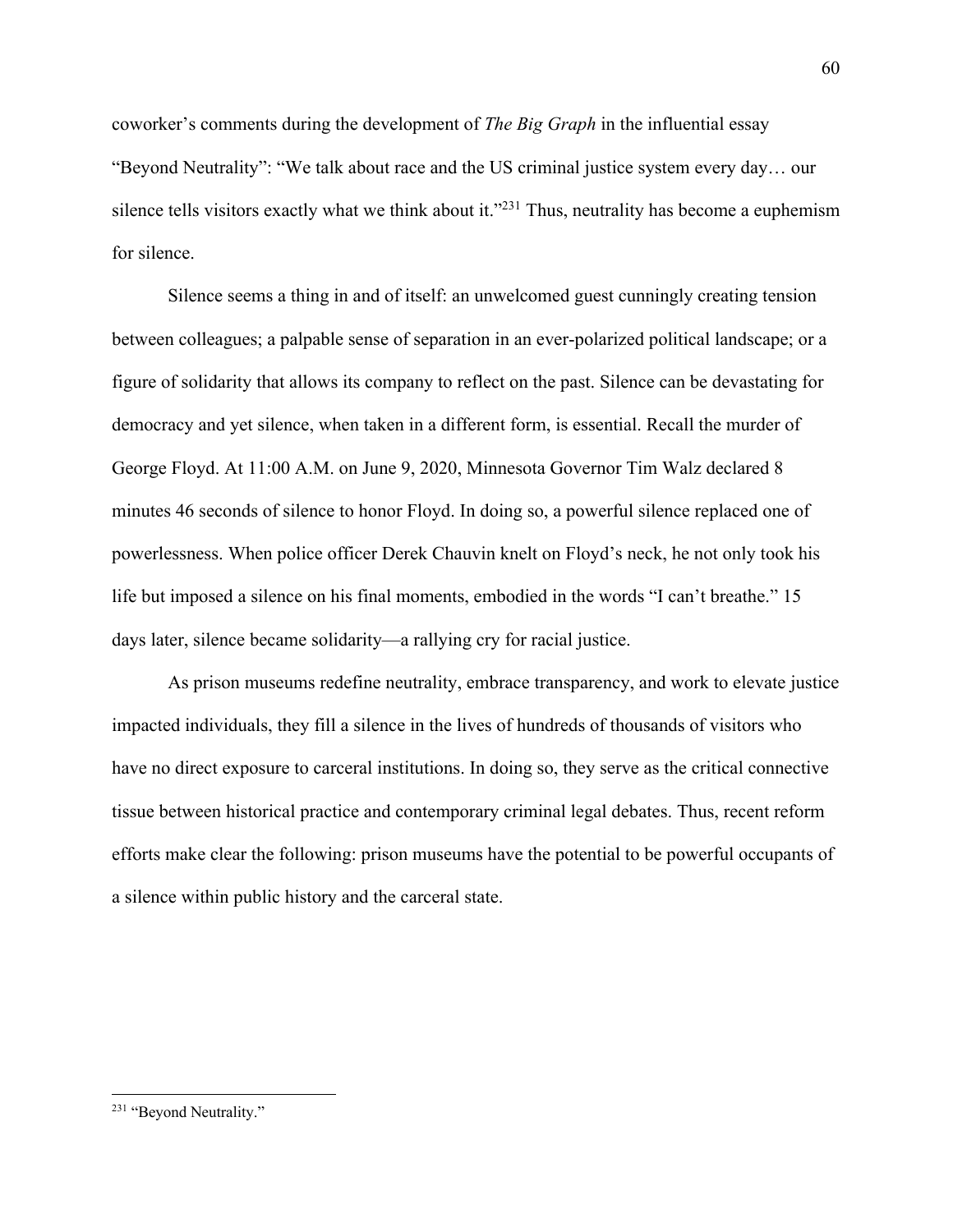## **REFERENCES**

- "A BLANK SLATE." *Blank Slate Monument*, https://blankslatemonument.com/.
- "A New Angola Museum." *Angola Museum* (2021), https://www.angolamuseum.org/the-museum-blog/2021/11/2/a-new-angola-museum.
- "About Eastern State." *Eastern State Penitentiary*, http://dev.interactivemechanics.com/easternstate/about-eastern-state.
- "About Eastern State Penitentiary." *Eastern State Penitentiary*, https://www.easternstate.org/about-eastern-state.
- "About Our Museum." *Texas Prison Museum*, https://www.txprisonmuseum.org/about-us.
- Adams, Geraldine Kendall. "Ideological rift persists as Icom restarts museum definition consultation." *Museum Associations* (2021), https://www.museumsassociation.org/museums-journal/news/2021/03/ideological-riftpersists-as-icom-restarts-museum-definition-consultation/#.
- Adams, Jessica. "'The Wildest Show in the South': Tourism and Incarceration at Angola." *The Drama Review* 45 (2001).
- "Alcatraz Origins." *Federal Bureau of Prisons*, https://www.bop.gov/about/history/alcatraz.jsp.
- Alexander, Michelle. *The New Jim Crow: Mass Incarceration in the Age of Colorblindness*. The New Press, 2012.
- Anagnos, Chris. "Message from the Executive Director: Black Lives Matter." *Association of Art Museum Directors* (2020), https://aamd.org/for-the-media/press-release/message-fromthe-executive-director-black-lives-matter.
- Balcells, Laia, Valeria Palanza, and Elsa Voytas. "Do Transitional Justice Museums Persuade Visitors? Evidence from a Field Experiment." *The Journal of Politics* 84, no. 1 (2022).
- Barnes, Patricia. "Ideology Over Excellence: Awarding The Pulitzer Prize To The 1619 Project." *Forbes* (2020), https://www.forbes.com/sites/patriciagbarnes/2020/09/27/ideology-overexcellence-awarding-the-pulitzer-prize-to-the-1619-project/?sh=5e68fcc94e65.
- Barrère, Christian. "Cultural heritages: From official to informal." *City, Culture and Society, Elsevier* (2016).
- Benns, Whitney. "American Slavery, Reinvented." *The Atlantic* (2015), https://www.theatlantic.com/business/archive/2015/09/prison-labor-in-america/406177/.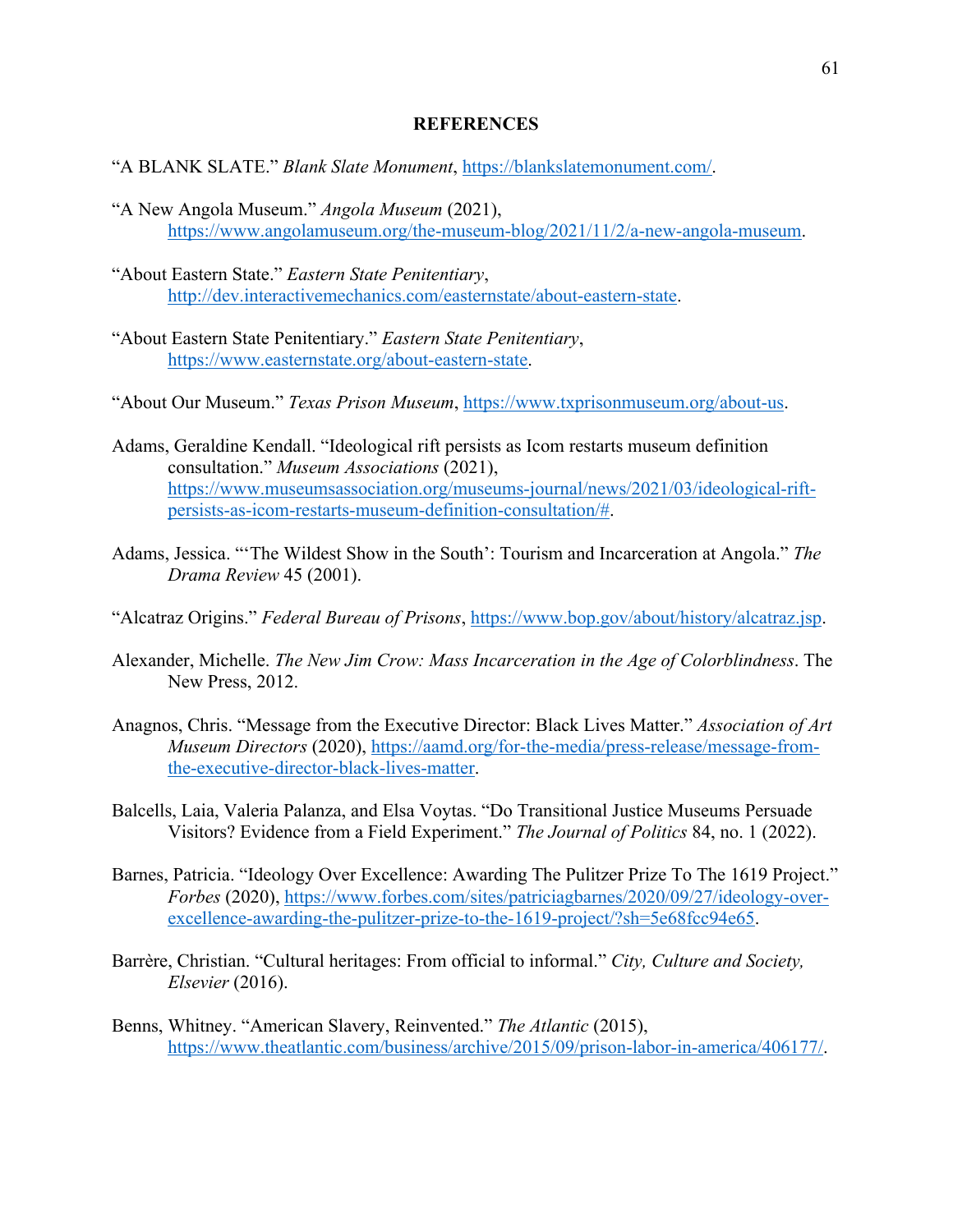- "Beyond Neutrality." *American Alliance of Museums* (2016), https://www.aam-us.org/2016/08/23/beyond-neutrality/.
- "Bird's-eye View." *Sing Sing Prison Museum*, http://www.singsingprisonmuseum.org/birds-eye-overview.html.
- Boyd, Willard L. "Museums as Centers of Controversy." *Daedalus* 128, no. 3 (1999).
- Brown, Kate. "Are Art Institutions Becoming Too 'Ideological'? A Debate Breaks Out at the International Council of Museums Over Politics in the Galleries." *Artnet* (2019), https://news.artnet.com/art-world/icom-museum-definition-debate-1630312.
- Bruggeman, Seth C. "Reforming the Carceral Past: Eastern state penitentiary and the challenge of the twenty-first-century prison museum." *Radical History Review* (2012).
- Bunch, Lonnie G. "Fighting the Good Fight: Museums in an Age of Uncertainty." *Museum News* (1995).
- Carrega, Christina, and Karma Allen. "Historians debate America's history of racism and Confederate monuments." *ABC News* (2020), https://abcnews.go.com/US/historiansdebate-americas-sordid-history-racism-confederatemonuments/story?id=71486827#:~:text=Historians%20have%20debated%20the%20issu e,oppression%20and%20African%20American%20pain.
- Chammah, Maurice. "What Angola's Resigning Warden Is Leaving Behind." *The Marshall Project* (2015), https://www.themarshallproject.org/2015/12/14/the-final-judgment-ofburl-cain.
- Charr, Manuel. "How Have Museums Responded to the Black Lives Matter Protests?" *Museums Next* (2020), https://www.museumnext.com/article/how-have-museums-responded-tothe-black-lives-matter-protests/.
- "Community Remembrance Project." *Equal Justice Initiative*, https://eji.org/projects/community-remembrance-project/.
- Cox, Karen L. "The whole point of Confederate monuments is to celebrate white supremacy." *The Washington Post* (2017), https://www.washingtonpost.com/news/posteverything/wp/2017/08/16/the-whole-pointof-confederate-monuments-is-to-celebrate-white-supremacy/.
- "Criminal Justice Facts." *The Sentencing Project*, https://www.sentencingproject.org/criminal-justice-facts/.
- Crimmins, Peter. "At Eastern State, massive sculpture points to exploding U.S. incarceration rate." *PBS* (2014), https://whyy.org/articles/at-eastern-state-massive-sculpture-illustratesexploding-us-incarceration-rate/.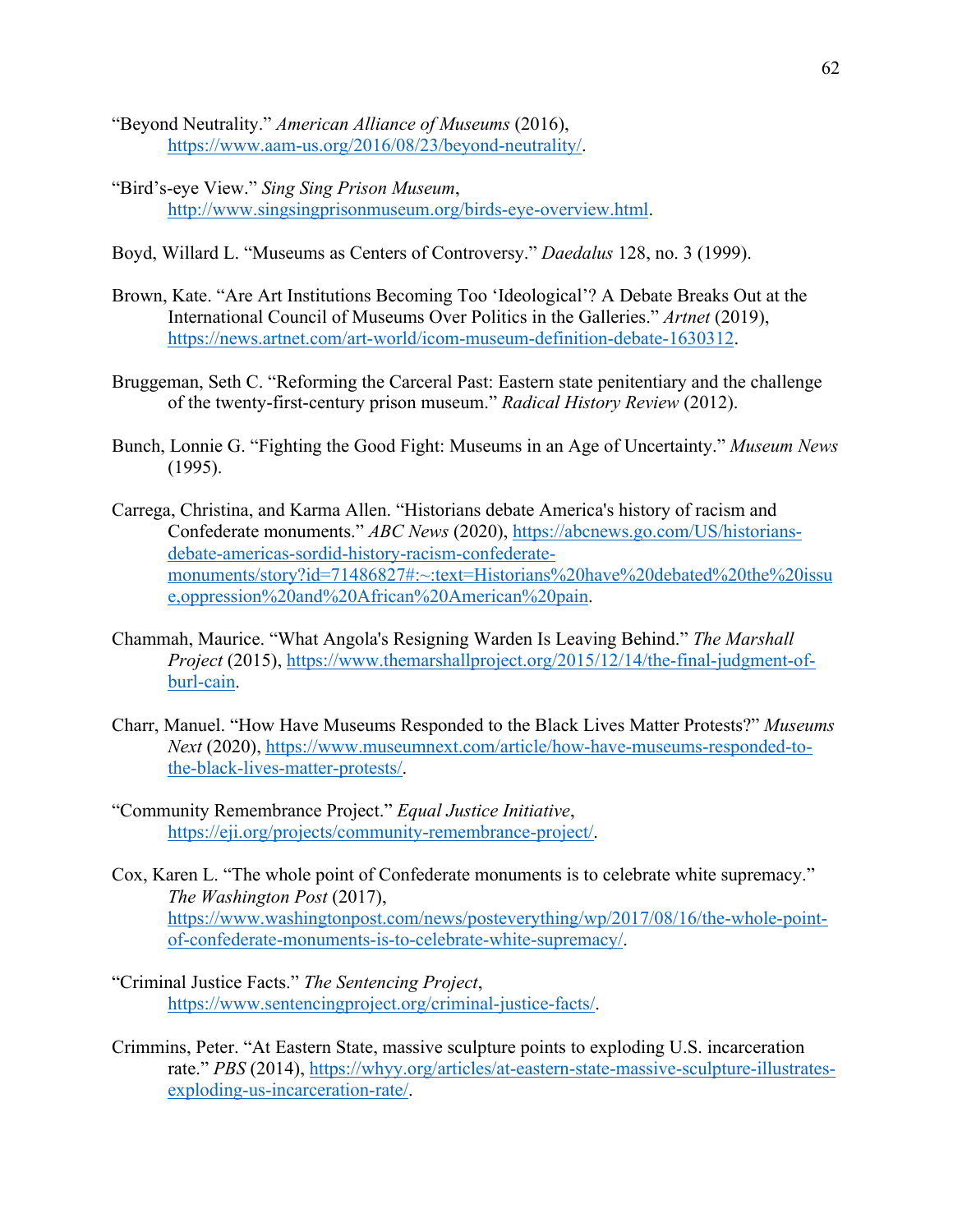- Crimmins, Peter. "Eastern State Penitentiary focus shifts from Al Capone to prison policy." *PBS* (2016), https://whyy.org/articles/eastern-state-penitentiary-focus-shifts-from-al-caponeto-prison-policy/.
- Crimmins, Peter. "From Terror Behind the Walls to Halloween Nights: ESP reimagines annual event." *PBS* (2021), https://whyy.org/articles/from-terror-behind-the-walls-to-halloweennights-esp-reimagines-annual-event/.
- Delaney, Ruth, Ram Subramanian, Alison Shames, and Nicholas Turner. "Reimaginging Prisons." *Vera Institute of Justice* (2018), https://www.vera.org/downloads/Reimagining-Prison\_FINAL2\_digital.pdf.
- Di Liscia, Valentina. "Amid Historic Black Lives Matter Protests, One Museum's Call for a 'Nonpartisan Approach' Disappoints." *Hyperallergic* (2020), https://hyperallergic.com/569393/toledo-museum-nonpartisan-approach/.
- Dickens, Charles. *American Notes*. 1842, http://xroads.virginia.edu/~Hyper/DICKENS/dks7.html.
- Dunne, Allison. "Senator Schumer Backs Sing Sing Museum Plan." *WAMC Northeast Public Radio* (2014), https://www.wamc.org/hudson-valley-news/2014-07-01/senator-schumerbacks-sing-sing-museum-plan.
- Eblen, Shannon. "A Former Prison Breaks From the System That Built It." *The New York Times* (2019), https://www.nytimes.com/2019/03/12/arts/eastern-state-penitentiary-museumphiladelphia.html.
- *Eastern State Penitentiary Historic Site Strategic Business Plan FY 2017-2021*, https://www.easternstate.org/sites/easternstate/files/inline-files/ESPHS-StrategicPlan-ExecutiveSummary-ForWeb\_1.pdf.
- Frankhouser, Nicole. "Taking a Stand: Prisons Today, The Eastern State Penitentiary Historic Site Award Winner." *American Alliance of Museums* (2017), https://www.aamus.org/2017/09/27/taking-a-stand-prisons-today-the-eastern-state-penitentiary-historicsite-award-winner/.
- Fuchs, Ashley, Natalie Heller, Gloria Lyu, and Anya Tullman. "Congress must exclude the provision banning transfers from GTMO to the U.S. from the 2022 NDAA." *The Rule of Law Post* (2021), https://archive.law.upenn.edu/live/news/11413-congress-must-excludethe-provision-banning/news/cerl-news.

Graham, Brian. "Heritage as Knowledge: Capital or Culture?" *Urban Studies* 39, no. 5/6 (2002).

Greenberger, Alex, and Tessa Solomon. "Major U.S. Museums Criticized for Responses to Ongoing George Floyd Protests." *ARTnews* (2020), https://www.artnews.com/artnews/news/museums-controversy-george-floyd-protests-1202689494/.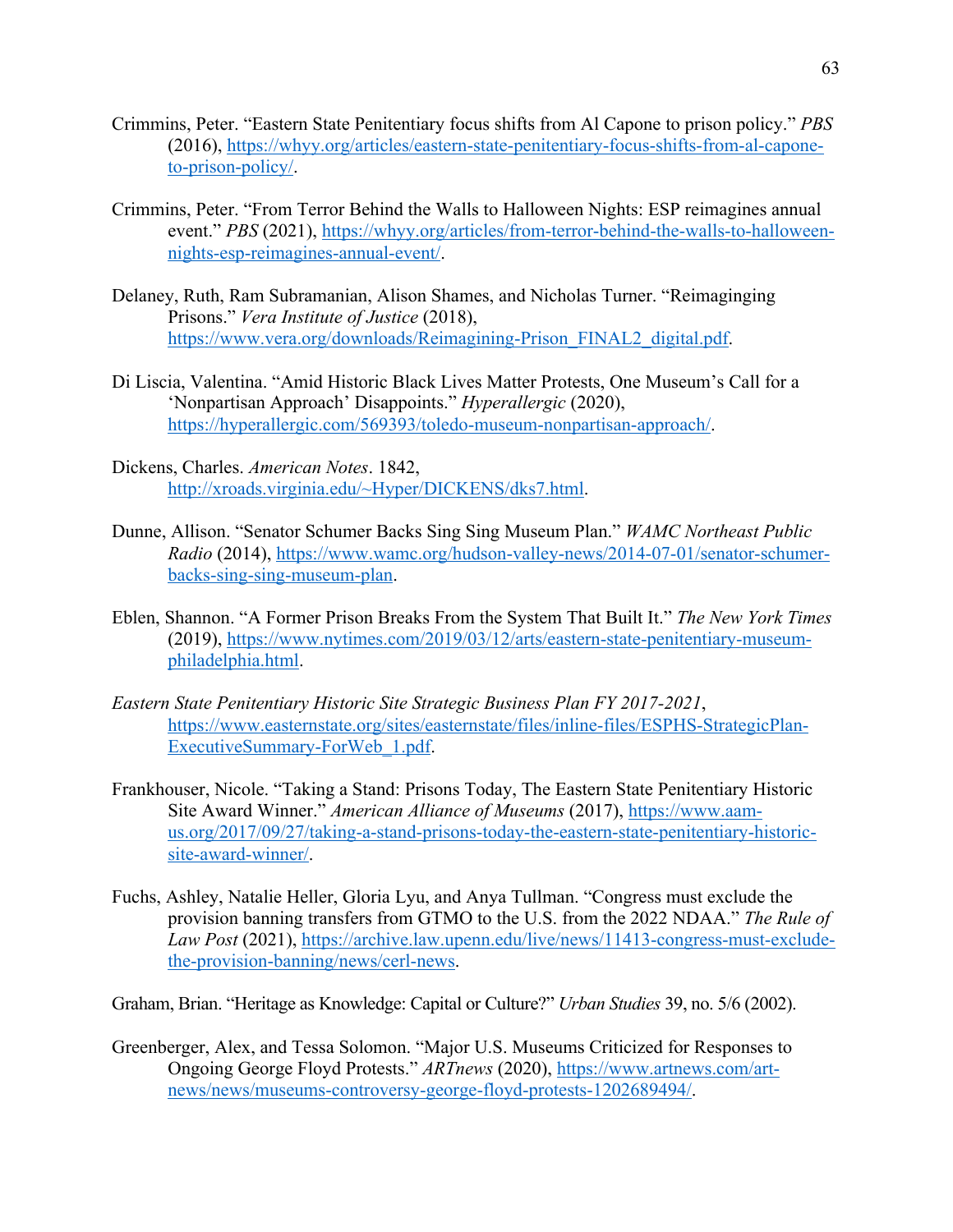- Gottschalk, Marie. *Caught: The Prison State and the Lockdown of American Politics.* Princeton: Princeton University Press, 2015.
- Hannah-Jones, Nikole. *The 1619 Project: A New Origin Story*. One World, 2021.
- Harris, Leslie M. "I Helped Fact-Check the 1619 Project. The Times Ignored Me." *Politico*  (2020), https://www.politico.com/news/magazine/2020/03/06/1619-project-new-yorktimes-mistake-122248.
- Harris, Neil. "Exhibiting Controversy." *Museum News* (1995).
- Hart, Lianne. "A New Museum Shows Death Penalty as a Way of Life." *Los Angeles Times* (2002), https://www.latimes.com/archives/la-xpm-2002-nov-17-na-prison17-story.html.
- Haynes, Suyin. "Why a Plan to Redefine the Meaning of 'Museum' Is Stirring Up Controversy." *TIME* (2019), https://time.com/5670807/museums-definition-debate/.
- Hedges, Chris. "Why Mass Incarceration Defines Us As a Society." *Smithsonian Magazine* (2012), https://www.smithsonianmag.com/people-places/why-mass-incarcerationdefines-us-as-a-society-135793245/.
- Herr-Cardillo, Starr. "A Prison Reformed: Eastern State Penitentiary Confronts Injustice." *Hidden City* (2022), https://hiddencityphila.org/2022/02/a-prison-reformed-eastern-statepenitentiary-confronts-injustice/.
- Hill, Michael. "Museum planned at New York prison Sing Sing." *The Columbian* (2021), https://www.columbian.com/news/2020/mar/20/museum-planned-at-new-york-prisonsing-sing/.
- "History of Angola." *Angola Museum*, https://www.angolamuseum.org/history-of-angola.
- "History of Eastern State Penitentiary, Philadelphia." *Eastern State Penitentiary: A National Historic Landmark*, https://www.easternstate.org/sites/easternstate/files/inline-files/ESPhistory-overview.pdf.
- "Incarceration Trends in Pennsylvania," *Vera Institute of Justice*, https://www.vera.org/downloads/pdfdownloads/state-incarceration-trendspennsylvania.pdf.
- Jackson, Lauren Michele. "The 1619 Project and the Demands of Public History." *The New Yorker* (2021), https://www.newyorker.com/books/under-review/the-1619-project-andthe-demands-of-public-history.
- "Justice Talks." *Sing Sing Prison Museum*, http://www.singsingprisonmuseum.org/justice-talks.html.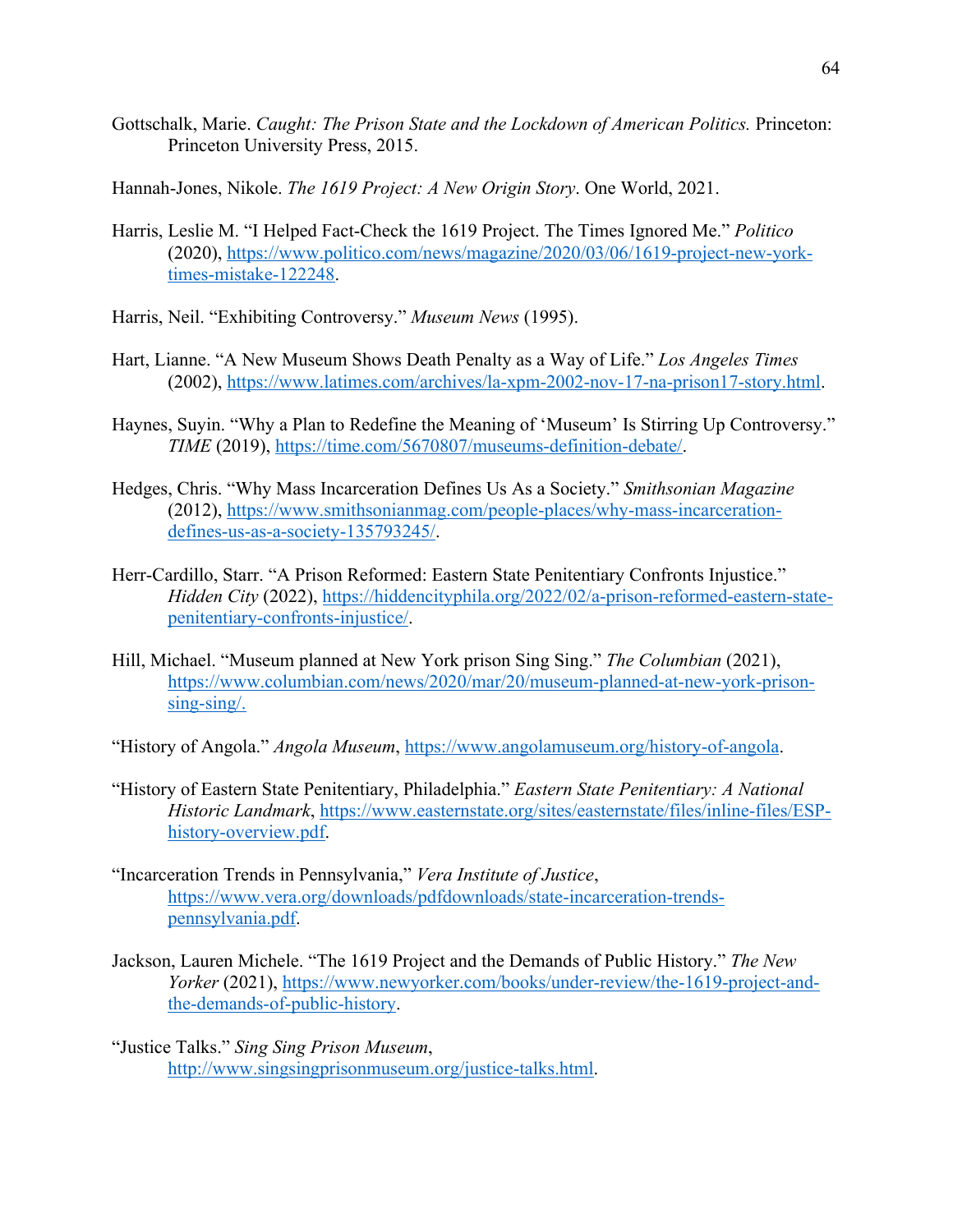- Karp, Matthew. "History As End." *Harper's Magazine* (2021), https://harpers.org/archive/2021/07/history-as-end-politics-of-the-past-matthew-karp/.
- Kleuskens, Shanisse, Justin Piché, Kevin Walby, and Ashley Chen. "Reconsidering the boundaries of the shadow carceral state: An analysis of the symbiosis between punishment and its memorialization," *Theoretical Criminology* 20 (2016).
- Knapp, Mary Frances. "Death Row Inmates Are Selling Their Art on Etsy (and It's Beautiful)," *VICE* (2021), https://www.vice.com/en/article/bvx4ed/how-to-buy-art-from-san-quentindeath-row-inmates.
- Kuo, Michelle. "What Replaces Prisons?" *The New York Review of Books* (2020), https://www.nybooks.com/articles/2020/08/20/what-replaces-prisons/.
- Kurtzleben, Danielle, and Miles Parks. "Trump Defends 'Beauty' Of Confederate Memorials." *NPR* (2017), https://www.npr.org/2017/08/17/544137751/trump-defends-beauty-ofconfederate-memorials.
- *LA State Penitentiary Museum Foundation FY 2020-2021 Annual Report*, https://static1.squarespace.com/static/5c5cb39fe5f7d13637acfff9/t/61167be2aadcbf49e25 07a32/1628863470762/FY+20-21+Annual+Report.pdf.
- *LA State Penitentiary Museum Foundation FY 2019-2020 Annual Report*, https://static1.squarespace.com/static/5c5cb39fe5f7d13637acfff9/t/6033b009f3f30309079 1fb6b/1614000141353/Annual+Report+for+Fiscal+Year+2019-20.pdf.
- *LA State Penitentiary Museum Foundation FY 2018-2019 Annual Report*, https://static1.squarespace.com/static/5c5cb39fe5f7d13637acfff9/t/5dbc77553f8d1a048a4 b02a1/1572632405514/FY1819\_AnnualReport\_v2.pdf.
- *LA State Penitentiary Museum Foundation FY 2017-2018 Annual Report*, https://static1.squarespace.com/static/5c5cb39fe5f7d13637acfff9/t/5dbc97c955d2e25fcd1 572eb/1572640713763/FY+17-18+Annual+Report.pdf.
- *LA State Penitentiary Museum Foundation FY 2016-2017 Annual Report*, https://static1.squarespace.com/static/5c5cb39fe5f7d13637acfff9/t/5dbc98064c3d7f5464 638e8b/1572640775161/FY+16-17+Annual+Report.pdf.
- Li, Shirley. "American Museums Are Going Through an Identity Crisis." *The Atlantic* (2020), https://www.theatlantic.com/culture/archive/2020/11/american-museums-are-goingthrough-identity-crisis/617221/.
- Lowenkron, Hadriana. "Eastern State Penitentiary lays off staff, cancels Terror Behind the Walls for 2020." *The Philadelphia Inquirer* (2020), https://www.inquirer.com/news/easternstate-penitentiary-terror-behind-the-walls-cancelled-coronavirus-20200618.html.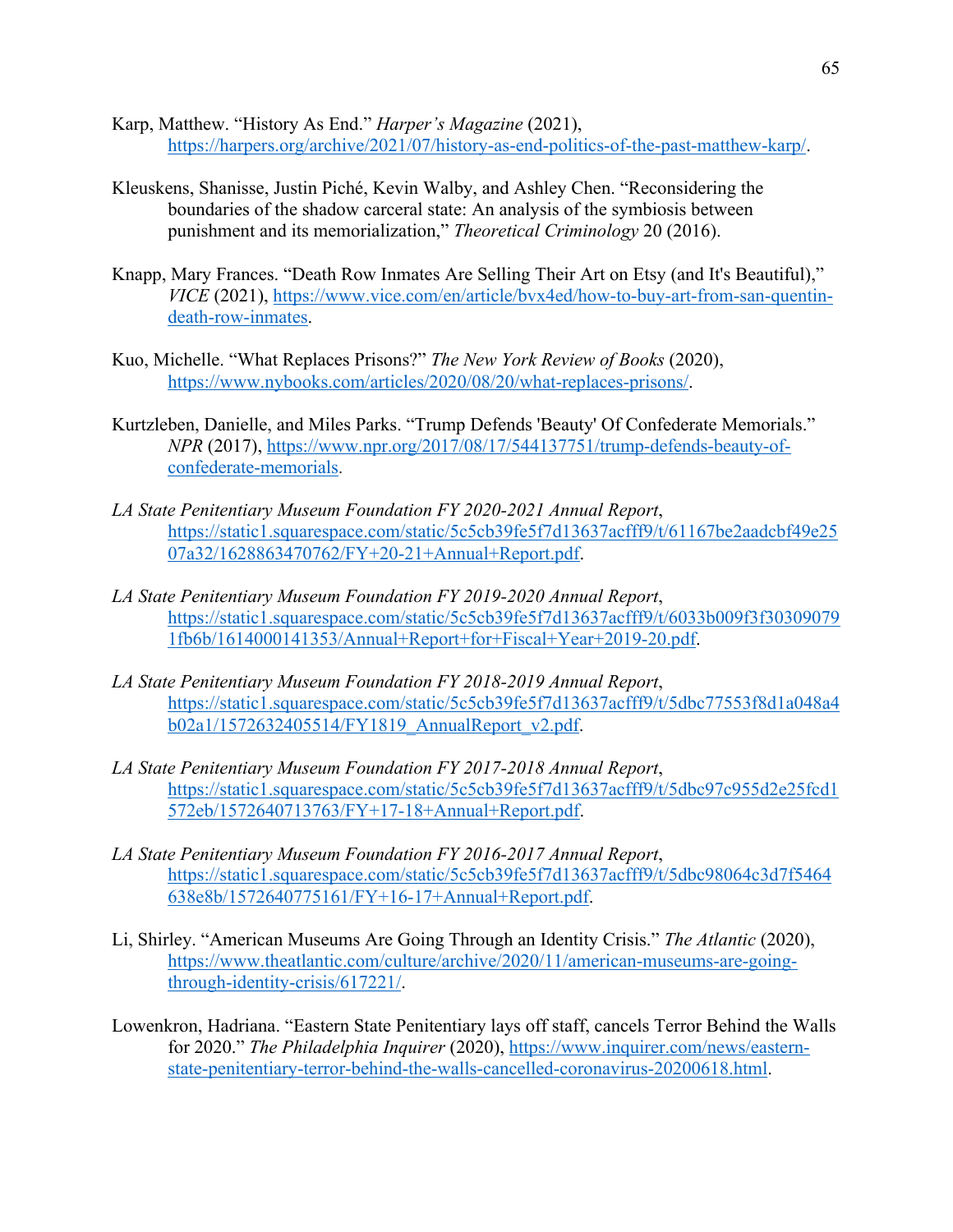- Lozada, Carlos. "The 1619 Project started as history. Now it's also a political program." *The Washington Post* (2021), https://www.washingtonpost.com/outlook/2021/11/19/1619 project-book-history/.
- MacFarquhar, Neil. "Four Years After 'Unite the Right,' Charlottesville Still Struggles to Move On." *The New York Times* (2021), https://www.nytimes.com/2021/11/18/us/charlottesville-nc-unite-the-right-rally.html.
- *Market Potential for Sing Sing Historic Prison*. ConsultEcon, Inc./Office of Thomas J. Martin, 2001, http://www.singsingprisonmuseum.org/uploads/7/8/5/7/78575536/market\_potential\_for\_s ing sing historic prison.pdf.
- Marshall, Alex. "What Is a Museum? A Dispute Erupts Over a New Definition." *The New York Times* (2020), https://www.nytimes.com/2020/08/06/arts/what-is-a-museum.html.
- "Mass Incarceration." *ACLU*, https://www.aclu.org/issues/smart-justice/mass-incarceration.
- Mckeever, Amy. "Eastern State Penitentiary and the Critique of Mass Incarceration." *Pacific Standard* (2017), https://psmag.com/news/eastern-state-penitentiary-and-the-critique-ofmass-incarceration.
- Merritt, Elizabeth. "Leading Forward: engaging with complex and controversial topics." *American Alliance of Museums* (2018), https://www.aam-us.org/2018/03/15/leadingforward-engaging-with-complex-and-controversial-topics/.
- Meskell, Lynn. "Negative Heritage and Past Mastering in Archaeology." *Anthropological Quarterly* 75, no. 3 (2002).
- "Mission Statement." *Sing Sing Prison Museum*, http://www.singsingprisonmuseum.org/mission-statement.html.
- *Museum Activism*. Edited by Robert R. Janes and Richard Sandell. Routledge, 2019.
- "Museum Definition." *International Council of Museums*, https://icom.museum/en/resources/standards-guidelines/museum-definition/.

"Museums Are Not Neutral." https://www.museumsarenotneutral.com/.

- "Museums for the New Millennium: A Symposium for the Museum Community." *Center for Museum Studies, Smithsonian Institution* (Symposium held 5-7 September 1996).
- "Museums, museum professionals and Covid-19: third survey." *ICOM* (2021), https://icom.museum/wp-content/uploads/2021/07/Museums-and-Covid-19\_third-ICOMreport.pdf.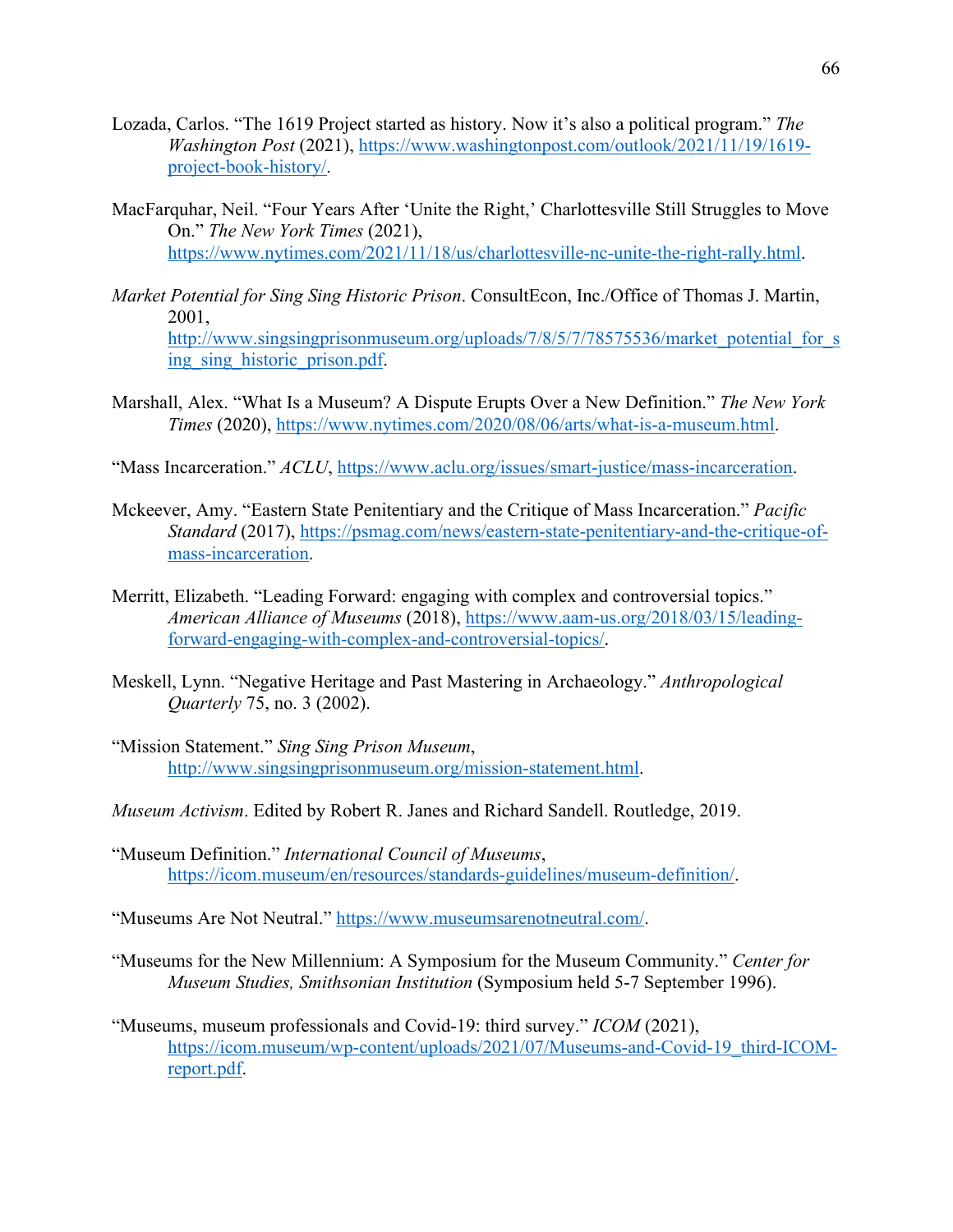- Natanson, Hannah. "There's a new way to deal with Confederate monuments: Signs that explain their racist histories." *The Washington Post* (2019), https://www.washingtonpost.com/history/2019/09/22/theres-new-way-deal-withconfederate-monuments-signs-that-explain-their-racist-history/.
- *Cultural Heritage Preservation: The Past, the Present and the Future*. Edited by Tomas Nilson and Kristina Thorell. Halmstad University, 2018, https://www.divaportal.org/smash/get/diva2:1224014/FULLTEXT01.pdf.
- Nonko, Emily. "Can This Prison Museum Tell the Full Story of Mass Incarceration?" *Next City*  (2021), https://nextcity.org/features/can-this-prison-museum-tell-the-full-story-of-massincarceration.
- Oakes, James. "The Art of History: On Changing My Mind." *Perspectives on History* (2012), https://www.historians.org/publications-and-directories/perspectives-onhistory/september-2012/on-changing-my-mind.
- Ortiz, Aimee, and Johnny Diaz. "George Floyd Protests Reignite Debate Over Confederate Statues." *The New York Times* (2020), https://www.nytimes.com/2020/06/03/us/confederate-statues-george-floyd.html.
- "Ossining, NY." *Data USA*, https://datausa.io/profile/geo/ossining-ny.
- Parks, Miles. "Confederate Statues Were Built To Further A 'White Supremacist Future.'" *NPR*  (2017), https://www.npr.org/2017/08/20/544266880/confederate-statues-were-built-tofurther-a-white-supremacist-future.
- Paviour, Ben. "Charlottesville Removes Robert E. Lee Statue That Sparked A Deadly Rally." *NPR* (2021), https://www.npr.org/2021/07/10/1014926659/charlottesville-removesrobert-e-lee-statue-that-sparked-a-deadly-rally.
- Pogrebin, Robin. "Curators Urge Guggenheim to Fix Culture That 'Enables Racism.'" *The New York Times* (2020), https://www.nytimes.com/2020/06/22/arts/design/guggenheimcurators-racism-sexism.html.
- Pogrebin, Robin. "Upheaval Over Race Reaches Met Museum After Curator's Instagram Post." *The New York Times* (2020), https://www.nytimes.com/2020/06/24/arts/design/metmuseum-staff-letter-racism.html.
- "Prisons Today." *Eastern State Penitentiary*, https://www.easternstate.org/explore/exhibits/prisons-today.
- Rackl, Lori. "Time's up: Cell Block 7, a museum within a Michigan prison complex, will close at the end of the year." *Chicago Tribune* (2019), https://www.chicagotribune.com/travel/ct-trav-cell-block-7-museum-closing-1201- 20191121-ejqhbou4wbg4hcoqtihfz7yety-story.html.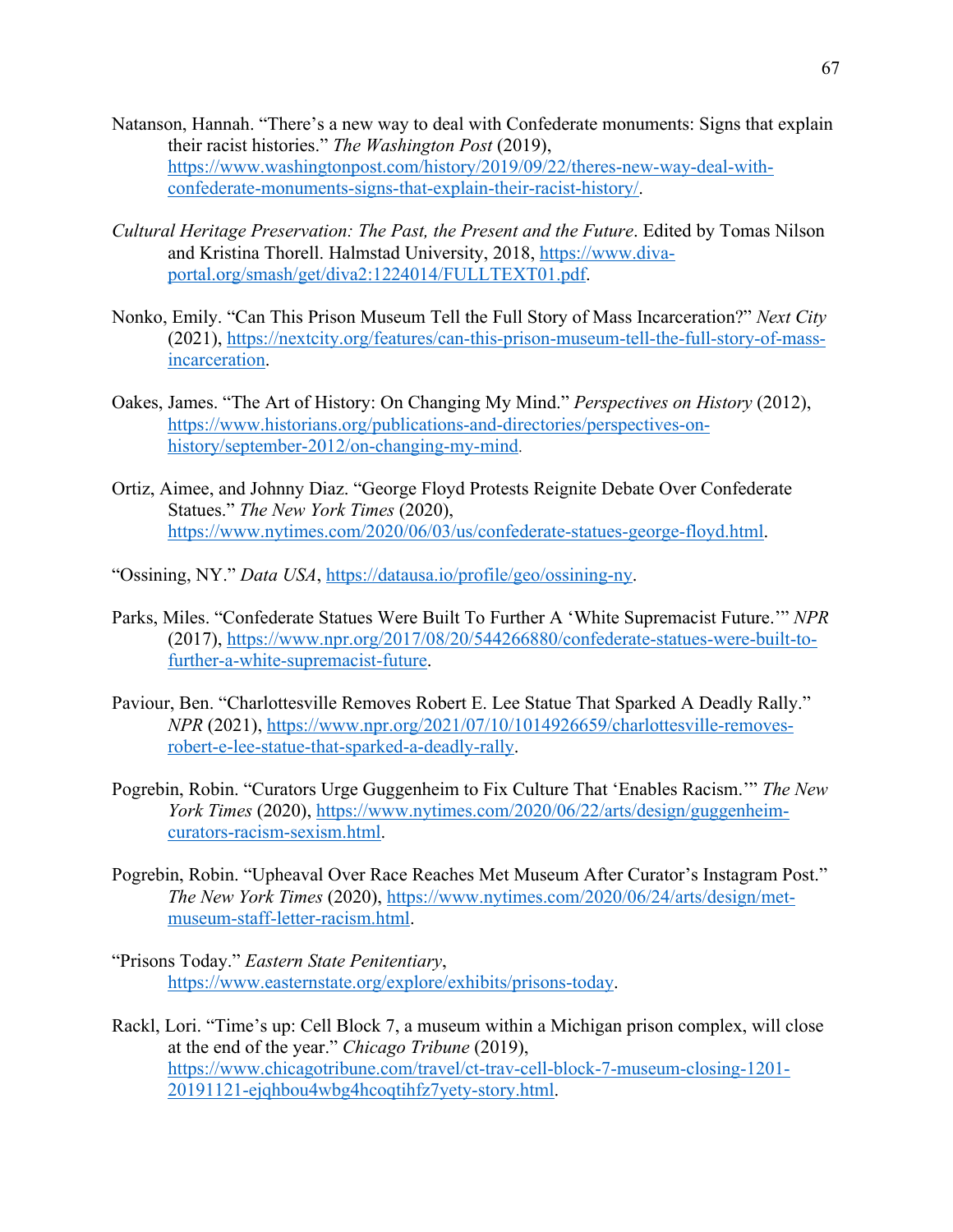- Ray, Rashawn, and Alexandra Gibbons. "Why are states banning critical race theory?" *Brookings* (2021), https://www.brookings.edu/blog/fixgov/2021/07/02/why-are-statesbanning-critical-race-theory/.
- "READ: McConnell letter to the Education Department regarding '1619 Project' programs." *CNN* (2021), https://www.cnn.com/2021/04/30/politics/mitch-mcconnell-miguelcardona-letter/index.html.
- Reimann, Nicholas. "DeSantis Unveils 'Stop W.O.K.E. Act' So Parents Can Sue Over Critical Race Theory In Schools." *Forbes* (2021), https://www.forbes.com/sites/nicholasreimann/2021/12/15/desantis-unveils-stop-wokeact-so-parents-can-sue-over-critical-race-theory-in-schools/?sh=3e4a4cad24d3.
- Rideau, Wilbert. *In the Place of Justice: A Story of Punishment and Redemption*. Vintage, 2010.
- Ridgeway, James. "God's Own Warden: If you ever find yourself inside Louisiana's Angola prison, Burl Cain will make sure you find Jesus – or regret ever crossing his path." *Prison Legal News* (2012).
- Robertson, Campbell. "A Lynching Memorial Is Opening. The Country Has Never Seen Anything Like It." *The New York Times* (2018), https://www.nytimes.com/2018/04/25/us/lynching-memorial-alabama.html.
- Romero, Andrea. "Open Letter to the Palm Springs Art Museum." (2020), https://docs.google.com/forms/d/e/1FAIpQLSdUM7xME5FtTi0S5uUX9\_8DkppTYlMasgc5AL3n3sKE4553g/viewform.
- Ross, Jeffrey Ian. "Touring imprisonment: A descriptive statistical analysis of prison museums." *Tourism Management Perspectives* 4 (2012).
- Ryan, Joanne, and Stephanie L. Perrault. *Angola: Plantation to Penitentiary*. Preserving Louisiana's Heritage, 2007, https://www.crt.state.la.us/Assets/OCD/archaeology/discoverarchaeology/virtualbooks/PDFs/Angola\_Pop.pdf.
- Salisbury, Stephan. "Philadelphia Art Museum leaders apologize for word choices in Black Lives Matter message." *The Philadelphia Inquirer* (2020), https://www.inquirer.com/news/black-lives-matter-philadelphia-museum-of-art-responseprotest-staff-criticism-20200611.html.
- "San Quentin, California: San Quentin Prison Gift Shop (and Museum)." *RoadsideAmerica.com*, https://www.roadsideamerica.com/tip/21453.
- Sawyer, Wendy, and Peter Wagner. "Mass Incarceration: The Whole Pie 2020." *Prison Policy Initiative* (2020), https://www.prisonpolicy.org/reports/pie2020.html.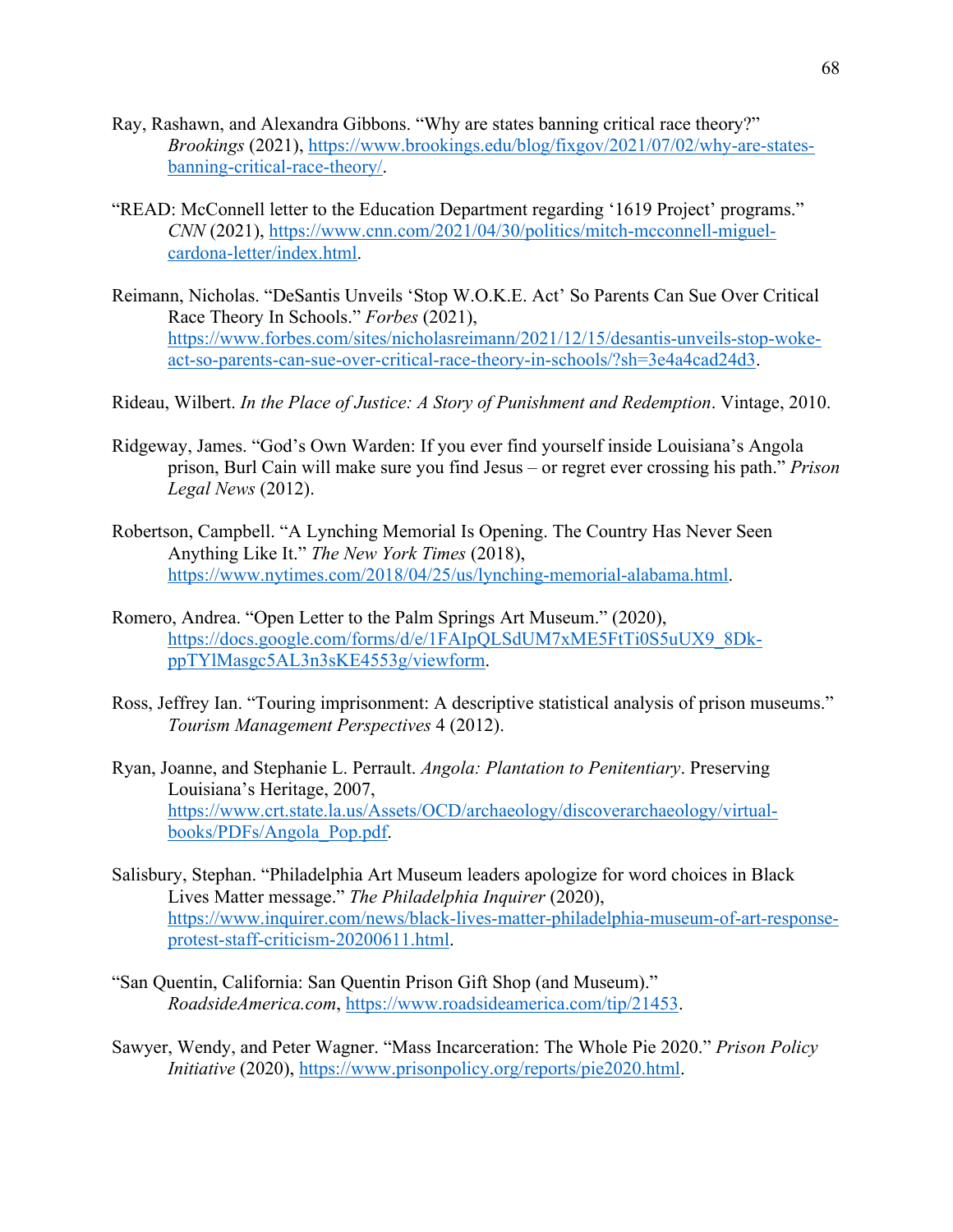- Savage, Michael. "Against the Politicisation of Museums." *Quillette* (2018), https://quillette.com/2018/05/04/against-the-politicisation-of-museums/.
- "Saving American History Act of 2020." https://www.congress.gov/bill/116th-congress/senate-bill/4292.
- Selby, Daniele. "How the 13th Amendment Kept Slavery Alive: Perspectives From the Prison Where Slavery Never Ended." *Innocence Project* (2021), https://innocenceproject.org/13th-amendment-slavery-prison-labor-angola-louisiana/#.
- Serwer, Adam. "The Fight Over the 1619 Project Is Not About the Facts." *The Atlantic* (2019), https://www.theatlantic.com/ideas/archive/2019/12/historians-clash-1619 project/604093/.
- Serwer, Adam. "Why Conservatives Want to Cancel the 1619 Project." *The Atlantic* (2021), https://www.theatlantic.com/ideas/archive/2021/05/why-conservatives-want-cancel-1619-project/618952/.
- Sherry, Michael S. *The Punitive Turn in American Life: How the United States Learned to Fight Crime Like a War*. University of North Carolina Press, 2020.
- *Sing Sing Historic Prison Museum: Assessment of Economic Impacts and Planning Framework*. Robert F. Wagner Graduate School of Public Service at New York University, 2007, http://www.singsingprisonmuseum.org/uploads/7/8/5/7/78575536/sing\_sing\_historic\_pri son museum assessment of economic impacts and planning framework.pdf.
- *Sing Sing Historic Prison Museum Complex Concept Design*. Westchestergov.com, 2009, http://www.singsingprisonmuseum.org/uploads/7/8/5/7/78575536/sing\_sing\_historic\_pri son interim concept design 2009. pdf.
- "Sing Sing in Print." *Sing Sing Prison Museum*, http://www.singsingprisonmuseum.org/sing-sing-in-print-media.html.
- "Slavery, the Prison Industrial Complex: Photographs by Keith Calhoun and Chandra McCormick." *Frist Art Museum* (2018), https://fristartmuseum.org/exhibition/slaverythe-prison-industrial-complex-photographs-by-keith-calhoun-and-chandra-mccormick/.
- Small, Zachary. "A New Definition of 'Museum' Sparks International Debate." *Hyperallergic* (2019), https://hyperallergic.com/513858/icom-museum-definition/.
- Smith, Clint. *How the Word Is Passed: A Reckoning with the History of Slavery Across America.*  Little, Brown and Company, 2021.
- Smith, Clint. *Letter*. November 11, 2018.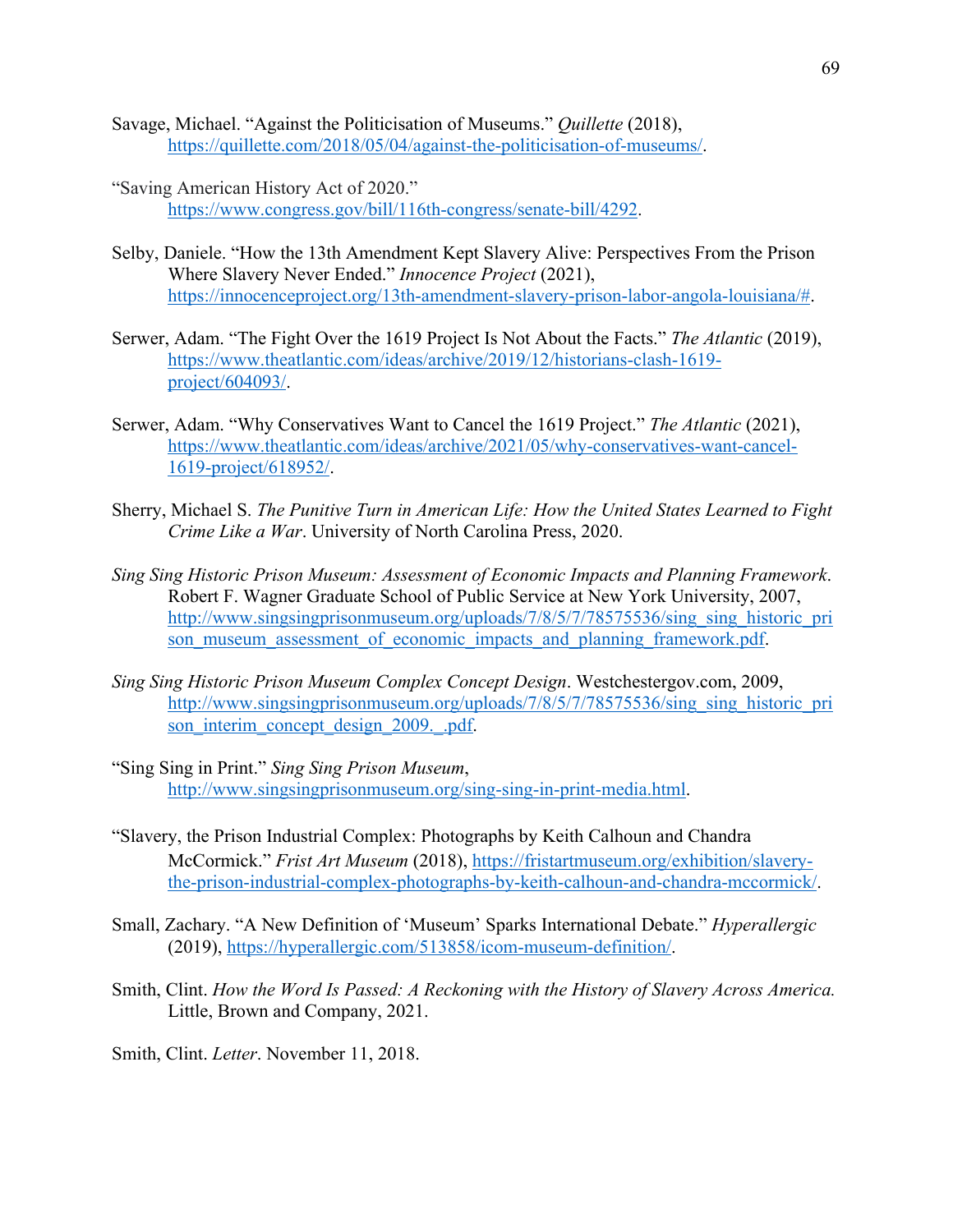- Smith, Clint. "Telling the Truth About Slavery Is Not 'Indoctrination.'" *The Atlantic* (2020), https://www.theatlantic.com/ideas/archive/2020/09/real-stakes-fight-overhistory/616455/.
- "SPLC Reports Over 160 Confederate Symbols Removed in 2020." *Southern Poverty Law Center* (2021), https://www.splcenter.org/presscenter/splc-reports-over-160-confederatesymbols-removed-2020.
- Steinhauer, Jillian. "Museums have a duty to be political." *The Art Newspaper* (2018), https://www.theartnewspaper.com/2018/03/20/museums-have-a-duty-to-be-political.
- Strange Carolyn, and Michael Kempa. "Shades of Dark Tourism: Alcatraz and Robben Island." *Annals of Tourism Research* 30, no. 2 (2003).
- Stout, Cathryn, and Thomas Wilburn. "CRT Map: Efforts to restrict teaching racism and bias have multiplied across the U.S." *Chalkbeat* (2022), https://www.chalkbeat.org/22525983/map-critical-race-theory-legislation-teachingracism.
- Stromberg, Matt. "Palm Springs Art Museum Criticized for Staying 'Neutral' in Wake of George Floyd's Killing." *Hyperallergic* (2020), https://hyperallergic.com/571454/open-lettercriticizes-palm-springs-art-museum-for-neutral-george-floyd-response/.
- Sullivan, Laura. "Doubts Arise About 1972 Angola Prison Murder." *NPR* (2008), https://www.npr.org/templates/story/story.php?storyId=96030547.
- Swensen, G. "Concealment or spectacularisation: analysing the heritagisation process of old prisons." *Defense Sites: Heritage and Future* (2012).
- "Symbolism." *Blank Slate Monument*, https://blankslatemonument.com/symbolism/.
- Szayna, Thomas S. "Confederate Statues Symbolize Role of Racism in America." *RAND Corporation* (2020), https://www.rand.org/blog/2020/07/confederate-statues-symbolizerole-of-racism-in-america.html.
- Tewell, Megan Cullen. "Historic Prison Museums and the Promise of the 'New Museology." *Theory and Practice* (2018), https://articles.themuseumscholar.org/2018/06/14/tp\_vol1tewell/#:~:text=Historic%20pri son%20museums%20are%20the,and%20implications%E2%80%94of%20mass%20incar ceration.
- "The 1776 Commission." *The President's Advisory 1776 Commission* (2021), https://trumpwhitehouse.archives.gov/wp-content/uploads/2021/01/The-Presidents-Advisory-1776-Commission-Final-Report.pdf.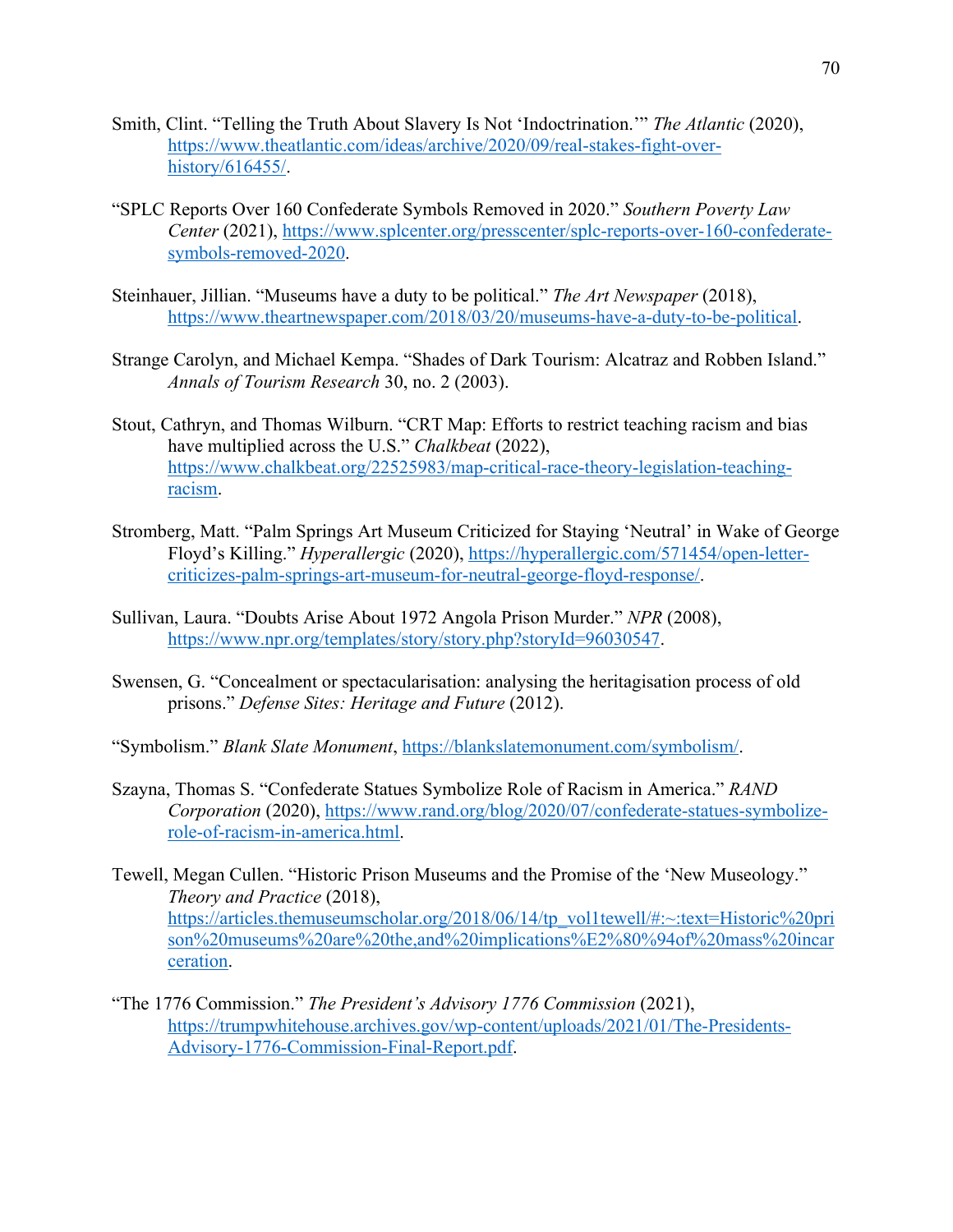- "The Big Graph." *Eastern State Penitentiary*, https://www.easternstate.org/explore/exhibits/big-graph.
- "The Big Lockup: Mass Incarceration in the U.S." *National Park Service*, https://www.nps.gov/goga/thebiglockup.htm.
- *The Farm: Angola, USA*. 1998.
- "The Legacy Museum: From Enslavement to Mass Incarceration." *Equal Justice Initiative*, https://museumandmemorial.eji.org/museum.
- "The National Memorial for Peace and Justice." *Equal Justice Initiative*, https://museumandmemorial.eji.org/memorial.
- *The Preservation of Art and Culture in Times of War*. Edited by Claire Finkelstein, Derek Gillman, and Frederik Rosén. Oxford: Oxford University Press, forthcoming.
- "The Searchlight Series." *Eastern State Penitentiary*, https://www.easternstate.org/visit/events/searchlight-series.
- "Timeline." *Eastern State Penitentiary*, https://www.easternstate.org/research/history-eastern-state/timeline.
- "To Our Sing Sing Prison Museum Community." *Sing Sing Prison Museum,*  https://mailchi.mp/6343ba0f56c0/solidarity-statement?fbclid=IwAR3EXbJSHwoRvNUejqVs79CgRQNKWRzI0gqAUU8bx3A--UzqmnOws\_DmRI.

"Upcoming Events," *Angola Museum*, https://www.angolamuseum.org/events.

- *Volume One: Museum Program Plan*. Lord Cultural Resources, 2016, http://www.singsingprisonmuseum.org/uploads/7/8/5/7/78575536/singsingprisonmuseum volumeone 2016 public web.pdf.
- *Volume Two: Supporting Documentation*. Lord Cultural Resources, 2016, http://www.singsingprisonmuseum.org/uploads/7/8/5/7/78575536/singsingprisonmuseum \_volumetwo\_public\_web.pdf.
- Watson, Kathryn, and Grace Segers. "Trump blasts 1619 Project on role of Black Americans and proposes his own '1776 commission.'" *CBS News* (2020), https://www.cbsnews.com/news/trump-1619-project-1776-commission/.
- "We Respond to the Historians Who Critiqued The 1619 Project." *The New York Times* (2019), https://www.nytimes.com/2019/12/20/magazine/we-respond-to-the-historians-whocritiqued-the-1619-project.html.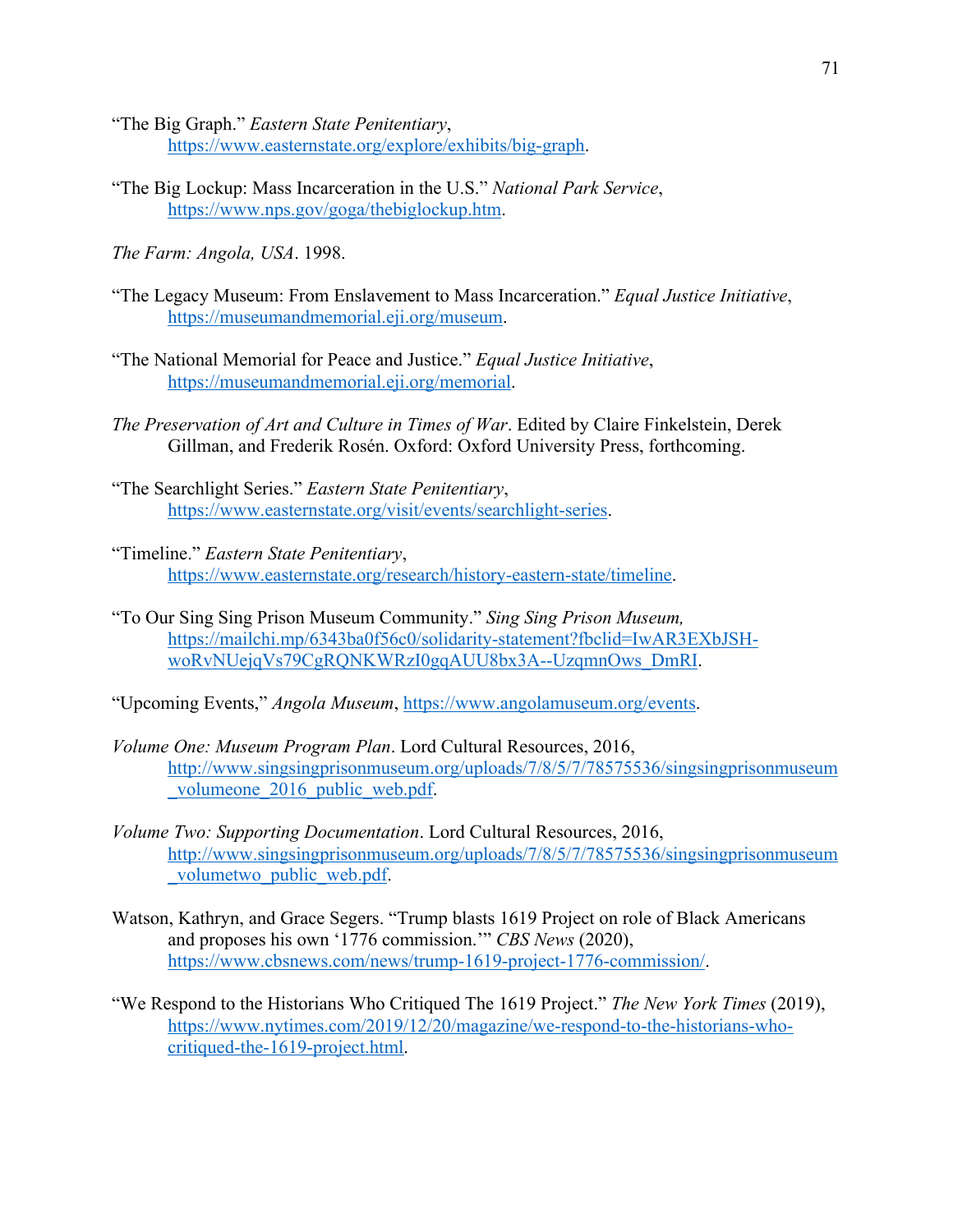- Welch, Michael. *Escape to Prison: Penal Tourism and the Pull of Punishment*. University of California Press, 2015.
- *Whose Heritage? Public Symbols of the Confederacy*. Southern Poverty Law Center, 2019, https://www.splcenter.org/20190201/whose-heritage-public-symbolsconfederacy#findings.
- Widra, Emily, and Tiana Herring. "States of Incarceration: The Global Context 2021." *Prison Policy Initiative* (2021), https://www.prisonpolicy.org/global/2021.html.
- Williams, Patricia J. "Why Everyone Should Care About Mass E-carceration." *The Nation*  (2019), https://www.thenation.com/article/archive/surveillance-prison-race-technology/.

"Whitney Plantation." https://www.whitneyplantation.org/.